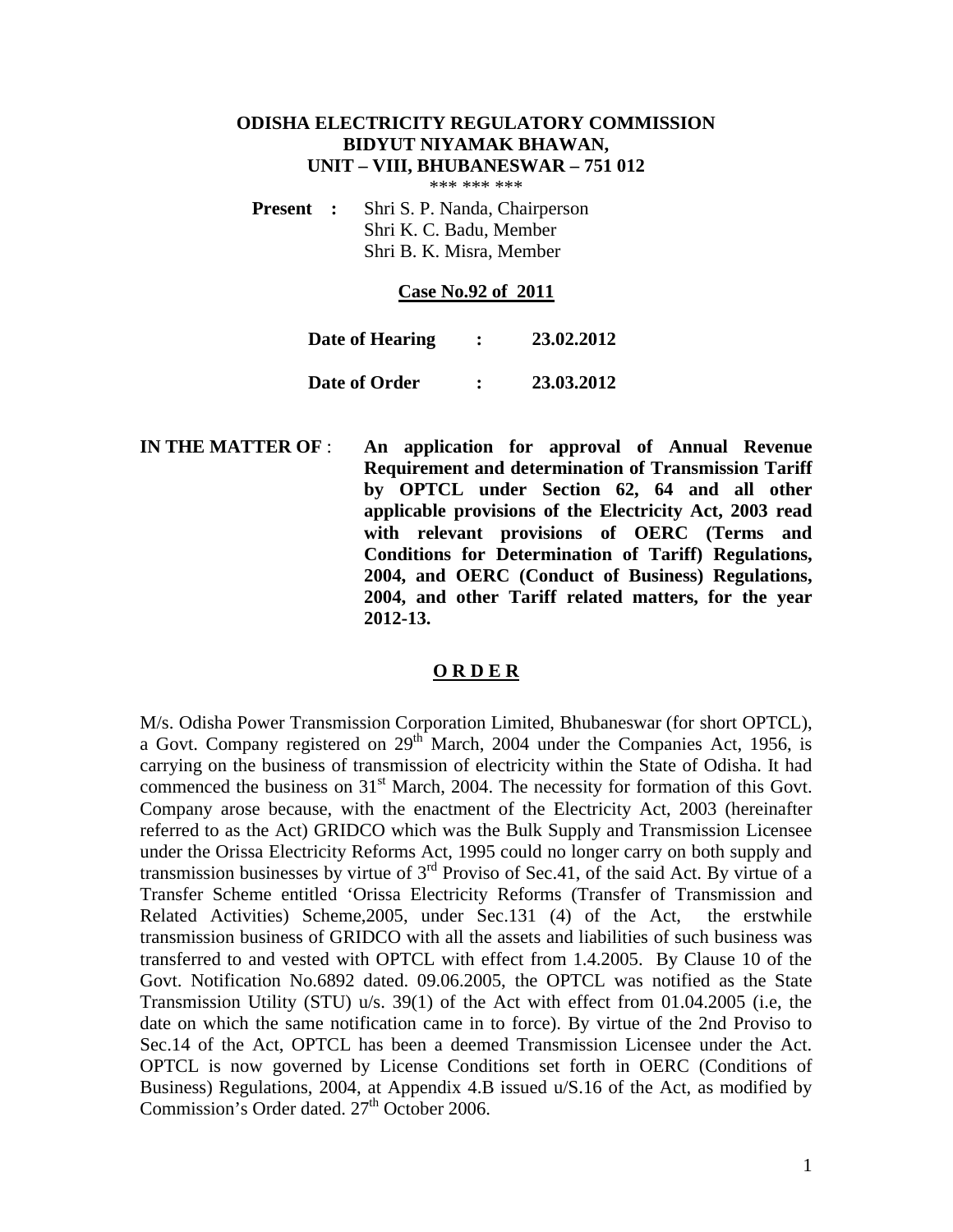2. The OPTCL submitted an application in respect of its Annual Revenue Requirement (ARR) and determination of its Transmission Tariff for the FY 2012-13. The said application was duly scrutinized, registered as Case No.92/2011 and admitted for hearing. In the consultative process, the Commission heard the applicant, objectors, Consumer Counsel, representative of the State Government and orders as follows:

# **PROCEDURAL HISTORY (Para 3 to 10)**

- 3. As per OERC (Conduct of Business) Regulations, 2004 and OERC (Terms and Conditions for determination of Tariff) Regulations, 2004, licensees/deemed licensees are required to file their ARR within  $30<sup>th</sup>$  November in the prescribed formats. OPTCL as a deemed licensee submitted its ARR application for 2012-13 before the Commission on 30.11.2011. After due scrutiny and admission of the matter, the Commission directed OPTCL to publish its ARR application in the approved format in the leading and widely circulated daily newspapers and the matter was also posted in the Commission's website in order to invite objections from the intending objectors. The Commission had also directed the applicant to file its rejoinder to the objections filed by the various objectors and to serve copy to them.
- 4. In compliance with the Commission's aforesaid order the OPTCL published the said public notice in the leading daily English and Oriya newspapers. The Commission issued notice to the Govt. of Odisha represented by Department of Energy to send their authorized representative to take part in the ensuing tariff proceedings.
- 5. In response to the aforesaid public notice of the applicant, the Commission received 7 nos. of objections/suggestions from the following persons/ associations/ institutions/ organisations.

(1) Shri G.N. Agrawal, Advocate, Convener-cum-Gen. Secretary, Sambalpur District Consumers Federation, Balajee Mandir Bhawan, Khetrajpur, Sambalpur-768003, (2) Shri Ramesh Ch. Satpathy, Secretary, National Institute of Indian Labour, Plot No.302(B), Beherasahi, Nayapalli, Bhubaneswar-751012, (3) Shri Bibhu Charan Swain, M/s Power Tech Consultants, 1-A, /6, Swati Villa, Surya Vihar, Link Road, Cuttack-753012 (4) Sri M.K.Rajguru,Advocate on behalf of M/s.NALCO, Jaydev Vihar, Bhubaneswar,(5) R.P. Mahapatra,Retd.Chief Engineer& Member(Gen.),OSEB, Plot No.775 (PT), Lane-3, Jayadev Vihar, Bhubaneswar-751013, (6) Shri Anil Kumar Bohra, Chief Executive Officer-CSO, NESCO, WESCO, SOUTHCO, Plot No. N 1/22, IRC Village, Nayapalli, Bhubaneswar; (7) Sri M.V.Rao,Resident Manager & Power of Attorney Holder, M/s Ferro Alloys Corporation Ltd., GD-2/10, Chandrasekharpur, Bhubaneswar and Shri Sukanta Chandra Mohanty, representative of Dept. of Energy, GoO were present. All the above named objectors were present during tariff hearing except objector No. 1 who had earlier explained his submission during hearing of GRIDCO but their written submissions were taken into record and also considered by the Commission.

6. The applicant submitted its reply to issues raised by the various objectors.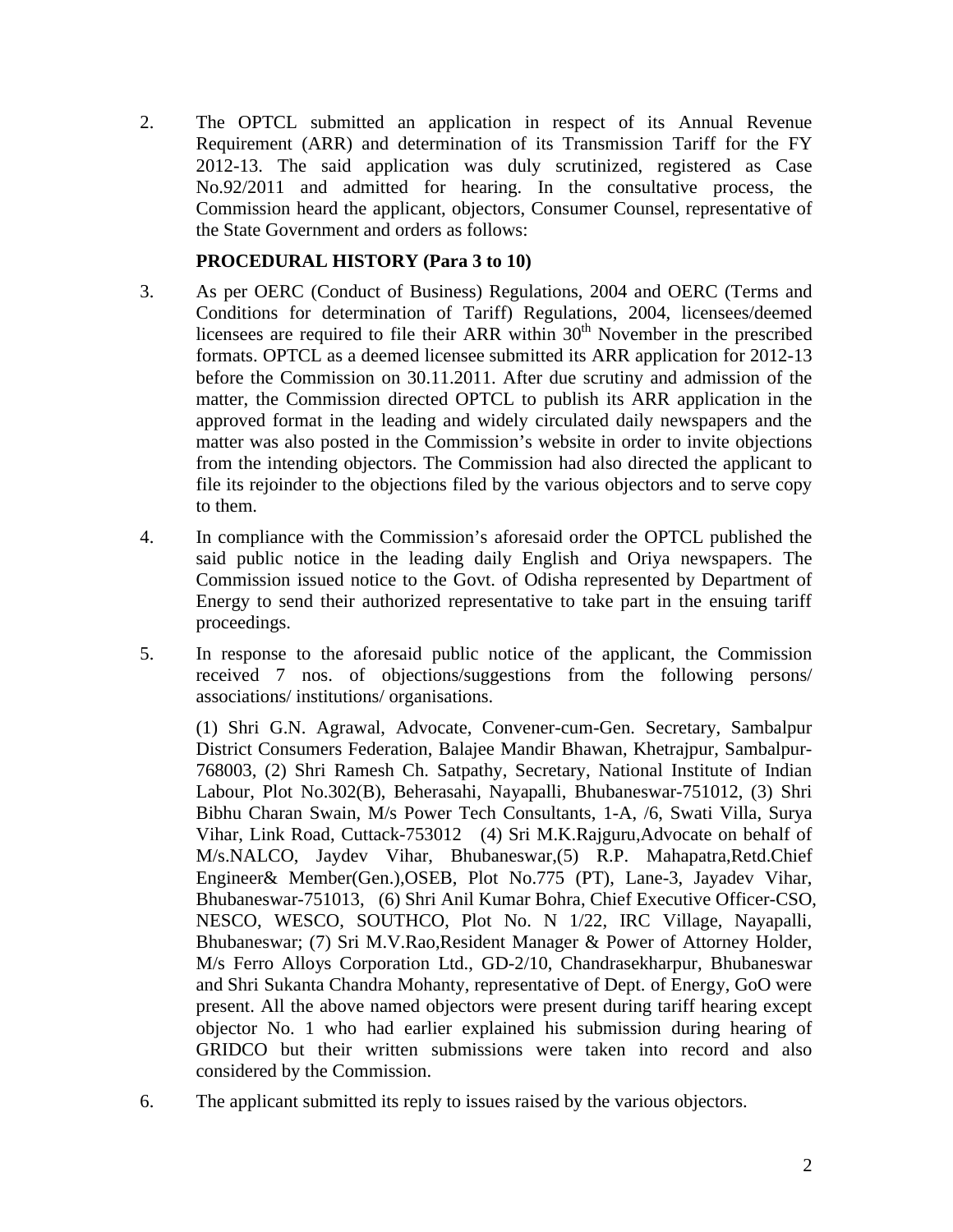- 7. In exercise of the power u/S. 94(3) of the Electricity Act, 2003 and to protect the interest of the consumers, the Commission appointed WISE, Pune as Consumer Counsel for objective analysis of the licensee's Annual Revenue Requirement and tariff proposal. The Consumer Counsel presented his views in the hearing.
- 8. The date for hearing was fixed as 23.02.2012 and it was duly notified in the leading newspapers mentioning the list of the objectors. The Commission also issued notice to the Government of Odisha through Department of Energy informing them about the date time of hearing and requesting to send the Government's authorized representative to take part in the proceeding.
- 9. In its consultative process, the Commission conducted a public hearing at its premises on 23.02.2012 and heard the Applicant, Objectors, Consumer Counsel and the Representative of the Dept. of Energy, Government of Odisha at length.
- 10. The Commission convened the State Advisory Committee (SAC) meeting on 29.02.2012 at 11:00 AM at its premises to discuss about the ARR applications and tariff proposals of licensees. The Members of SAC, Special Invitees, the Representative of DoE, Govt. of Odisha actively participated in the discussion and offered their valuable suggestions and views on the matter for consideration of the Commission.

# **OPTCL's ARR & TARIFF PROPOSAL FOR FY 2012-13 (Para 11 to 49)**

- 11. In exercise of powers conferred under Sections 39,131,133 and 134 of the Electricity Act, 2003 read with Sections 23 & 24 of the Orissa Electricity Reform Act, 1995, the State Government published the Orissa Electricity Reform (Transfer of Transmission and Related Activities) Scheme, 2005 ("Transfer Scheme") in the Gazette dated 09.06.2005 which was effective retrospectively from 01.04.2005 wherein the Transmission Undertaking (the Undertaking related to the activities of Transmission, State Transmission Utility and State Load Dispatch Centre and acts incidental and ancillary thereto) of the Grid Corporation of Orissa Limited (Transferor), (now renamed GRIDCO Ltd.- "GRIDCO") has been transferred and vested in Orissa Power Transmission Corporation Limited ("OPTCL").
- 12. As per Clause 10 of the Transfer Scheme, OPTCL is a deemed Transmission Licensee under Section 14 of the Electricity Act 2003 for undertaking the business to transmit electricity in the State of Odisha. OPTCL has also been notified as the State Transmission Utility and accordingly, shall discharge the State Load dispatch functions till further Orders of the State Government.
- 13. As provided under Regulation 53 (1) at Chapter VIII of OERC (Conduct of Business) Regulations, 2004 and under Clause 19.3 of License Conditions of OPTCL approved by OERC vide Order Dated 27.10.2006 in Case No. 22 of 2006, OPTCL is required to submit its Annual Revenue Requirement Application for the ensuing year before Commission for approval. Accordingly, OPTCL has filed an application before the Commission for approval of its Annual Revenue Requirement & Transmission Tariff for FY 2012-13.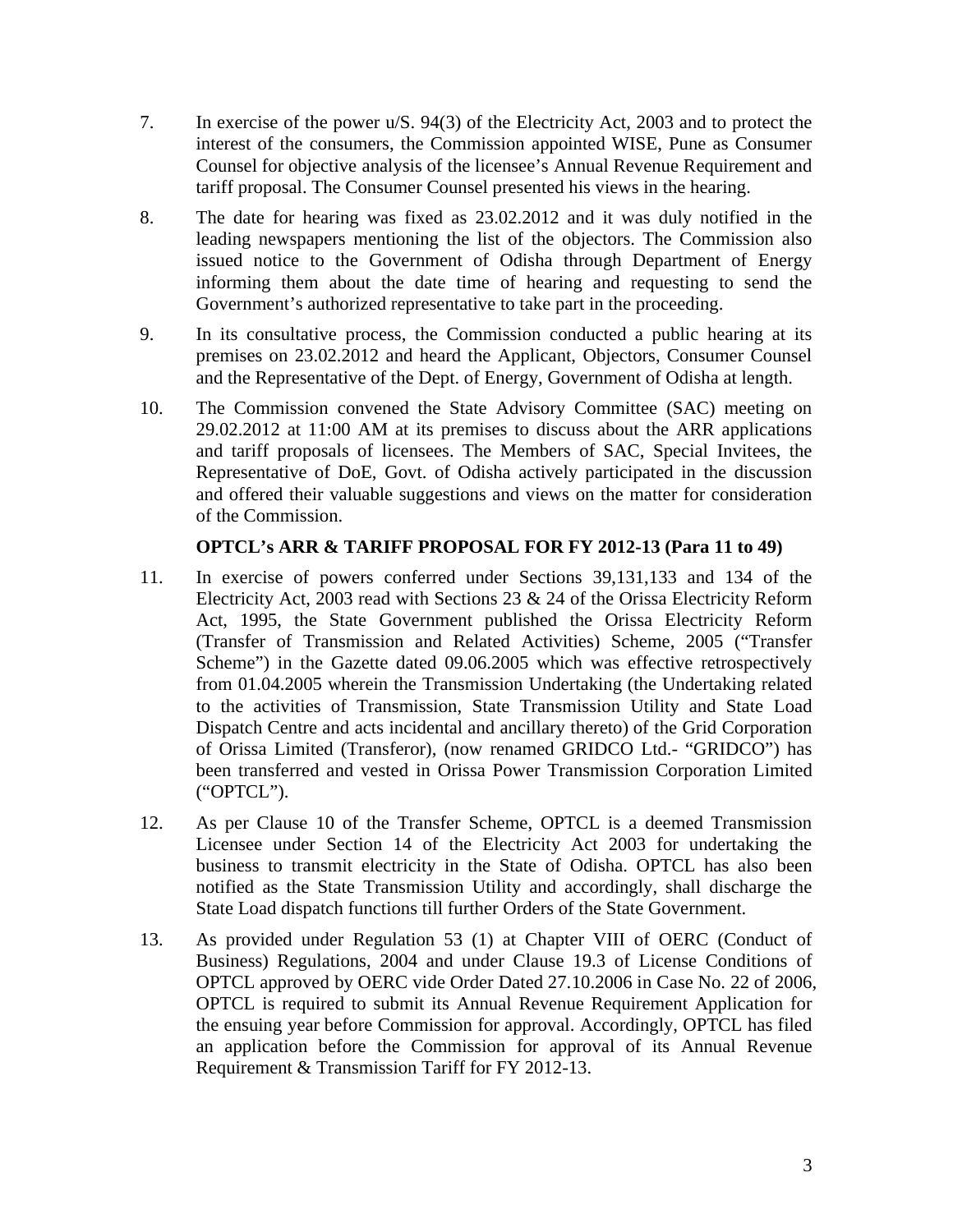## **Categorization of Open Access Customers**

14. All the customers seeking open access to OPTCL Transmission System are classified under two categories:

## **(a) Long Term Open Access Customers (LTOA Customers)**

A Long Term Open Access Customer means a person availing or intending to avail access to the Inter-State/Intra-State Transmission System for a period of 25 years or more. Based on such premise, four DISCOMs & Captive Generating Plants (CGPs) happen to be the long term customers of OPTCL.

# **(b) Short Term Open Access Customers (STOA Customers)**

Open access customers other than Long Term Customer(s) are classified as Short Term Customer(s). The maximum duration that a Short Term Customer can avail open access to the Inter-State / Intra-State Transmission is one year with condition to reapply after expiry of the term.

# **Details of Transmission Charge**

15. Currently, OPTCL owns 100 nos. grid sub-stations of different voltage classes and EHT transmission line of 11293.563 ckt. km. as shown in the table below.

**Table 1** 

| Table - 1                           |                  |             |  |  |  |  |
|-------------------------------------|------------------|-------------|--|--|--|--|
| <b>Sub-Station and Line Details</b> |                  |             |  |  |  |  |
| 400/220/132/33 kV SS                |                  |             |  |  |  |  |
| 400/220 kV SS                       | 1                |             |  |  |  |  |
| 220/132/33 kV SS                    | 14               |             |  |  |  |  |
| 220/132 kV SS                       | 1                |             |  |  |  |  |
| 220/33 kV SS                        | $\overline{4}$   |             |  |  |  |  |
| 220 kV Sw.S                         | 1                |             |  |  |  |  |
| 132 kV Sw.S                         | 3                |             |  |  |  |  |
| 132 kV Industrial LILO              | 13               |             |  |  |  |  |
| 132/33 kV SS                        | 57               |             |  |  |  |  |
| 132/33/25 kV SS                     | 1                |             |  |  |  |  |
| 132/33/11 kV SS                     | $\overline{2}$   |             |  |  |  |  |
| 132/11 kV SS                        | $\overline{2}$   |             |  |  |  |  |
| <b>Total No. of Sub-Stations</b>    | 100              |             |  |  |  |  |
| <b>Voltage Level</b>                | Lines (ckt. km.) | <b>Bays</b> |  |  |  |  |
| 400 kV                              | 521.935          | 32          |  |  |  |  |
| 220 kV                              | 5483.925         | 223         |  |  |  |  |
| 132 kV                              | 644<br>5287.703  |             |  |  |  |  |
| 33 kV                               | 719              |             |  |  |  |  |
| 25 kV                               | $\overline{2}$   |             |  |  |  |  |
| 11 kV                               |                  | 30          |  |  |  |  |
| <b>Total</b>                        | 11293.563        | 1650        |  |  |  |  |

4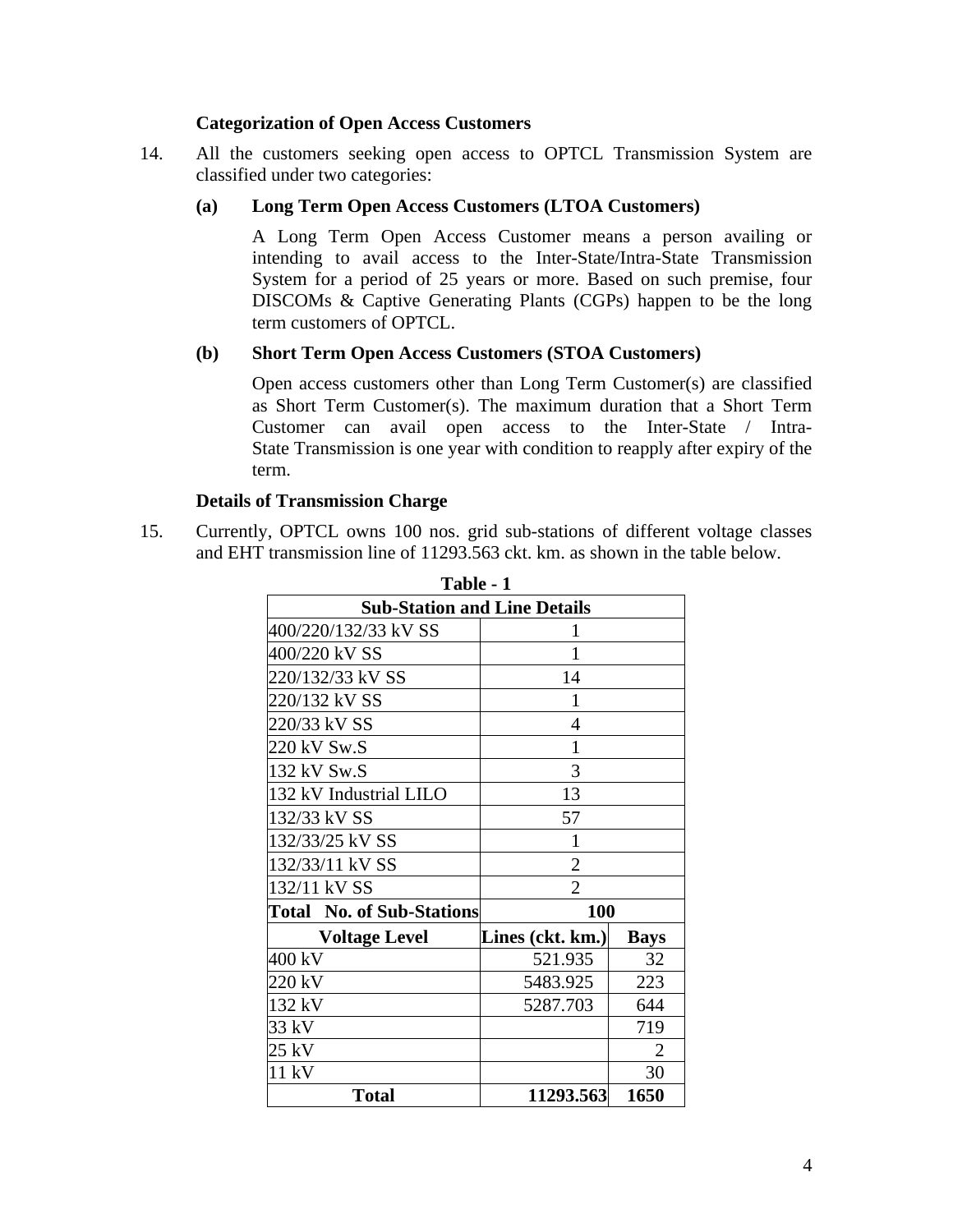16. In a significant departure from the past, the Tariff Policy, 2006 framed under the Electricity Act 2003, has embodied the National Tariff Framework which provides that the transmission tariff is to be sensitive to distance, direction and related to quantum of power flow in a transmission service network. Para 7(1) (3) of the Tariff Policy provides for transmission charges, to be determined on MW per circuit kilometre basis, zonal Postage Stamp basis, or on the basis of some other pragmatic variant, the ultimate objective being to get the transmission system users to share the total transmission cost in proportion to their respective utilization of the transmission system. The overall tariff framework should be such as not to inhibit planned development/augmentation of the transmission system, but should discourage non-optimal transmission investment. Till date, OPTCL has been following the Postage Stamp Method for determination of its Transmission Charges. OERC has not yet framed any separate regulations for determination of Intra-State Transmission Tariff to be charged by a Transmission Licensee. In such a situation, OPTCL, the deemed Transmission Licensee is guided by the Central Electricity Regulatory Commission (CERC) Terms & Conditions of Tariff Regulations, 2009 applicable for Transmission Tariff. In view of the above, OPTCL has proposed its ARR & Transmission Tariff Application for FY 2012-13 as per the related provisions pertaining to the conduct of Business and Tariff determination as provided under OERC Regulations, 2004 and as per the CERC (Terms and Condition of Tariff) Regulation, 2009 respectively.

The costs of the deemed transmission licensee OPTCL for the FY 2012-13 for the purpose of determining the ARR and Transmission Tariff have been categorized under the following heads:

## **(A) Fixed Charges:**

- Operation & Maintenance  $(O & M)$  Expenses
- Interest on Loan Capital
- Depreciation
- Special appropriation
- Return on Equity
- Interest on Working Capital

## **(B) Additional Expenses**

- Contingency Reserve
- Provision for Bad Doubtful Debt
- Grid Co-ordination Committee (GCC) Expenses
- Incentive for System Availability

## **(C) Pass through Expenses**

Other Expenses (Pass through of previous losses & liabilities)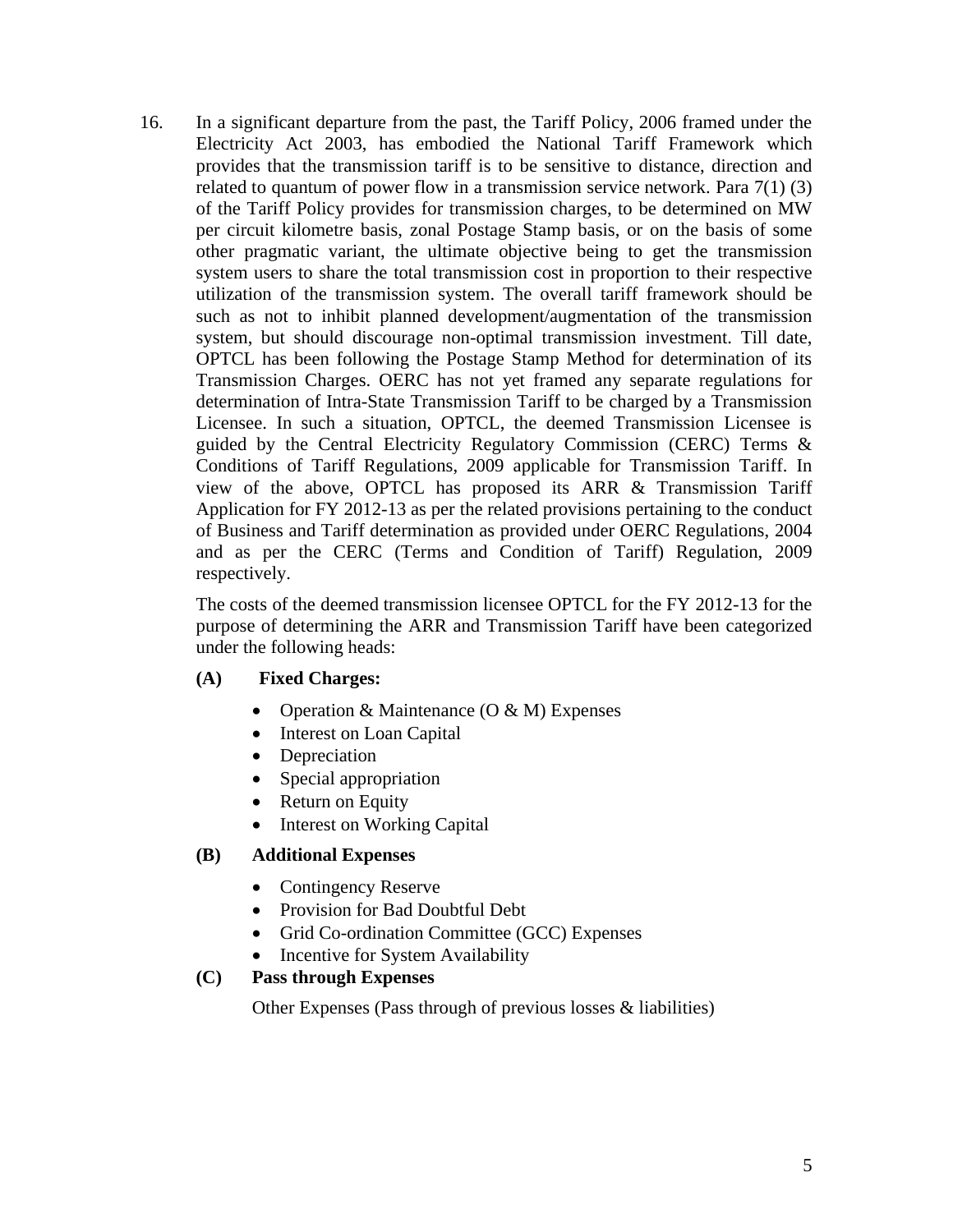# **Details of Fixed Charges**

17. OPTCL proposes **fixed charges for FY 2012-13 as Rs.1117.74 crore** including O & M Expenses of Rs.789.93 crore, Interest on Loan Capital of Rs.102.54 crore, Depreciation of Rs.155.99 crore, Return on Equity of Rs.24.81 crore and Interest of Working Capital of Rs.44.47 crore.

# **O&M Expenses**

# **Employee Cost including Terminal Benefits**

- 18. The Employees expenses for FY 2012-13 has been projected by OPTCL at **Rs.655.36 crore** including terminal benefits of Rs.420.62 crore on the basis of (i) employee cost, (ii) terminal benefit liability of employees and existing pensioners and (iii) payment of differential pension and pensionary benefit liability.
- 19. The employee cost details include salaries, dearness allowance, other allowances, reimbursement of medical expenses and house rent, leave travel concession, honorarium, payment under workmen compensation Act, Ex-gratia and misc. expenses, staff welfare expenses, provision towards  $6<sup>th</sup>$  Pay Commission & wage revision arrear etc.

# **Administrative & General Expenses**

20. The A&G expenses for FY 2012-13 has been projected at **Rs.39.11 rore.**

# **Repairs & Maintenance Expenses**

21. OPTCL proposes Repairs and Maintenance (R&M) expenses for FY 2012-13 at **Rs.95.46 crore**. The details are given in the table below.

| <b>Particulars</b>                             | <b>OERC</b><br>Approval<br>for FY 2010-11 | <b>OERC</b><br><b>Approval for</b><br>FY 2011-12 | <b>OPTCL</b><br><b>Proposal FY</b><br>2012-13 |
|------------------------------------------------|-------------------------------------------|--------------------------------------------------|-----------------------------------------------|
| a) $O\&M$                                      |                                           |                                                  | 54.03                                         |
| b) Telecom                                     |                                           |                                                  | 13.60                                         |
| c) Civil Works                                 |                                           |                                                  | 3.50                                          |
| d) Information Technology                      |                                           |                                                  | 4.33                                          |
| e) Rolling Stock                               |                                           |                                                  | 20.00                                         |
| <b>Total R&amp;M Expenses</b><br>$(a+b+c+d+e)$ | 60.00                                     | 75.00                                            | 95.46                                         |

# **Table – 2 Repairs and Maintenance Expenses for FY 2012-13 (Rs. crore)**

# **Interest on Loan Capital**

22. Interest on Loan for FY 2012-13 has been projected at **Rs.102.54 crore** by OPTCL.

# **New Projects**

23. OPTCL proposes to **spend Rs.936.43 crore during FY 2012-13** as capital expenditure on new projects towards O&M, telecom, information technology (IT),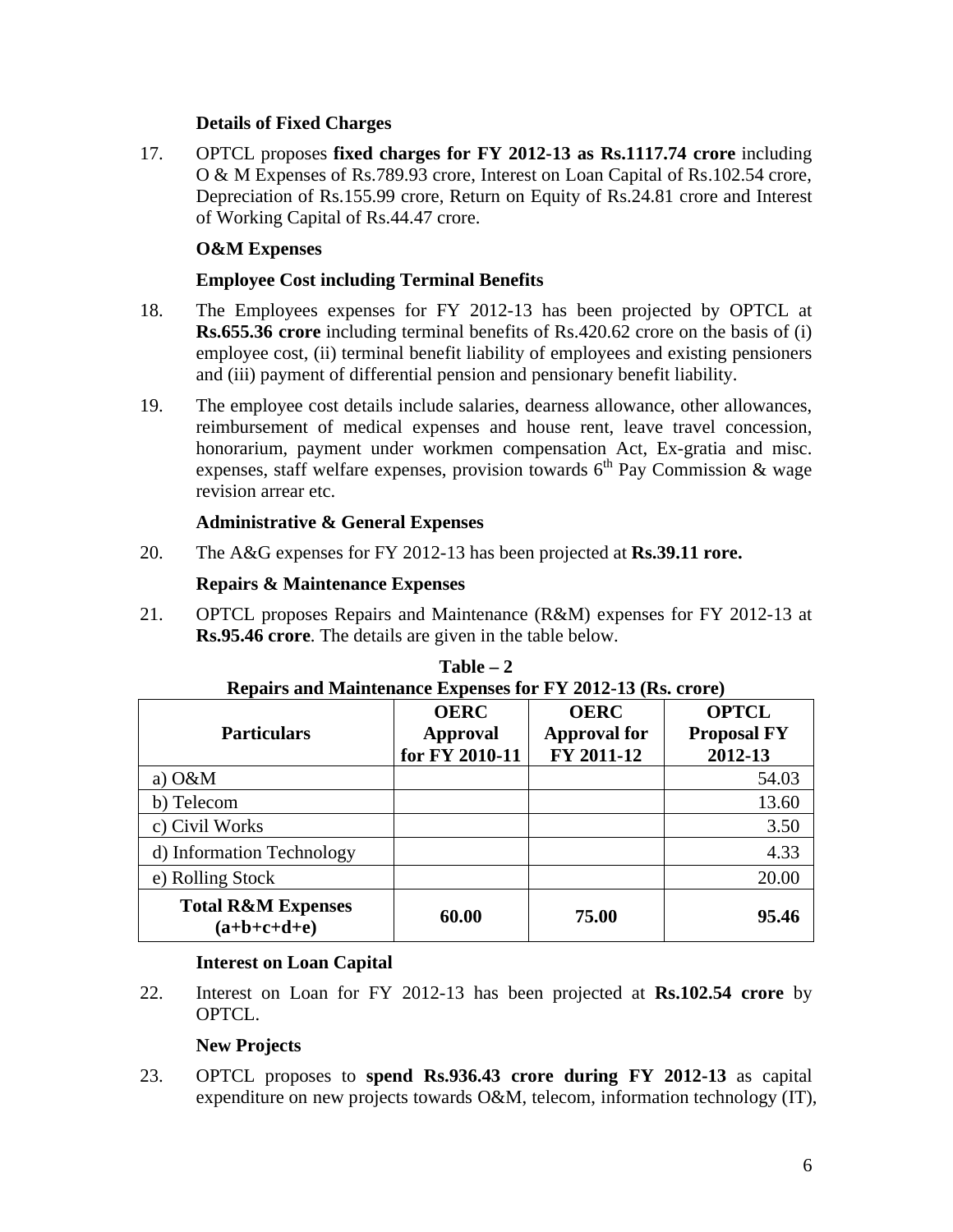transmission project  $\&$  construction (TP  $\&$  Con.) and civil works. The details of Capital Expenditure for FY 2012-13 are given in the table below.

| <b>Particulars</b>                                               | Amount (Rs. crore) |
|------------------------------------------------------------------|--------------------|
| a) Telecom                                                       | 91.68              |
| $b)$ O&M                                                         | 175.32             |
| c) Information Technology (IT)                                   | 19.74              |
| d) Transmission Project & Construction (Excluding Deposit Works) | 612.50             |
| e) Civil Works                                                   | 37.19              |
| Total Capital Expenditure $(a+b+c+d+e)$                          | 936.43             |

## **Table - 3 Projected Capital Expenditure for FY 2012-13**

## (a) **CAPEX for Telecom related projects**:

In order to have a dependable, safe and effective communication system, OPTCL has implemented its own Telecommunication Network through PLCC between each Grid Sub-station and generating stations and Microwave & Optic Fibre communication between Sub-LDC to SLDC, Bhubaneswar. The PLCC systems adopted in OPTCL are generally considered to be very much economic, reliable and dependable for voice, data and carrier back-up protection facility. Due to limitation of frequency band for PLCC equipment and because of gradual complex grid system, action is also under progress to provide SCADA interface points at all the 220kV Grid S/S of OPTCL through OPGW connectivity as per the provisions made under amended OGC Regulations, 2006 dated 29th August 2008.The CAPEX requirement for Telecom Project (Capital Works) for FY 2012-13 is Rs.91.68 crore, the abstract of which is given in the table below.

**Table – 4**

**CAPEX requirement for Telecommunication works in 2012-13**

| <b>Particulars</b>                                           | <b>Amount (Rs. crore)</b> |
|--------------------------------------------------------------|---------------------------|
| Integration of 30 nos RTU                                    | 24.63                     |
| (ii) Provision of SCADA inter face at<br>220KV and above S/S | 54.05                     |
| (iv) Reframing of Microwave by Optic<br>Fibre                | 13.00                     |
| Total                                                        | 91.68                     |

# (b) **CAPEX for O & M related projects**:

An amount of Rs.175.32 crore has been proposed for the FY 2012-13 under Capital expenditure (CAPEX) basically by way of transformer capacity augmentation / substation capacity enhancement by installing third transformers in the existing Grid-Substations of OPTCL and augmentation of transmission lines. The details of item wise Capital expenditure for O&M related project is shown in the table below.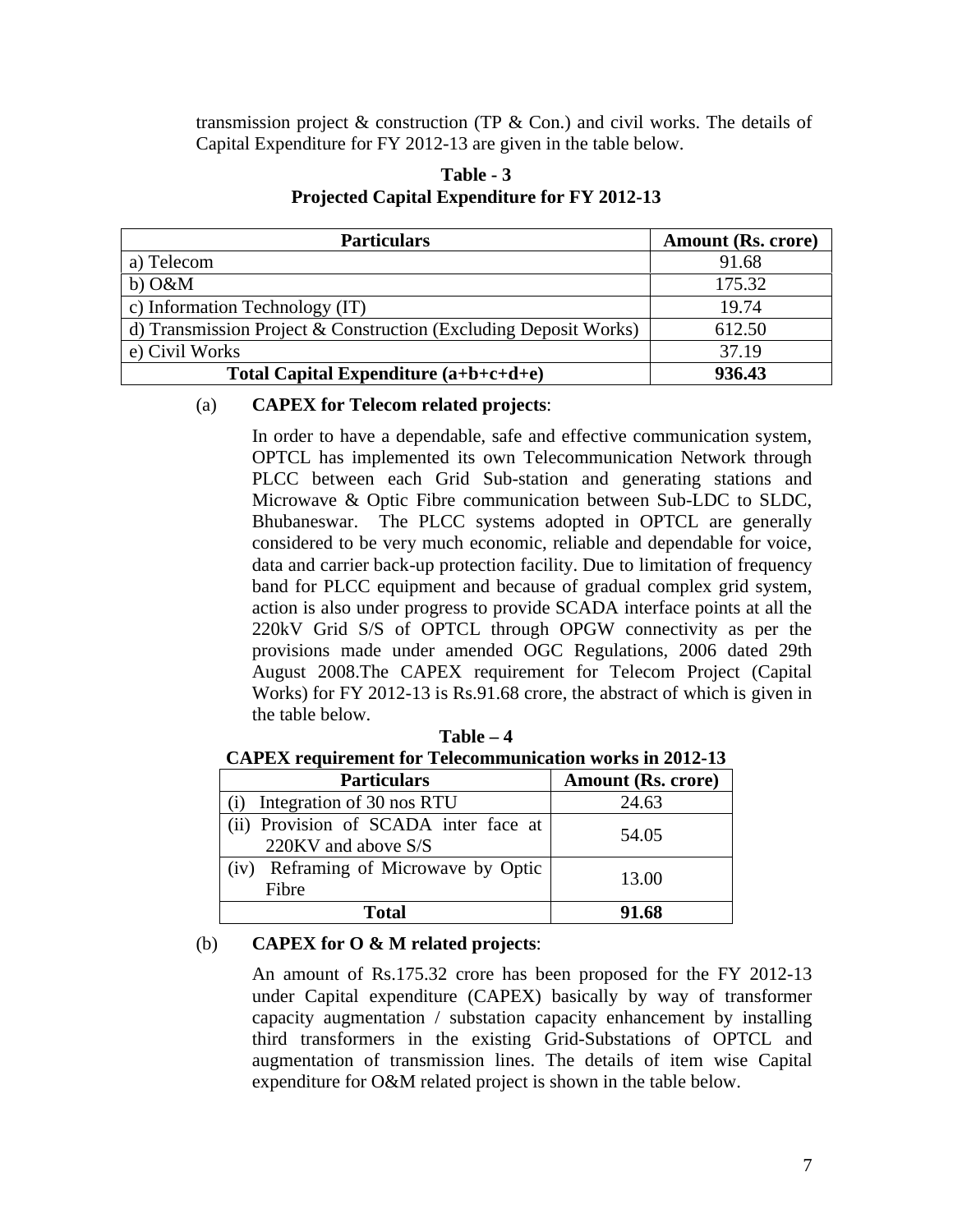| SI.<br>No.     | <b>Line/Equipment details</b>                                                                                | <b>Unit Rate</b><br>(in Rs lakh) | Quantity         | <b>Total Cost</b><br>(in<br><b>Rs.crore</b> ) |
|----------------|--------------------------------------------------------------------------------------------------------------|----------------------------------|------------------|-----------------------------------------------|
| $\mathbf{1}$   | Power Trf. (Nos.)                                                                                            |                                  |                  |                                               |
|                | i) UPGRADATION & THIRD TRF.                                                                                  |                                  |                  |                                               |
|                | a) 220/132KV, 160 MVA                                                                                        | 650.000                          | 1                | 6.50                                          |
|                | b)132/33KV,63 MVA                                                                                            | 300.00                           | 14               | 42.00                                         |
|                | c)132/33KV,40MVA                                                                                             | 260.00                           | 5                | 13.00                                         |
|                | d) 132/33KV, 20MVA                                                                                           | 200.00                           | 8                | 16.00                                         |
| $\overline{2}$ | Estimated cost for third transformer Bays<br>(220kV,132kV & 33kV) (Phase-I, II, & III)                       |                                  |                  | 15.90                                         |
| 3              | Installation of Capacitor Bank (Total<br>275MVAR at 20 Nos. of grid S/S)                                     |                                  |                  | 6.91                                          |
| $\overline{4}$ | Augmentation of Lines (in km.)                                                                               |                                  |                  |                                               |
|                | a) Upgadation of conductor of 220kV<br>Budhipadar-Tarkera DC Line by AAAC Zebra<br>equivalent Conductor      | LS                               | 2 x 109          | 1.06                                          |
|                | b) Upgadation of conductor of 132kV<br>Chandaka-Mancheswar Ckt-II by HTLS<br>Conductor                       | 100                              | 5.56             | 5.56                                          |
|                | c) Upgadation of conductor of $132kV$<br>Chandaka-Ranasinghpur Line by HTLS<br>Conductor                     | 100                              | 24.78            | 24.78                                         |
|                | d) Upgadation of conductor of 132kV Tarkera-<br>Chhend DC Line by HTLS Conductor                             | 100                              | $2 \times 6.165$ | 12.33                                         |
|                | e) Replacement of conductor of 132kV TTPS-<br>Chainpal DC Line by New AAAC (Panther<br>equivalent) conductor | LS                               | $2 \times 3.0$   | 0.03                                          |
|                | f) Upgadation of conductor of 132kV Burla<br>PH-Budhipadar DC Line by AAAC<br>Conductor                      | LS                               | 2 x 59.38        | 0.50                                          |
|                | g) Upgadation of conductor of 132kV<br>Chandaka-Nimapara Line (Upto Badagada<br>LILO ) by HTLS Conductor     | 100                              | 30               | 30.00                                         |
|                | h) Upgadation of conductor of 132kV<br>Chandaka-Khurda Line by AAAC Conductor                                | LS                               | 36.5             | 0.23                                          |
|                | I) Upgadation of conductor of $132kV$<br>Bhanjanagar-Aska DC Line by AAAC<br>Conductor                       | LS                               | 2 x 32.93        | 0.28                                          |
|                | i) Upgradation of conductor of 132kV Khurda -<br>Balugaon SC Line by AAAC Conductor                          | LS                               | 37               | 0.24                                          |
|                |                                                                                                              |                                  | <b>TOTAL</b>     | 175.32                                        |

**Table – 5 CAPEX for O&M Projects in FY 2012-13**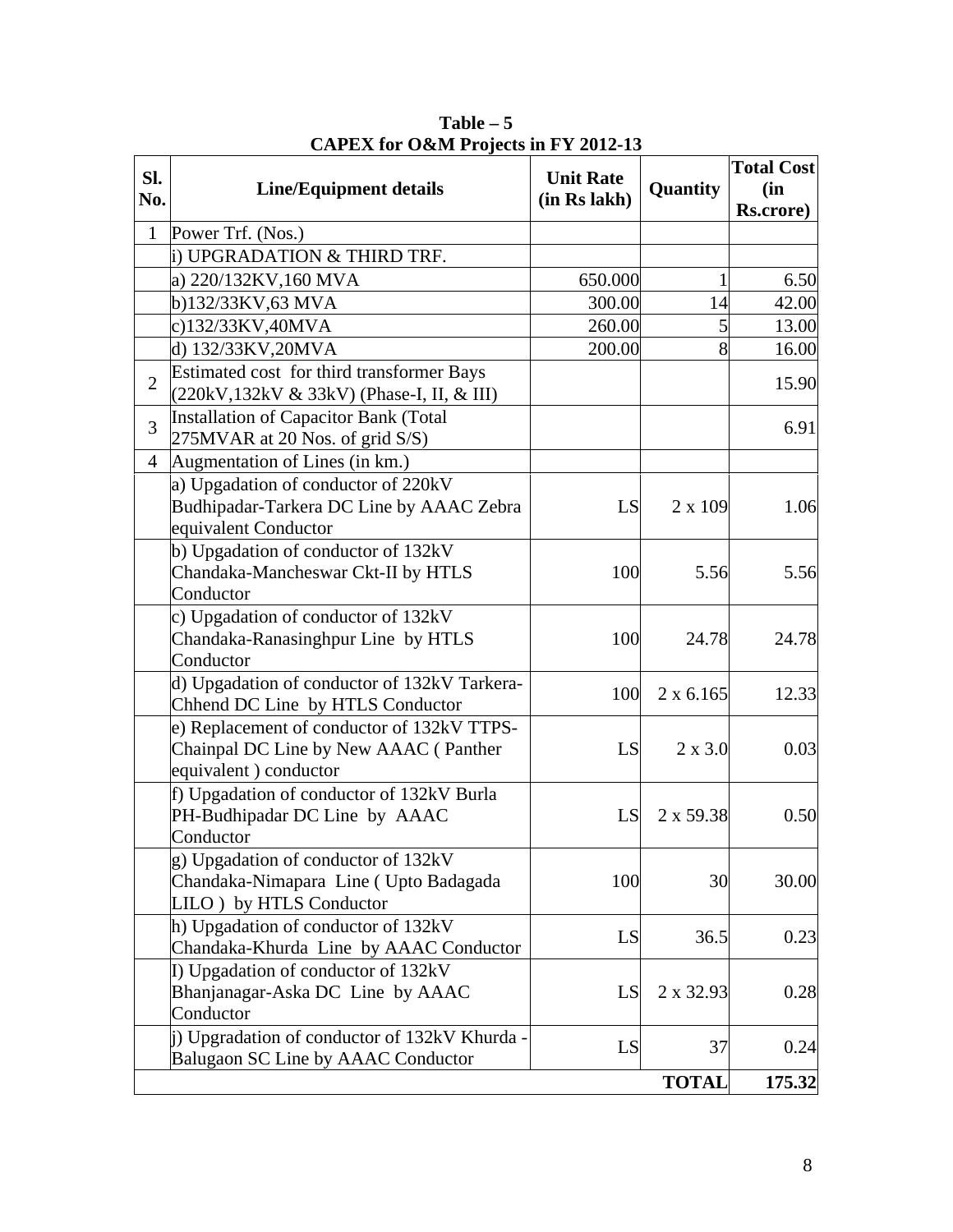## **(c) CAPEX for Information Technology related projecsts:**

Provision for an amount of Rs.19.74 crore is made for FY 2012-13 towards capital expenditure for Infrastructure development of IT and automation related fields etc. as given in the table below:

| SI.<br>No.  | <b>Detailed Head</b>                | Capax (Rs crore) |  |  |  |
|-------------|-------------------------------------|------------------|--|--|--|
| $\mathbf A$ | <b>ERP</b>                          | 3.87             |  |  |  |
|             | 1 ERP-Licenses                      | 1.04             |  |  |  |
|             | 2 ERP-Implementation                | 2.83             |  |  |  |
| B           | <b>Portal services</b>              | 0.15             |  |  |  |
| $\mathbf C$ | <b>Disaster Recovery</b>            | 5.00             |  |  |  |
| D           | <b>Primary Data Center</b>          | 6.89             |  |  |  |
|             | 1 Computing Infr.(Servers)          | 3.50             |  |  |  |
|             | 2 Office Systems                    |                  |  |  |  |
|             | a PCs & Pheripherals                | 3.14             |  |  |  |
|             | $b$ Lap Tops (Hqrs)                 | 0.10             |  |  |  |
|             | 3 Electrical (Power system)         | 0.09             |  |  |  |
|             | 4 Furniture                         | 0.06             |  |  |  |
| ${\bf E}$   | <b>Other IT</b>                     | 2.45             |  |  |  |
|             | 1 Document Management               | 0.10             |  |  |  |
|             | $2$ IT Security                     | 0.50             |  |  |  |
|             | $3$ e-Tendering                     | 0.25             |  |  |  |
|             | 4 Digitization                      | 0.10             |  |  |  |
|             | 5 SMS based MIS system              | 0.02             |  |  |  |
|             | 6 Geographical Information System   | 0.50             |  |  |  |
|             | 7 ERP Legacy Data entry             | 0.25             |  |  |  |
|             | 8 Digital Logging and Local Display | 0.73             |  |  |  |
| F           | <b>Net working</b>                  | 1.01             |  |  |  |
|             | 1 WAN (VSAT)                        | 0.88             |  |  |  |
|             | $2$ LAN                             | 0.13             |  |  |  |
| G           | <b>FMS (Out sourced Services)</b>   | 0.36             |  |  |  |
|             | <b>Total</b><br>19.74               |                  |  |  |  |

| Table - 6                               |
|-----------------------------------------|
| Capex for IT Projects during FY 2012-13 |

#### **(d) CAPEX for Transmission project & construction:**

It has been planned to spend an amount of **Rs.651.50 crore** on transmission related infrastructure during FY 2012-13 to increase the overall system capacity and to strengthen the transmission system network of the state, the details of which are shown in the table below.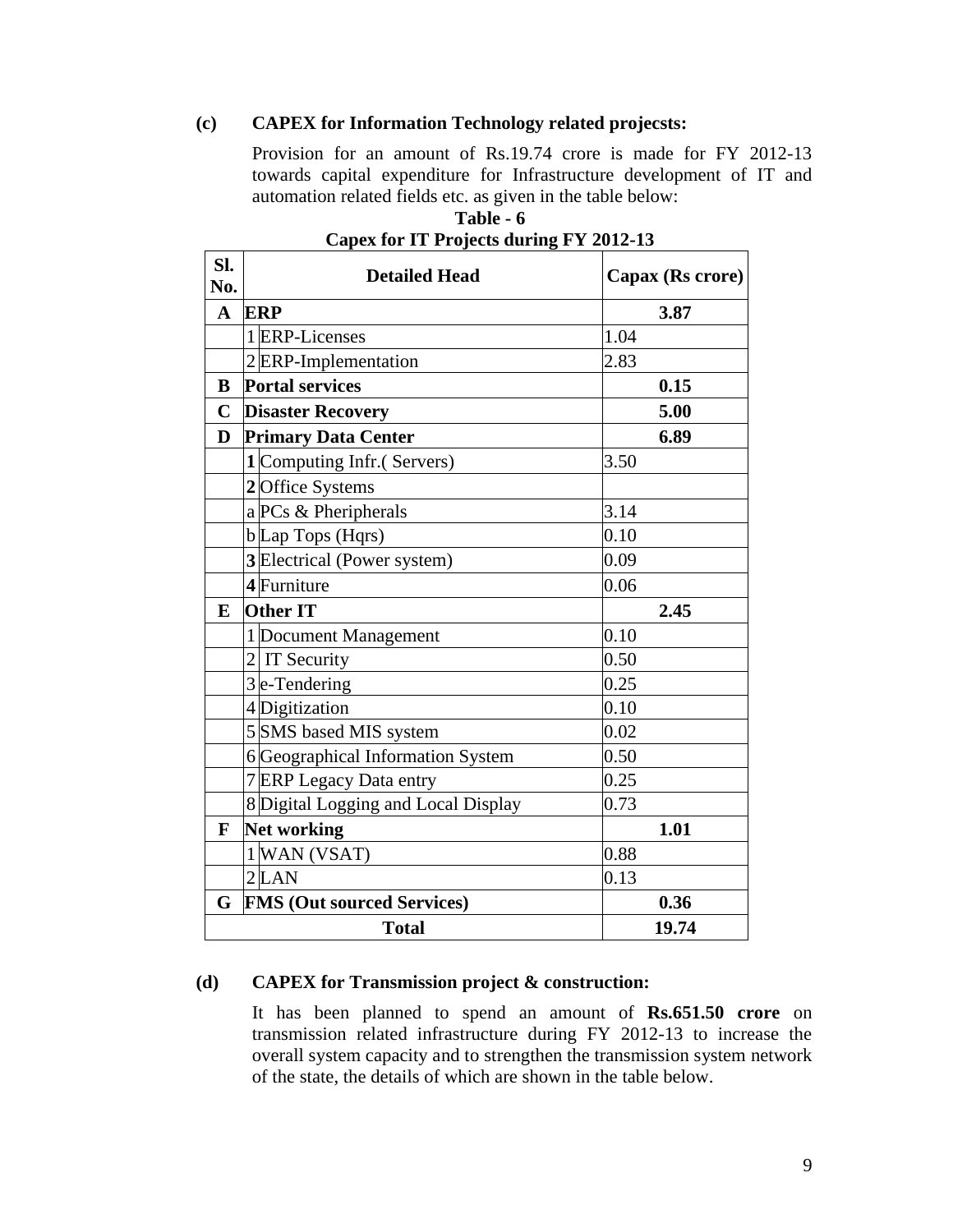|                |                                                                                                               |                                                            |                                                |                          | (Rs. crore)                             |
|----------------|---------------------------------------------------------------------------------------------------------------|------------------------------------------------------------|------------------------------------------------|--------------------------|-----------------------------------------|
| SI.            | Loan / Scheme /                                                                                               | <b>Expenditure During</b>                                  |                                                |                          |                                         |
| No.            | <b>Contract-wise Capital Works</b>                                                                            | FY 2011-12                                                 |                                                |                          | Projected                               |
|                |                                                                                                               | <b>Actuals</b><br>for First<br><b>Six</b><br><b>Months</b> | Projection<br>for balance<br><b>Six Months</b> | <b>Total</b>             | <b>Expenditure</b><br>for<br>FY 2012-13 |
| $\mathbf{1}$   | $\overline{2}$                                                                                                | 3                                                          | 4                                              | $5 = 3 + 4$              | 6                                       |
|                | (A) ONGOING SCHEMES                                                                                           |                                                            |                                                |                          |                                         |
| 1              | 400/220kV S/S at New Duburi                                                                                   |                                                            | 1.00                                           | 1.00                     |                                         |
| $\overline{2}$ | 400/220kV S/S Mendhasal                                                                                       |                                                            | 1.40                                           | 1.40                     |                                         |
| 3              | 400 kV S/S at Meramundali                                                                                     |                                                            | 0.00                                           |                          |                                         |
| 4              | $220/132$ kV S/S at Burla                                                                                     |                                                            | 0.50                                           | 0.50                     |                                         |
| $5^{\circ}$    | 220/132 kV S/S at IB                                                                                          |                                                            | 0.00                                           |                          |                                         |
| 6              | 220/33kV 2nd 20MVA trf. with associated 132 &<br>33 KV bays at Barkote                                        |                                                            | 0.10                                           | 0.10                     |                                         |
| $\tau$         | 220/33kV s/s at Barkote by TPL                                                                                |                                                            | 0.00                                           |                          |                                         |
| 8              | 220/33 kV s/s at Balimela                                                                                     |                                                            | 0.00                                           | $\overline{\phantom{0}}$ |                                         |
| $\mathbf Q$    | 2*100 MVA,220/132 kV S/S at Bhadrak &<br><b>Associated LILO Line</b>                                          | 0.2                                                        | 0.52                                           | 0.70                     |                                         |
|                | 10 Const. of 2Nos. 220 kv feeder bay at Balasore                                                              |                                                            | 0.00                                           |                          |                                         |
| 11             | Const. of 220/132 kv s/s Paradeep with<br>associated line                                                     |                                                            | 0.50                                           | 0.50                     |                                         |
|                | $12$ 220/132kV s/s at Bolangir                                                                                | 0.2                                                        | 0.77                                           | 1.00                     |                                         |
|                | 13 Construction of 4th Auto at Chandaka                                                                       | 0.0                                                        | 0.27                                           | 0.30                     |                                         |
| 14             | 132/33kV 40MVA trf. With associated 132 & 33<br>KV bays at Chhend s/s                                         |                                                            | 0.00                                           |                          |                                         |
|                | $15\left  \frac{132}{338}$ NV, $2x\overline{20}$ MVA s/s at Basta with associated<br>132KV Transmission lines | 0.7                                                        | 0.50                                           | 1.23                     |                                         |
| 16             | Constn. Of 132/33 kV s/s at Karanjia with<br>associated lines                                                 | 0.4                                                        | 0.50                                           | 0.93                     |                                         |
|                | 17 132/33kV S/S Badagada                                                                                      | 0.0                                                        | 0.49                                           | 0.50                     |                                         |
|                | 18 132kV feeder bay extn at Hind Metals                                                                       |                                                            | 0.10                                           | 0.10                     |                                         |
|                | 19 $132/33kV$ s/s at Phulnakhara                                                                              |                                                            | 0.25                                           | 0.25                     |                                         |
| 20             | 132/33kV S/S at Anandpur alongwith<br>Transmission Line (New)                                                 | 0.2                                                        | 1.84                                           | 2.00                     |                                         |
| 21             | 132/33 Grid S/s at Kendrapara                                                                                 |                                                            | 0.00                                           |                          |                                         |
|                | 22  132/33kV s/s at Barapalli with associated lines                                                           |                                                            | 0.00                                           |                          |                                         |
|                | 23 2x12.5MVA,132/33 KV S/S at Akhusingh                                                                       |                                                            | 0.28                                           | 0.28                     |                                         |
|                | 24 40 MVA,132/33kV s/s at Bidanasi                                                                            | 0.0                                                        | 0.78                                           | 0.80                     |                                         |
| 25             | $2x12.5$ MVA, 132/33 kv s/s at Nuapada with<br>associated transmission line                                   | 1.1                                                        | 6.92                                           | 8.00                     | 23.00                                   |
|                | 26 2x12.5 MVA 132/33 kv s/s at Dabugaon with                                                                  | 0.8                                                        | 7.23                                           | 8.00                     | 11.00                                   |

**Table - 7 CAPEX for Transmission Projects & Construction**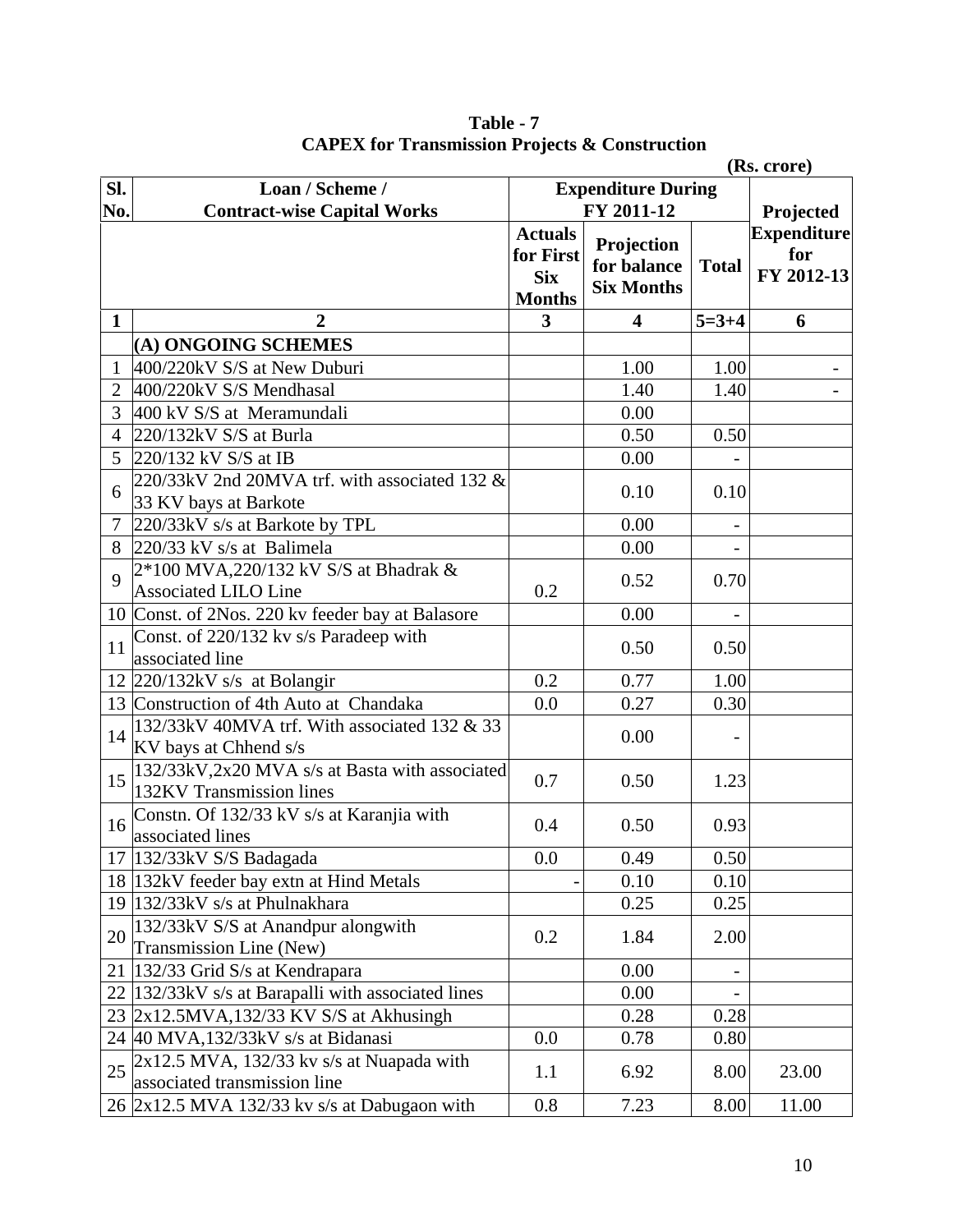| SI.<br>No.   | Loan / Scheme /<br><b>Contract-wise Capital Works</b>                                                                      | <b>Expenditure During</b><br>FY 2011-12                    |                                                |              | Projected                               |  |
|--------------|----------------------------------------------------------------------------------------------------------------------------|------------------------------------------------------------|------------------------------------------------|--------------|-----------------------------------------|--|
|              |                                                                                                                            | <b>Actuals</b><br>for First<br><b>Six</b><br><b>Months</b> | Projection<br>for balance<br><b>Six Months</b> | <b>Total</b> | <b>Expenditure</b><br>for<br>FY 2012-13 |  |
| $\mathbf{1}$ | 2                                                                                                                          | 3                                                          | 4                                              | $5 = 3 + 4$  | 6                                       |  |
|              | associated transmission line                                                                                               |                                                            |                                                |              |                                         |  |
| 27           | $2x12.5$ MVA, 132/33 kv s/s at Padampur with<br>associated transmission line                                               | 0.9                                                        | 5.02                                           | 5.90         | 19.00                                   |  |
| 28           | $2x12.5$ MVA, 132/33 kv s/s at Kuchinda with<br>associated transmission line                                               | 0.6                                                        | 8.36                                           | 9.00         | 9.00                                    |  |
| 29           | 2x12.5 MVA, 132/33 kv s/s at Bhawanipatna<br>with associated transmission line                                             | 0.6                                                        | 8.87                                           | 9.50         | 9.00                                    |  |
| 30           | $2x12.5$ MVA, 132/33 kv s/s at Boudh with<br>associated transmission line                                                  | 1.1                                                        | 8.94                                           | 10.00        | 23.00                                   |  |
| 31           | $2x12.5$ MVA, 132/33 kv s/s at Purushottampur<br>with associated transmission line                                         |                                                            | 3.00                                           | 3.00         | 10.00                                   |  |
| 32           | $2x12.5$ MVA, 132/33 kv s/s at Chandpur with<br>associated transmission line                                               | 0.0                                                        | 3.00                                           | 3.00         | 10.00                                   |  |
| 33           | 2x12.5 MVA, 132/33 kv s/s at Banki with<br>associated transmission line                                                    | 0.0                                                        | 2.99                                           | 3.00         | 10.00                                   |  |
| 34           | 2x12.5 MVA, 132/33 kv s/s at Kalunga with<br>associated transmission line                                                  |                                                            | 3.00                                           | 3.00         | 11.00                                   |  |
| 35           | $2x40$ MVA, 220/33 kv s/s at Gopinathpur<br>(Keonjhar) with associated lines                                               |                                                            | 3.00                                           | 3.00         | 24.00                                   |  |
|              | 2x100 MVA, 220/132/33 kv s/s at Kuanrmunda<br>36 with LILO arrangement from existing 220 kV<br>Budhipadar-Tarkera dc lines |                                                            | 3.00                                           | 3.00         | 44.00                                   |  |
| 37           | $2x160MVA$ and $2x20MVA$ 220/132/33kV s/s at<br>Lapanga with associated lines                                              | 2.2                                                        | 5.00                                           | 7.21         | 48.00                                   |  |
| 38           | 2x40 MVA, 220/33 kv s/s at Bonai with<br>associated transmission line                                                      | 0.4                                                        | 2.58                                           | 3.00         | 14.50                                   |  |
| 39           | $2x20$ MVA, 132/33 kv s/s at Barbil with<br>associated transmission line                                                   | 0.7                                                        | 9.25                                           | 10.00        | 6.00                                    |  |
|              | 40 400kV DC line Ib-Meramundali                                                                                            | 9.5                                                        | 5.00                                           | 14.49        |                                         |  |
|              | 41 400kV DC Line from Meramundali to Duburi                                                                                |                                                            | 0.10                                           | 0.10         |                                         |  |
|              | 42 400kV DC Line from Meramundali to Mendhasal                                                                             |                                                            | 0.02                                           | 0.02         |                                         |  |
|              | 43 220kV 2nd line from IB-Budhipadar                                                                                       |                                                            | 0.00                                           |              |                                         |  |
|              | 44 220 kv line from Padmanypur to Balasore                                                                                 |                                                            | 0.20                                           | 0.20         |                                         |  |
| 45           | 220 kv line from Narendrapur-Chandaka with<br>bay at Chandaka                                                              | 0.0                                                        | 0.12                                           | 0.12         |                                         |  |
|              | 46 220kV line from Mendhasal to Bidanasi                                                                                   | 0.0                                                        | 0.75                                           | 0.76         |                                         |  |
|              | 47 220kV DC line Budhipadar-Bolangir                                                                                       | 0.2                                                        | 0.20                                           | 0.40         |                                         |  |
|              | 48 220kV DC Line Bidanasi-Cuttack                                                                                          | 0.7                                                        | 4.29                                           | 5.00         | 8.00                                    |  |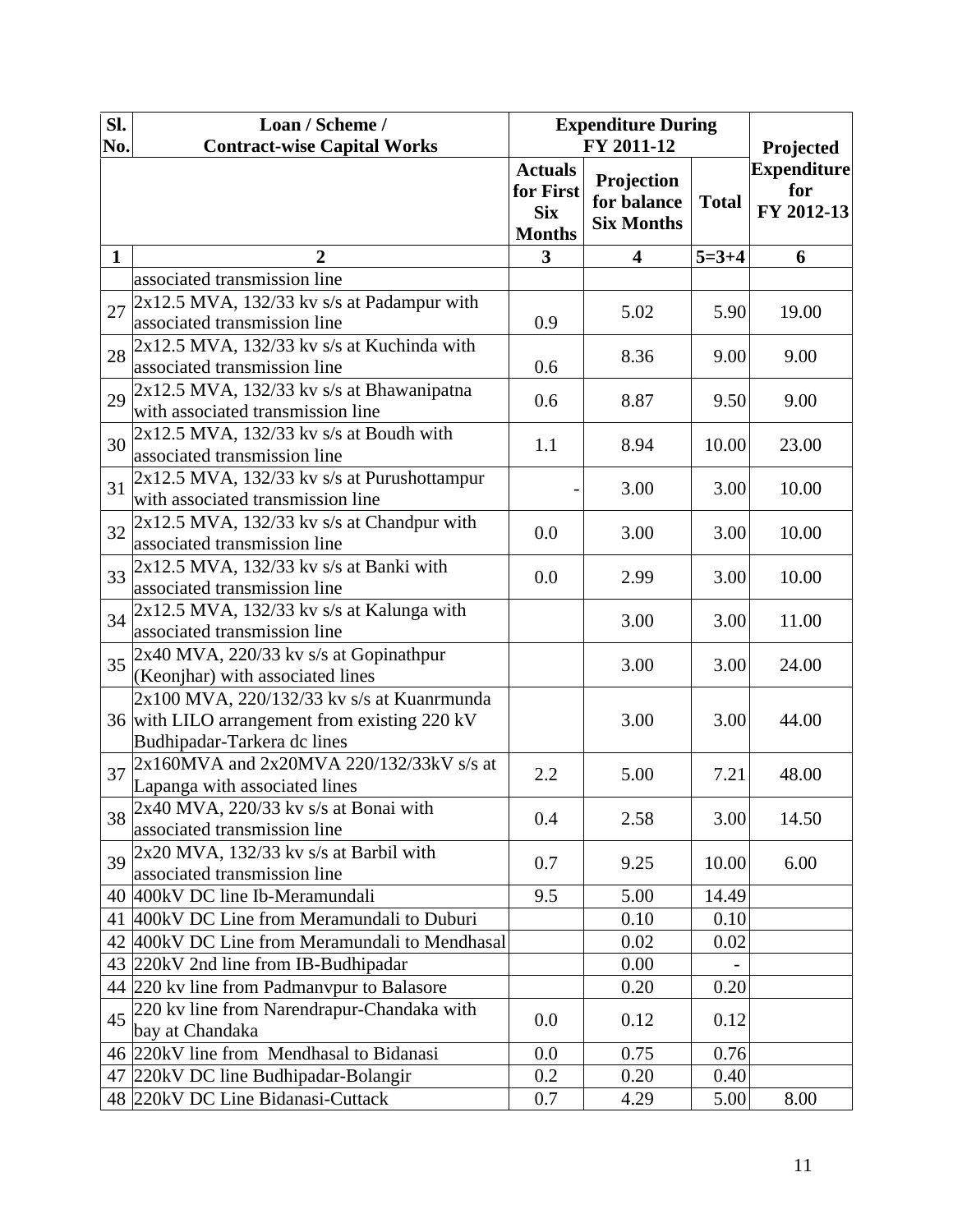| Sl.<br>No.     | Loan / Scheme /<br><b>Contract-wise Capital Works</b>                                                                                                      | <b>Expenditure During</b><br>FY 2011-12                    |                                                |              | Projected                               |
|----------------|------------------------------------------------------------------------------------------------------------------------------------------------------------|------------------------------------------------------------|------------------------------------------------|--------------|-----------------------------------------|
|                |                                                                                                                                                            | <b>Actuals</b><br>for First<br><b>Six</b><br><b>Months</b> | Projection<br>for balance<br><b>Six Months</b> | <b>Total</b> | <b>Expenditure</b><br>for<br>FY 2012-13 |
| $\mathbf 1$    | 2                                                                                                                                                          | 3                                                          | 4                                              | $5=3+4$      | 6                                       |
|                | 49 220kV DC line Bolangir to Kesinga                                                                                                                       |                                                            | 0.00                                           |              |                                         |
|                | 50 132kV line from Mancheswar to Badagada                                                                                                                  |                                                            | 0.10                                           | 0.10         |                                         |
|                | 51 132kV line from Badagada to Uttara                                                                                                                      |                                                            | 0.10                                           | 0.10         |                                         |
|                | 52 132kV line from Uttara to Sijua                                                                                                                         |                                                            | 0.10                                           | 0.10         |                                         |
|                | 53 132KV Line from Jagatsinghpur to Paradeep                                                                                                               | 2.5                                                        | 2.47                                           | 5.00         | 8.00                                    |
|                | 54 132kV Hirakud LIIO Chipilima-Bergarh                                                                                                                    |                                                            | 0.10                                           | 0.10         |                                         |
|                | Construction of 2nd Ckt from Loc. No. 116 of<br>55 132 kv Chandaka-Nimapada sc line to Nimapada<br>grid with one no 132 kv bay extn.                       | 0.1                                                        | 1.50                                           | 1.55         |                                         |
| 56             | Diversion of 132kV Line from Chandaka to<br>Nimapara                                                                                                       | 0.1                                                        | 0.32                                           | 0.39         |                                         |
|                | <b>TOTAL-A</b>                                                                                                                                             | 23.3                                                       | 105.33                                         | 128.64       | 287.50                                  |
|                | (B) PROPOSED SCHEMES                                                                                                                                       |                                                            |                                                |              |                                         |
| $\mathbf{1}$   | Conversion of 132/11 kv grid s/s to 2x40 MVA<br>$132/33$ kv s/s 2x40 MVA 132 kv s/s at Sarasmal<br>at Jharsuguda                                           |                                                            | 2.00                                           | 2.00         | 6.00                                    |
| $\overline{2}$ | $2x12.5$ MVA, $132/33$ kv s/s at Udala with LILO<br>arrangement of Balasore- Baripada lines                                                                |                                                            | 4.00                                           | 4.00         | 12.00                                   |
| 3              | 132 kv SC line from Salipur to Kendrapara                                                                                                                  |                                                            | 1.00                                           | 1.00         | 8.00                                    |
| $\overline{4}$ | Constn. of $2x100$ MVA 220/132 kv grid s/s at<br>Cuttack, with 2 nos 220 kv feeder bay extn. at<br>Bidanasi grid with linking arrangement at both<br>ends. |                                                            | 3.00                                           | 3.00         | 10.00                                   |
| 5              | Constn. of 2x20 MVA 132/33 kv s/s at Olaver<br>and 2 nos 132 kv feeder bay extn. at Pattamundai<br>with 132 kv DC line from Pattamkundai to<br>Olaver      | 0.1                                                        | 3.00                                           | 3.10         | 10.00                                   |
| 6              | Constn. of 2x40 MVA 132/33 kv s/s at<br>Marshaghai (Luna) by making LILO<br>arrangement from 1 circuit of existing 132 kv<br>Kendrapara -Paradeep DC line  | 0.1                                                        | 1.91                                           | 2.00         | 6.00                                    |
| $\overline{7}$ | $2x100$ MVA, 220/132/33 kv s/s at Dhamara with<br>connectivity from Bhadrak s/s                                                                            | 0.1                                                        | 5.88                                           | 6.00         | 15.00                                   |
| 8              | 2x160MVA, 220/132kV and 2x20MVA<br>132/33kV S/s at Karadagadia with associated<br>lines                                                                    | 0.1                                                        | 7.91                                           | 8.00         | 20.00                                   |
| 9              | $2x100MVA,220/132 KV S/s$ at Kesinga with                                                                                                                  |                                                            | 0.10                                           | 0.10         | 12.00                                   |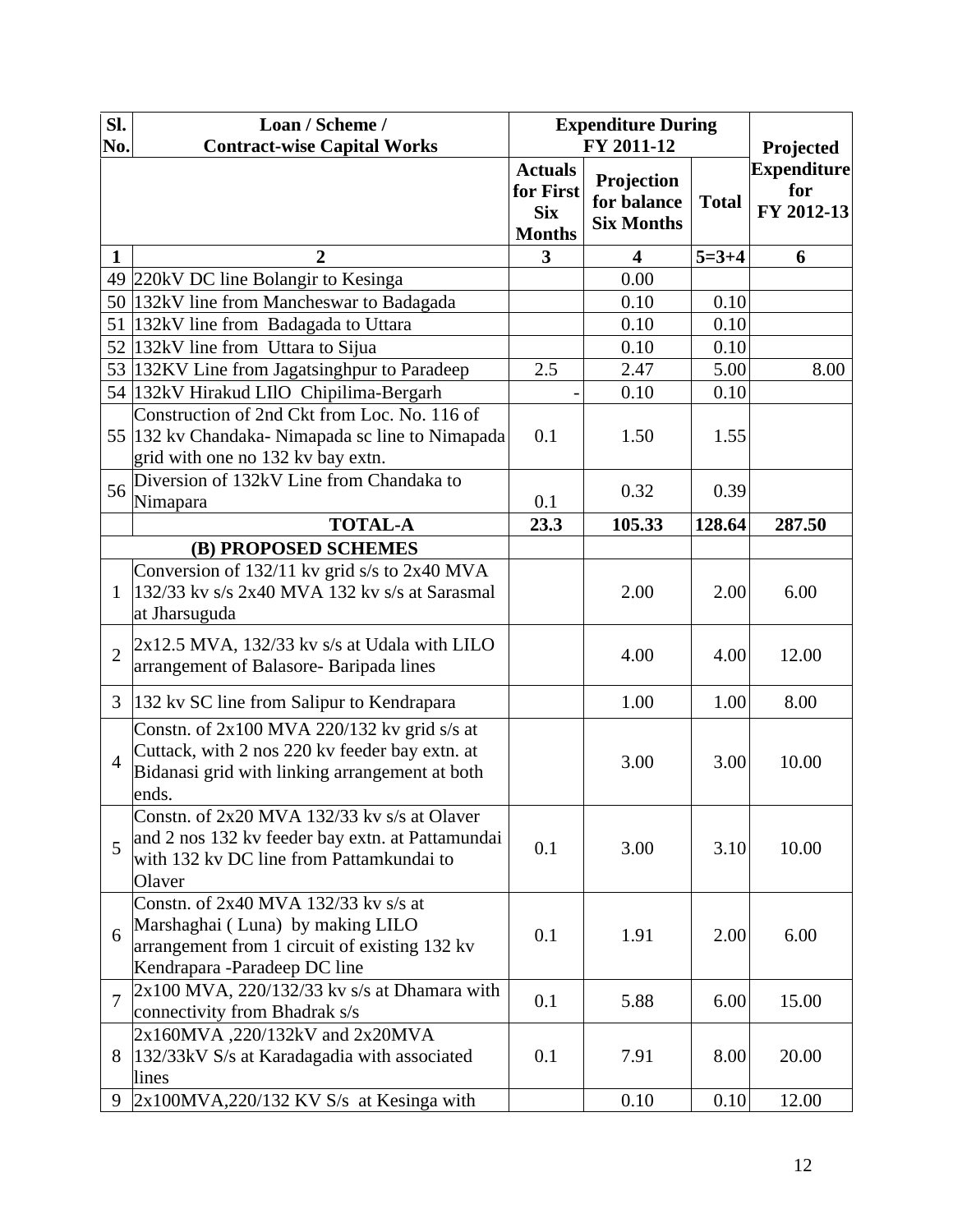| Sl.<br>No.   | Loan / Scheme /<br><b>Contract-wise Capital Works</b>                                            | <b>Expenditure During</b><br>FY 2011-12                    |                                                | Projected    |                                         |
|--------------|--------------------------------------------------------------------------------------------------|------------------------------------------------------------|------------------------------------------------|--------------|-----------------------------------------|
|              |                                                                                                  | <b>Actuals</b><br>for First<br><b>Six</b><br><b>Months</b> | Projection<br>for balance<br><b>Six Months</b> | <b>Total</b> | <b>Expenditure</b><br>for<br>FY 2012-13 |
| $\mathbf{1}$ | $\overline{2}$                                                                                   | $\mathbf{3}$                                               | 4                                              | $5=3+4$      | 6                                       |
|              | 220DC line from Bolangir to Kesinga and one no.                                                  | 0.0                                                        |                                                |              |                                         |
|              | 220kV Bay Extension at Bolangir                                                                  |                                                            |                                                |              |                                         |
|              | Construction of 2x40MVA 132/33kV s/s at                                                          |                                                            |                                                |              |                                         |
|              | 10 Khajuriakata near Hindol Road with associated                                                 |                                                            | 3.00                                           | 3.00         | 10.00                                   |
|              | transmission lines                                                                               |                                                            |                                                |              |                                         |
|              | 132kV LILO arrangement of 132kV SC line from                                                     |                                                            |                                                |              |                                         |
| 11           | Meramundali to Arati Steel to 132/33kV s/s,                                                      |                                                            | 1.00                                           | 1.00         | 5.00                                    |
|              | Nuapatna alongwith one no. of Feeder bay                                                         |                                                            |                                                |              |                                         |
|              | extension at Nuapatna                                                                            |                                                            |                                                |              |                                         |
|              | 2x20 MVA, 132/33 KV s/s at Konark with                                                           |                                                            |                                                |              |                                         |
|              | 12 associated lines & 132kV feeder bay extension at                                              |                                                            | 3.00                                           | 3.00         | 15.00                                   |
|              | Nimapara                                                                                         |                                                            |                                                |              |                                         |
| 13           | Renovaion of existing 2/12.5 MVA, 132/33KV                                                       |                                                            | 0.50                                           | 0.50         | 3.00                                    |
|              | s/s at Ganjam                                                                                    |                                                            |                                                |              |                                         |
| 14           | 2x160MVA, 220/132kV s/s at existing 400kV                                                        |                                                            | 3.00                                           | 3.00         | 15.00                                   |
|              | s/s. Mendhasal                                                                                   |                                                            |                                                |              |                                         |
|              | Construction of 2*315MVA 400KV grid s/s at                                                       |                                                            |                                                |              |                                         |
|              | $15$ Lapanga with LILO of one circuit of 400kV                                                   |                                                            |                                                |              | 15.00                                   |
|              | Bisra-Raipur Line and Both circuit of IB -                                                       |                                                            |                                                |              |                                         |
|              | Thermal Meramundali 400kV Line at Lapanga                                                        |                                                            |                                                |              |                                         |
|              | 2nos. 220KV feeders from 220/132/33kV s/s of                                                     |                                                            |                                                | 2.00         |                                         |
| 16           | OPTCL at Jayanagar to 400/220 kV s/s of PGCIL<br>at Jayanagar with 2 nos. of 220kV bay extension |                                                            | 2.00                                           |              | 10.00                                   |
|              | at each end                                                                                      |                                                            |                                                |              |                                         |
|              | Conversion of 132kV switching station at                                                         |                                                            |                                                |              |                                         |
|              | 17 Somanathpur, Balasore to 2x20 MVA, 132/33kV                                                   |                                                            | 1.00                                           | 1.00         | 6.00                                    |
|              | S/s.                                                                                             |                                                            |                                                |              |                                         |
|              | Construction of 2*100MVA & 2x40MVA,                                                              |                                                            |                                                |              |                                         |
| 18           | 220/132/33KV s/s at Puri with associated Line.                                                   |                                                            | 0.50                                           | 0.50         | 15.00                                   |
|              | Construction of 2*100MVA, 220/132/33KV s/s                                                       |                                                            |                                                |              |                                         |
|              | at Pratapsasan near Balakati with associated                                                     |                                                            |                                                |              |                                         |
|              | $19\left _{\odot}^{220\text{KV}}\right $ DC LILO line of Proposed 220 KV                         |                                                            |                                                |              |                                         |
|              | Cuttack-Jatani Line.132KV DC line from Pratap                                                    |                                                            | 1.00                                           | 1.00         | 15.00                                   |
|              | Sasan to Phulnakhara with 2 Nos. of Bay at                                                       |                                                            |                                                |              |                                         |
|              | Phulnakhara                                                                                      |                                                            |                                                |              |                                         |
|              | 132kV Dc line fron Baripada PGCIL(Kuchei) s/s                                                    |                                                            |                                                |              |                                         |
|              | 20 to Jaleswar s/s with 2 nos. 132kv bay extension                                               |                                                            | 0.10                                           | 0.10         | 10.00                                   |
|              | each at Baripada PGCIL (Kuchei) & (Jaleswar)                                                     |                                                            |                                                |              |                                         |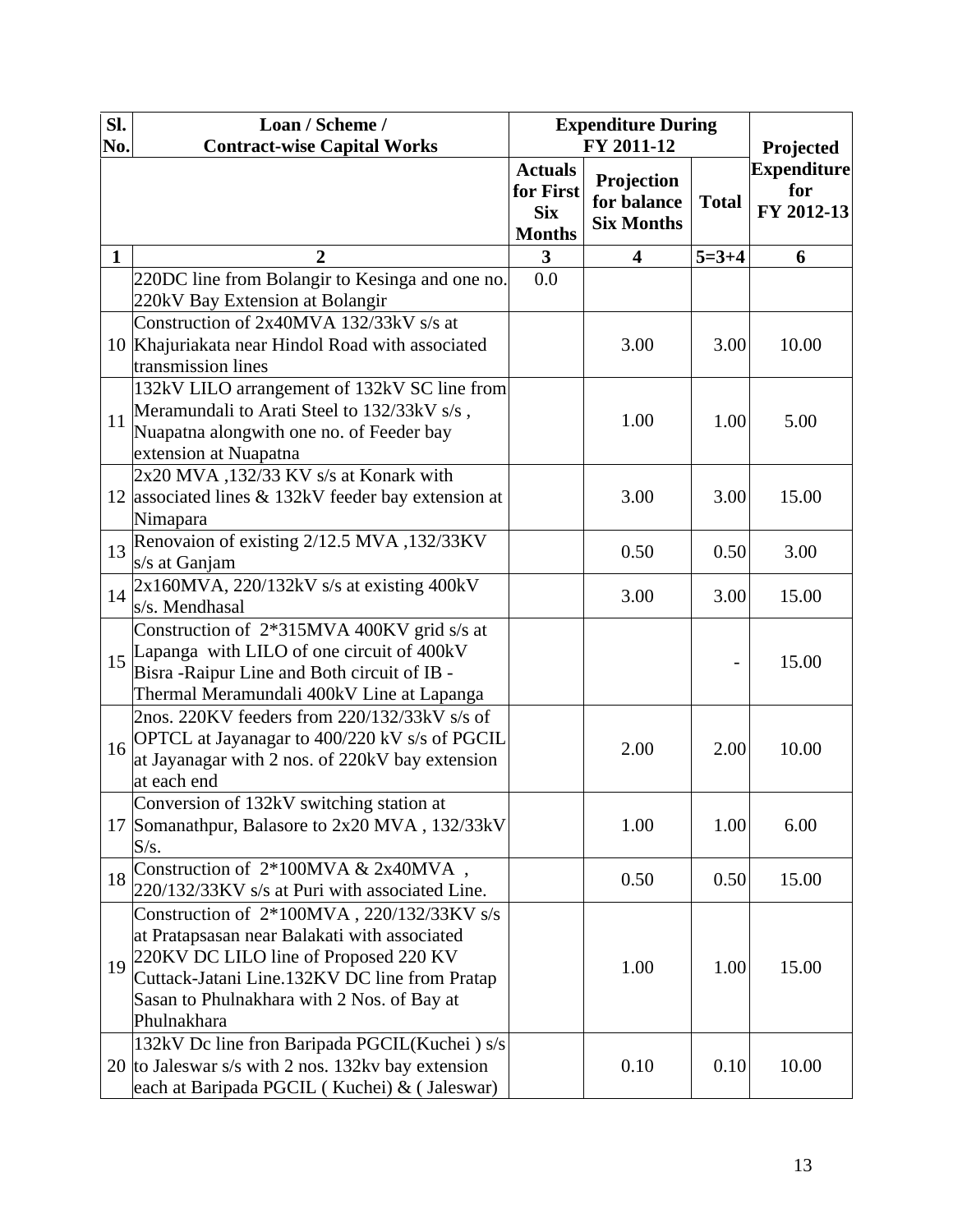| Sl.<br>No.   | Loan / Scheme /<br><b>Contract-wise Capital Works</b>                                                                                                                                  | <b>Expenditure During</b><br>FY 2011-12                    |                                                |              | Projected                               |  |
|--------------|----------------------------------------------------------------------------------------------------------------------------------------------------------------------------------------|------------------------------------------------------------|------------------------------------------------|--------------|-----------------------------------------|--|
|              |                                                                                                                                                                                        | <b>Actuals</b><br>for First<br><b>Six</b><br><b>Months</b> | Projection<br>for balance<br><b>Six Months</b> | <b>Total</b> | <b>Expenditure</b><br>for<br>FY 2012-13 |  |
| $\mathbf{1}$ | 2                                                                                                                                                                                      | 3                                                          | 4                                              | $5=3+4$      | 6                                       |  |
| 21           | Construction of 220/132/33kV s/s at Lahanda<br>near Joda with construction of 132kV DC line<br>from Lahanda to Barbil and two nos 132kV<br>feeder bay extension at Barbil              |                                                            | 0.10                                           | 0.10         | 5.00                                    |  |
| 22           | 2x40MVA, 132/33kV s/s at Baliguda with<br>construction of 132kV SC line from Phulbani to<br>Baliguda and one no. 132kV feeder bay extension<br>at Phulbani                             |                                                            | 0.10                                           | 0.10         | 5.00                                    |  |
|              | $2x20$ MVA, 220/33 kv s/s at Narsinghpur with<br>23 LILO arrangement of 1 circuit of existing 220kV<br>Bhanjanagar-Meramundali DC Line                                                 |                                                            | 0.10                                           | 0.10         | 2.00                                    |  |
|              | one no. 220kV feeders from proposed 220/132kV<br>$24$ S/s of OPTCL at Cuttack to proposed 400/220kV<br>s/s at Uttara (Jatni) with two nos.of 220kV<br>feeder bay extension at each end |                                                            | 0.20                                           | 0.20         | 4.00                                    |  |
| 25           | 132kV SC line to 132KV DC line from PGCIL<br>s/s., Kuchei to 132/33kV s/s, Baripada                                                                                                    |                                                            | 0.10                                           | 0.10         | 4.00                                    |  |
| 26           | 3x40 MVA 132/33kV s/s at Chhatabara with<br>associated 220kV LILO lines                                                                                                                |                                                            | 0.20                                           | 0.20         | 3.00                                    |  |
|              | 2X315MVA 400/220/33kV, 2x40MVA,<br>27 220/33kV s/s at Khuntini with associated<br>transmission lines                                                                                   |                                                            | 2.00                                           | 2.00         | 20.00                                   |  |
|              | 1x315MVA, 400/220kV, 1X20MVA,<br>28 220/33kV s/s at Nisa near Angul with<br>construction of 400KV DC line by LILO of<br>400kV IB-Meramundali Line                                      |                                                            | 1.00                                           | 1.00         | 9.00                                    |  |
|              | 2x40MVA, 220/33kV s/s at Chhendipada with<br>29 220KV DC Line on Multi Circuit tower from<br>proposed NISA S/S to Chhendipada                                                          |                                                            | 1.00                                           | 1.00         | 10.00                                   |  |
|              | 2x12.5 MVA, 132/33 KV S/S Bangiriposi with<br>30 LILO 1 Circuit Kuchei-Rairangpur line. (20<br>Kms.)                                                                                   |                                                            | 0.10                                           | 0.10         | 2.00                                    |  |
| 31           | $2x12.5$ MVA, 132/33 KV S/S at Potangi with S/C<br>line on D/C tower for Sunabeda. (32 Kms.)                                                                                           |                                                            | 0.20                                           | 0.20         | 2.00                                    |  |
| 32           | $2x12.5$ MVA, $132/33$ KV S/S at Podagada with<br>LILO Rayagada-Jeypore line. (10 Kms.)                                                                                                |                                                            | 0.20                                           | 0.20         | 2.00                                    |  |
| 33           | 2x20 MVA, 220/33 KV S/S at Govindpalli with<br>LILO Balimela-Jayanagar line. (15 Kms.)                                                                                                 |                                                            | 0.20                                           | 0.20         | 2.50                                    |  |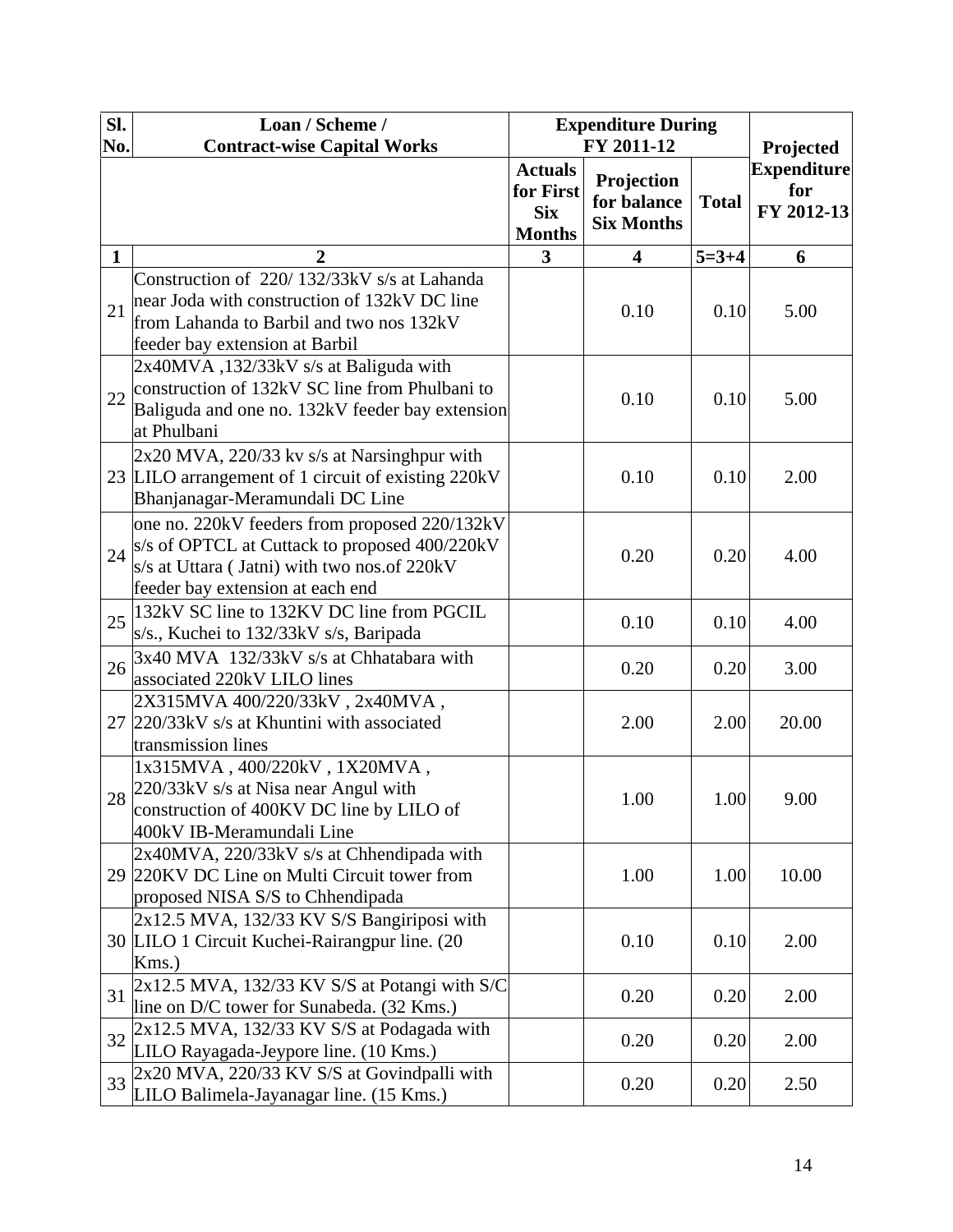| Sl.<br>No.   | Loan / Scheme /<br><b>Contract-wise Capital Works</b>                                                                                                                                                                                                                                                            | <b>Expenditure During</b><br>FY 2011-12                    |                                                |              | Projected                               |  |
|--------------|------------------------------------------------------------------------------------------------------------------------------------------------------------------------------------------------------------------------------------------------------------------------------------------------------------------|------------------------------------------------------------|------------------------------------------------|--------------|-----------------------------------------|--|
|              |                                                                                                                                                                                                                                                                                                                  | <b>Actuals</b><br>for First<br><b>Six</b><br><b>Months</b> | Projection<br>for balance<br><b>Six Months</b> | <b>Total</b> | <b>Expenditure</b><br>for<br>FY 2012-13 |  |
| $\mathbf{1}$ | $\overline{2}$                                                                                                                                                                                                                                                                                                   | 3                                                          | 4                                              | $5=3+4$      | 6                                       |  |
|              | $2x12.5$ MVA, $132/33$ KV S/S at Umarkote with<br>34 S/C line on D/C tower from Dabugaon to<br>Umarkote. (30 Kms.)                                                                                                                                                                                               |                                                            | 0.20                                           | 0.20         | 2.00                                    |  |
|              | $2x12.5$ MVA, $220/33$ KV S/S at Kasipur with<br>35 LILO one circuit Indravati-Theruvali 220kv D/C<br>line. (2.0 Kms.)                                                                                                                                                                                           |                                                            | 0.20                                           | 0.20         | 3.00                                    |  |
| 36           | 2x20 MVA, 220/33kV S/s at Jaypatna with<br>associated line. (14 Kms.)                                                                                                                                                                                                                                            |                                                            | 0.20                                           | 0.20         | 2.00                                    |  |
| 37           | 132kV D/C line from Junagarh to Umerkote (40)<br>Kms.                                                                                                                                                                                                                                                            |                                                            | 0.00                                           |              | 2.00                                    |  |
|              | 2x12.5 MVA, 132/33kV S/s at Kantabanji with<br>38 S/C line on D/C tower from Khariar to<br>Kantabanji. (35 Kms.)                                                                                                                                                                                                 |                                                            | 0.20                                           | 0.20         | 2.00                                    |  |
|              | $2x12.5$ MVA, $132/33kV$ S/s at Champua with<br>39 LILO arrangement of existing Palaspanga-<br>Rairangpur to Champua.                                                                                                                                                                                            |                                                            | 0.20                                           | 0.20         | 2.00                                    |  |
|              | 2x12.5 MVA, 132/33kV S/s at Ghatagaon with<br>40 S/C line on D/C tower from Anandapur Grid S/S.<br>(35 KMS.)                                                                                                                                                                                                     |                                                            | 0.20                                           | 0.20         | 2.50                                    |  |
| 41           | 132kV S/C line on D/C tower from Baliguda to<br>Kesinga (60 Kms.)                                                                                                                                                                                                                                                |                                                            | 0.20                                           | 0.20         | 2.70                                    |  |
|              | Construction of 132 KV D/C line from<br>proposed 220/132/33 KV S/S at Dhamara to<br>proposed 132/33 KV S/S at Olavar & re-<br>42 arrangement with proposed 132 KV D/C line<br>from Pattamundai to Olavar to make 132 KV S/C<br>line from Dhamara to Pattamundai & 132 KV<br>S/C line from Olavar to Pattamundai. |                                                            | 0.10                                           | 0.10         | 3.00                                    |  |
| 43           | 2X40 MVA 132/33kV Substation at CDA<br>Cuttack with associated LILO line (4KM)                                                                                                                                                                                                                                   |                                                            | 2.00                                           | 2.00         | 5.00                                    |  |
| 44           | Construction of 132kV SC line on DC tower for<br>making 2nd Circuit interconnection between<br>Kattapali and Bargarh with associated 132kV<br>bays                                                                                                                                                               |                                                            | 0.10                                           | 0.10         | 1.30                                    |  |
|              | 2X20 MVA 132/33kV Substation at R.Udayagiri<br>45 with 132kV line from Mohana with 132kV Bay<br>extension at Mohana (40KM)                                                                                                                                                                                       |                                                            | 0.10                                           | 0.10         | 3.00                                    |  |
|              | 46 2X20 MVA 132/33kV Substation at Muniguda                                                                                                                                                                                                                                                                      |                                                            | 0.10                                           | 0.10         | 3.00                                    |  |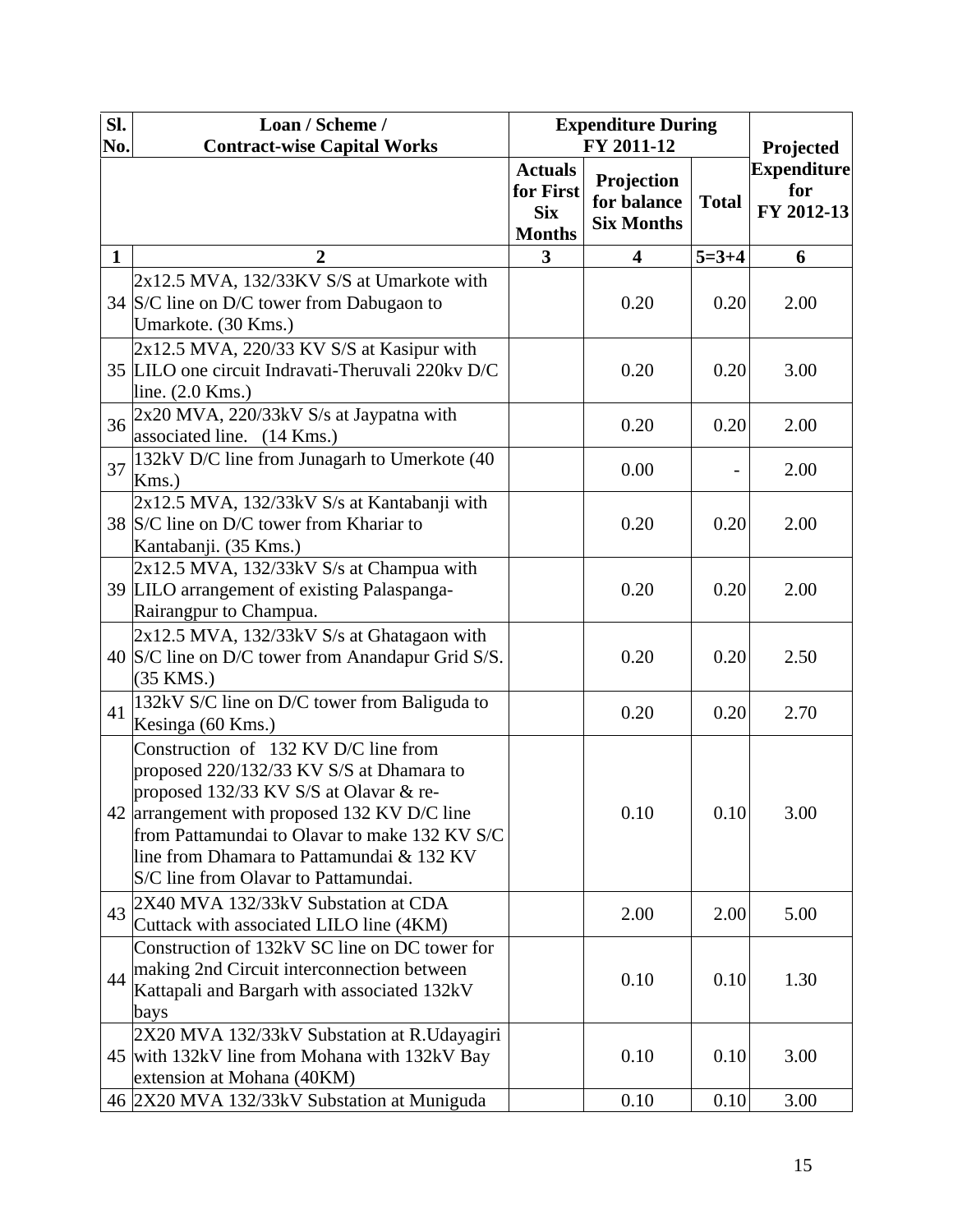| Sl.            | Loan / Scheme /                                                                        | <b>Expenditure During</b>                                  |                                                |              |                                         |
|----------------|----------------------------------------------------------------------------------------|------------------------------------------------------------|------------------------------------------------|--------------|-----------------------------------------|
| No.            | <b>Contract-wise Capital Works</b>                                                     |                                                            | FY 2011-12                                     |              | Projected                               |
|                |                                                                                        | <b>Actuals</b><br>for First<br><b>Six</b><br><b>Months</b> | Projection<br>for balance<br><b>Six Months</b> | <b>Total</b> | <b>Expenditure</b><br>for<br>FY 2012-13 |
| $\mathbf{1}$   | 2                                                                                      | 3                                                          | 4                                              | $5 = 3 + 4$  | 6                                       |
|                | with 132kV line from Vedanta Lanjigarh a with                                          |                                                            |                                                |              |                                         |
|                | 132kV Bay extension at Lanjigarh (25KM)                                                |                                                            |                                                |              |                                         |
|                | 2X20 MVA 132/33kV Substation at Nandapur                                               |                                                            |                                                |              |                                         |
|                | 47 with 132kV line from Patangi with 132kV Bay                                         |                                                            | 0.10                                           | 0.10         | 3.00                                    |
|                | extension at Patangi (35KM)                                                            |                                                            |                                                |              |                                         |
|                | <b>TOTAL-B</b>                                                                         | 0.4                                                        | 53.30                                          | 53.70        | 325.00                                  |
| $\mathbf C$    | <b>DEPOSIT WORKS</b>                                                                   |                                                            |                                                |              |                                         |
| $\mathbf{1}$   | 220 kV DC line from Budhipadar to Basundhara                                           |                                                            | 2.00                                           | 2.00         |                                         |
|                | MCL (Deposit Work)                                                                     |                                                            |                                                |              |                                         |
|                | Shifting of 132kV Chandaka SC Line (CKT 1&                                             |                                                            |                                                |              |                                         |
| $\overline{2}$ | 4) crossing through P.No.391,392 & 4622 under<br>Gadkon Mouza ) (Deposit Work)         |                                                            |                                                |              |                                         |
|                | Rly traction line from Jagatsingpur to                                                 |                                                            |                                                |              |                                         |
| 3              | Gorakhnath (Deposit work)                                                              |                                                            |                                                |              |                                         |
|                | Diversion of 132kV Lines from Loc.No.30 to                                             |                                                            |                                                |              |                                         |
| $\overline{4}$ | Loc. No.39 PPT line (Deposit Work)                                                     |                                                            |                                                |              |                                         |
|                | Constn. of Tomka Railway line from B.C.                                                |                                                            |                                                |              |                                         |
| 5              | Mohanty & sons Ltd (D.W)                                                               | 0.4                                                        |                                                | 0.43         |                                         |
|                | Constn. of 132 kv LILO line from Khurda-Puri                                           |                                                            |                                                |              |                                         |
| 6              | for power supply to Samuka Beach near s/s Puri                                         |                                                            | 3.00                                           | 3.00         | 10.00                                   |
|                | (D.W)                                                                                  |                                                            |                                                |              |                                         |
| $\tau$         | $132kV$ s/s at IIT, Argul                                                              |                                                            | 3.00                                           | 3.00         | 21.00                                   |
| 8              | Diversion of 220 ky line from TTPS to Joda 4th                                         |                                                            |                                                |              |                                         |
|                | crossing $(D.W)$                                                                       |                                                            |                                                |              |                                         |
| 9              | Diversion of Dhenkanal -Joranda road RTSS for                                          |                                                            |                                                |              |                                         |
|                | clearance of right canal                                                               |                                                            |                                                |              |                                         |
|                | Construction of 132KV SC line on DC tower                                              |                                                            |                                                |              |                                         |
|                | 10 from Theruvalli S/S to M/s. Utkal Alumina of                                        |                                                            |                                                |              |                                         |
|                | Kuchipadar & B.E. At theruvalli (D.W.)                                                 |                                                            |                                                |              |                                         |
| 11             | Construction of 220KV DC line for Laxmipur S/s<br>to Aditya Alumina kansariguda (D.W.) |                                                            |                                                |              |                                         |
|                | Construction of 220KV SC line on DC tower                                              |                                                            |                                                |              |                                         |
|                | 12 from laxmipur to M/s. Utkal Alumina At                                              |                                                            |                                                |              |                                         |
|                | Doraguda (D.W)                                                                         |                                                            |                                                |              |                                         |
|                | Construction of one no.220kV bay at Paradeep                                           |                                                            |                                                |              |                                         |
|                | 13 S/s for IOCL alongwith 220 kV transmission                                          |                                                            | 7.00                                           | 8.32         | 8.00                                    |
|                | lines from Paradeep to IOCL                                                            | 1.3                                                        |                                                |              |                                         |
|                | 14 Power supply to Bansapani RTSS from Joda grid                                       |                                                            |                                                | 0.39         |                                         |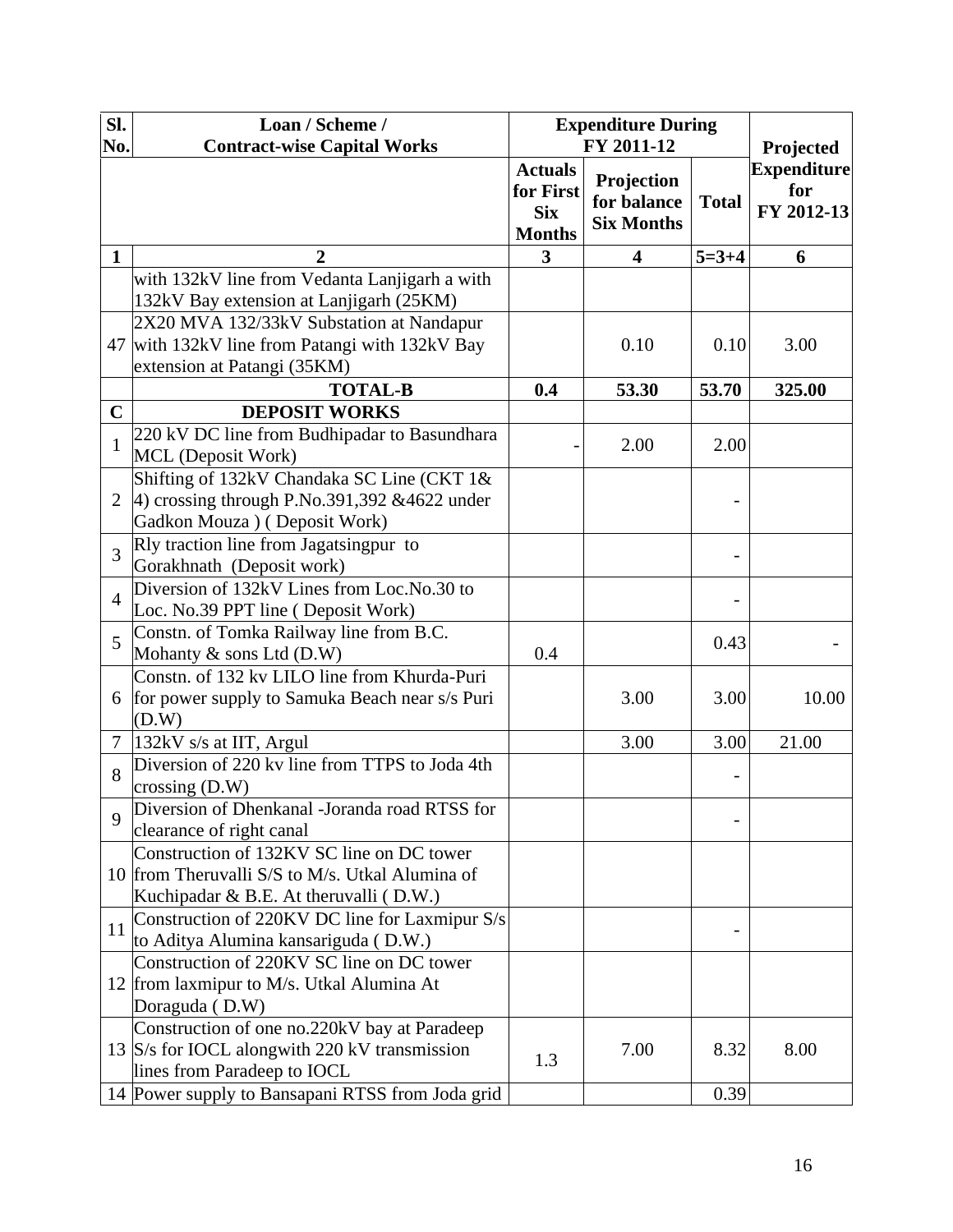| Sl.<br>No. | Loan / Scheme /<br><b>Contract-wise Capital Works</b>                              | <b>Expenditure During</b><br>FY 2011-12                    |                                                |              | Projected                               |  |
|------------|------------------------------------------------------------------------------------|------------------------------------------------------------|------------------------------------------------|--------------|-----------------------------------------|--|
|            |                                                                                    | <b>Actuals</b><br>for First<br><b>Six</b><br><b>Months</b> | Projection<br>for balance<br><b>Six Months</b> | <b>Total</b> | <b>Expenditure</b><br>for<br>FY 2012-13 |  |
|            | $\overline{2}$                                                                     | 3                                                          | 4                                              | $5=3+4$      | 6                                       |  |
|            | s/s                                                                                | 0.4                                                        |                                                |              |                                         |  |
|            | 15 Power supply Keonjhar RTSS from Polasponga<br>grid s/s                          | 0.5                                                        |                                                | 0.49         |                                         |  |
| 16         | Re-routing of 132kV DC Line from Chandaka to<br>Sijua for AIIMS                    |                                                            |                                                |              |                                         |  |
|            | $17$ Diversion of 2 nos line due to proposed Talcher-<br><b>Bimalgarh Rly Line</b> |                                                            |                                                |              |                                         |  |
| 18         | Diversion of DC line from Budhipadar to<br>Jorabaga                                |                                                            |                                                |              |                                         |  |
| 19         | Diversion of Paradeep-Haridaspur line<br>Railway deposit)                          | 2.9                                                        | 5.00                                           | 7.87         |                                         |  |
|            | 20 other deposit work & consumer contribution                                      |                                                            |                                                |              |                                         |  |
|            | <b>TOTAL-C</b>                                                                     | 5.5                                                        | 20.00                                          | 25.50        | 39.00                                   |  |
|            | $TOTAL: (A+B+C)$                                                                   | 29.2                                                       | 178.63                                         | 207.84       | 651.50                                  |  |

# **(e) CAPEX for Civil Works:**

OPTCL proposes capital expenditure of **Rs.37.19 crore on Civil works** during FY 2012-13 for on-going and new projects in its two Divisions i.e. Bhubaneswar and Burla.

# **Depreciation**

24. OPTCL has projected Depreciation for FY 2012-13 considering the rate of depreciation prescribed by CERC on the book value of the Assets and additions thereto as per Regulation 17 (Chapter-III) of CERC Regulations, 2009. Accordingly, the transmission licensee has projected depreciation at **Rs.155.99 crore** based on the estimated book value of assets for FY 2012-13 (gross block as on 01-04-2011 plus projected addition during FY 2011-12).

# **Special Appropriation**

25. The Commission had allowed Special Appropriation of Rs.33.93 crore to meet Debt Service Obligation for FY 2011-12 as the depreciation was allowed based on the pre-92 rate which was insufficient to meet the repayment of principal. For FY 2012-13, **OPTCL has projected Rs. 155.99 Crore towards depreciation considering CERC Regulations, 2009** which will take care of principal repayment obligation.

## **Return on Equity**

26. At the time of de-merger of GRIDCO effective from 1.4.2005, the equity share capital of OPTCL was stated at Rs.60.07 crore. OPTCL has received Rs 100 crore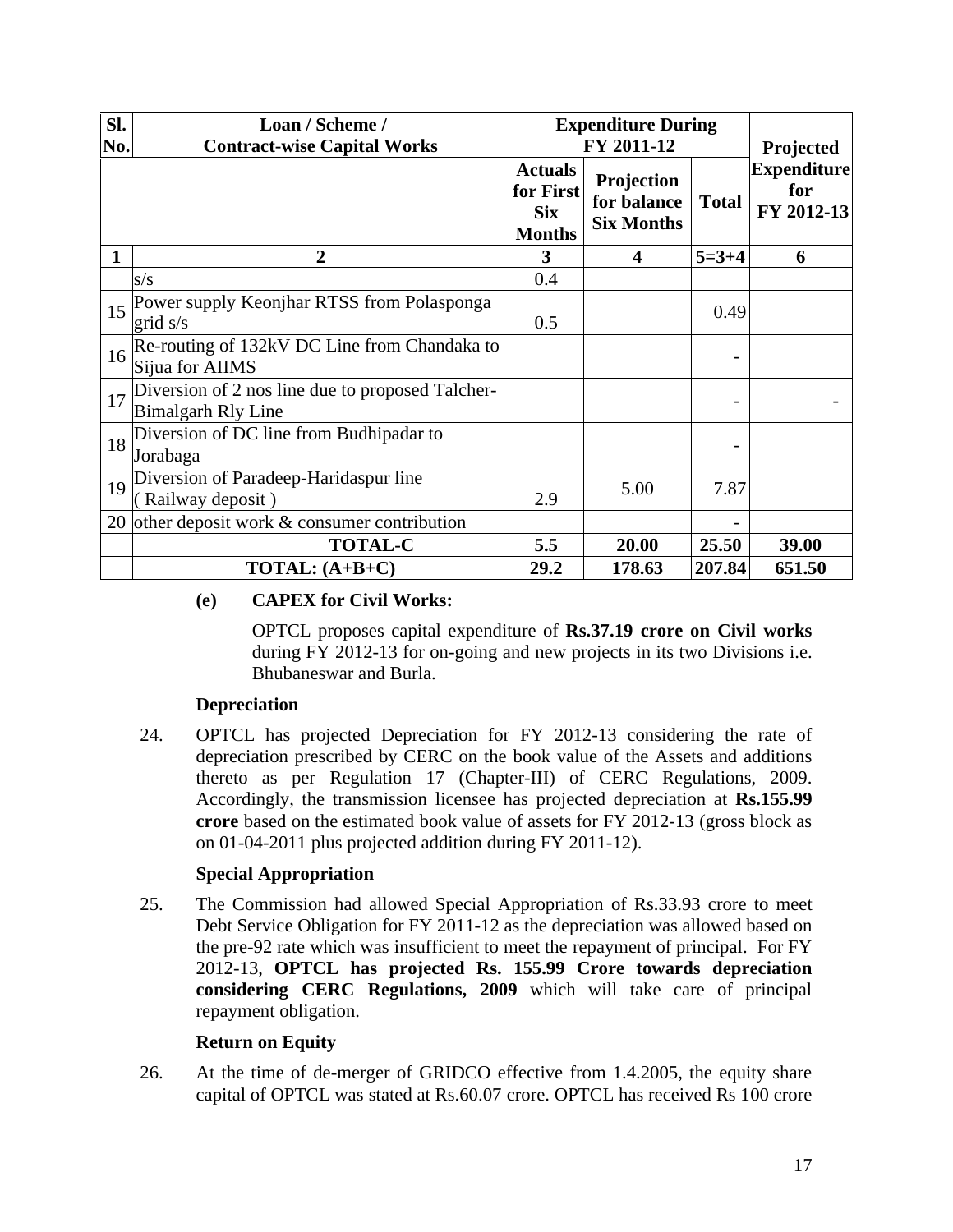$(Rs.23.05$  crore during FY 2008-09 + Rs. 5.00 crore during FY 2009-10 + Rs. 71.95 crore during FY 2010-11) from State Govt. as equity contribution for setting up transmission projects in remote areas. Therefore, the licensee has projected ROE @15.5% pre-tax basis on the equity share capital of Rs.160.07 crore which amounts to **Rs.24.81 crore** for FY 2012-13.

# **Interest on Working Capital**

27. Based on CERC norms, OPTCL has calculated its working capital needs at Rs.370.61 crore for the FY 2012-13. Taking 12% as the rate of interest, interest on working capital amounts to **Rs.44.47 crore for 2012-13.** For the purpose of determination of working capital, OPTCL has taken into consideration the O&M expenses for one month, maintenance of spares at the rate of 15% of  $O \& M$ expenses and receivables equivalent to two months of Fixed Cost.

## **Additional Expenses**

# **Contingency Reserve**

28. A sum of **Rs.15.10 crore** has been projected for Contingency Reserve for the FY 2012-13 against Rs.15.16 cr. proposed for FY 2011-12 and Rs.Nil approved for FY 2011-12.

# **Provision for Bad & Doubtful Debts**

29. OPTCL proposes **Rs.0.10 crore** towards Bad & Doubtful Debts.

# **Grid Co-ordination Committee Expenses**

30. As per provisions in Orissa Grid Code Chapter- 11, OPTCL formed Grid Coordination Committee (GCC) under it. Annual GCC expenses have been estimated at **Rs.0.30 crore** for the FY 2012-13.

## **Incentive for System Availability**

31. The Regulation 25 to 29 under Chapter- 4 of CERC Regulations, 2009 specify the "Norms of Operation" applicable for generating stations (thermal and hydro) and transmission system for recovery of capacity charge, energy charge, transmission charge and incentive. OPTCL has proposed incentive for being able to make available the Transmission System more than 98% for the year 2010-11. The system availability of transmission network of OPTCL for FY 2010-11 has been worked out as **99.84%.** OPTCL has proposed the incentive of **Rs.9.41 crore** for FY 2010-11 to be allowed in this ARR for 2012-13.

## **Pass through Expenses**

32. OPTCL has proposed a truing-up of the costs and revenue for the last five financial years starting FY 2006-07 based on audited accounts upto FY 2009-10 and provisional accounts for FY 2010-11. Excess net cost incurred over and above the approved cost is **Rs.205.81 crore**, which has been proposed to be recovered in the tariff as a pass through in the ARR of 2012-13.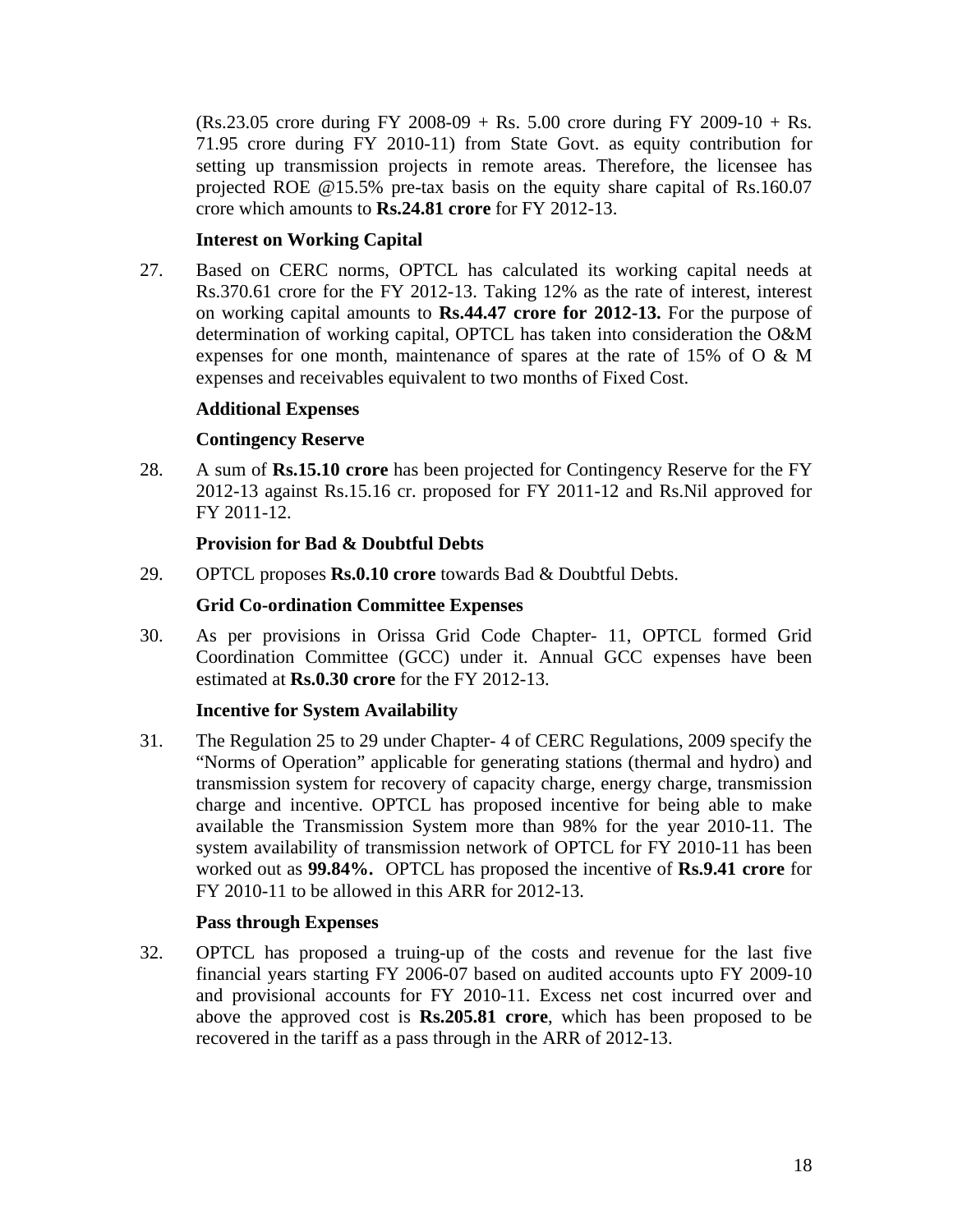#### **Other Income and Cost/ Miscellaneous Receipts:**

33. OPTCL estimates that it will earn Miscellaneous Receipts of **Rs.18.00 crore** during FY 2012-13. The same has been deducted from the gross revenue of OPTCL to arrive at the ARR for FY 2012-13, to be recovered from LTOA customers.

## **Transmission Loss**

- 34. OPTCL proposes Transmission Loss at 3.80% for FY 2012-13; whereas actual transmission loss in April 2011 – September 2011 period was 3.82%. The Transmission loss of 3.80% in FY 2012-13 has been approved in the Business Plan.
- 35. The summary of the proposed Annual Revenue Requirement against different heads for FY 2012-13 is tabulated below:

**Table - 8 Summary of Annual Revenue Requirement of OPTCL for FY 2012-13 (Rs. crore)**

| <b>ITEMS</b>                                     | $(100 \, \mathrm{cm})$<br>Proposal for OPTCL 2012-13 |                |  |  |
|--------------------------------------------------|------------------------------------------------------|----------------|--|--|
| (a) FIXED COST                                   |                                                      |                |  |  |
| O&M Expenses                                     |                                                      | 789.93         |  |  |
| (i) Employees Cost including Terminal Benefits   | 655.36                                               |                |  |  |
| (ii) R&M Cost                                    | 95.46                                                |                |  |  |
| (iii) A&G Cost                                   | 39.11                                                |                |  |  |
| Interest on Loan Capital                         |                                                      | 102.54         |  |  |
| Depreciation                                     |                                                      | 155.99         |  |  |
| Special Appropriation                            |                                                      | $\overline{0}$ |  |  |
| <b>Return on Equity</b>                          |                                                      | 24.81          |  |  |
| <b>Interest on Working Capital</b>               |                                                      | 44.47          |  |  |
| Sub-Total (a)                                    |                                                      | 1117.74        |  |  |
| <b>b</b> ) Additional Expenses                   |                                                      | 24.91          |  |  |
| Contingency Reserve                              | 15.1                                                 |                |  |  |
| Bad & doubtful debt Debts                        | 0.10                                                 |                |  |  |
| <b>GCC</b> Expense                               | 0.30                                                 |                |  |  |
| Incentive for system availability                | 9.41                                                 |                |  |  |
| Total Trans. Cost (a+b)                          |                                                      | 1142.65        |  |  |
| c) Pass Through Expenses                         |                                                      | 205.81         |  |  |
| d) Total Annual Revenue Requirement $(a+b+c)$    |                                                      | 1348.46        |  |  |
| e) Less Misc. Receipts                           |                                                      | 18.00          |  |  |
| f) ARR to be recovered from LTOA Customers (d-e) |                                                      | 1330.46        |  |  |
| <b>OPTCL's Annual Revenue Requirement</b>        |                                                      | 1330.46        |  |  |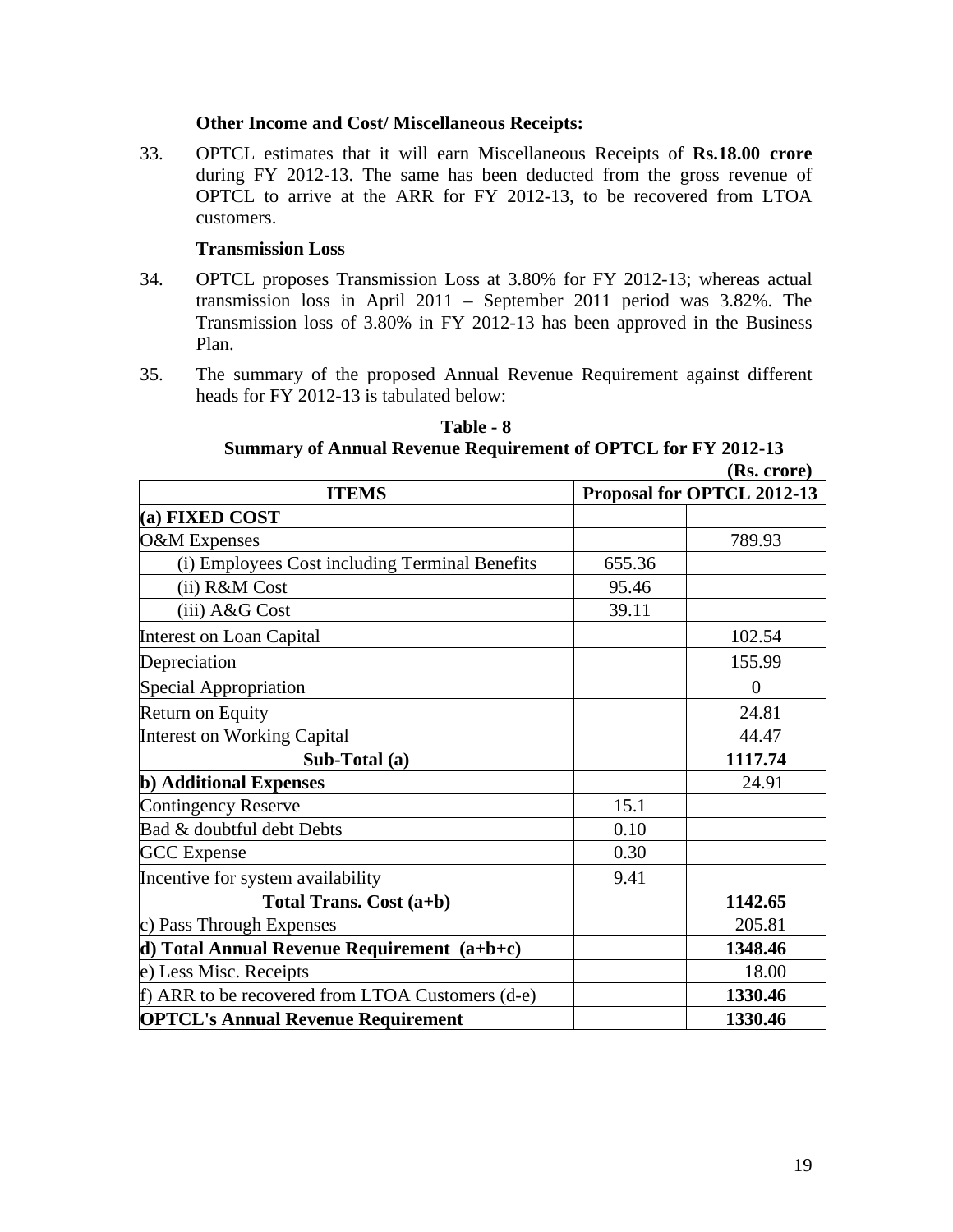## **Expected Revenue from Transmission Charges**

36. The revenue receipts from various transmission charges at the existing transmission tariff of 25 P/U shall be **Rs.608.59 crore**. Revenue to be earned by OPTCL from wheeling of power to DISCOMs and other long term open access customers for FY 2012-13 at the existing rate is shown in the table below.

| SI.<br>N <sub>0</sub> | <b>Customer</b>                  | <b>MU</b> to<br>be<br>handled | ъ.<br>Rate<br>(P/U) | <b>Transmission</b><br>Loss $(\% )$ | <b>Energy</b><br>handled<br>including<br>Loss | <b>Amount</b><br>(in Rs.<br>crore) |
|-----------------------|----------------------------------|-------------------------------|---------------------|-------------------------------------|-----------------------------------------------|------------------------------------|
|                       | <b>CESU</b>                      | 8532.67                       | 25                  | $\theta$                            | 8532.67                                       | 213.32                             |
| 2                     | <b>NESCO</b>                     | 5469.18                       | 25                  | $\overline{0}$                      | 5469.18                                       | 136.73                             |
| 3                     | <b>WESCO</b>                     | 6500                          | 25                  | $\overline{0}$                      | 6500                                          | 162.50                             |
| 4                     | <b>SOUTHCO</b>                   | 3430                          | 25                  | $\overline{0}$                      | 3430                                          | 85.75                              |
|                       | <b>Total DISTCOs</b>             | 23932                         |                     |                                     | 23932                                         | 598.30                             |
| 5                     | Emergency Sale to CGPs           | 100                           | 25                  | $\theta$                            | 100                                           | 2.50                               |
| 6                     | Wheeling to industries from CGPs | 300                           | 25                  | 3.8                                 | 311.85                                        | 7.80                               |
|                       | <b>Total</b>                     | 24332                         |                     |                                     | 24344                                         | 608.59                             |

**Table – 9 Revenue at existing tariff**

## **Excess or (Deficit) in the ARR:**

37. OPTCL has submitted that with its present Transmission Tariff structure consisting of Transmission Charge @25 P/U, it would not be able to meet its current costs and it may result in a deficit of **Rs.721.87 crore** as shown in table below.

## **Table - 10**

| <b>Excess / Deficit of Revenue Requirement for FY 2012-13 (Rs. crore)</b> |           |
|---------------------------------------------------------------------------|-----------|
| <b>Total Annual Revenue Requirement</b>                                   | 1330.46   |
| <b>Less:</b> Revenue earned from Long Term Open Access Customers          | 608.59    |
| Deficit of Revenue Requirement for FY 2012-13 at the existing             | $-721.87$ |
| Wheeling Rate $@$ 25 P/U                                                  |           |

38. The licensee, therefore, submits this application before the Commission with a request to approve its proposed ARR and the Transmission Tariff and Transmission Loss for FY 2012-13

# **Proposed Tariff to Meet the Revenue Requirement for FY 2012-13**

- 39. OPTCL has proposed Transmission tariff recovery in Rs./unit Approach.
- 40. In Rs. per unit approach the Transmission Tariff is determined by dividing the Total ARR with the Total energy handled /Wheeled in the system in MU. For FY 2012-13 Transmission Tariff is computed as **54.68 P/U** as worked out in the Table below.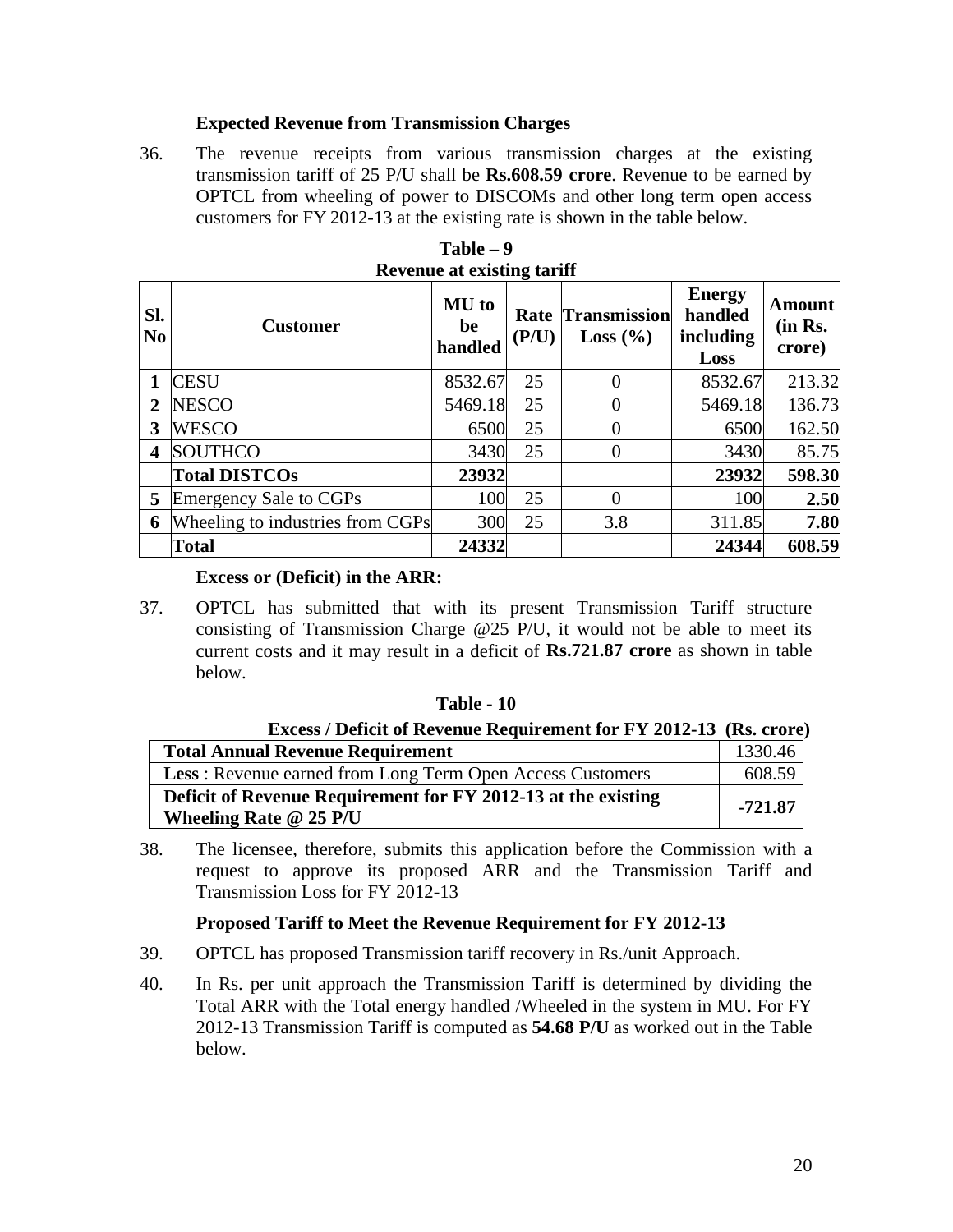| <b>Computation of Transmission Tariff</b>           |         |  |  |  |  |
|-----------------------------------------------------|---------|--|--|--|--|
| (a) Total Annual Revenue Requirement in Rs. Crore   | 1330.46 |  |  |  |  |
| (b) Total Million Units proposed for Wheeling in MU | 24332   |  |  |  |  |
| Proposed Transmission Tariff $(P/U) = (a/b)$        | 54.68   |  |  |  |  |
| Existing transmission tariff $(P/U)$                | 25.00   |  |  |  |  |
| % Rise over existing transmission tariff            | 118%    |  |  |  |  |
| <b>Open Access Charges</b>                          |         |  |  |  |  |

**Table – 11 Computation of Transmission Tariff**

- 41. The Hon'ble Commission has notified the Open Access Regulation under section 42 (2) of the Electricity Act, 2003. Consumers availing open access shall be required to pay the transmission charges for use of the transmission lines and substations of OPTCL. The Long Term Transmission Charge on the basis of MW flow is calculated by the formula as provided in the OERC (Determination of Open Access Charges) Regulations 2006 dated 06.06.2006.
- 42. The revenue from Short Term Open Access Charges earned from Short Term Open Access Customers is uncertain and therefore, OPTCL has not factored the same in to the Miscellaneous Receipts proposed in this application. It is submitted that the Short Term Open Access Charges is proposed and that the same will be adjusted in the revenue as year-end-adjustments at the end of the year on actual basis. Therefore, OPTCL considers Short Term Access Charges as Nil in this Application.
- 43. Based on the above, OPTCL proposes the LTOA charges and STOA charges as given in the table below. Besides these Charges, the Open Access customers are also required to pay any other charges as determined by the Commission as per provisions under Chapter-II (CHARGES FOR OPEN ACCESS) of the Regulations 2006.

| Abstract of OA Charges proposed by OPTCL for FY 2012-13 |                      |  |  |  |  |  |
|---------------------------------------------------------|----------------------|--|--|--|--|--|
| <b>DETAILS</b>                                          | In Rs./unit approach |  |  |  |  |  |
| Net Annual Revenue Requirement (Rs. cr.)                | 1330.46              |  |  |  |  |  |
| Proposed Energy to be transmitted in OPTCL Network (MU) | 24332                |  |  |  |  |  |
| Proposed Transmission Tariff (P/U)                      | 54.68                |  |  |  |  |  |
| Power flow (equivalent of 24332 MU) in MW               | 2778                 |  |  |  |  |  |
| Long term Open Access Charges in terms of Rs./MW/Day    | 13123                |  |  |  |  |  |
| Short term Open Access Charges in terms of Rs./MW/Day   | 3281                 |  |  |  |  |  |

**Table - 12 Abstract of OA Charges proposed by OPTCL for FY 2012-13**

# **Reactive Energy Charges:**

44. As per Regulation 4 (5) (i) under Chapter-II (CHARGES FOR OPEN ACCESS) of the Regulations 2006, the Hon'ble Commission shall separately determine charges for KVArh consumption from the grid in terms of paise/unit and the Open Access Customers shall pay the same.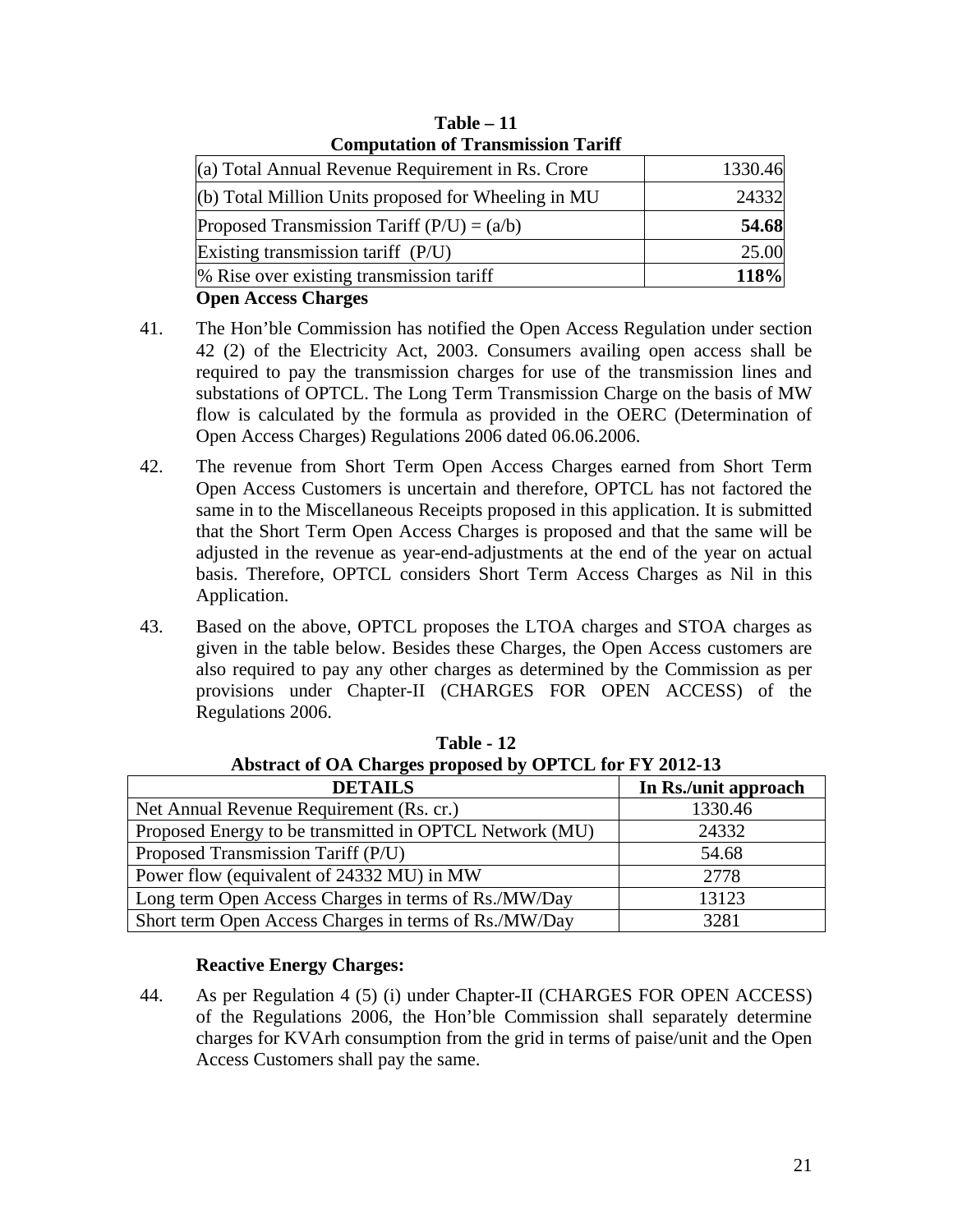# **Rebate:**

45. On payment of monthly bill, the Open Access Customer shall be entitled to a rebate of Two percent (2%) of the amount of the monthly bill (excluding arrears), if full payment is made within two working days (excluding holidays under N.I. Act) of the presentation of the bill and one percent (1%) of the amount if paid within 30 days of the presentation of the bill.

## **Delayed Payment Surcharge:**

46. The monthly charges as calculated above together with other charges and surcharge on account of delayed payments, if any, shall be payable within 30 days from the date of bill. If payment is not made within the said period of 30 days, delayed payment surcharge at the rate of 2% (two percent) per month shall be levied pro-rata for the period of delay from the due date, i.e. from the 31st day of the bill, on the amount remaining unpaid (excluding arrears on account of delayed payment surcharge).

# **Duties and Taxes:**

47. The Electricity Duty levied by the Government of Odisha and any other statutory levy/ duty/ tax/ cess/ toll imposed under any law from time to time shall be charged over and above the tariff.

## 48. **Summary of Transmission Tariff Proposal:**

OPTCL's proposal for FY 2012-13 are:

- (i) Annual Revenue Requirement at Rs.1330.46 crore.
- (ii) Recovery of Transmission Charge @ 54.68 P/U.
- (iii) Transmission Loss for wheeling as 3.80% on energy drawal.
- 49. OPTCL proposes to earn revenue from the LTOA Customers in the following manner:
	- (i) By charging the rate applicable on DISCOMs for wheeling of **23932 MU** from Generating Stations to the supply points of DISCOMs.
	- (ii) By charging the rate applicable on CGPs like IMFA & NALCO for supply of **100 MU** Emergency Power & Back-up Power to their CGPs and load centres located elsewhere in Odisha.
	- (iii) By charging the rate applicable on CGPs like IMFA & NALCO for wheeling of their surplus power of **300 MU** (excluding Transmission Loss) from their CGPs to load centres located elsewhere in Odisha.

# **VIEWS OF CONSUMER COUNSEL, ON TRANSMISSION TARIFF PROPOSAL OF OPTCL FOR 2012-13 (para 50 to 67)**

50. The Licensee was allowed in the beginning of the hearing to give a power point presentation regarding its ARR and tariff application for the FY 2012-13. World Institute of Sustainable Energy (WISE), Pune appointed as Consumer Counsel put up certain queries and objections regarding ARR and tariff filing of OPTCL. The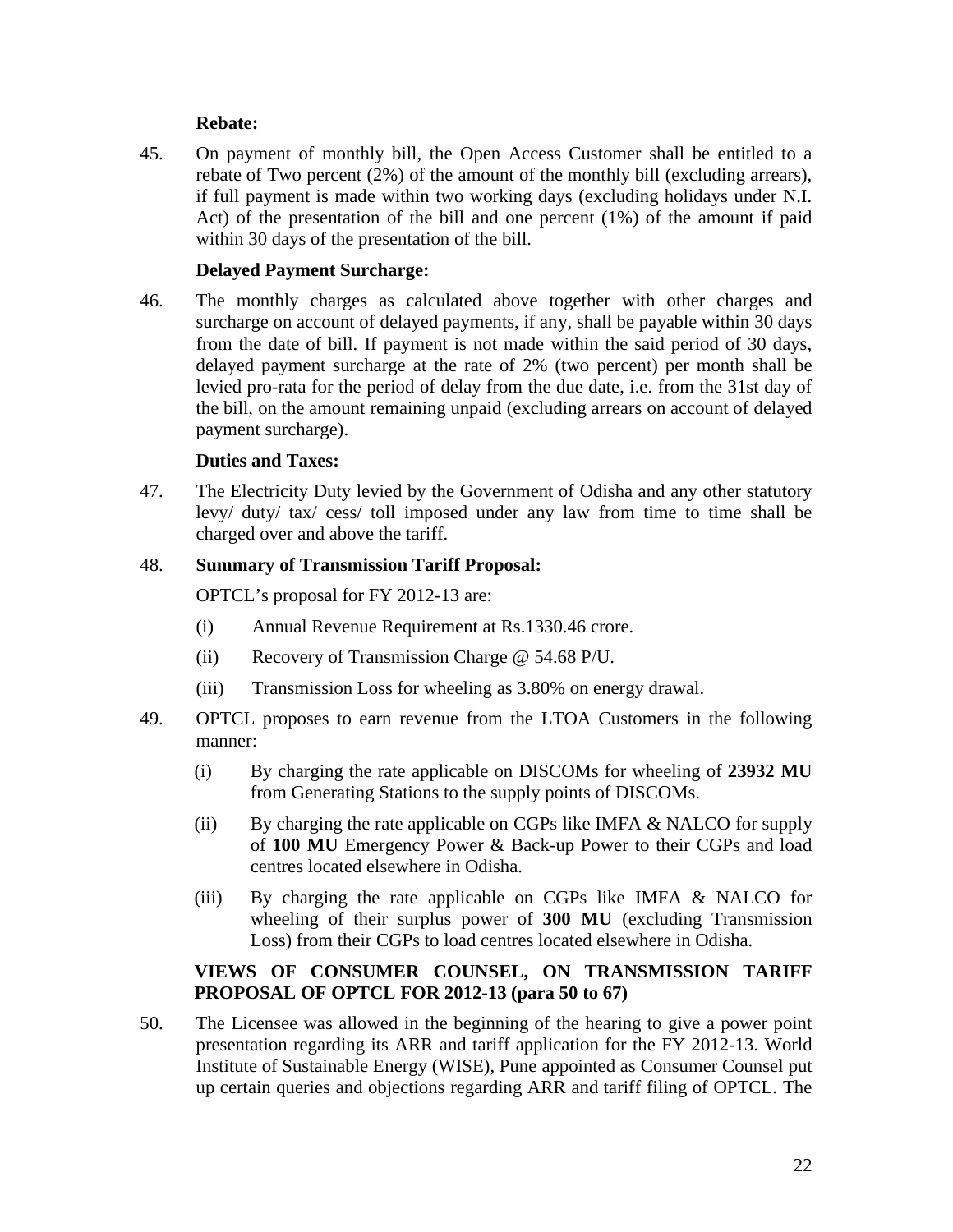objectors then made a number of comments/observations regarding the submission of the licensee.

# **Analysis of the Proposal by Consumer Counsel**

51. WISE acting as Consumer Counsel had analyzed the application of the licensee and some of the important observations are presented below.

# **Revenue Gap**

52. OPTCL has given the proposal for revenue requirement of Rs.1330.46 cr. and revenue from long-term open access customers of Rs.608.59 cr. at existing transmission tariff of 25 P/U, leaving a shortfall of Rs.721.87 cr. during the FY 2012-13. OPTCL proposes to recover the total annual revenue required of Rs.1330.46 cr. from the long term open access customers like DISCOMs & CGPs on energy drawl (24332 MU) during FY 2012-13 by levying transmission tariff @ 54.68 P/U considering the transmission loss for wheeling as 3.8% on energy drawl.

| $0 - 0 - 0 = 0$                                                                           |                  |  |  |  |  |  |
|-------------------------------------------------------------------------------------------|------------------|--|--|--|--|--|
| <b>Particulars</b>                                                                        | Amount (Rs. cr.) |  |  |  |  |  |
| <b>Total Annual Revenue Requirement</b>                                                   | 1330.46          |  |  |  |  |  |
| Revenue from long-term open access customer at<br>existing transmission tariff $@$ 25 P/U | 608.59           |  |  |  |  |  |
| Revenue Gap at the existing transmission tariff                                           | $(-)721.87$      |  |  |  |  |  |
| Proposed transmission tariff (P/U)                                                        | 54.68            |  |  |  |  |  |

**Table - 13 Revenue Gap of OPTCL during FY 2012-13**

# **Annual Revenue Requirement**

- 53. OPTCL has projected its revenue requirement during FY 2012-13 at about 132 per cent more than that approved for FY 2011-12. In last year (for FY 2011-12), the increase in total ARR was 19% from FY 2010-11. The revenue requirement constitutes not only fixed cost and additional expenses but also pass through expenses of Rs. 205.81cr.; these costs were not allowed by the Commission in earlier orders. As per the earlier truing up exercises done by the Commission, OPTCL had surplus fund; so the pass through of previous loss and liabilities may not be allowed.
- 54. The areas of concern include the pass through cost, increase in employee cost (93.81%), R&M Cost (27.28%), A&G cost (117.28%), interest on loan capital (67.19%) and depreciation (96.41%). The comparative figures of components of ARR are given in table below. OPTCL has proposed Rs.44.47 cr. as interest on working capital, which the Commission has not approved in earlier tariff orders.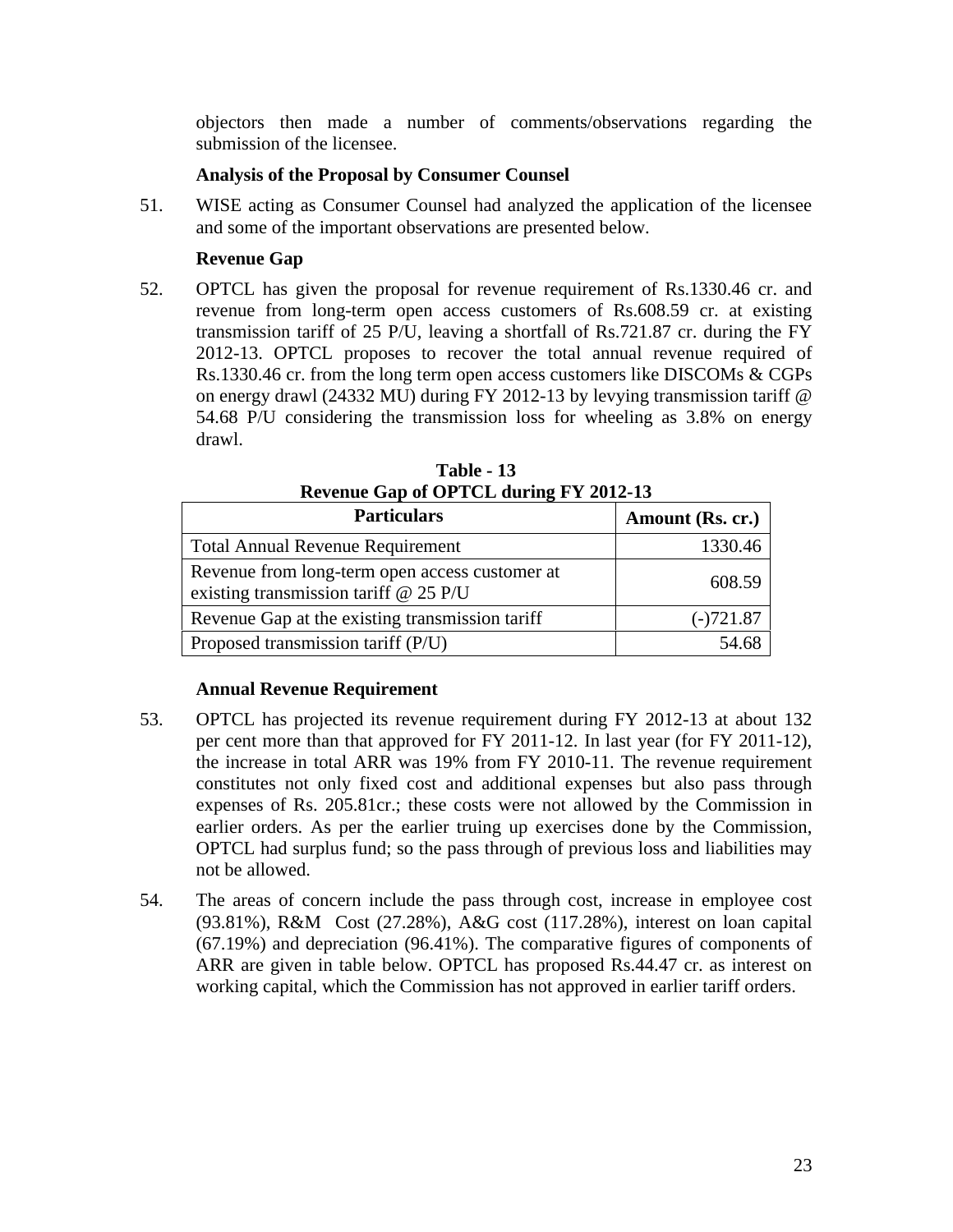#### **Table – 14**

| <b>ITEMS</b>                                |         | Approved for Approved for Proposal for $\sqrt{11-12}$ vs. |            |           | $12-13$ vs |
|---------------------------------------------|---------|-----------------------------------------------------------|------------|-----------|------------|
|                                             | 2010-11 | 2011-12                                                   | FY 2012-13 | $10 - 11$ | $11 - 12$  |
| <b>Employees Cost</b>                       |         |                                                           |            |           |            |
| including Terminal                          | 279.56  | 338.14                                                    | 655.36     | 20.95%    | 93.81%     |
| <b>Benefits</b>                             |         |                                                           |            |           |            |
| R&M Cost                                    | 60.00   | 75.00                                                     | 95.46      | 25.00%    | 27.28%     |
| A&G Cost                                    | 15.14   | 18.00                                                     | 39.11      | 18.89%    | 117.28%    |
| Interest on Loan<br>Capital                 | 53.39   | 61.33                                                     | 102.54     | 14.87%    | 67.19%     |
| Depreciation                                | 76.60   | 79.42                                                     | 155.99     | 3.68%     | 96.41%     |
| Return on Equity                            | 4.35    | 7.45                                                      | 24.81      | 71.26%    | 233.02%    |
| Interest on Working<br>Capital              |         |                                                           | 44.47      |           |            |
| <b>Sub-Total</b>                            | 489.04  | 579.34                                                    | 1117.74    | 18.46%    | 92.93%     |
| Special Appropriation                       | 39.37   | 33.93                                                     |            | $-13.82%$ |            |
| Pass Through                                |         |                                                           | 205.81     |           |            |
| <b>Expenses</b>                             |         |                                                           |            |           |            |
| Contingency Reserve                         |         |                                                           | 15.10      |           |            |
| Bad & doubtful debt<br>Debts                |         |                                                           | 0.10       |           |            |
| <b>GCC</b> Expense                          |         |                                                           |            |           |            |
| including SLDC                              | 0.82    | 1.00                                                      | 0.30       | 21.95%    | $-70.00\%$ |
| charges                                     |         |                                                           |            |           |            |
| Incentive for system                        |         | 2.00                                                      | 9.41       |           | 370.50%    |
| availability                                |         |                                                           |            |           |            |
| <b>Total</b>                                | 529.23  | 616.27                                                    | 1348.46    | 16.45%    | 118.81%    |
| Less Misc. Receipts                         | 48.30   | 43.77                                                     | 18.00      | $-9.38%$  | $-58.88\%$ |
| <b>Annual Revenue</b><br>Requirement        | 480.93  | 572.50                                                    | 1330.46    | 19.04%    | 132.39%    |
| <b>Transmission Charges</b><br>(paise/unit) | 23.50   | 25.00                                                     | 54.68      | 6.38%     | 118.72%    |

## **Comparative Annual Revenue Requirement of OPTCL**

55. The significant increase in all expenses as mentioned above would impose excessive burden on the general consumers of the state, as this would be passed on to the ultimate users through GRIDCO and DISCOMs. Therefore, there is a need to review these expenses for the benefit of the consumers. The analysis of expenses related to various components of ARR is given below.

## **Employee cost including terminal benefits**

56. The proposed employee cost for FY 2012-13 seems to be on higher side (93% increase over approved cost of FY 11-12), although it includes terminal benefits and payment of differential pension and pensionary benefits of Rs.430.62 cr. In FY 2011-12, the growth in employee cost was 21% over the approved amount in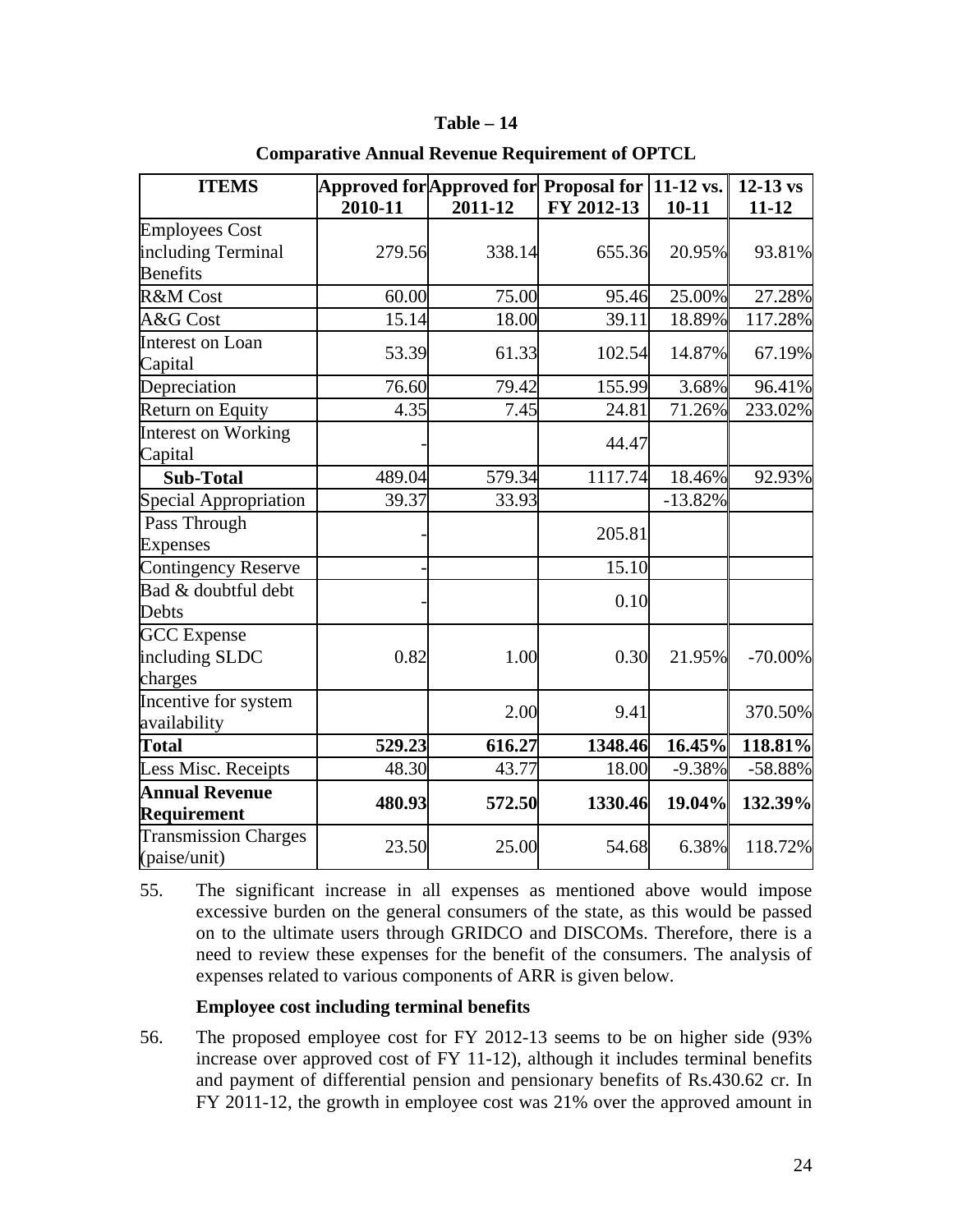FY 2010-11. The proposed and approved employee costs in last two transmission tariff orders are given in the table below.

#### **Table - 15**

| <b>Item</b>         |         | <b>Proposed Approved Proposed Approved Proposed Approved Proposed</b> |         |         |         |                   |           |
|---------------------|---------|-----------------------------------------------------------------------|---------|---------|---------|-------------------|-----------|
|                     | 2010-11 | 2010-11                                                               | 2011-12 | 2011-12 | 2012-13 | 11-12             | $12 - 13$ |
| Gross amount        | 875.78  | 290.22                                                                | 961.66  | 347.74  | 664.90  | VS                | VS        |
|                     | 10.66   | 10.66                                                                 | 9.60    |         |         | Approved Approved |           |
| Less capitalization |         |                                                                       |         | 9.6     | 9.54    | 10-11             | 11-12     |
| Net employees cost  | 865.12  | 279.56                                                                | 952.06  | 338.14  | 655.36  | 20.95%            | 93.81%    |

#### **Employee cost including terminal benefits (Rs. cr.)**

57. The detailed comparison of employee cost including terminal benefits is given in the table below. DA and HRA proposed to be increased by over 60% than approved in FY 2011-12. Increment proposed in terminal benefits and differential pension is very high, 138% and 233% respectively. So, overall employee cost is proposed to be higher by 93.81%.

| Comparison of employee cost (Rs cr.)     |                                       |        |            |  |  |  |
|------------------------------------------|---------------------------------------|--------|------------|--|--|--|
| <b>Item</b>                              | 11-12 approved $\vert$ 12-13 proposed |        | % increase |  |  |  |
| Basic pay $+GP$                          | 62.58                                 | 79.27  | 26.67%     |  |  |  |
| DA                                       | 34.42                                 | 56.28  | 63.51%     |  |  |  |
| <b>HRA</b>                               | 9.39                                  | 15.85  | 68.80%     |  |  |  |
| <b>Medical Expenses</b>                  | 3.13                                  | 3.96   | 26.52%     |  |  |  |
| Stipend                                  | 3.91                                  | 3.39   | $-13.30\%$ |  |  |  |
| Provision towards arrear<br>pay revision | 49.04                                 | 49.04  | 0.00%      |  |  |  |
| Terminal benefit                         | 176.36                                | 420.62 | 138.50%    |  |  |  |
| Differential pension                     | 3.00                                  | 10.00  | 233.33%    |  |  |  |
| Others                                   | 5.91                                  | 26.48  | 348.05%    |  |  |  |
| Less capitalization                      | 9.60                                  | 9.54   | $-0.63%$   |  |  |  |
| <b>Total</b>                             | 338.14                                | 655.35 | 93.81%     |  |  |  |

**Table - 16**

58. Order on OPTCL's Business Plan had fixed some criteria regarding employee cost. According to that Basic pay  $+$  GP can be increased by 3% yearly, DA has to be given at the prevailing Govt. rate and HRA has to be calculated at 15% of Basic pay  $+$  GP. While proposing the employee cost for FY 2012-13, licensee has taken the Basic pay  $+$  GP of FY 2010-11 (provisional) as the basis and calculated it for FY 2011-12 and FY 2012-13 by escalating it 3% annually. The approved figure of Basic pay  $+$  GP for FY 2011-12 (Rs.62.58 cr.) or actual figure for FY 2011-12 may be considered for calculating the Basic pay  $+$  GP figure for FY 2012-13. The DA rate considered by licensee is also high  $(71\% \text{ of basic} + GP)$ . In line with earlier Orders of Commission, 10% more than approved DA rate for FY 2011-12 (58%) can be considered as DA rate for FY 2012-13. The HRA is also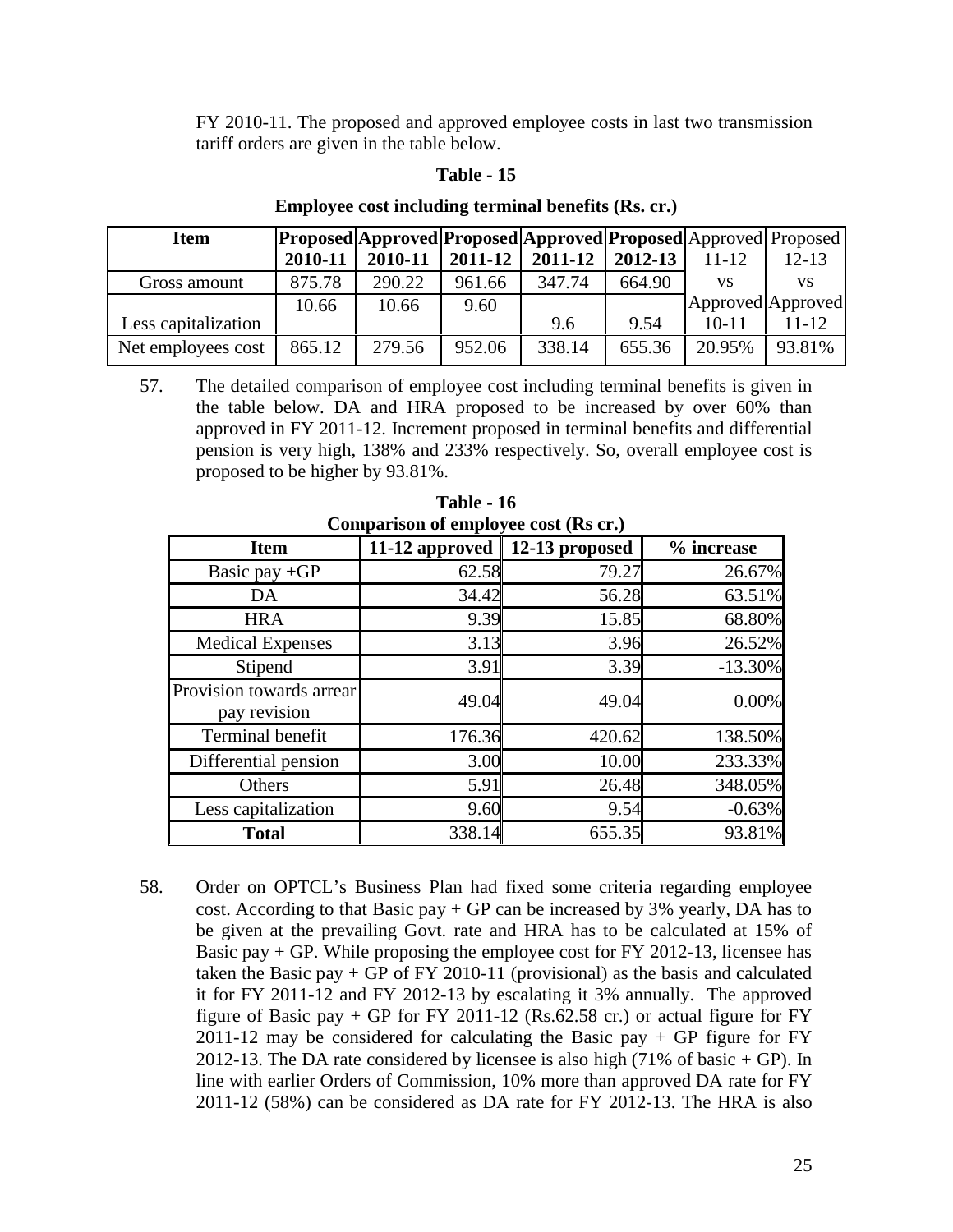assumed as  $20\%$  of Basic pay + GP instead of 15% as given in business plan. The HRA rate may be reviewed according to norms and audited data. Provision towards wage revision (Sl No 6 of Table 1 given in OPTCL's ARR Proposal), enhanced in salary (Sl No 7) and stipend to new recruited (Sl No 14) may be reviewed. The terminal benefits may be reviewed as per the independent valuation report of the Independent actuary appointed by OERC. For payment towards differential pension, the Govt directives can be considered.

# **A&G Cost**

59. Proposed A&G cost seems to be too high (117.28% increase over FY 2011-12 approved). The yearly escalation in A&G is linked with inflation measured in WPI. The average inflation of April 2011- Jan 2012 period is 8.28% measured by WPI. Considering the approved A&G cost of FY 2011-12 (Rs.18 cr.), the allowable cost may be Rs.19.49 cr. against proposed Rs.39.11 cr by the licensee.

# **R&M Cost**

60. Repair and Maintenance is required in order to operate the system effectively. R&M expenses for FY 2012-13 proposed to be increased by 27.25% over approved in FY 2011-12. Further, it is to mention that the actual R&M expenditure for each financial year was always less than the approved expenditure given by the Commission in respective transmission order (see table below). Therefore, consumer should not be burdened with excessive projected R&M expenses. Actual cash flow can be considered for deciding the appropriate R&M cost amount. The licensee has proposed Rs 20 cr. as rolling stock requirement, this component of R&M may be reviewed.

| Year        | Regive Expenses (RS CI.)<br><b>R&amp;M Expenses approved by OERC</b> Actual R&M Expenditure |                                              |
|-------------|---------------------------------------------------------------------------------------------|----------------------------------------------|
| 2005-06     | 14.80                                                                                       | 6.94                                         |
| 2006-07     | 36.00                                                                                       | 11.31                                        |
| 2007-08     | 47.00                                                                                       | 16.52                                        |
| 2008-09     | 53.88                                                                                       | 15.66                                        |
| 2009-10     | 47.00                                                                                       | 26.14                                        |
| $2010 - 11$ | 60.00                                                                                       | 28.31                                        |
| $2011 - 12$ | 75.00                                                                                       | $20.34$ (April $-Nov$ )<br>93.89 (Estimated) |
| $2012 - 13$ |                                                                                             | 95.46 (Proposed)                             |

**Table – 17 R&M Expenses (Rs cr.)**

## **Interest on loan**

61. OPTCL has proposed new loans of Rs. 275.19 cr. and Rs. 795.96 cr. @12.5% to be availed in FY 11-12 and FY 12-13 respectively. The interest burden of the new loan to the tune of Rs.66.95 cr. should not be allowed in the ARR. The interest related to loan that already have been taken by the licensee can only be considered in the ARR of FY 2012-13. Hon. Commission in FY 2011-12 order allowed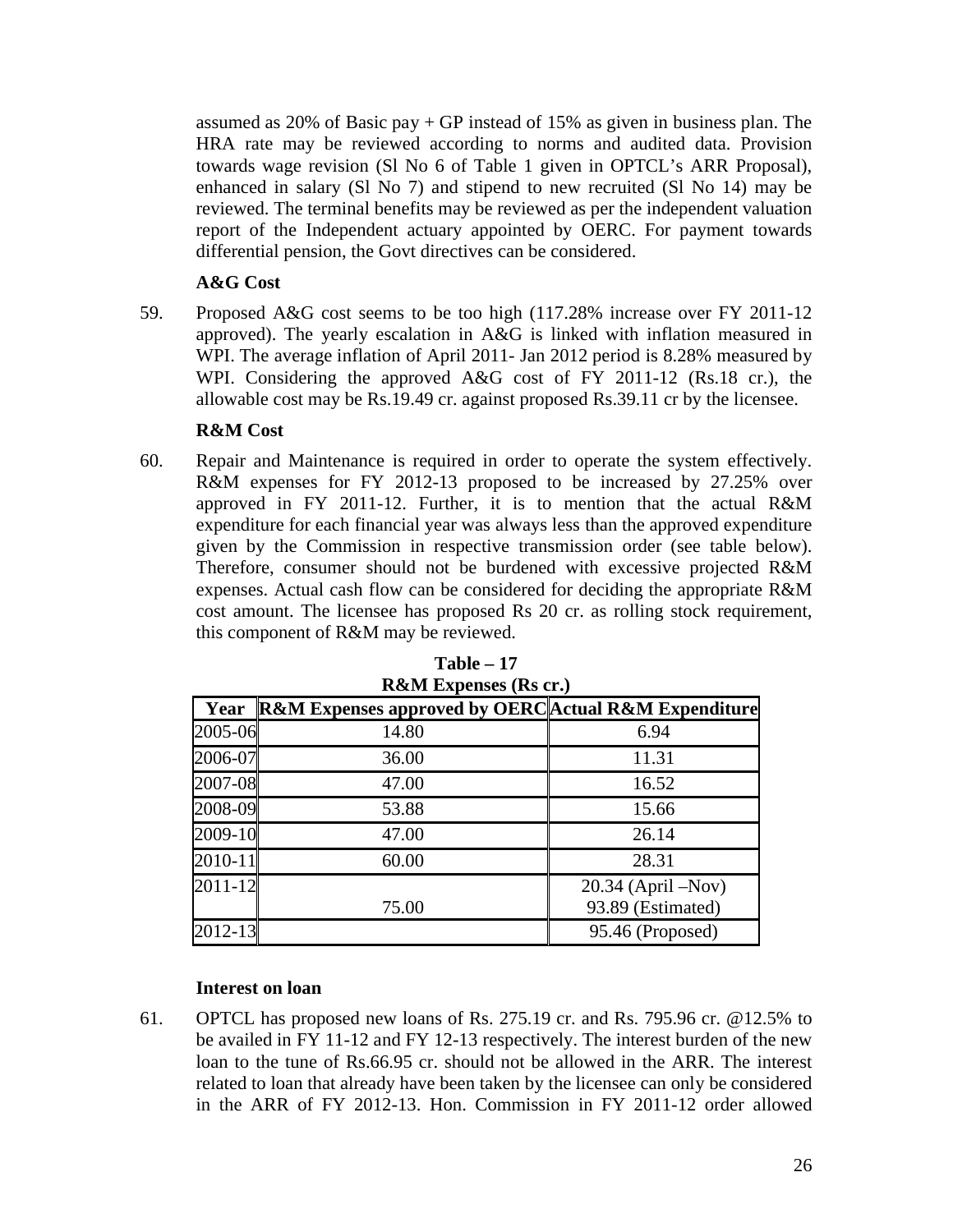interest on the loan amount of Rs.349.69 cr. proposed to be availed during FY 2010-11, but loan statement of OPTCL shows no loan has been availed during FY 2010-11. Therefore, the interest payment related to that loan may be adjusted. Also interest burden of State Govt. cash loan of Rs.0.26 cr. should be kept in abeyance as per Govt. directives.

# **Depreciation**

62. The licensee has claimed Rs.155.99 cr. as depreciation according to the Gross Fixed Asset (GFA) of Rs.3020.88 cr. (provisional as on 01.04.2012). The Commission in the earlier transmission tariff order (of FY 2011-12) had finalized the GFA as Rs.2112.35 cr. (actual as on 01.04.2010) and approved Rs.453.74 cr. addition in fixed assets during FY 2011-12. If the yearly additional asset figures, as given in ARR of FY 2012-13, have been taken into consideration, then GFA amount (as on 01.4.2012) does not match with the claim of licensee. On similar line, considering the approved addition in FY 10-11 and proposed addition in FY 11-12 by licensee, the GFA is not matching with GFA proposed by licensee as on 1.04.2012. The detailed calculation based on two different options is given below. Commission may review the actual yearly addition figure and finalize the GFA for determining the depreciation for FY 2012-13.

| Calculation of Gross Flacu Asset (TGS Cr.) |            |                    |         |                        |         |  |  |
|--------------------------------------------|------------|--------------------|---------|------------------------|---------|--|--|
| <b>Options</b>                             | As on      | <b>Addition in</b> | As on   | <b>Addition in 11-</b> | As on   |  |  |
|                                            | 01.4.10    | $10 - 11$          | 01.4.11 | 12 (given in           | 01.4.12 |  |  |
|                                            | (approved) |                    |         | <b>ARR 12-13)</b>      |         |  |  |
| Option 1                                   | 2112.35    | 189.80             | 2302.15 | 227.34                 | 2529.49 |  |  |
|                                            |            | (Given in          |         |                        |         |  |  |
|                                            |            | ARR 12-13)         |         |                        |         |  |  |
| Or                                         |            |                    |         |                        |         |  |  |
| Option 2                                   | 2112.35    | 453.74             | 2566.09 | 227.34                 | 2793.43 |  |  |
|                                            |            | (approved in       |         |                        |         |  |  |
|                                            |            | FY 11-12           |         |                        |         |  |  |
|                                            |            | order)             |         |                        |         |  |  |

**Table – 18 Calculation of Gross Fixed Asset (Rs cr.)**

# **Return on equity**

63. Return on equity has been claimed as Rs.24.81 cr. on equity base of Rs.160.07 cr. This equity consists of old equity available at the time of de-merger (Rs.60.07 cr.) and already received equity during FY 08-09, 09-10 and 10-11 (Rs.100 cr.). The Commission should not allow return on old equity base of Rs 60.07 cr. So, the reasonable return on equity is Rs.15.5 cr. (15.5% of received equity of Rs.100 cr.) which should be considered in ARR for FY 2012-13.

# **Others**

64. According to earlier decision taken by Commission, the claim for further contingency reserve should be disallowed. Interest on working capital, provision towards bad debts and pass through expenses shall not be considered in ARR calculation.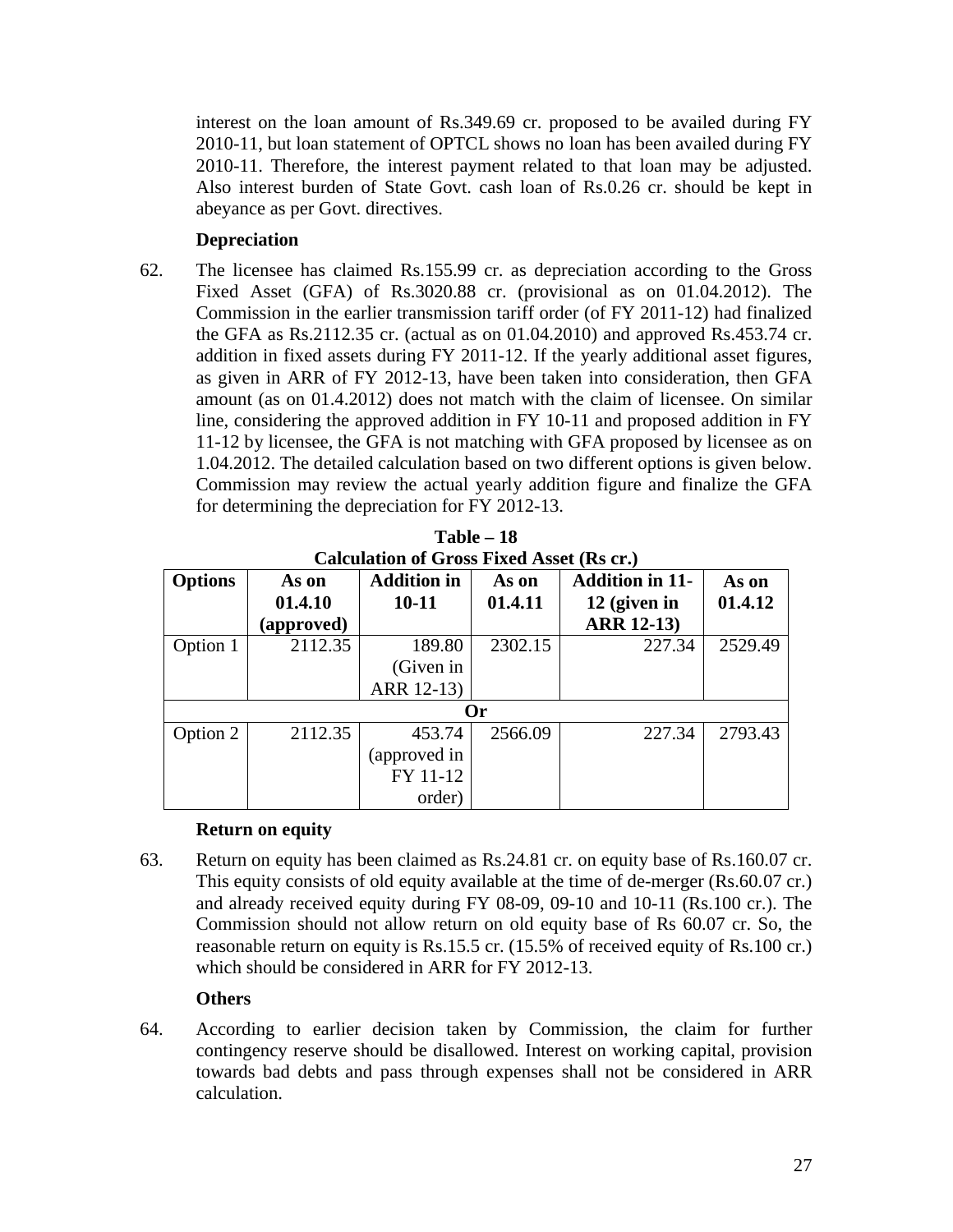#### **Transmission Loss**

65. OPTCL has proposed a transmission loss of 3.8% for the FY 2012-13. The Commission had approved 3.9% transmission loss for FY 2011-12. The Kanungo Committee had recommended for a stepwise reduction of transmission loss so that the same is brought to a level at par with that of Central Power Grid by 2007. However, this has never been achieved. The actual audited loss is higher than approved by Commission (See chart1). OPTCL has failed to arrest the high transmission loss due to its inefficiency and hence, positive outcome of power sector reform is yet to be felt in the State. In conformity with the power sector reform, therefore, OPTCL needs to reduce the transmission loss significantly. Therefore, the transmission loss may be fixed at reasonable level for the FY 2012- 13.



 $(2011-12$  (actual) is for April – Sept 2011)

**Chart 1: Transmission loss of OPTCL**

# **Tariff proposal**

66. OPTCL claims that with the existing Tariff structure, consisting of Transmission Charge @ 25 P/U and Transmission Loss @3.9 %, it is not able to meet current costs, which would result in a deficit of Rs.721.87 cr. OPTCL, therefore, proposes to recover the annual fixed cost in full from DISCOMs and CGPs through the rate of 54.68 P/U from 01.4.2012 with transmission loss for wheeling as 3.8% on energy drawl. This tariff proposal may be reviewed as it would impose more burdens on the general consumers. Therefore, for the benefit of the consumers there is a need to reduce the current costs of OPTCL which has been projected at a much higher side.

# **Summing Up**

67. OPTCL has projected its revenue requirement of Rs.1330.46 cr. during FY 2012- 13, which is 132 per cent higher than the approved figure of Rs.572.50for FY 2011-12. The areas of concern are the pass through of past loss and higher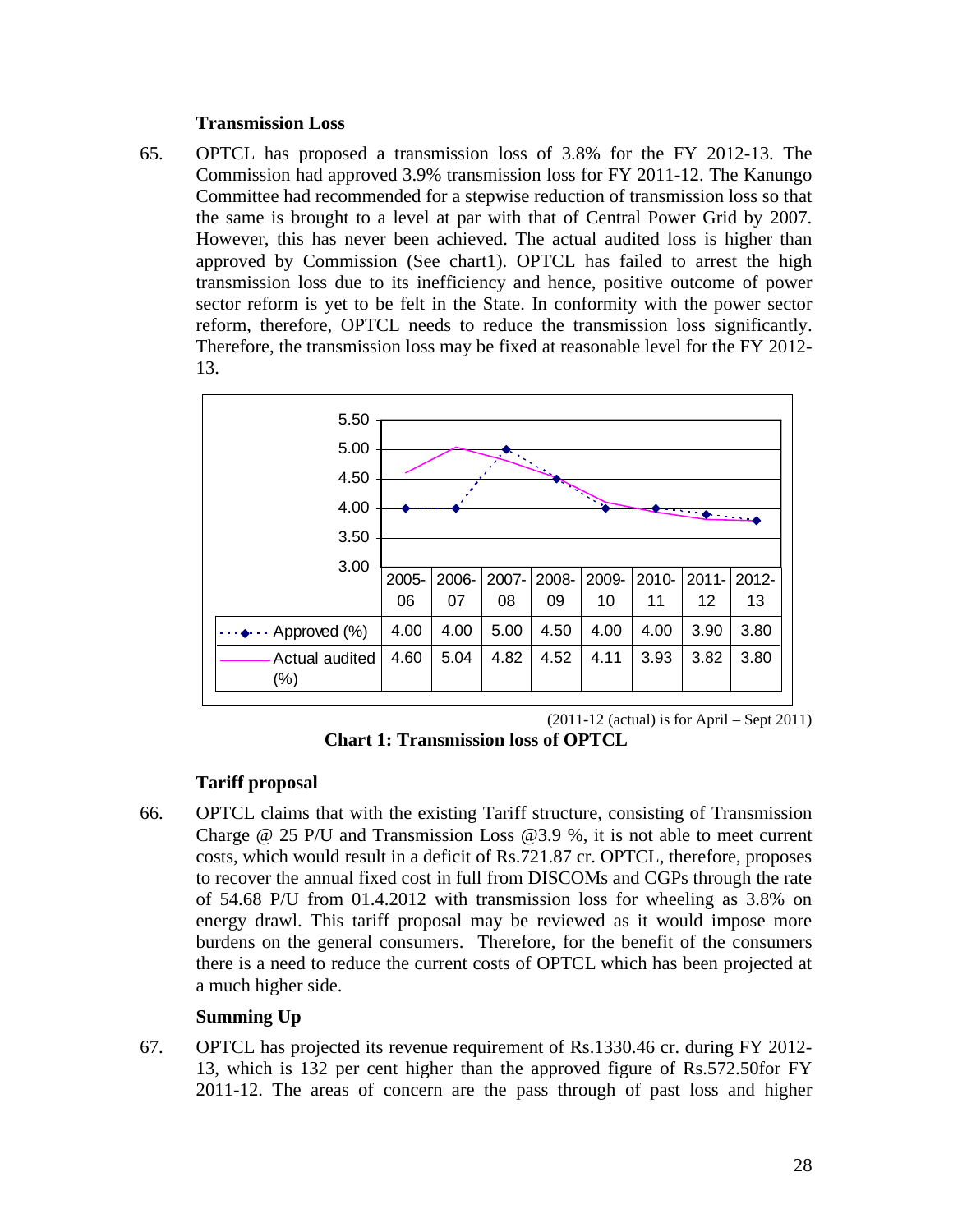increase in employee cost, A&G cost, repair and maintenance cost and interest on loan capital. This high increase in costs proposed for FY 2012-13 may not be allowed for the best interest of the consumers.

# **VIEWS OF OBJECTORS ON TRANSMISSION TARIFF APPLICATION OF OPTCL FOR FY 2010-11 (Para 68 to 118 )**

**Issues**

68. One Objector has expressed the view that the separation of OPTCL from GRIDCO is only cosmetic. Hence the Commission may direct to function as an independent Engineering Organization with independent Board of Directors.

# **Transmission Loss**

- 69. An objector has submitted that the proposed transmission loss of 3.8% may be considered after checking the findings of the latest load flow study.
- 70. OPTCL needs to reduce the transmission loss significantly.
- 71. OPTCL have not yet identified the areas where loss is maximum, so as to formulate action plans for loss reduction. OPTCL should inform the methodology adopted to estimate the transmission loss for every year. OPTCL should have undertaken energy audit of lines and sub-stations to know the quantum of transmission loss in the system and the said works may be assigned to energy auditing firms/certified energy auditor.
- 72. The reduction of transmission loss from existing 3.9% to 3.8% is not sufficient and proposed rate  $(54.68 \text{ p/u})$  is also quite high as there is no significant reduction. This needs to be reduced further.
- 73. OPTCL has proposed an increase in transmission tariff without any improvement in the quality of transmission and reduction in the transmission loss.
- 74. The Commission should not allow transmission loss more than 3% at least from this year onwards (2012-13).

# **Capital Expenditure**

- 75. The OPTCL application for award of contract to PGCIL should not be approved and the Commission is requested not to consider such approval as this will result in additional financial burden on the consumers.
- 76. OPTCL should confirm that equipments for online data transmission to SLDC from the EHT feeders of all EHT substations have been provided. If not what is the present status.
- 77. OPTCL has not only failed to meet the target for commissioning of new transmission system but has caused abnormal delay. The Cost over run & time over run due to delay in completion of projects should not be allowed in the ARR. The original capital cost along with IDC (Interest during Construction) for the schedule period of completion may be treated as capital cost of the works.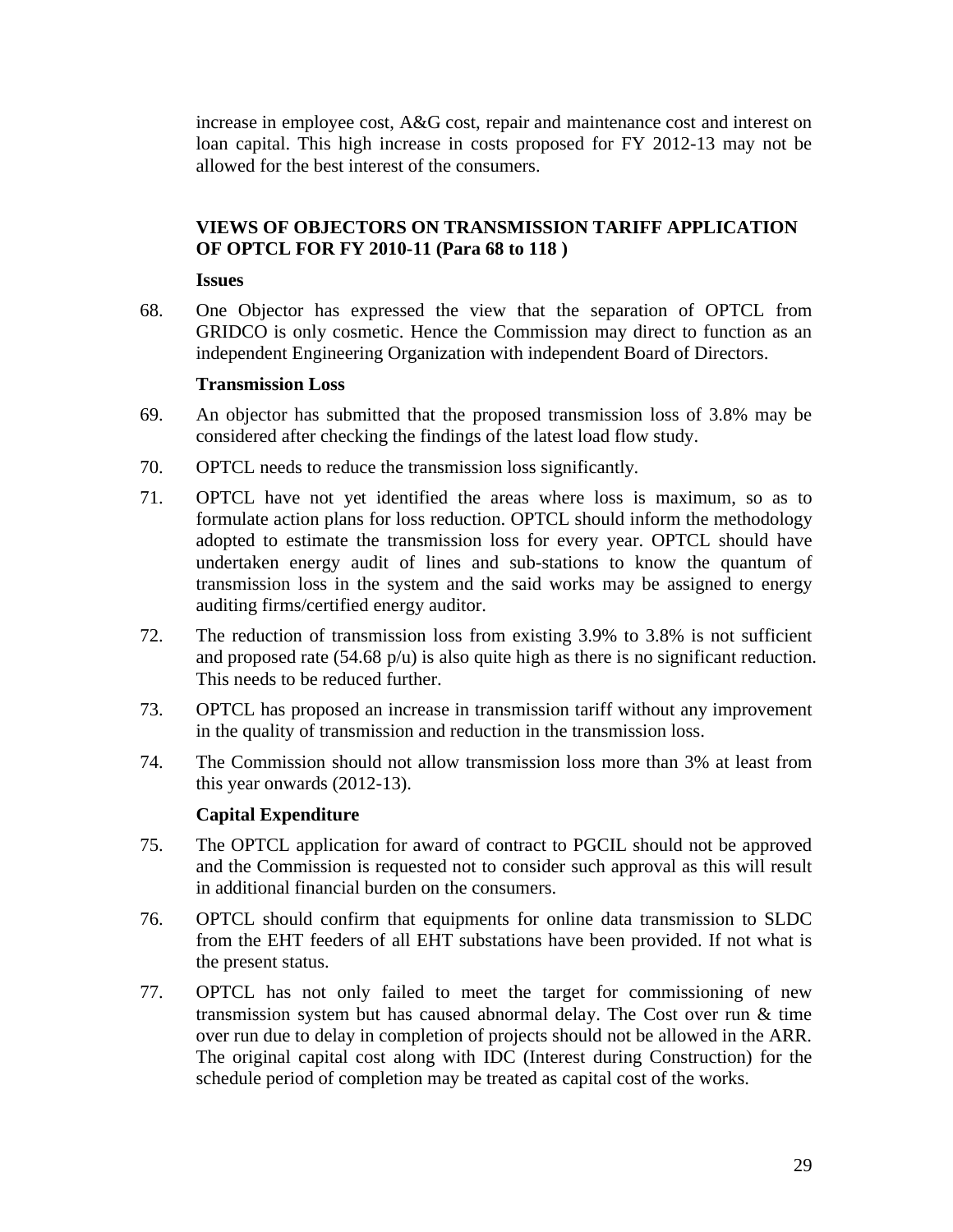- 78. One objector submitted that the charges payable to PGCIL should not form part of the ARR. OPTCL has recently been off loading the work of preparation of specifications, tender documents, submission of recommendations for Vendor selection, on outside agencies. Similarly a lot of other works are also being entrusted to the outside agencies. Such action is seriously reducing the core competency of the licensee and should be avoided.
- 79. OPTCL is depending on PGCIL to execute not only the 400 KV system but even 132 KV lines and substations and telecom works. The charges payable to PGCIL should not form part of the ARR.
- 80. NESCO submitted that the Capital Expenditure Schemes ought to be filed separately and should be detailed in nature and should include the Cost Benefit Analysis so that the same can be scrutinized.

# **Quality of supply**

- 81. An objector held that OERC may direct OPTCL to give an undertaking through Affidavit that it would supply quality power at proper voltage to all the consumers of the State, which has not been supplied during FY 2010-11 and 2011-12 till date.
- 82. The erection of 132/33 KV substations is the responsibility of OPTCL but this should be properly done after consultation with DISCOMs and GRIDCO.
- 83. Govt. of India and the State Govt. have announced to give electricity to all through Rajib Gandhi Gramin Bidyut Yojana & Biju Jyoti Yojana programme. Biju Jyoti funds can only be utilized if suitable transformer is in existence in nearby area so also Rajib Jyoti. For this purpose OPTCL is to provide proper power without which it can not work. OPTCL should produce a status report as to what steps have been taken for providing quality power supply to the consumer.
- 84. Sub-stations and lines of OPTCL are not properly maintained by the authority incharge due to want of required number of skilled manpower. OPTCL has to appoint skilled labourers in the sub- station maintenance work. A clear-cut guideline should be issued to the officials in charge of sub-stations and lines maintenance work.
- 85. The Standard of performance of OPTCL transmission system should be monitored by third party auditor.

# **Evacuation Plan of Power Generated by IPPs**

- 86. OPTCL should produce a status report regarding the directions given by Hon OERC in the ARR orders for FY 2009-10, 2010-11 and 2011-12 particularly action plan for evacuation of power from 21 nos. of Mega Thermal Power Plants coming up in Odisha for which 13 nos. of IPPs and 8 nos. MPPs have signed MoUs with Govt. of Odisha for installation of about 28000 MW.
- 87. OPTCL should ensure adequate transmission corridors for both drawal of power for State use and evacuation of power for the consumers outside the State from the proposed IPPs, which needs to be addressed by OPTCL in its submission of prospective action plan.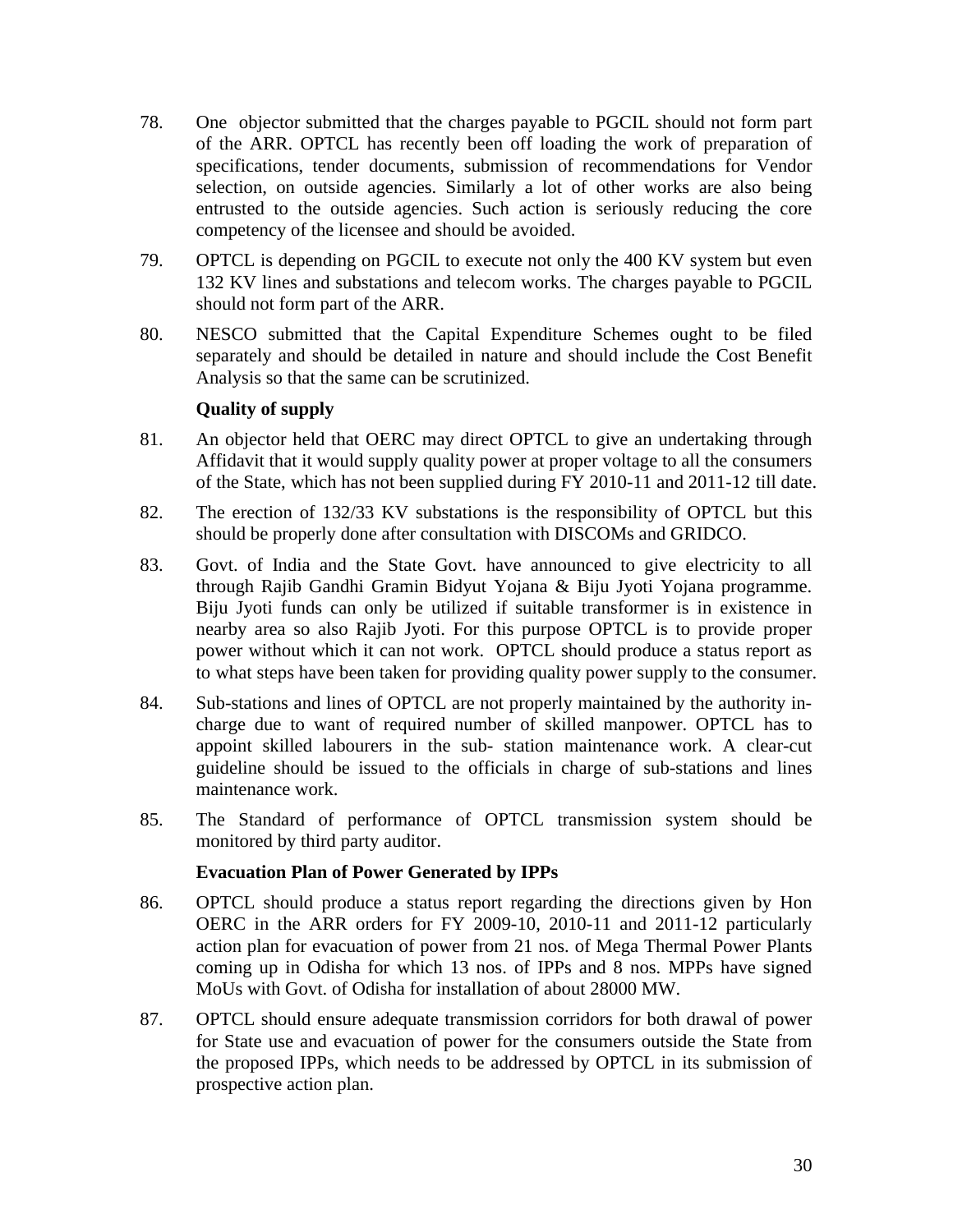88. OPTCL should produce the status report of overloaded lines and sub-stations of the state.

## **Harassment to the EHT consumers**

- 89. One Objector submitted that OPTCL is complacent to carry out the order of the Commission dated 26.04.2011 in case No. 63/2006 wherein the Commission has directed as follows:
	- That for extension of EHT system upto the consumer premises, OPTCL shall calculate the remunerativeness and bear the cost of the same if remunerative.
	- $\triangleright$  That in case the construction of the EHT system is done by the consumer under OPTCL supervision, the supervision charges shall be only 6% in place of 16%.
	- $\triangleright$  That no infrastructure loan is payable by the EHT consumer.

Instead of carrying out the order of the Commission OPTCL is complicating the matter by raising un-necessary litigations.

90. One Objector has pointed out that many industries in the State availing power at 132 KV since long, will terminate their speech and data communication links at the 220 KV Sub-station. OPTCL should indicate the date of commissioning of SCADA interface equipments in each of the 220 KV Sub-stations as per the order of the Commission (Total time is 3 years for all sub-stations) so that the industries can plan their work accordingly. No useful purpose will be served by installation of equipment by the industries/generators unless the OPTCL SCADA interface is in place.

## **Transmission Charges from CGPs**

91. Some objectors submitted that there is no justification as regards the imposition of transmission charges for the emergency / back up power delivered at CPP. All cost in purchasing and transmitting such energy to the consumer's premises should be borne by the supplier (GRIDCO) and no additional transmission cost be imposed to the CPP.

## **Transmission Tariff**

- 92. The proposed transmission tariff of 54.68 paise/unit for the FY 2012-13 against approved rate of 25.0 P/U is totally illegal and arbitrary. This is not acceptable and needs to be further examined.
- 93. OPTCL should plan for submitting the ARR and transmission tariff in MYT principle.
- 94. The transmission charge proposed by OPTCL is 400% higher than other STU in neighbouring States. The transmission charges and losses should be at par with neighbouring states.
- 95. OPTCL was repeating their proposal based on their application for the FY 2011- 12 to misguide the Commission as well as the Objectors. Therefore, the objector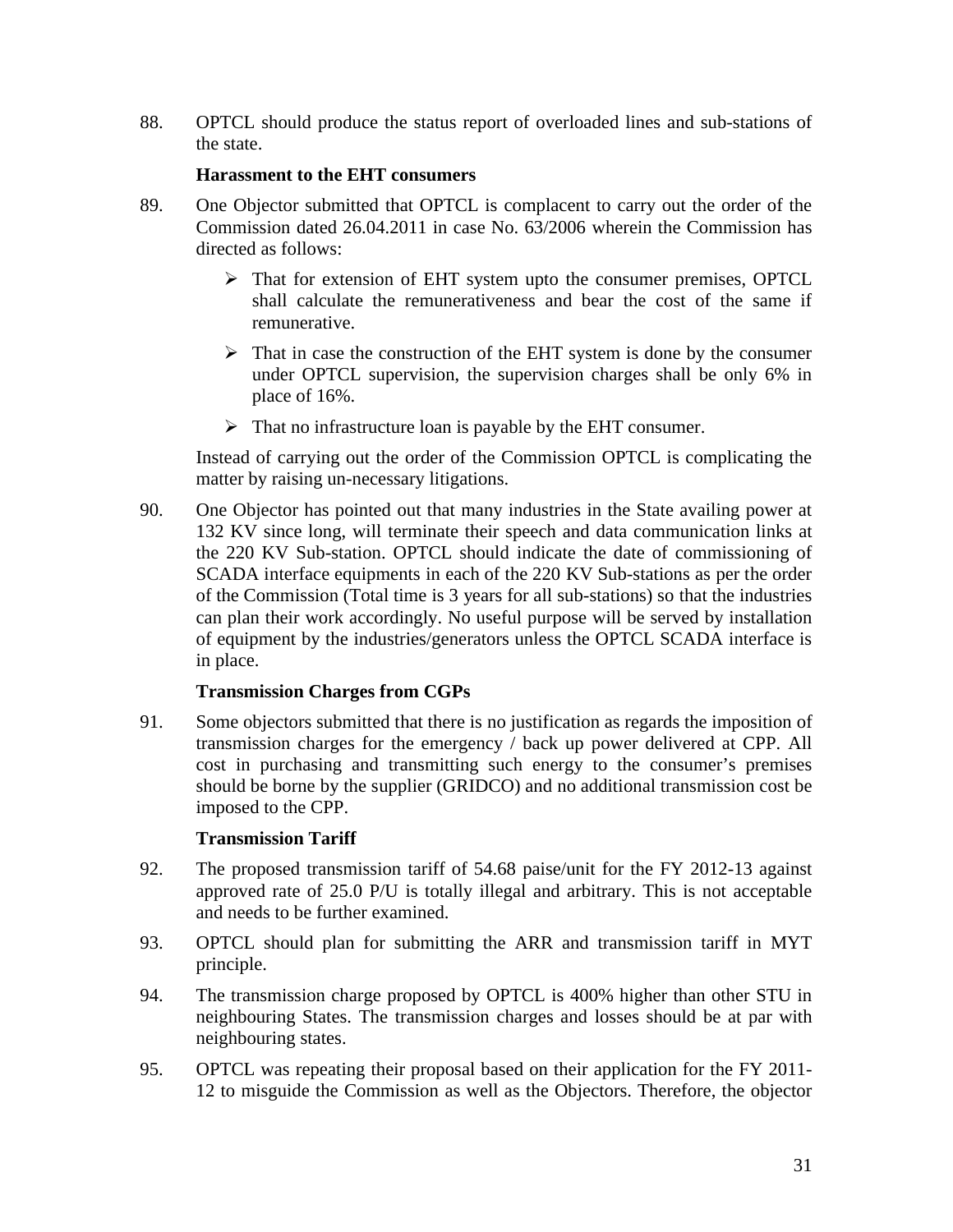requests the Commission to scrutinize the Transmission cost proposed by OPTCL critically and reduce the transmission tariff compared to the last year.

96. Hon OERC has allowed only the 1.5 p/u increase in the last year transmission tariff. So, the Commission should scrutinize the Transmission cost proposed by OPTCL critically and reduce the transmission tariff to 20 Paisa/Unit.

# **Income from Wheeling**

- 97. In absence of any audited figure, DISCOMs project the misc. receipt of 43.77 crore as approved by the Commission for FY 2011-12.
- 98. OPTCL has indicated the charges for open access, both for long term and short term, and charges towards the meters but revenue receipts against these items has not been estimated.
- 99. The Commission should consider an amount of Rs.17.50 crore towards income from Inter State Wheeling for FY 2012-13 in line with the order of ATE.]

# **R&M Expenditure**

- 100. One objector pointed out that R&M cost for various projects of lines and substations is too high. Further, actual expenditure is always less than approved expenditure, indicating that OPTCL has not taken any action to spend the required amount on R&M as approved by the Commission.
- 101. One objector suggested that OPTCL should prepare a Comprehensive Renovation Scheme (CRS) for sub-stations which are more than 20 years old and arrange funding from Financial Institutions (FIs).
- 102. Some objectors submitted that most of the R&M expenditure like circuit breakers, station batteries, CTs, PTs/ CVTs, Las, energy meters, station transformers, CR panels, DG sets, restoration of 132 KV feeders envisaged in the ARR of OPTCL is in nature of the Capital Expenditure which should not be treated as R&M expenses.
- 103. The actual R&M expenses for FY 2010-11 were Rs.28.31 crore against the approved figure of Rs 60 crore. Hon Commission ought to consider a reasonable increment of 6% per annum over the actual cost, and that the same can be trued up as and when actual expenditures are submitted after necessary prudence checks.

## **Employee and A & G Cost**

- 104. The Reliance-managed DISCOMs submitted that the employee cost, including terminal benefits, of OPTCL may be allowed at Rs.320.11 crore subject to due scrutiny by the Hon commission. Regarding terminal benefits, Hon Commission may determine the amount of deficit funding, if any, and may be amortized over several years, starting from FY 2012-13 @ Rs 105.16 crore per year.
- 105. OPTCL may be allowed an amount of Rs.19.69 crore towards the A&G expenses for FY 2012-13 i.e. escalation of 9.4% allowed over the approved figure of current year.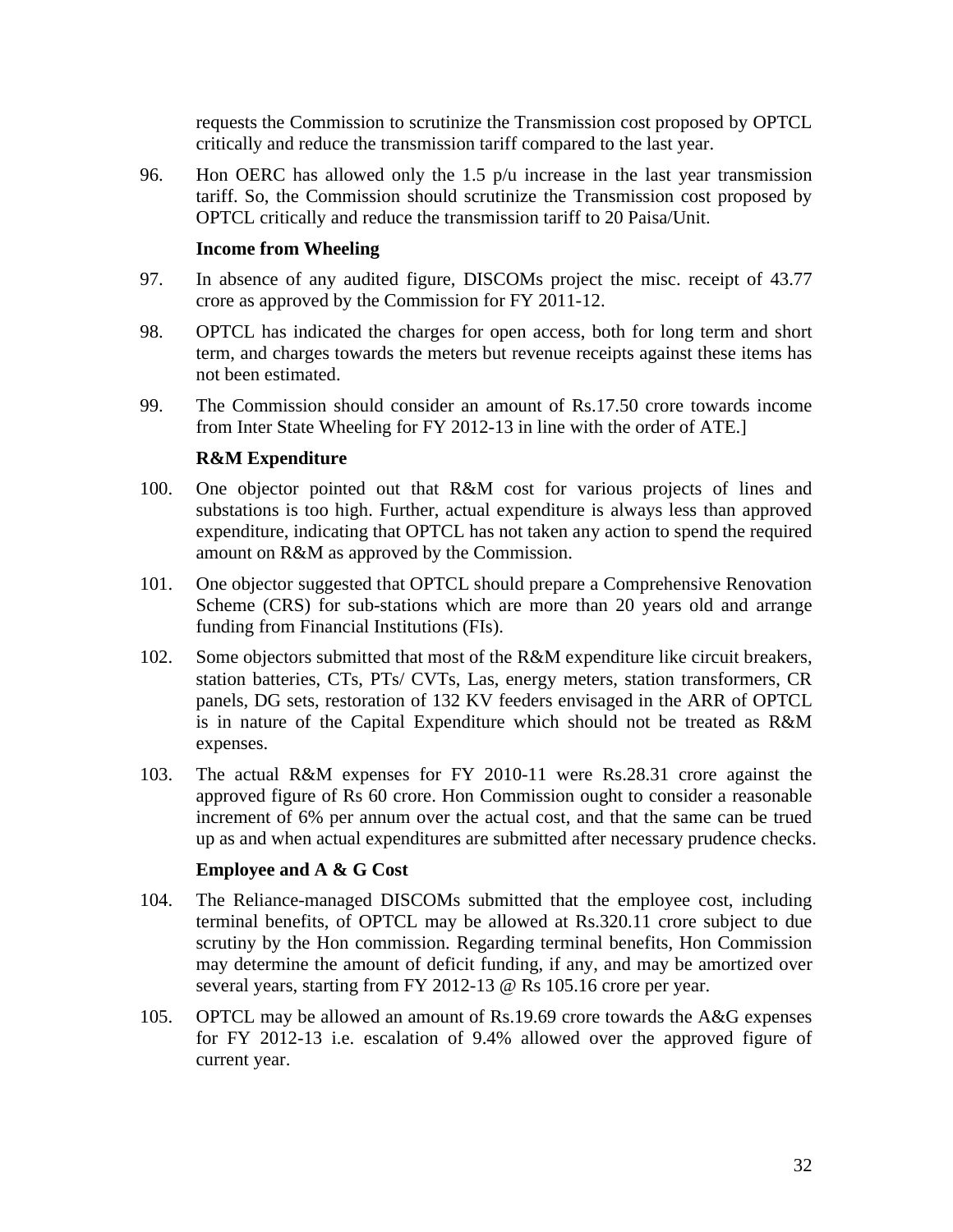# **Depreciation**

106. As the sector has not yet turned around, the Commission may adopt the same principle for calculation of depreciation as followed for previous year. DISCOMs submitted that the depreciation may be considered at Rs.93.82 crore.

# **Interest on Loan**

- 107. Some objectors submitted that OPTCL should explain significant increase in interest component. Is there any abnormal delay in the completion of ongoing projects, which has added to the interest? M/s OPTCL may prevail upon the delaying agencies like PGCIL not to pass on cost over run and thereby the interest burden.
- 108. The finance charge projected by OPTCL is Rs.11.73 crore which is unreasonably high and without any details. Hence, the same may not be allowed.
- 109. The interest on new project loan of Rs.795.96 crore may not be allowed since the details of which are not available for scrutiny. Hence, the principal CB as on 31.03.2012 is considered and interest on that (Rs 34.40 crore) may be considered.

# **Interest on Working Capital**

110. DISCOMs submit that transmission charge of OPTCL is recovered as first charge from monthly BSP bill. So, interest on working capital may not be allowed.

## **Contingency Reserve**

111. OPTCL is having contingency reserve of Rs 95.75 crore, therefore contingency reserve further claimed by OPTCL should not be allowed.

# **Return on Equity**

112. The State Govt. had agreed to finance transmission projects in remote areas to the extent of Rs.100 Crores by way of equity contribution. Since OPTCL has not given the proof or submitted the audited balance sheet for the receipt of balance amount of Rs.71.94 crore, the return on the same should be allowed after prudent checks. Therefore DISCOMs submit that the return @ 15.5% on the equity value of Rs.28.50 crore may be allowed i.e. Rs.4.35 crore.

## **Bad and Doubtful Debts**

113. An objector stated that the 100% transmission charges is the first charge recovered from monthly BSP bill through Escrow. Therefore, the provision for bad and doubtful debt has no merit and the claim of OPTCL for Rs.0.10 crore should not be allowed.

## **Past Losses/Pass through Expenses**

114. The claim of OPTCL for Rs.205.81 crore as past through in the ARR has no merit and should not be allowed as there is surplus in OPTCL's audited account.

## **Special Appropriation:**

115. DISCOMs proposed to exclude the special appropriation in computation of the OPTCL ARR for 2012-13 as per Hon ATE order. Regarding shortfall of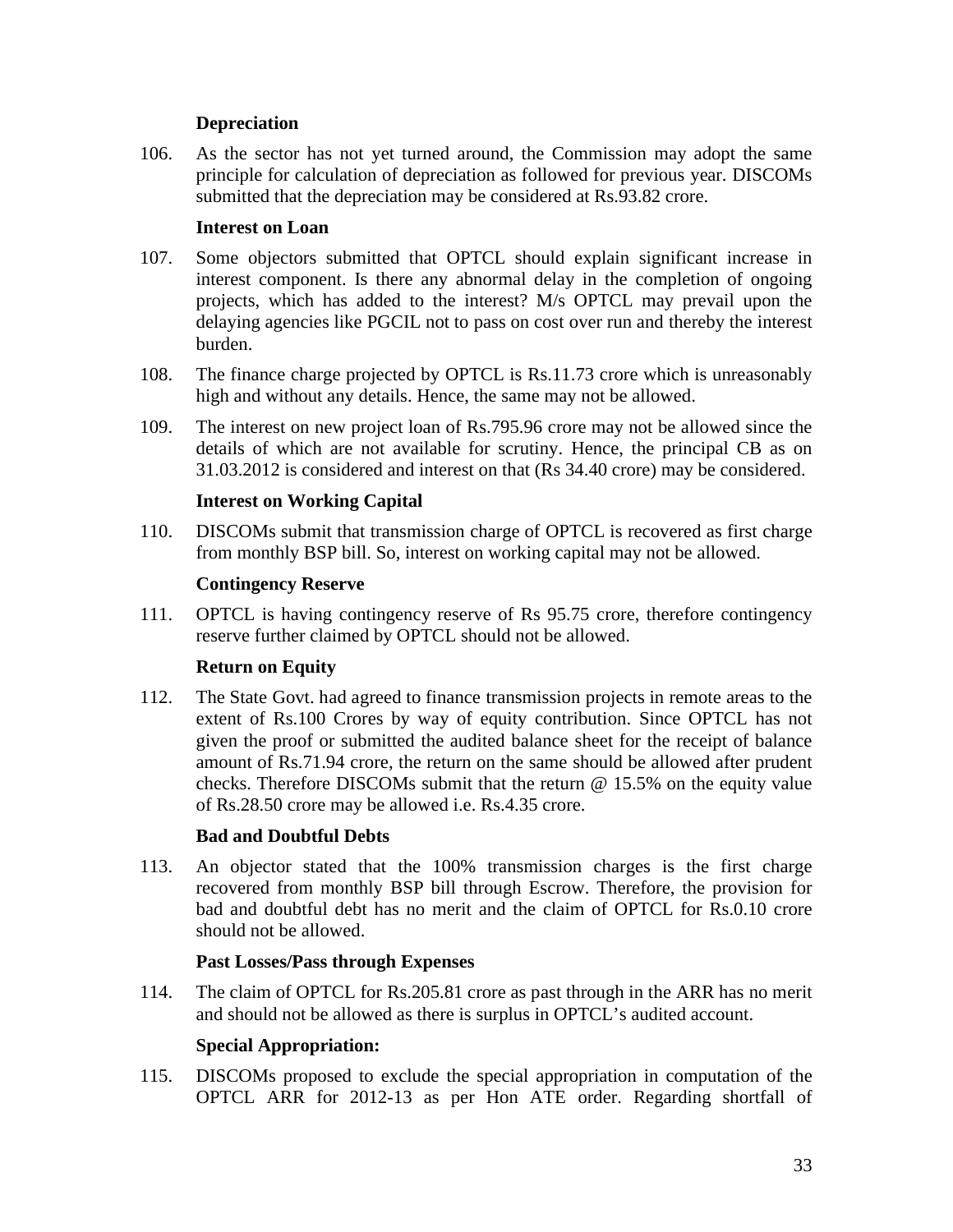repayment of loan over and above the allowed depreciation, OPTCL may negotiate with the Banks/FIs for a longer tenure or moratorium in repayment of Principal.

# **Truing Up**

- 116. DISCOMs are of the view that the truing of exercise may be done by the Commission keeping in view the above data vis-à-vis the approved figure for FY 2011-12 and the resultant benefit if any may be passed on to the consumers.
- 117. DISCOMs submitted that there would be revenue surplus of Rs.126.07 crore during FY 12-13 instead of the Revenue Gap of Rs.721.85 crore proposed by OPTCL base on existing transmission tariff of 25.00 paise per unit.
- 118. Month wise actual data for the total energy wheeled and financial figures on different heads pertaining to FY 2011-12 are to be provided by OPTCL.

# **REJOINDER BY OPTCL TO THE QUERY OF OBJECTORS (Para 119 to 198)**

119. In response to the views of objectors on the ARR and Tariff Application of OPTCL for 2012-13, OPTCL had filed rejoinders for the same. The response of OPTCL has been broadly classified into the following issues.

## **Legal Issues**

- 120. The present ARR and Transmission Tariff application has been prepared and submitted based on OPTCL's Provisional Accounts for FY 2010-11, all relevant data/information and materials. OPTCL had furnished all requisite information and details as per the prescribed formats of the Hon'ble Commission with full justifications. Hence, the question of misguiding does not arise.
- 121. OPTCL has submitted its ARR & Transmission Tariff application under Section 62, 64 and all other applicable provisions of the Electricity Act, 2003 read with relevant provisions of OERC (Terms and Conditions for Determination of Tariff) Regulations, 2004 and OERC (Conduct of Business) Regulations, 2004 and other tariff related matters. Till date there is no such directives of the Hon'ble Commission for making application based on Multi Year Tariff (MYT) principle for OPTCL.
- 122. Both OPTCL and GRIDCO have been incorporated under the Companies Act, 1956 as two separate Companies wholly owned by the Government of Odisha. The Corporations are carrying on the business as prescribed in the 'Object Clause' of their respective Memorandum of Association and as per terms and conditions of the licences granted by the Hon'ble OERC. Both the Corporations have separate BoD. The BoD of OPTCL consists of 11 nos. of Directors (4 Functional/Whole time Directors and 7 Non-functional/Independent Directors). This composition is as per the guidelines prescribed under the Corporate Governance Manual issued by the Government of Odisha for State PSUs.
- 123. The BoD of OPTCL are independently exercising all such powers and discharging the duties and responsibilities as conferred under the provisions of the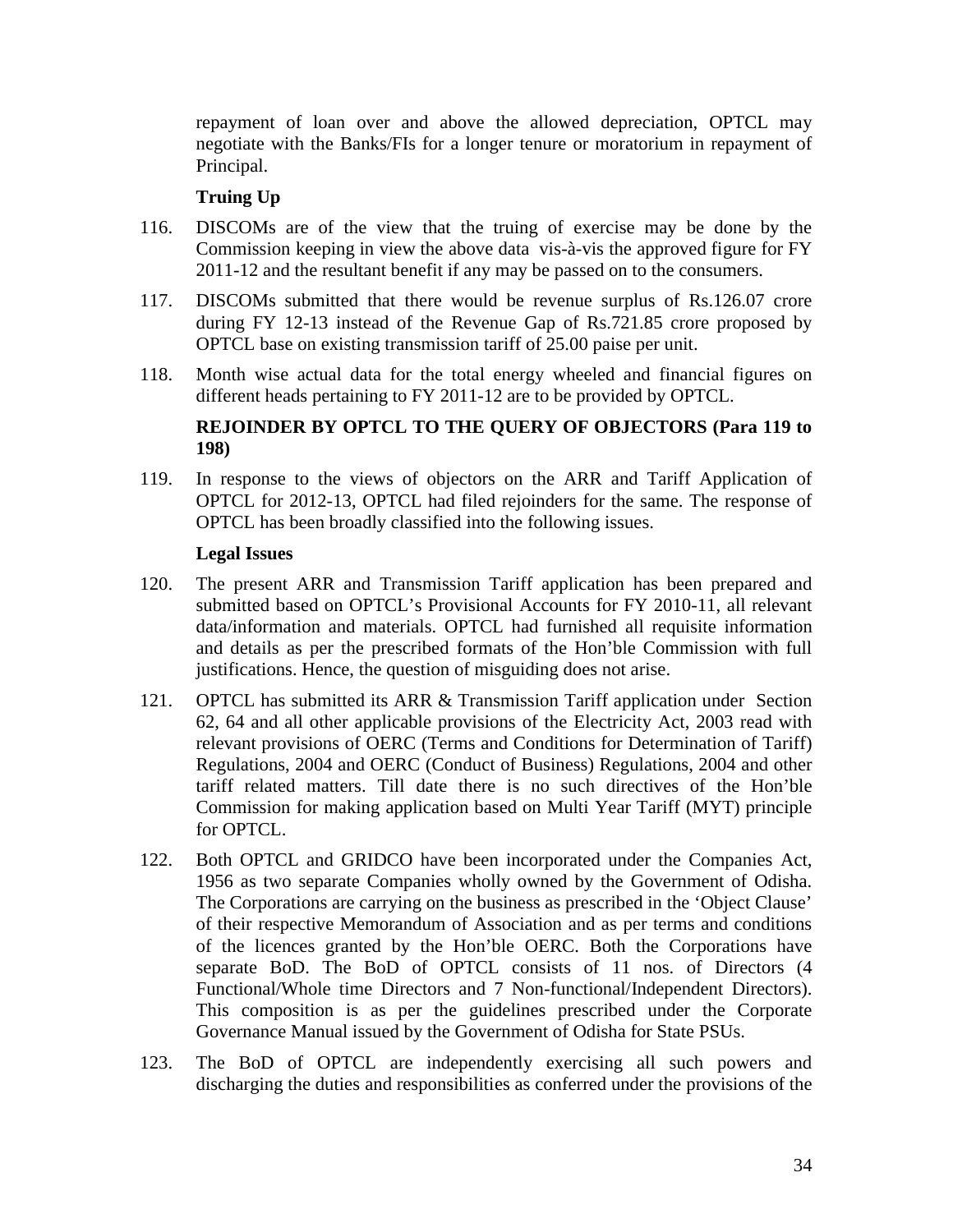Article of the Association and in accordance with the provisions of the Companies Act, 1956.

## **Transmission Loss**

124. The transmission loss approved by the Hon'ble Commission for the 5 years vis-àvis actual transmission loss occurred in OPTCL's EHT network is given below.

#### **Table – 19\**

| Year    | <b>OERC</b> Approval | <b>Actual</b>       |
|---------|----------------------|---------------------|
| 2007-08 | 5%                   | 4.82%               |
| 2008-09 | 4.5%                 | 4.52%               |
| 2009-10 | 4%                   | 4.11%               |
| 2010-11 | 4%                   | 3.93%               |
| 2011-12 | 3.9%                 | 3.82% (Apr-Sept'11) |

**OPTCL's Transmission loss approved and actual**

- 125. Transmission loss is purely a technical loss and is dependent on generation sources, system configuration and power flow requirements at different load centres. OPTCL has no control over the same due to several factors. The transmission system of OPTCL operates as an integral part of the Eastern Regional Grid to serve the internal demand of the State as well as to carry out import and export of power depending upon the system demand. In view of the increasing demand for power at an accelerated pace due to ongoing industrialization and implementation of central & state sponsored schemes like RGGVY, BGJY etc. in Odisha, there will be increased flow of power in the OPTCL transmission network contributing to increased transmission loss. Hence, the transmission loss is being computed on the basis of 'As the System Operates' adopting OERC Gross Method.
- 126. Over the years, OPTCL has been continuously undertaking construction of new lines and sub-stations for strengthening the transmission infrastructure to improve quality of power supply, meet the future load growth and to reduce transmission loss effectively. As a result, the transmission loss is gradually reducing year over year as evident from the data on transmission loss. The year wise approved figures indicated in the above Table disproves the contention of the Objectors that the Hon'ble Commission has been allowing increased transmission loss to OPTCL .
- 127. The transmission loss of 3.8% for FY 2012-13 has been approved by the Hon'ble Commission in OPTCL's 5- year Business Plan order taking into account inter alia the views of the Objectors on acceptance of recommendations of the Kanungo Committee for reduction of transmission loss @ 0.3% per annum. OPTCL would like to further add that the transmission loss in OPTCL system is one of the lowest in the country compared to other states. Hence, OPTCL does not agree to the suggestion of the Objector for not allowing transmission loss more than 3%.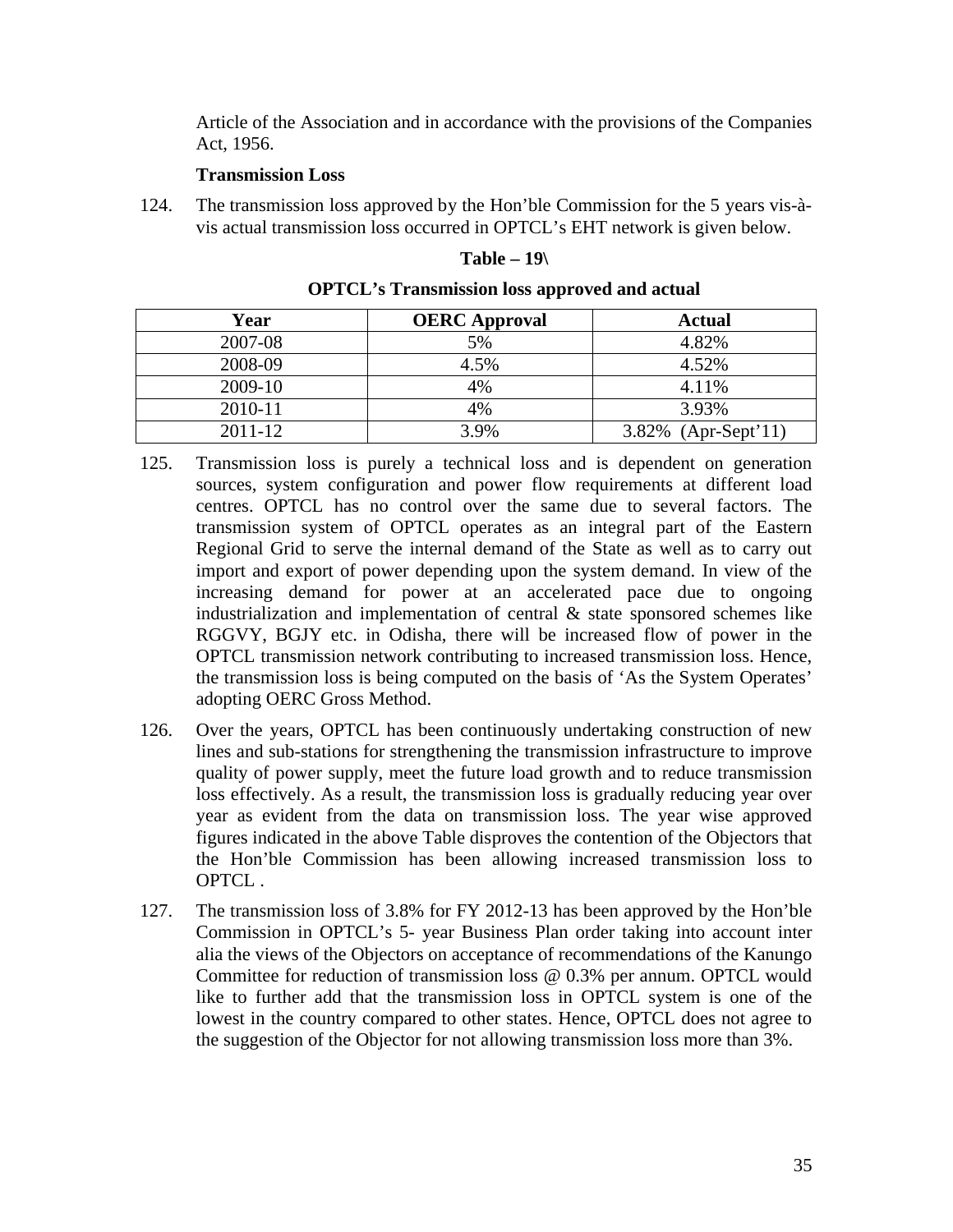## **Delay in completion of projects**

128. In response to the allegations from some objectors regarding delay in completion of some projects OPTCL submitted that in case of very few numbers of projects, OPTCL has taken more than 10 years time for completion. This delay was beyond the control of OPTCL and mostly attributable to severe RoW problem and prolonged court cases. It is neither under the control of OPTCL nor Executing Agencies. Efforts are being made at various levels to sort out the constraint caused due to RoW or any other reason. Constant monitoring, regular review meeting with the Executing Agencies as well as field officials are being made to sort out the issue so as to complete the project as per the schedule. This is evident from the fact that during last year i.e. FY 2010-11, OPTCL has been able to complete record number of projects including long delayed projects. OPTCL is putting maximum efforts in planning the project execution, regular monitoring of work and review of progress of projects to complete the projects as per the schedule.

## **Quality of Supply**

- 129. OPTCL has conducted the transmission planning study for its transmission system in coordination and consultation with GRIDCO and DISCOMs. Accordingly OPTCL is taking all effort to renovate / modernize and strengthen its infrastructure to cater to the future load. OPTCL endeavors to the maximum for successful implementation of the Central and State sponsored schemes like RGGVY, BGJY in coordination with GRIDCO & DISCOMs. For each investment proposal submitted before the Hon'ble Commission seeking approval, OPTCL is making concerned DISCOMs as Respondents for obtaining their views for consideration by the Commission before disposing of the OPTCL's proposal.
- 130. To address low voltage problems and for reactive energy compensation, OPTCL is in the process of installing 33kV Capacitor Banks with an aggregate capacity of 275 MVAR at 20 nos. of grid sub-stations. The project is scheduled for completion during FY 2012-13.
- 131. During last few years, OPTCL has considerably enhanced its performance level and has completed large number of projects which were pending for a quite long period. OPTCL has completed 10 nos. projects during 2008-09, 14 nos. projects during 2009-10, 12 nos. projects during 2010-11 and 1 no. new project during 2011-12 along with additional 3rd transformer in existing grid sub-stations and other deposit works. Completion of these projects has added to the improvement of quality of supply at various areas of the State.
- 132. The above amply shows effort of OPTCL to provide quality supply to DISCOMs at its grid sub-station end. OPTCL is not responsible for failure of DISCOMs to supply quality power to end consumers of the State through their distribution network. Hence, giving undertaking through affidavit as has been urged by the Objector is not appropriate nor necessary.
- 133. OPTCL is taking all effort to renovate / modernize and strengthen its infrastructure to cater to the future load. OPTCL endeavors its best for successful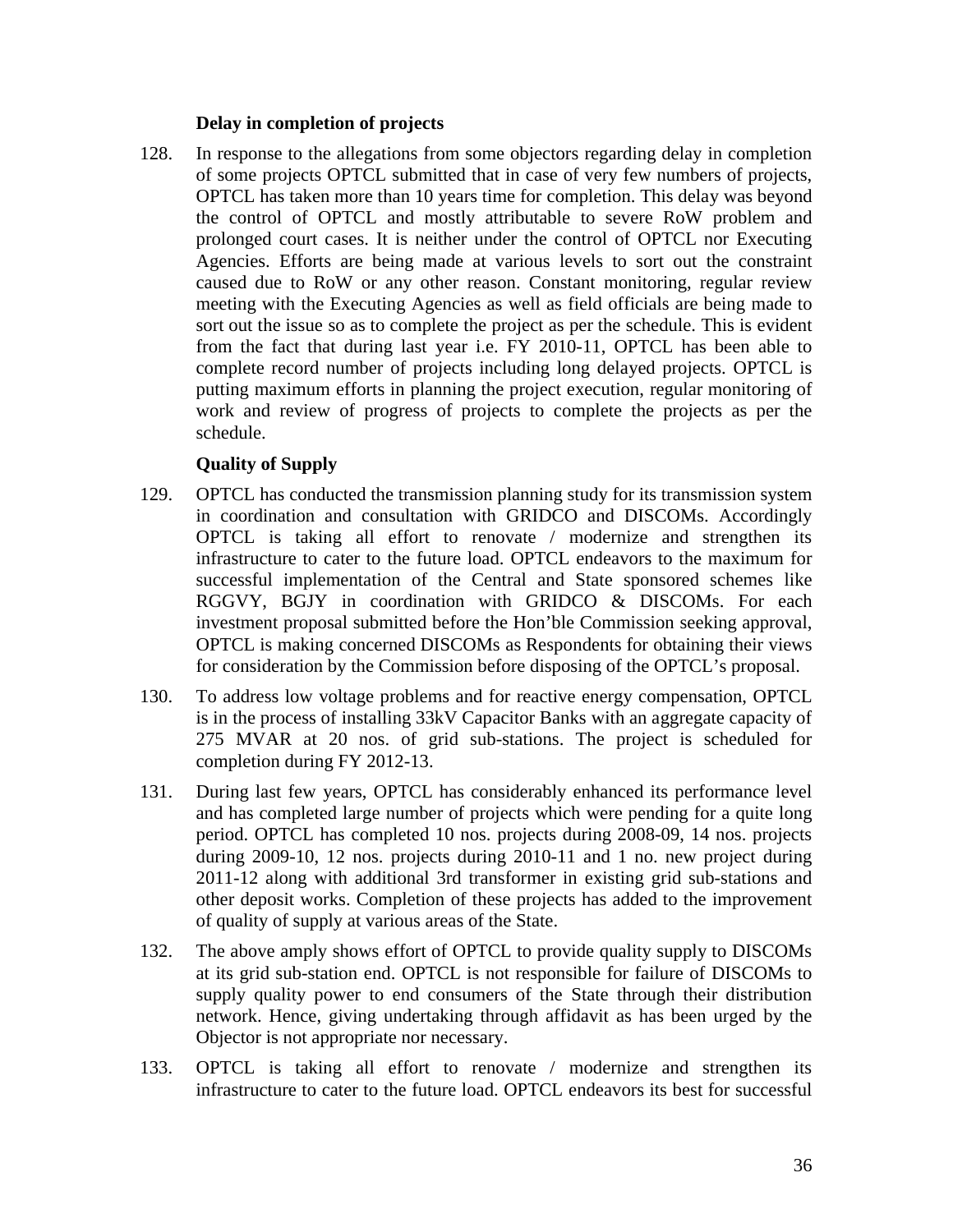implementation of the Central and State sponsored schemes like RGGVY, BGJY etc. in close coordination with GRIDCO & DISCOMs. The existing transmission network of OPTCL is capable enough to cater to the State demand as well as load growth due to implementation of schemes like RGGVY, BGJY etc. In the transmission planning of OPTCL for the 11th & 12th Five Year Plan periods conducted through M/s PRDC, Bangalore, the expected load growth due to RGGVY and BGJY schemes, as projected by the respective DISCOMs, have been factored. In order to take care of the future load growth in the State as a whole, OPTCL is planning to complete about 81 nos. projects during the 12th Plan period out of which 30 nos. projects are under execution stage and 51 nos. projects are at various stages of implementation.

#### **System Availability**

134. OPTCL is making all out efforts to supply the power requirement of the State through its transmission system comprising 100 grid sub-stations and more than 11293 ckt. km. long transmission lines of different voltage classes spread across the geographical area of the State. One of the key performance indicators i.e. Availability of Transmission System of OPTCL is more than 98% in all the previous years since 2005-06 i.e. the year OPTCL commenced its business. For the year 2009-10 and 2010-11, the availability of the system has been worked out as 99.86% and 99.84 %t respectively. It indicates that last year the transmission system was kept available for 99.84% of the time.

#### **System Improvement**

- 135. It is difficult to maintain sub-stations and lines with the available skilled manpower. OPTCL is a State Public Sector Undertaking with 100% shareholding of Government of Odisha. Proposal for filling up of technical skilled manpower for field units is under process, in response to which, Deptt. of Public Enterprises during a meeting of the Screening Committee in December 2011 have agreed in principle for filling up of vacancy for skilled technicians (ITI qualified) in a phased manner. Permission from Government for filling up of the same is awaited.
- 136. In spite of shortage of manpower, OPTCL is putting in its best effort to keep in place a healthy transmission system with the available manpower. OPTCL has issued a Maintenance Manual during August, 2009 meant for its lines and grid sub-stations including the equipments. This is followed by sub-station Engineers and Employees.
- 137. OPTCL has already completed 58 sub-stations/power stations under ULDC Project for on-line data transmission to SLDC. Balance 30 sub-stations not covered under ULDC scheme are presently taken up by PGCIL under consultancy service. The above project is likely to be completed by 24.09.2013. Tender evaluation is under progress by PGCIL. However, the said project does not involve generation and inter-state tie line data transmission to SLDC. The feeder flow to the above sub-stations are being monitored from the other end RTU for which SLDC does not face any operational problem.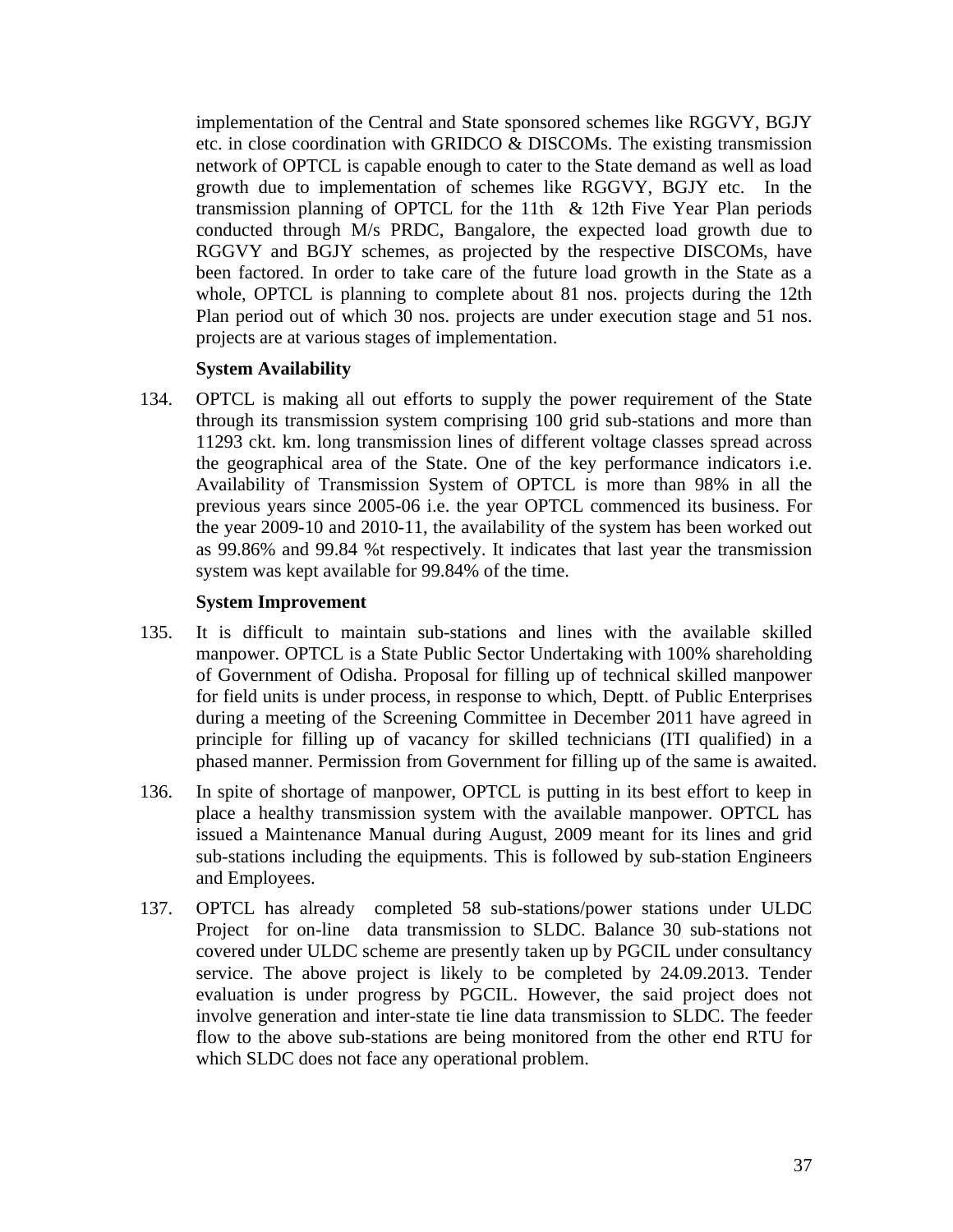- 138. The details regarding ongoing capacity augmentation projects relating to EHT grid sub-stations of OPTCL scheduled for commissioning during FY 2011-12 and FY 2012-13 have already been presented before the Hon'ble Commission on 20.12.2011 during half yearly performance review of OPTCL (1st half of FY 2011-12). The works completed by OPTCL during FY 2010-11 and FY 2011-12 at different EHT grid sub-stations and transformation capacity added thereto is also given. Besides, OPTCL has also taken up the works for up-gradation of 10 nos. of existing EHT lines to enhance power transmission capabilities of those identified lines. The details are given below.
	- 220kV Budhipadar-Tarker D/C, 109 kms (AAAC)
	- 132kV Bhanajanagar-Aska D/C, 32.93 kms (AAAC)
	- 132kV Burla PH-Budhipadar D/C, 59.38 kms (AAAC)
	- 132kV Chandaka-Khurda S/C, 36.5 kms (AAAC)
	- 132kV Khurda-Balugaon S/C, 37 kms (AAAC)
	- 132kV TTPS-Chainpal D/C, 3 kms (AAAC)
	- 132kV Chandaka-Mancheswar Ckt-II, 5.66 kms (HTLS)
	- 132kV Chandaka-Ranasinghpur S/C, 24.78 kms (HTLS)
	- 132kV Chandaka-Nimapara S/C, 30 kms (HTLS)
	- 132kV Tarkera-Chhend DC, 6.165 kms (HTLS)
- 139. OPTCL has formulated action plan by identifying the low voltage pockets in the state and undertaken system improvement and strengthening in those areas. These activities are aimed at system strengthening and also to reduce the transmission loss.
- 140. OPTCL is in the process of procuring 0.2s accuracy class Energy Meters which shall be utilised for Energy Audit Purpose. The 1st consignment of these Meters is expected to be delivered by end of February 2012. About 600 metering points covering the ICTs, Auto transformers. Power Transformers and EHT Lines of OPTCL have already been identified for installation of such Meters. After installation and commissioning of the Audit Energy Meters, the individual transmission element wise loss can be assessed / identified and corrective action can be taken as per necessity. After commissioning of the audit Meters, OPTCL shall go for energy audit through independent and professional / certified energy auditors in accordance with the directives of Hon'ble OERC.
- 141. In order to achieve desired performance standards, OPTCL has already planned (through Business Plan/Master Maintenance Plan) for phase wise/gradual replacement of the old, obsolete and defective equipment like CB,CT,PT,LA, Station Batteries and Chargers etc. and also to keep necessary spares to meet possible network exigencies and failure of equipments. The existing network has to be renovated in order to ensure quality power supply and to meet the growing load demand.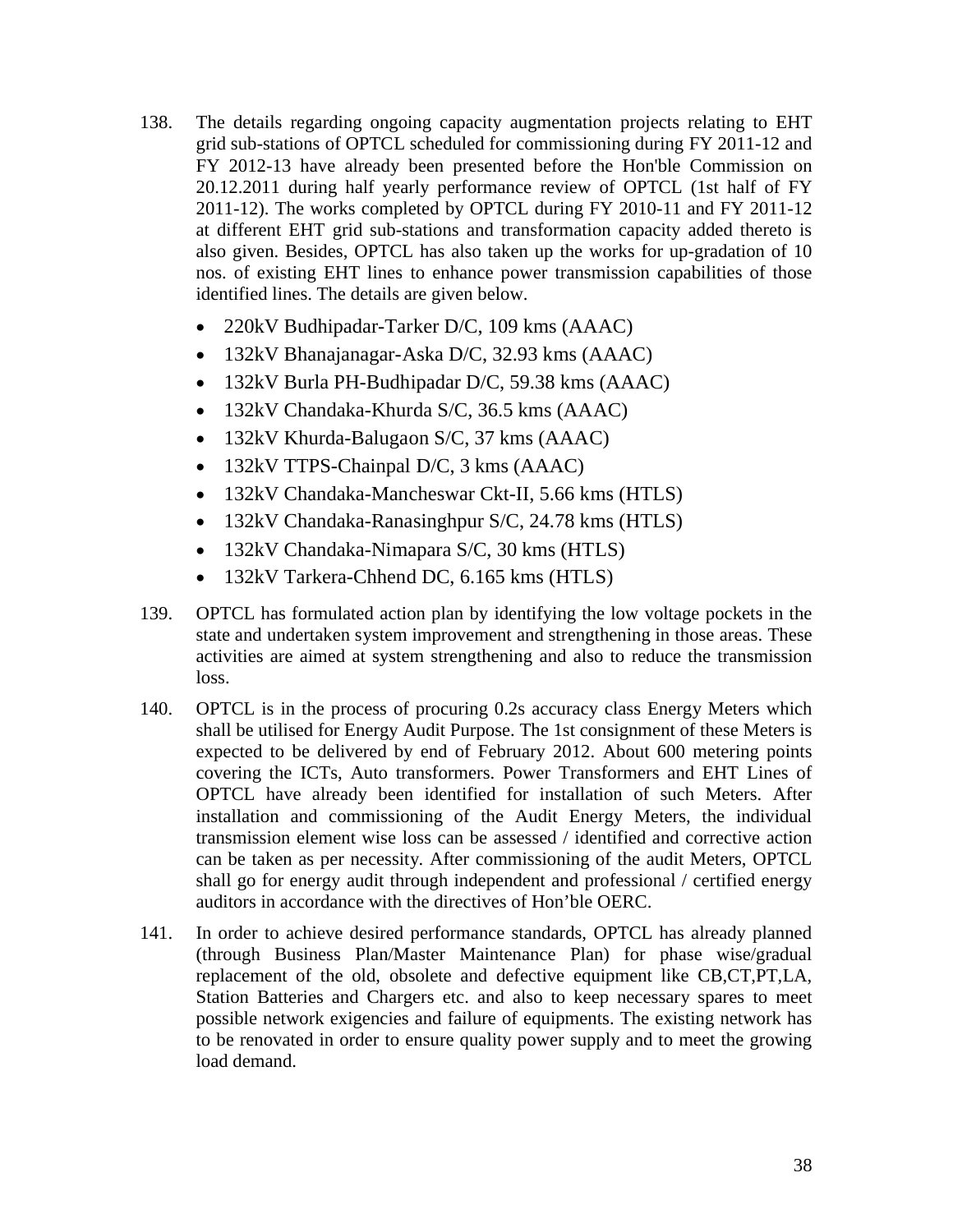142. It is practically not possible to prepare feasibility reports and search for financing agencies to avail small amount of loans against individual category of equipment which have outlived their useful life and may be needed in case of exigencies and failure.

### **Transmission Projects/ Capex**

- 143. As per clause 10.1 of Licence Conditions of OPTCL, unless otherwise directed by the Commission, the licensee shall obtain prior approval of the Commission for making investment in the licensed business, if such investment is above the limits laid down at licence condition 23.1.
- 144. At licence condition 23.1, the Hon'ble Commission has specified the term "Major Investment" as any planned investment in or acquisition of transmission facilities, the cost of which, when aggregated with all other investments or acquisitions (if any) forming part of the same overall transaction, equals or exceeds Rs.10 Crore.
- 145. Hence, for any major investment of Rs. 10 Crore or more, OPTCL is obtaining Hon'ble Commission's approval justifying the purpose of investment along with the cost-benefit analysis of the respective project. The DISCOMs are made Respondents in the investment proposal of OPTCL for giving their views which are considered by the Hon'ble Commission while approving the proposal.
- 146. In order to meet the growing load demand of the State, for steady power supply and to overcome low voltage problems, OPTCL has augmented the transformer capacity in a number of EHT grid sub-stations. The DISCOM Zone wise details for the Years 2010-11 and 2011-12 are given below.

| SI.<br>No.     | <b>Sub-station</b> | <b>Initial Capacity (MVA)</b> | <b>Final Capacity (MVA)</b> | Capacity<br><b>Addition</b><br>(MVA) |
|----------------|--------------------|-------------------------------|-----------------------------|--------------------------------------|
|                | <b>CENTRAL</b>     |                               |                             |                                      |
|                | <b>ZONE</b>        |                               |                             |                                      |
|                | $2010 - 11$        |                               |                             |                                      |
| $\mathbf{1}$   | Angul              | 2x20, 132/33kV                | $1x40+1x20$ , $132/33kV$    | 20                                   |
| $\overline{2}$ | Badagada           | 1x20, 132/33kV                | $1x40+1x20$ , $132/33kV$    | 40                                   |
| 3              | Balugaon           | 2x20, 132/33kV                | $1x40+1x20$ , $132/33kV$    | 20                                   |
| $\overline{4}$ | <b>Bidanasi</b>    | 2x40, 132/33kV                | 3x40, 132/33kV              | 40                                   |
| 5              | Chainpal           | $2x20+1x12.5$ , $132/33kV$    | $1x40+2x20$ , $132/33kV$    | 27.5                                 |
| 6              | Nimapara           | 3x12.5, 132/33kV              | $1x40+2x12.5$ , $132/33kV$  | 27.5                                 |
| 7              | Nuapatna           | $1x20+1x12.5$ , $132/33kV$    | $1x40+1x20$ , $132/33kV$    | 27.5                                 |
| 8              | Pattamundai        | $1x20+1x12.5$ , $132/33kV$    | 2x20, 132/33kV              | 7.5                                  |
| 9              | Salipur            | 2x12.5, 132/33kV              | $1x20+1x12.5$ , $132/33kV$  | 7.5                                  |
|                |                    |                               | <b>Total</b>                | 217.5                                |
|                | $2011 - 12$        |                               |                             |                                      |

### **Table – 20**

#### **Upgradation of substations completed during 2010-11 and 2011-12**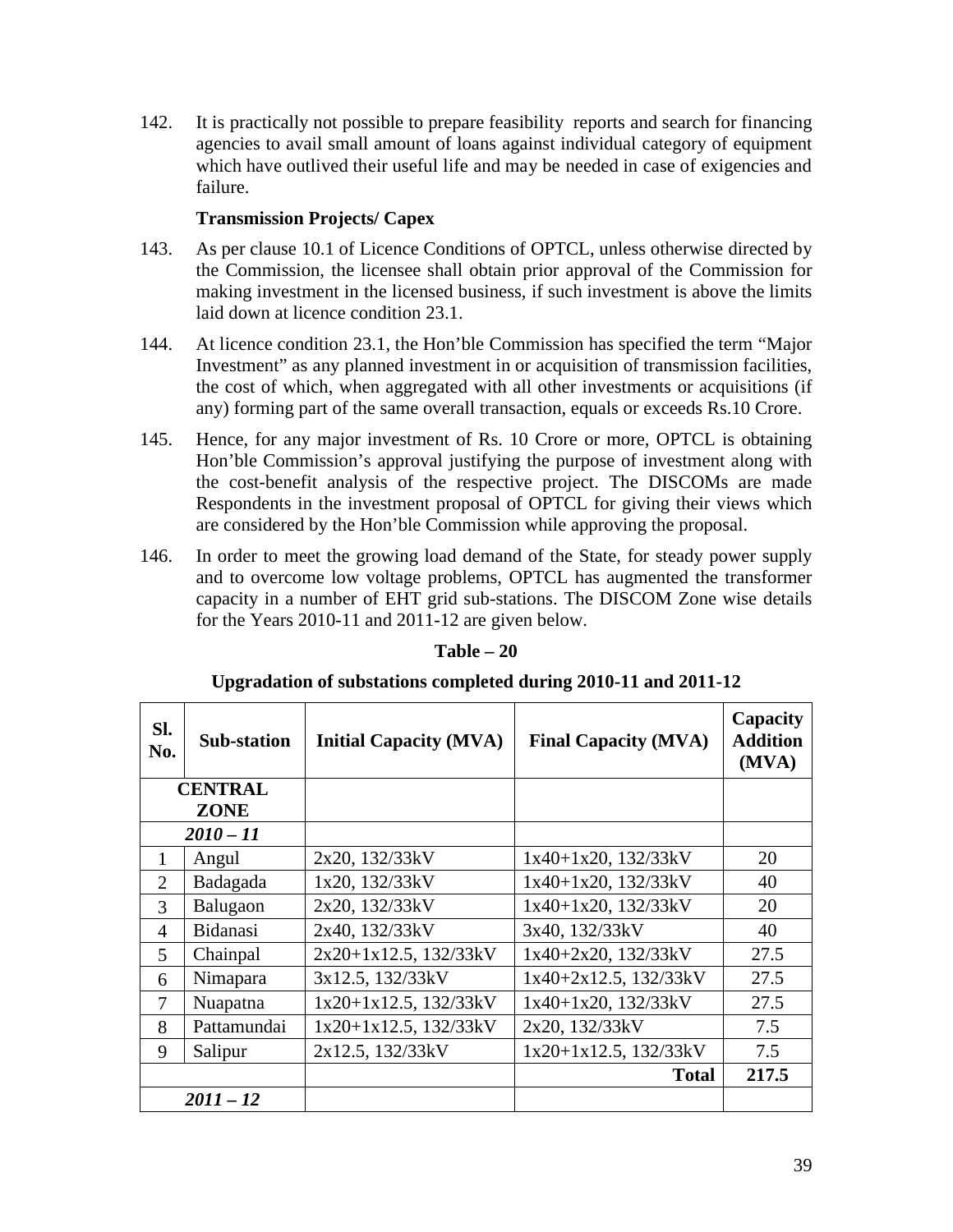| SI.<br>No.     | <b>Sub-station</b> | <b>Initial Capacity (MVA)</b>              | <b>Final Capacity (MVA)</b>      | Capacity<br><b>Addition</b><br>(MVA) |
|----------------|--------------------|--------------------------------------------|----------------------------------|--------------------------------------|
| $\mathbf{1}$   | Chandaka           | 4x100, 220/132kV                           | $1x160+3x100,$<br>220/132kV      | 60                                   |
|                |                    | 2x40, 132/33kV                             | 3x40, 132/33kV                   | 40                                   |
| $\overline{2}$ | Choudwar           | $1x40+1x20$ , $132/33kV$<br>1x10, 132/11kV | 2x40+1x20, 132/33kV              | 30                                   |
| 3              | Jagatsinghpur      | 2x20, 132/33kV                             | 3x20, 132/33kV                   | 20                                   |
| $\overline{4}$ | Kendrapara         | $1x40+1x20+1x12.5$ ,<br>132/33kV           | 2x40+1x12.5, 132/33kV            | 20                                   |
| 5              | Nayagarh           | 3x20, 220/33kV                             | 1x40+2x20, 220/33kV              | 20                                   |
| 6              | Nuapatna           | $1x40+1x20$ , $132/33kV$                   | $1x40+1x20+1x12.5$ ,<br>132/33kV | 12.5                                 |
| $\tau$         | Paradeep           | $1x100+1x50$ , 220/132kV                   | $1x160+1x100,$<br>220/132kV      | 110                                  |
|                |                    | 2x20, 132/33kV                             | 2x20+1x12.5, 132/33kV            | 12.5                                 |
| 8              | Puri               | 2x31.5, 132/33kV                           | 1x40+2x31.5, 132/33kV            | 40                                   |
| 9              | Ranasingpur        | 2x40, 132/33kV                             | 3x40, 132/33kV                   | 40                                   |
| 10             | Salipur            | 1x20+1x12.5, 132/33kV                      | 1x20+2x12.5, 132/33kV            | 12.5                                 |
|                |                    |                                            | <b>Total</b>                     | 417.5                                |
|                | <b>NORTH ZONE</b>  |                                            |                                  |                                      |
|                | $2010 - 11$        |                                            |                                  |                                      |
| $\mathbf{1}$   | Baripada           | 2x31.5, 132/33kV                           | $1x40+2x31.5$ , $132/33kV$       | 40                                   |
| $\overline{2}$ | <b>Basta</b>       | 1x12.5, 132/33kV                           | 2x12.5, 132/33kV                 | 12.5                                 |
| 3              | <b>Bhadrak</b>     | 2x40, 132/33kV                             | 3x40, 132/33kV                   | 40                                   |
| $\overline{4}$ | Joda               | 3x20+1x12.5, 132/33kV                      | $1x40+2x20+1x12.5$ ,<br>132/33kV | 20                                   |
| 5              | Palasponga         | 3x20, 132/33kV                             | $1x40+2x20$ , $132/33kV$         | 20                                   |
| 6              | Soro               | 2x20, 132/33kV                             | 1x40+2x20, 132/33kV              | 40                                   |
|                |                    |                                            | <b>Total</b>                     | 172.5                                |
|                | $2011 - 12$        |                                            |                                  |                                      |
| $\mathbf{1}$   | Jajpur Town        | $1x40+1x20$ , $132/33kV$                   | $2x40+1x20$ , $132/33kV$         | 40                                   |
|                |                    |                                            | <b>Total</b>                     | 40                                   |
|                | <b>SOUTH ZONE</b>  |                                            |                                  |                                      |
|                | $2010 - 11$        |                                            |                                  |                                      |
| $\mathbf{1}$   | Bhanjanagar        | $1x16+1x12.5$ , $132/33kV$                 | $1x40+1x16$ , $132/33kV$         | 27.5                                 |
|                |                    |                                            | <b>Total</b>                     | 27.5                                 |
|                | $2011 - 12$        |                                            |                                  |                                      |
| $\mathbf{1}$   | Digapahandi        | $1x20+1x12.5$ , $132/33kV$                 | 2x20, 132/33kV                   | 7.5                                  |
| $\overline{2}$ | Phulbani           | $1x12.5+2x7.5$ , $132/33kV$                | $2x12.5+1x7.5$ , 132/33kV        | 5                                    |
| 3              | Sunabeda           | 2x12.5, 132/33kV                           | 3x12.5, 132/33kV                 | 12.5                                 |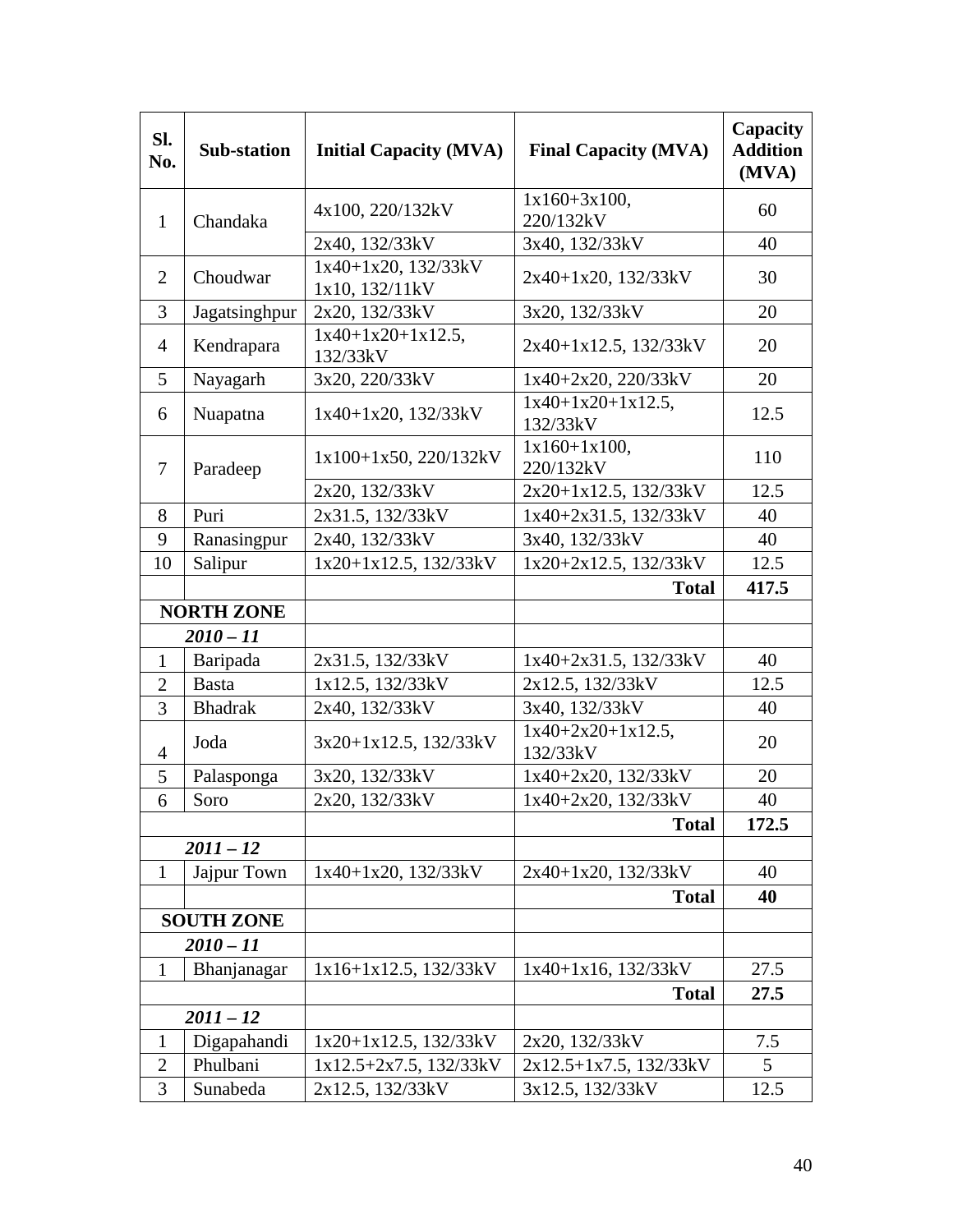| SI.<br>No.     | <b>Sub-station</b> | <b>Initial Capacity (MVA)</b> | <b>Final Capacity (MVA)</b> | Capacity<br><b>Addition</b><br>(MVA) |
|----------------|--------------------|-------------------------------|-----------------------------|--------------------------------------|
| 4              | Tentulikhunti      | 2x12.5, 132/33kV              | 3x12.5, 132/33kV            | 12.5                                 |
| 5              | Jayanagar          | $1x20+1x12.5$ , $132/33kV$    | $2x20+1x12.5$ , 132/33kV    | 20                                   |
|                |                    |                               | <b>Total</b>                | 57.5                                 |
|                | <b>WEST ZONE</b>   |                               |                             |                                      |
|                | $2010 - 11$        |                               |                             |                                      |
| 1              | Chhend             | 2x40, 132/33kV                | 3x40, 132/33kV              | 40                                   |
| $\overline{2}$ | Junagarh           | 2x12.5, 132/33kV              | $1x20+1x12.5$ , $132/33kV$  | 7.5                                  |
| 3              | Kesinga            | 2x20, 132/33kV                | $1x40+1x20$ , $132/33kV$    | 20                                   |
| 4              | Khariar            | 2x20, 132/33kV                | $1x40+1x20$ , $132/33kV$    | 20                                   |
| 5              | Sundargarh         | 2x20, 132/33kV                | $1x40+1x20$ , $132/33kV$    | 20                                   |
|                |                    |                               | <b>Total</b>                | 107.5                                |
|                | $2011 - 12$        |                               |                             |                                      |
| $\mathbf{1}$   | Bargarh            | 2x40, 132/33kV                | 3x40, 132/33kV              | 40                                   |
| $\overline{2}$ | Junagarh           | $1x20+1x12.5$ , $132/33kV$    | 2x20, 132/33kV              | 7.5                                  |
| 3              | Patnagarh          | 1x20+1x12.5, 132/33kV         | $1x20+2x12.5$ , $132/33kV$  | 12.5                                 |
| $\overline{4}$ | Sonepur            | 2x12.5, 132/33kV              | $1x20+2x12.5$ , $132/33kV$  | 20                                   |
|                |                    |                               | <b>Total</b>                | 80                                   |

- 147. OPTCL had submitted the draft report on Long Term Demand Forecast for the period 2009-10 to 2018-19 to Hon'ble OERC for kind approval. Hon'ble Commission has approved the same vide order dated 30.09.2010 passed in Case No. 121/2010.
- 148. As per the instruction of CEA for the publication of 18th EPS, OPTCL has collected the forecast data from DISCOMs up to the year ending 2021-22 (terminal year of 13th plan period), extrapolated it up to 2026-27 (terminal year of 14th plan period ) and submitted it to CEA. The preliminary forecast for Odisha State as considered by CEA up to 2021-22 has been received by OPTCL from CEA.
- 149. Pursuant to the direction of Hon'ble OERC, OPTCL has submitted the Intra-State Transmission Plan up to the end of 12th plan i.e. 2016-17 by taking the demand forecast for the 10-year period (FY 2009-10 to FY 2018-19) approved by the Commission in Case No. 121/2010. The compliance report to kind observations of the Commission along with the final study report taking the FY 2010-11 as base year considering full evacuation of Odisha State share of power and year wise investment plan have been submitted to the Commission on 02.02.2012. The proposed Intra-State plan is subject to change when situation arises and also subject to approval of IPP evacuation scheme filed by OPTCL before Hon'ble OERC (Case No. 71/2011).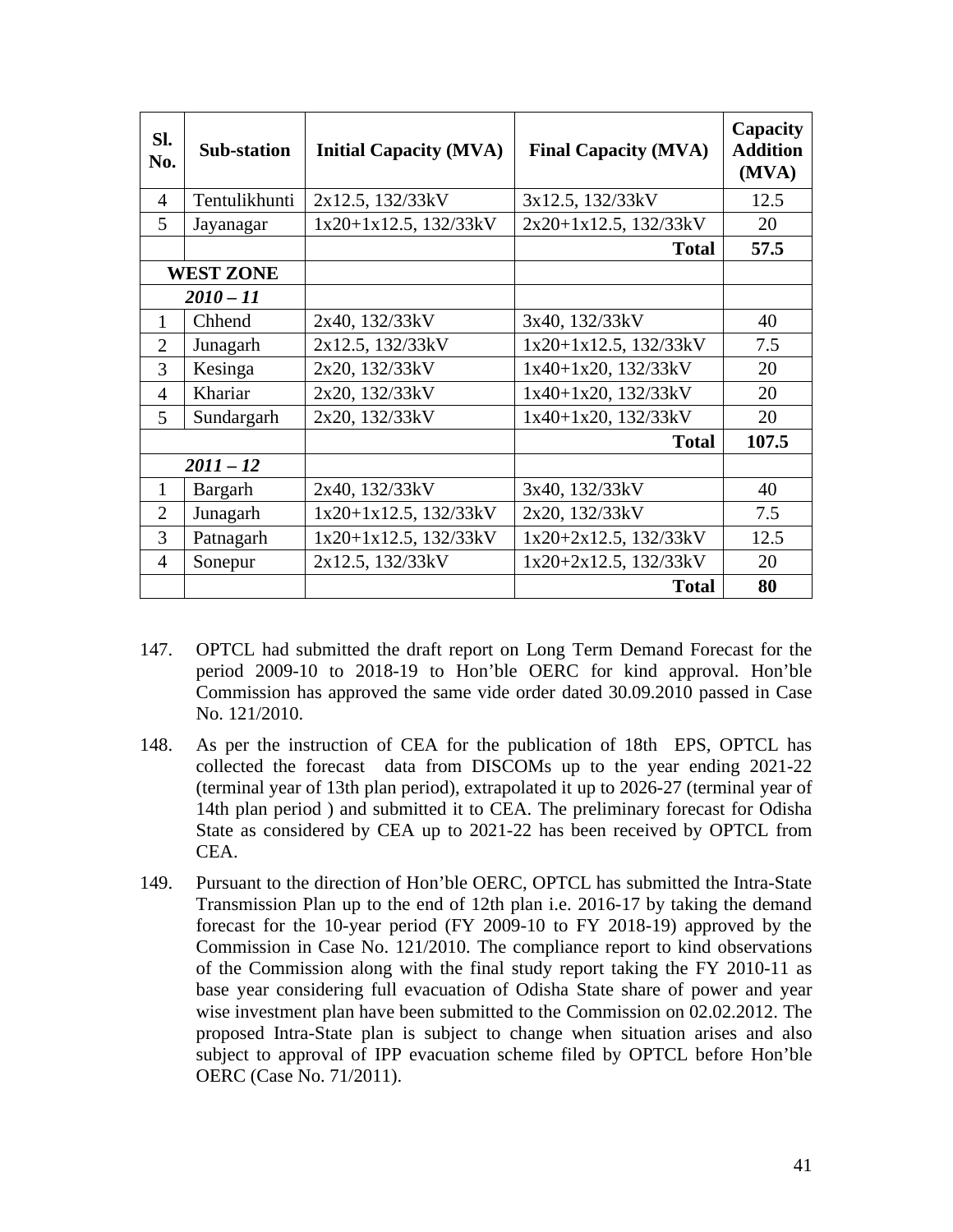150. The Board of Directors of OPTCL in their 25th meeting held on 19.06.2008 approved the proposal for execution of 6 nos. projects (132/33 KV, 2X12.5 MVA, new sub-stations at Bhawanipatna, Nuapada, Dabugaon, Boudh, Padampur & Kuchinda along with 4 nos. 132 kV bay extension and associated lines) through PGCIL (Govt. of India Undertaking) as deposit work on cost plus basis. The total estimated cost was Rs.162.27 Crore.

### **Evacuation of IPP power**

- 151. OPTCL proposes to evacuate Odisha State share power from the upcoming IPPs through identification of certain individual IPPs & pooling its entire power rather than pooling network for each individual IPP by connecting the IPPs to the pooling stations in the near vicinity. OPTCL has filed an application before Hon'ble OERC on 08.09.2011 (Case No. 71/2011) seeking approval of the Evacuation Plan and for directions to Respondent IPPs to have connectivity as envisaged in the evacuation plan. Out of 29nos. of IPPs, OPTCL has considered 16nos. of IPPs and OPGC, NTPC and Odisha UMPP having installed capacity of 34,310MW in Evacuation Plan since substantial progress have been made by those IPPs in land acquisition activities. In the mean time OPTCL has filed its rejoinders before Hon'ble OERC in response to counters filed by Respondents. Order on admissibility of the case is awaited. OPTCL has conducted a meeting on 04.01.2012 with representatives of those 16nos. IPPs and OPGC in presence of senior officials of ERPC, ERLDC and PGCIL and discussed the proposed Evacuation Plan. The response of IPPs is awaited.
- 152. The projects required for evacuation of IPP power will be executed on Design, Build, Finance Operate and Transfer (DBFOT) basis for 25 years. After 25 years it will be handed over to OPTCL for operation and maintenance. The proposal was invited from 14 nos. selected Transaction Advisors of Govt. of India for selection of consultant. After evaluation of the proposals received from 3nos. Transaction Advisors, the Letter of Award is under process.
- 153. Restoration work of 400 kV Ib-Meramundali D/C line (235 km) has been assigned to M/s Sterlite Energy Ltd. The schedule date of completion is November -2012. This line will be made LILO to 400 kV Grid S/S at Lapanga which will connect the generating pool to load center at Meramundali. Out of 625 nos. of locations, 574 nos. stub setting, 343 nos. tower erection and stringing of 24.5 km line have been completed by end of December 2011. Also one 400 kV D/C line will be constructed connecting 765/400 kV sub-station at Sundargarh to 400/220 kV S/S at Lapanga. These will help in availing the State share power as well as evacuation of surplus power from Mega projects.

### **Outsourcing of Works**

- 154. OPTCL is outsourcing the works to PGCIL due to the following reasons.
	- PGCIL is having good experience for execution of projects in hilly and difficult areas.
	- PGCIL have their authorized vendors for supply of materials and follow a flexible approach in solving RoW problem.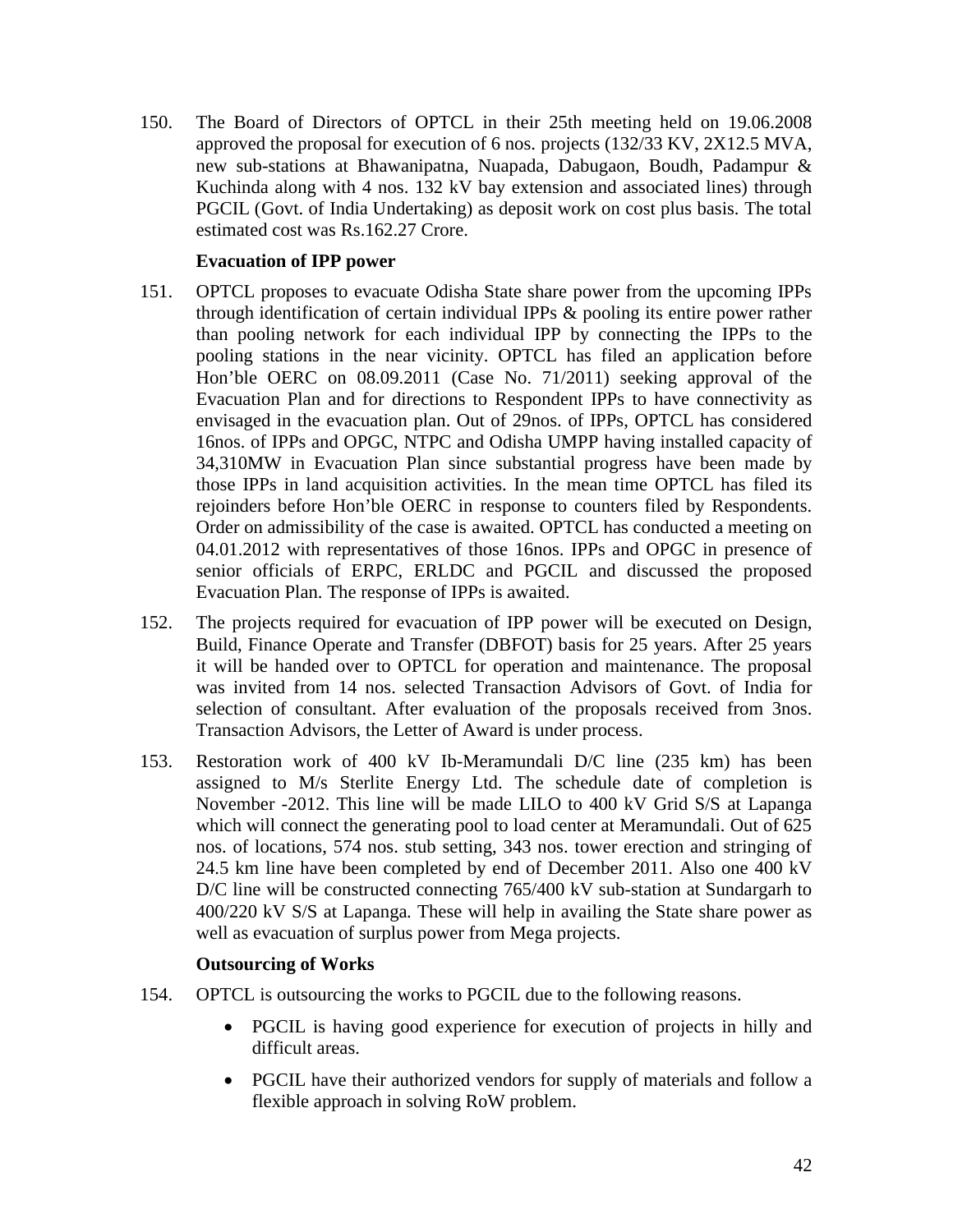- PGCIL have better technically skilled manpower especially in project management which will help in timely completion of the work.
- Acute shortage of technical manpower in OPTCL.
- Timely completion and in turn improving power supply condition in the remote areas.
- 155. Outsourcing the job helps in inducting specialized knowledge at a competitive price. Because of acute shortage of man power, OPTCL had awarded 6 number of projects namely 132/33 KV S/S at Nuapara in Nuapara district, 132/33 KV S/S at Dabugaon in Nawarangpur district, 132/33 KV S/S at Padmapur in Bargarh district, 132/33 KV S/S at Kuchinda in Sambalpur district, 132/33 KV S/S at Bhawanipatna in Kalahandi district and 132/33 KV S/S at Boudh in Boudh district to PGCIL on turnkey bases during December 2008. All these projects are likely to be completed by June 2012. Presently no work is being off-loaded to any agency outright. Out of 31 projects under execution by OPTCL, only six number of projects are being executed through PGCIL. All other projects including 400 kV S/S and lines are being executed by OPTCL.
- 156. OPTCL had outsourced few projects to NTPC-ESCL for floating of tender, evaluation and finalisation of lowest bidder. All other works such as preparation of specification, tender document, submission of recommendation for vendor selection was/is done by OPTCL only. No other work is outsourced to any agency. Hence the question of reducing the core competency of OPTCL does not arise.
- 157. PGCIL has completed data integration work in the total Eastern region under ULDC project for which OPTCL is one constituent member. The projects of Telecom cover expansion of ULDC scheme and BoD of OPTCL has recommended to take up the Telecom works through consultancy service of PGCIL.

#### **Service to the EHT Consumers**

- 158. In compliance with the OGC Regulation 4.13 (i) (d) as amended on 29th August, 2008, action has already been initiated by OPTCL to provide SCADA interface point at all 220 kV grid sub-stations under the consultancy support of PGCIL. Agreement was signed between OPTCL & PGCIL on 08.02.2010 to take up the work "Provision of SCADA interface points at all 220 kV sub-stations of OPTCL by laying OPGW". As per the agreement, the work shall be completed within 36 months from the date of release of initial advance. The initial advance has been released to PGCIL on 26.02.2011 by OPTCL Therefore, the project is likely to be completed within February,2014.
- 159. With regard to collection of infrastructure loan and supervision charge by OPTCL, it has submitted that OPTCL being aggrieved with the orders passed by the Hon'ble OERC in Case No. 36/2005 and No. 63/2006 has filed an appeal before the Appellate Tribunal for Electricity, New Delhi. The said appeal is presently under subjudice.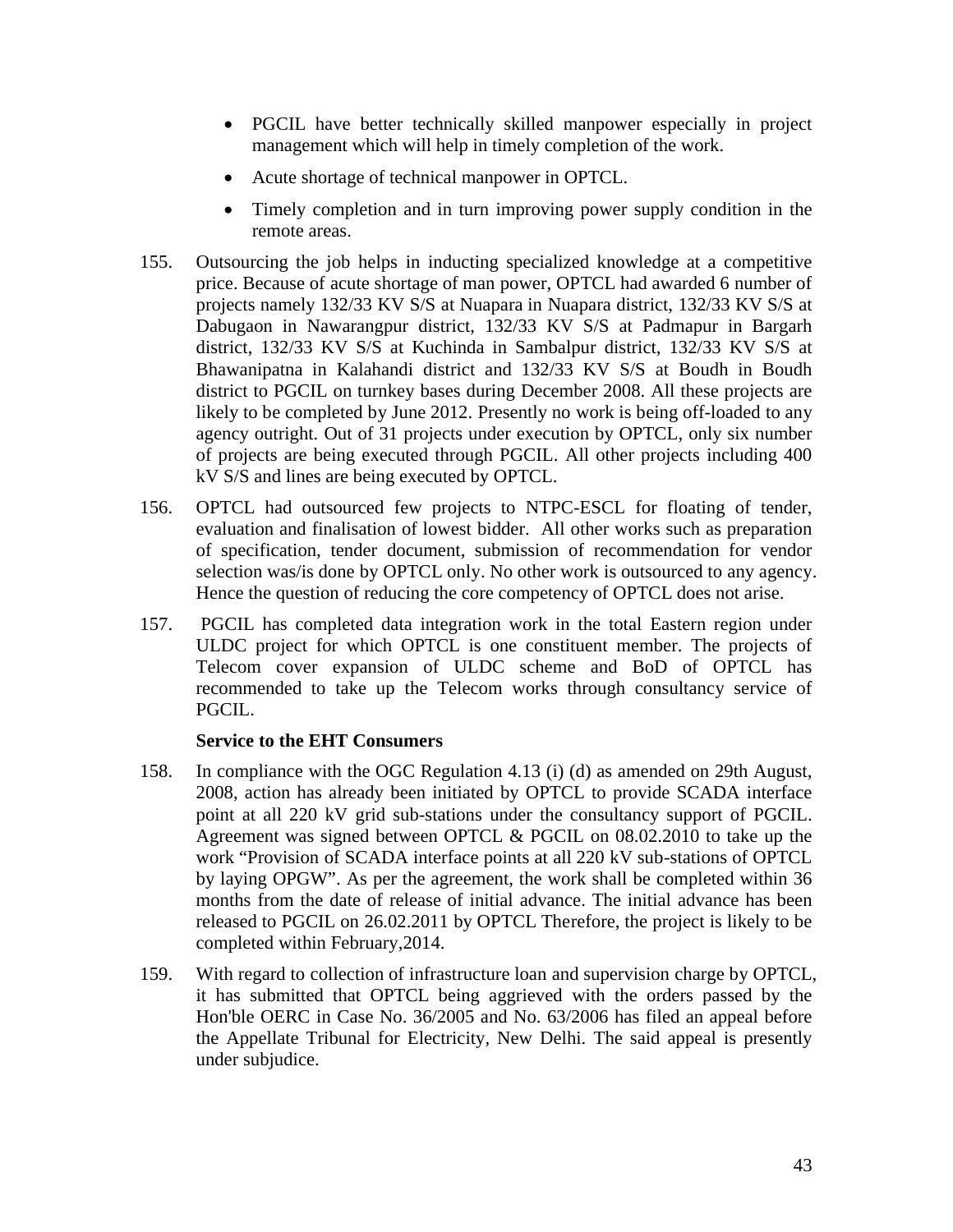### **Transmission Charges to the CGPs**

160. In response to the issue of transmission charges for emergency power supply to CGPs OPTCL submitted that the issue regarding payment of monthly transmission charge by NALCO to OPTCL for drawal of emergency/back-up power has already been addressed by GRIDCO in its letter No. 228(7) dated 13.01.2012 addressed to the Executive Director (Production), NALCO. It is evident from the aforesaid letter that NALCO has to pay the transmission charges directly to OPTCL against the monthly emergency/back-up drawl deducting the same from the cost of emergency/back-up power payable to GRIDCO.

#### **Transmission Tariff**

161. OPTCL has indicated the transmission charge and transmission loss for both LTOA & STOA customers in the ARR application. But there is no such medium term open access as per existing OERC Open Access Regulations.

#### **Income**

- 162. The income from inter-state wheeling cannot be assessed correctly for FY 2012- 13 due to dispute raised by MPPTCL and the matter is subjudice before Hon'ble Supreme Court. The contention of the Objectors that it should be scaled up to Rs.17.50 Crore as per the Impugned ATE Order which is also pending before Hon'ble Supreme Court for disposal is totally misconceived and hence liable to be rejected.
- 163. OPTCL has projected revenue receipt from LTOA Customers in the ARR application. For intra-state as well as inter-state STOA customers, the revenue receipt has been indicated under the heading "OTHER INCOME AND COST / MISCELLANEOUS RECEIPT" while making a projection for FY 2012-13.

#### **Misc. Receipt**

164. The Misc. Income as per Audited Accounts for FY 2010-11 is Rs 25.50 Crore. In view of reducing revenue trend from short-term open access charges, Supervision Charges and uncertainty involved in revenue generation from other sources as well, OPTCL expects the Misc. Receipts of Rs 18.00 Cr during FY 2012-13. Thus the revenue from Misc. Receipts is projected as Rs.18.00 Crore considering present trend of revenue earning from different sources.

#### **TRANSMISSION COST**

#### **Employee cost:**

- 165. OPTCL's projection of Employee Cost for FY 2012-13 is based on actual cost incurred for 2010-11, facts and evidential documents.
- 166. OPTCL appointed the independent actuary M/s. Bhudev Chatterjee, Kolkata to assess the terminal liabilities for FY 2010-11 with projections for next two years. As per valuation made by the actuary, the terminal liabilities as on 31.03.2013 is Rs.1425.02 Crore. The figures have been arrived at on the basis of the data available as at 31.03.2011 considering the funding of Rs. 1015.86 Crore already allowed in the past tariff orders. The additional fund requirement has been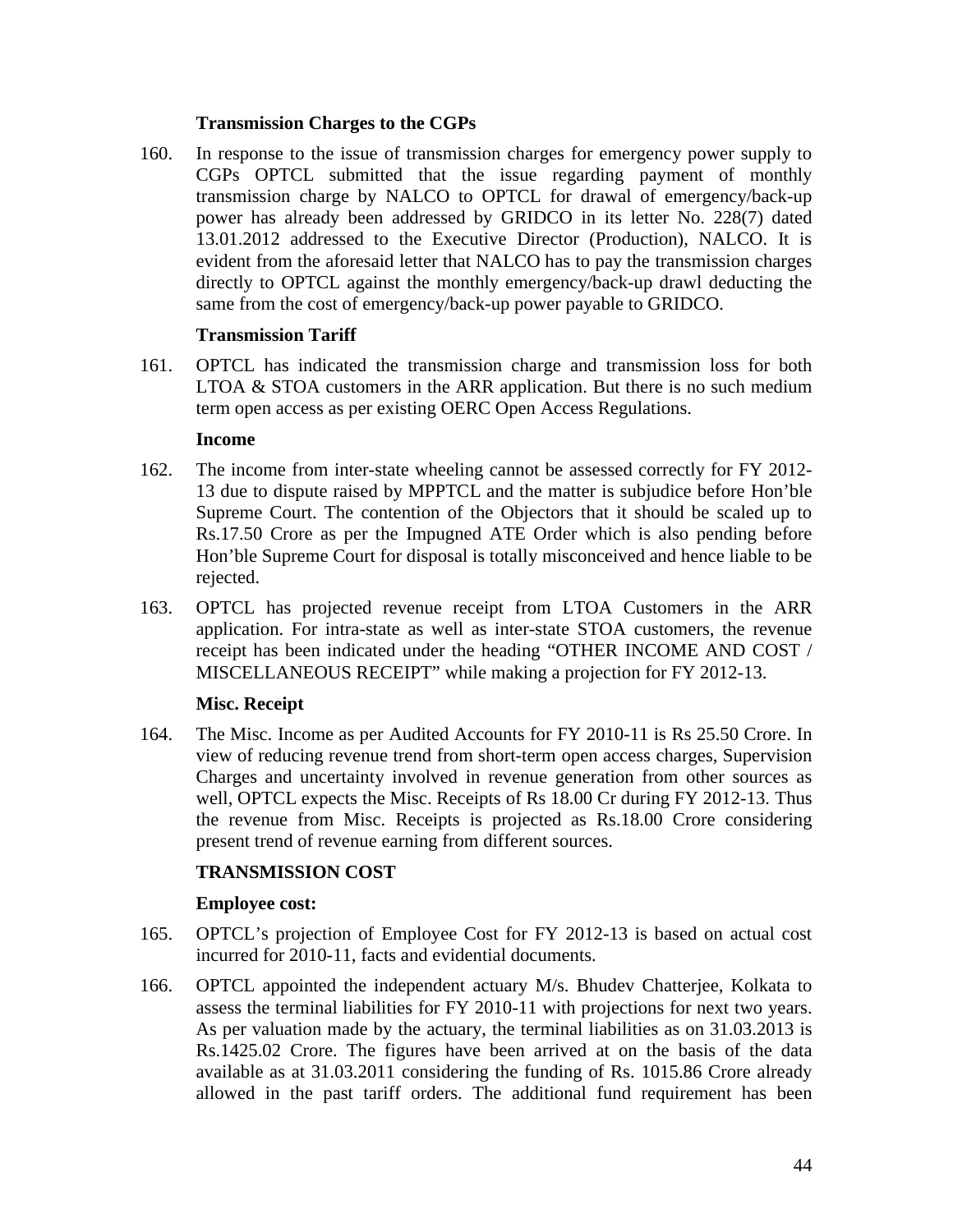calculated as Rs. 420.62 Crore for FY 2012-13. The proposal of amortization of the required fund of Rs. 420.62 Crore in 4 years starting FY 2012-13 is without any basis and hence not acceptable.

- 167. The draft version of final report of NPC has been examined by the Board of Director (BoD) of OPTCL during last meeting held on 02.12.2011. It is expected that the final report will be approved by the BoD in the next meeting. The number of additional posts to be created in the proposed structure of NPC is Executive: 325 Posts and Non- Executive (Technical): 429 Posts. The financial implication of new posts and recruitment as per NPC report in the Employee Cost of OPTCL is Rs. 14.80 Crore per annum. Expenses on this head may be considered under Employee Cost in the ARR of OPTCL for FY 2012-13.
- 168. Hon'ble Commission may allow HRA @ 20 % (Basic Pay+GP) as the amount was actually paid to employees w.e.f 01.12.2008. The estimation of HRA @ 15 % (Basic Pay +GP) is not acceptable.
- 169. As a matter of better working environment and staff welfare, the BoD of OPTCL has approved for providing two pairs of dresses and one pair of shoes to all the employees per year. The yearly budget on this count is Rs. 1.33 Crore which may kindly be allowed by the Hon'ble Commission in the ARR for FY 2012-13.
- 170. The projections related with employee cost made by OPTCL in its application are very much realistic which need full consideration. OPTCL does not agree to the projections of Rs.320.11 Crore towards Employee Cost against proposal of OPTCL of Rs. 655.36 Crore.

### **R & M Cost:**

- 171. OPTCL intends to undertake preventive and proper maintenance of its lines and grid sub-stations for which Rs.95.46 Crore is proposed towards R&M expenses for FY 2012-13.
- 172. From FY 2009 -10 onwards there has been a marked increase in the R&M expenditure due to expeditious action taken by OPTCL and timely review / monitoring of expenditure.
- 173. Utilization of the materials have already started against various works pertaining to R&M of EHT grid sub-stations and transmission lines after receipt of materials for which the expenditure of Rs.28.32 Crore incurred during FY 2010-11 (as per Audited Accounts). As per Cash Flow statement, the expenditure incurred towards R&M during FY 2011-12 up to January 2012 is Rs.26.39 Crore. Hon'ble ATE in order dated 08.11.2010 in Appeal No.55, 56 & 57 of 2007 with regard to Transmission Tariff order of OPTCL for FY 2007-08 had confirmed the findings given by the State Commission with the following observations.

*"(a) The mere fact that OPTCL was unable to utilize the amount allocated towards R&M expenses in the previous year can not be a ground to deny the Repair & Maintenance expenses to the OPTCL on the basis of norms for the subsequent year, since OPTCL is required to carry on its obligation for efficient management of the Transmission system in the state.*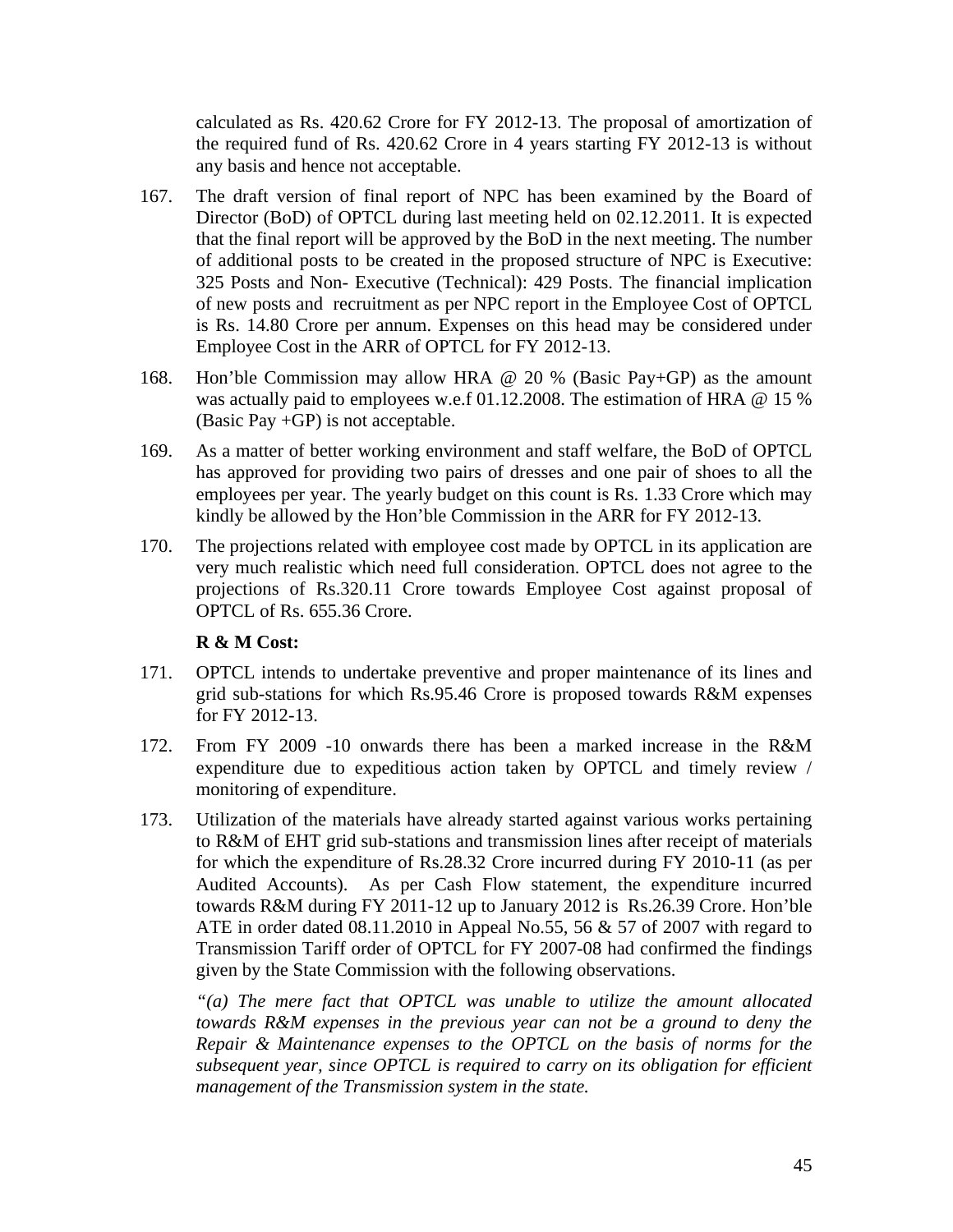*(b) The State Commission has been monitoring the Repair & Maintenance works of the OPTCL by taking up periodical review and engaging an independent team of experts to monitor and report the progress of the Repair & Maintenance works being undertaken by OPTCL.* 

*(c) The Transmission system of OPTCL is the backbone of the power system of the State of Odisha. The lines and substations of OPTCL should be kept in proper conditions to ensure uninterrupted and quality power supply in the State. Unless the Transmission system is maintained properly, the Distribution Companies who are the real beneficiaries would be put into trouble and the entire power system would be in complete jeopardy. Odisha has seen a phase of industrial resurgence which requires quality power supply of international standard, if industrial units are to utilize the capacity to the fullest extent."*

- 174. R&M Expenses of Rs 95.46 Crore proposed in the ARR application for FY 2012- 13 does not contain any Capital Expenditure. The expenditure for replacement of assets is capitalized in the accounts and actual R&M expenditure considered as a revenue item in the audited accounts. The audited R&M expenses are considered in truing-up exercise.
- 175. Hence, OPTCL does not agree to the Objectors projection of Rs. 30 Crore towards R&M expenses.

### **A & G Expenses:**

- 176. The actual expenditure towards A&G Expenses as per audited accounts was Rs.18.24 Crore for FY 2008-09 as against OERC approval of Rs.16.57 Crore; during FY 2009-10 the actual expenditure was Rs. 26.68 Crore as against the OERC approval of Rs. 14.35 Crore; during FY 2010-11 the actual expenditure was Rs. 33.81 Crore as against the OERC approval of Rs. 18.00 Crore. Thus, the actual expenditure as per audited accounts is always higher than the OERC approved figures in the last 3 years.
- 177. The projection towards A&G expenses include communication, professional charges, conveyance, travelling, OERC license fees, watch and ward expenses etc. As per audited accounts for FY 2010-11, the details of A&G expenses are as under:

| SI.<br>No. | <b>Particulars</b>          | $FY$ 10-11 (Audited) |
|------------|-----------------------------|----------------------|
|            | Property related expenses   | 0.17                 |
|            | Communication               | 0.44                 |
| 3          | <b>Professional Charges</b> | 1.82                 |
| 4          | Conveyance & Travelling     | 3.90                 |
| 5          | Watch and ward Expenses     | 10.63                |
| 6          | <b>Inspection fees</b>      | 1.55                 |
|            | <b>Electricity charges</b>  | 1.40                 |

**Table - 21**

#### **Audited A&G Expenses of OPTCL for FY 2010-11 (Rs. in Crore)**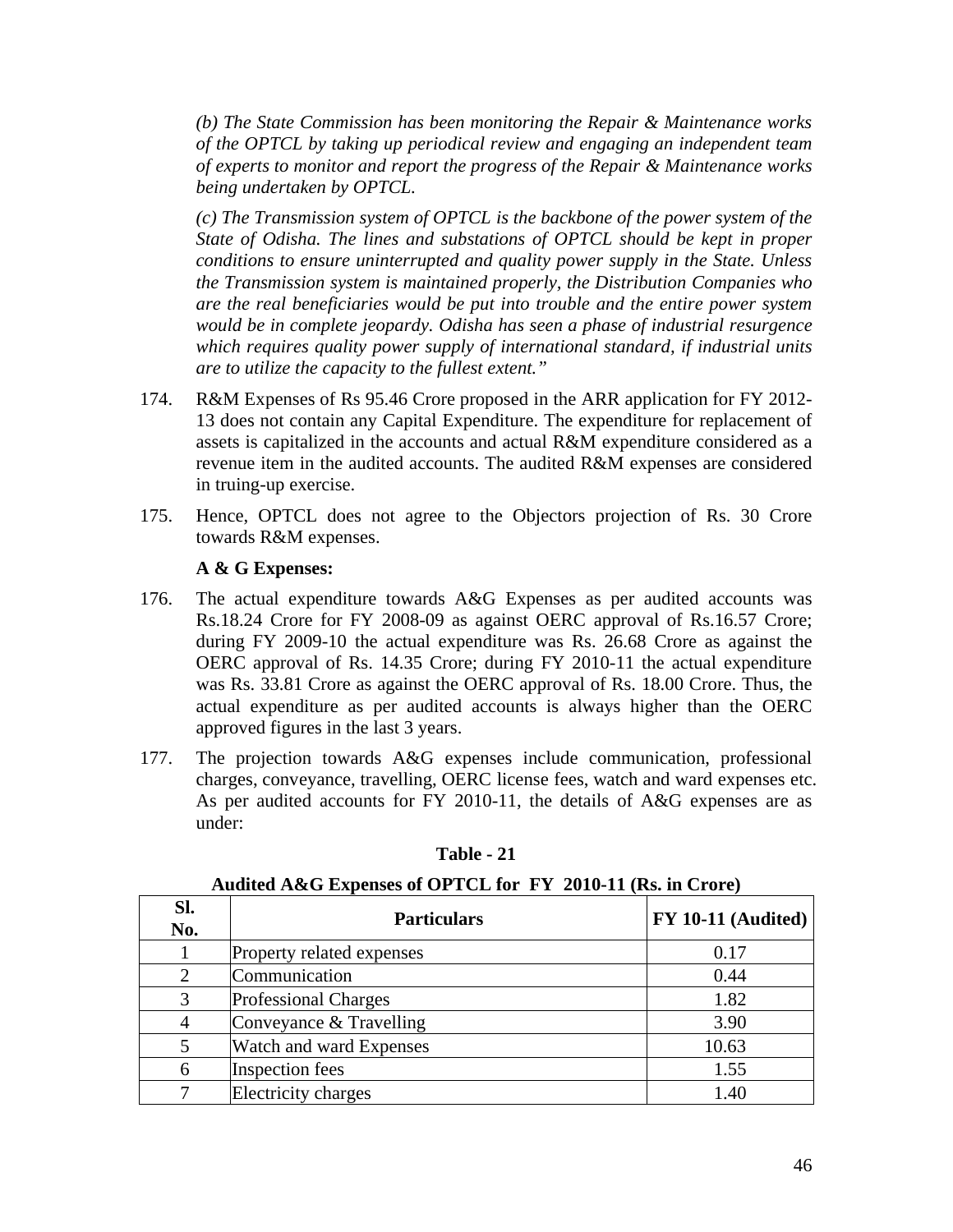| SI.<br>No. | <b>Particulars</b>             | $FY$ 10-11 (Audited) |
|------------|--------------------------------|----------------------|
| 8          | <b>Other Expenses</b>          | 12.89                |
| 9          | Material related expenses      | 0.01                 |
| 10         | <b>OERC</b> License Fee        | 1.00                 |
| 11         | Sub-Total $(1 \text{ to } 10)$ | 33.81                |
| 12         | Less: Expenses capitalized     |                      |
|            | <b>Total A&amp;G Expenses</b>  | 33.81                |

178. Also, lack of sufficient funds towards A&G expenses would adversely affect efficient functioning of OPTCL. Therefore, the A&G Expenses of Rs.39.11 Crore proposed for FY 2012-13 is very much realistic which need full consideration.

#### **Interest on loan**

- 179. The loans proposed to be availed from REC/PFC/Commercial Banks are in respect of various projects which have been approved by the Hon'ble Commission. Accordingly, the amount of Rs. 936.43 Crore has been provided as CAPEX for the FY 2012-13. For financing the above CAPEX, interest on new loan amounting to Rs 66.95 Crore has been proposed against new loan of Rs. 795.96 Crore proposed to be availed during FY 2012-13.
- 180. Out of the estimated sanctioned loan of Rs.767.84 Crore, OPTCL has availed Rs.123.44 Crore only till date and balance of Rs.644.40 Crore is yet to be drawn. Proposals for financing of new projects have been given to various Commercial Banks and Financial Institutions. The interest on Rs.795.96 Crore has been taken as Rs. 66.95 Crore out of the total projected interest of Rs.102.54 Crore.
- 181. The Finance Charges of Rs.11.73 Crore has been proposed to meet the expenses towards Payment of Guarantee Commission, Rebate to consumer for timely payment, Bank Commission and Bank Charges etc.
- 182. OPTCL does not agree to the Objectors suggestion for allocation of Rs 58.04 Crore against OPTCL's claim of Rs. 102.54 Crore.
- 183. In case of very few numbers of projects, OPTCL has taken more than 10 years time for completion. This delay was beyond the control of OPTCL and mostly attributable to severe RoW problem and prolonged court cases. It is neither under the control of OPTCL nor Executing Agencies. Efforts are being made at various levels to sort out the constraint caused due to RoW or any other ground. Constant monitoring, regular review meeting with the Executing Agencies as well as field officials are being made to sort out the issue so as to complete the project as per the schedule.
- 184. However, during last year i.e. FY 2010-11, OPTCL has been able to complete record number of projects including long delayed projects. OPTCL is giving maximum efforts in planning the project execution, regular monitoring of work and review of progress of projects to complete the projects as per the schedule. For FY 2012-13, IDC of Rs.6.69 Crore is calculated on loan taken for ongoing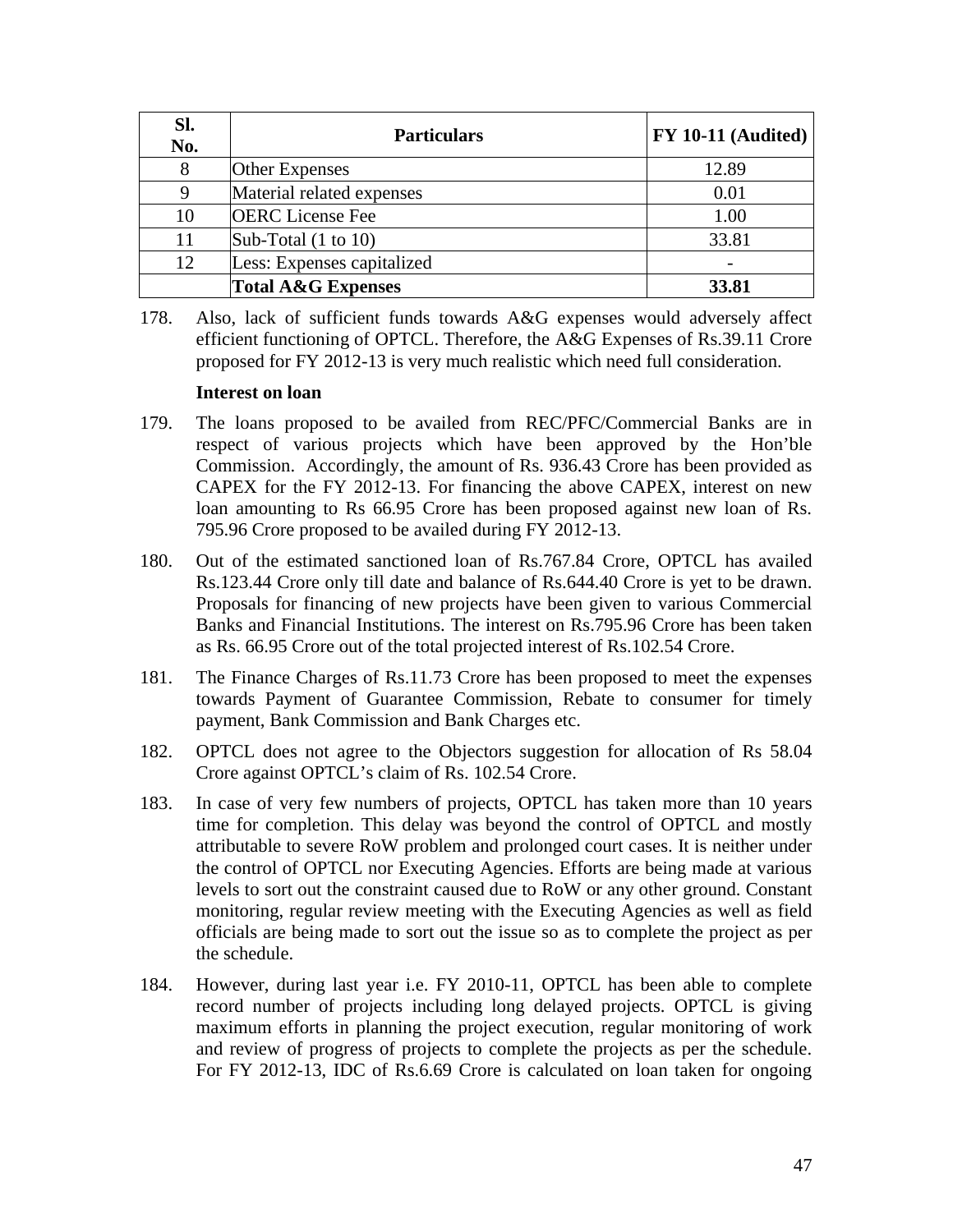and new projects. The IDC for a project is capitalized and treated as Capital Cost of the works as per the normal accounting principle.

### **Depreciation:**

185. OPTCL has projected depreciation of Rs. 155.99 Crore for FY 2012-13 based on the Provisional Accounts of OPTCL for FY 2010-11 considering the depreciation rate as prescribed in CERC Regulations 2009 on up valued Assets and additions thereto.

### **Special Appropriation:**

186. For FY 2012-13, OPTCL has projected Rs 155.99 Crore towards depreciation as per CERC Regulations 2009 which will take care of the principal repayment obligation. Hon'ble ATE in order dated 08.11.2010 in Appeal No. 55, 56 & 57 of 2007 with regard to Transmission Tariff order of OPTCL for FY 2007-08 had confirmed the findings given by the State Commission regarding Advance Against Depreciation with the following observations.

> *"(a) The conjoint reading of the relevant Regulation, namely, Regulation 56 (ii) (b) of the Central Commission, Regulation 3 (a) of the State Commission, Tariff Policy and the provision of the Electricity Act, 2003 would make it clear that the National Tariff policy provides with regard to Depreciation that the Central Commission shall notify the rate of Depreciation in such a manner that there should be no need for any Advance Against Depreciation. This means that unless the Central Commission notifies such a rate of Depreciation, the Advance Against Depreciation cannot be denied on the basis of policy.*

> *(b) In the present case, the Orissa State Commission computed the Depreciation on the basis of the pre-1992 rate of Depreciation and allowed the special appropriation to ensure the financial viability and also to ensure that the Transmission companies, namely, OPTCL meets its principal repayment obligation.*

> *(c) While allowing the Special appropriation, the State Commission has given all the reasons which are in consonance with the Regulations of the Central Commission as well as the State Commission."*

187. Hence, OPTCL does not agree to the suggestion of the Objectors and prays to take appropriate decision as per CERC Regulations 2009.

#### **Return on Equity:**

188. Return on Equity is projected based on CERC Regulations, 2009. OPTCL does not agree to the suggestion given by Objectors as this is contrary to the provisions of CERC Regulations.

#### **Interest on Working Capital:**

189. Interest on working capital may be allowed as per norms of CERC Regulations 2009. OPTCL does not agree to the suggestion of the Objectors as this is contrary to the provisions of CERC Regulations.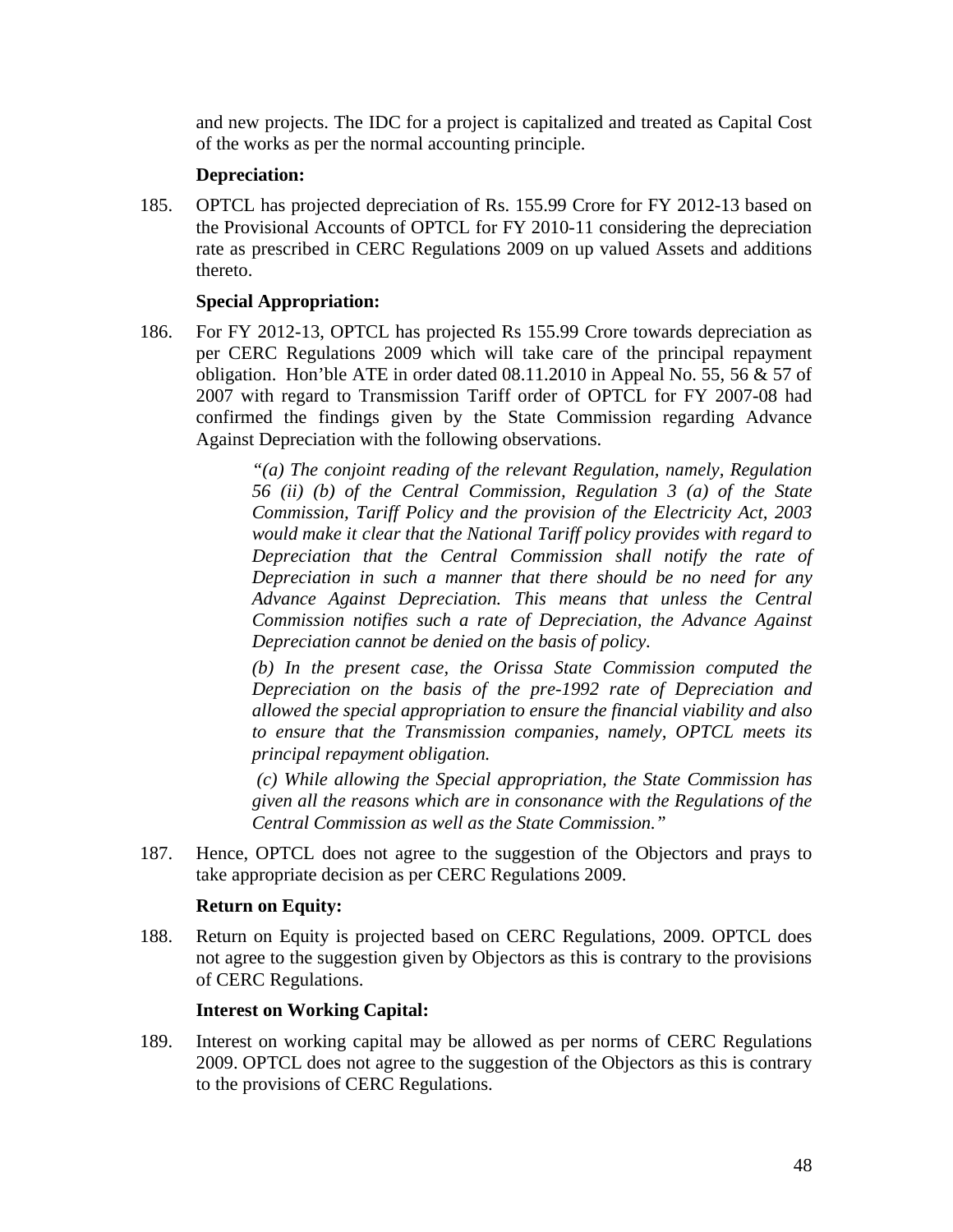- 190. Even though Transmission Charges of OPTCL are recovered as first charge from monthly revenue earning of DISCOMs through Escrow Mechanism, the bills are not paid immediately by DISCOMs. At present, CESU is making payment within two days and other three DISCOMs are making payments within 30 days of submission of Bills by OPTCL. The wheeling charges are also not paid immediately to OPTCL. As such, OPTCL requires minimum cash balance to meet the expenses towards Employee Cost, R&M expenses, A & G expenses and Interest expenses.
- 191. Thus OPTCL is entitled to interest on working capital as per CERC Regulations in view of Section 61 (a) of the Electricity Act, 2003 since OERC has not framed any Regulations in this regard. Rate of interest on working capital shall be on normative basis and shall be equal to the Short-term Prime Lending rate of State Bank of India.
- 192. The interest on working capital shall be payable on normative basis notwithstanding that the transmission licensee has not taken working capital loan from any outside agency.

#### **Contingency Reserve:**

- 193. The projection towards Contingency Reserve is very much realistic which needs full consideration. Hon'ble ATE in its order dated 08.11.2010 in Appeal No. 55, 56 & 57 of 2007 in respect of Transmission Tariff order of OPTCL for FY 2007- 08 had confirmed the findings given by the State Commission regarding Contingency Reserve with the following observations.
	- *(a) In regard to allowing the claim of Contingency Reserve, it has to be stated that State like Orissa which is highly prone to natural calamities like cyclone and floods every now and then, the provision of Contingency Reserve to meet such contingency is quite desirable and reasonable. It may not be correct to contend that the Contingency Reserve can be allowed only when the Regulations were framed with regard to that.*
	- *(b) The provision of Contingency Reserve is essential for a deemed Transmission Licensee like OPTCL with a vast Transmission Network.*
- 194. OPTCL prays the Commission to take a suitable decision in this regard.

#### **Pass through Expenses**:

195. The proposal for pass through submitted by OPTCL was based on the Audited Accounts from FY 2006-07 up to FY 2009-10 and Provisional Accounts of FY 2010-11. The losses have arisen due to low tariff allowed by Hon'ble Commission in past years which need to be serviced by way of recovery through tariff only. Under the provisions of the Act, any reasonable expenditure incurred by the licensee would be allowed as a pass through and recovered through tariff. Survival of OPTCL will be doubtful if past losses are not allowed to pass through. Accordingly, a sum of Rs. 205.81 Crore has been proposed to be recovered from the tariff as a pass through in the ARR of FY 2012-13 based on the provisional accounts for FY 2010-11.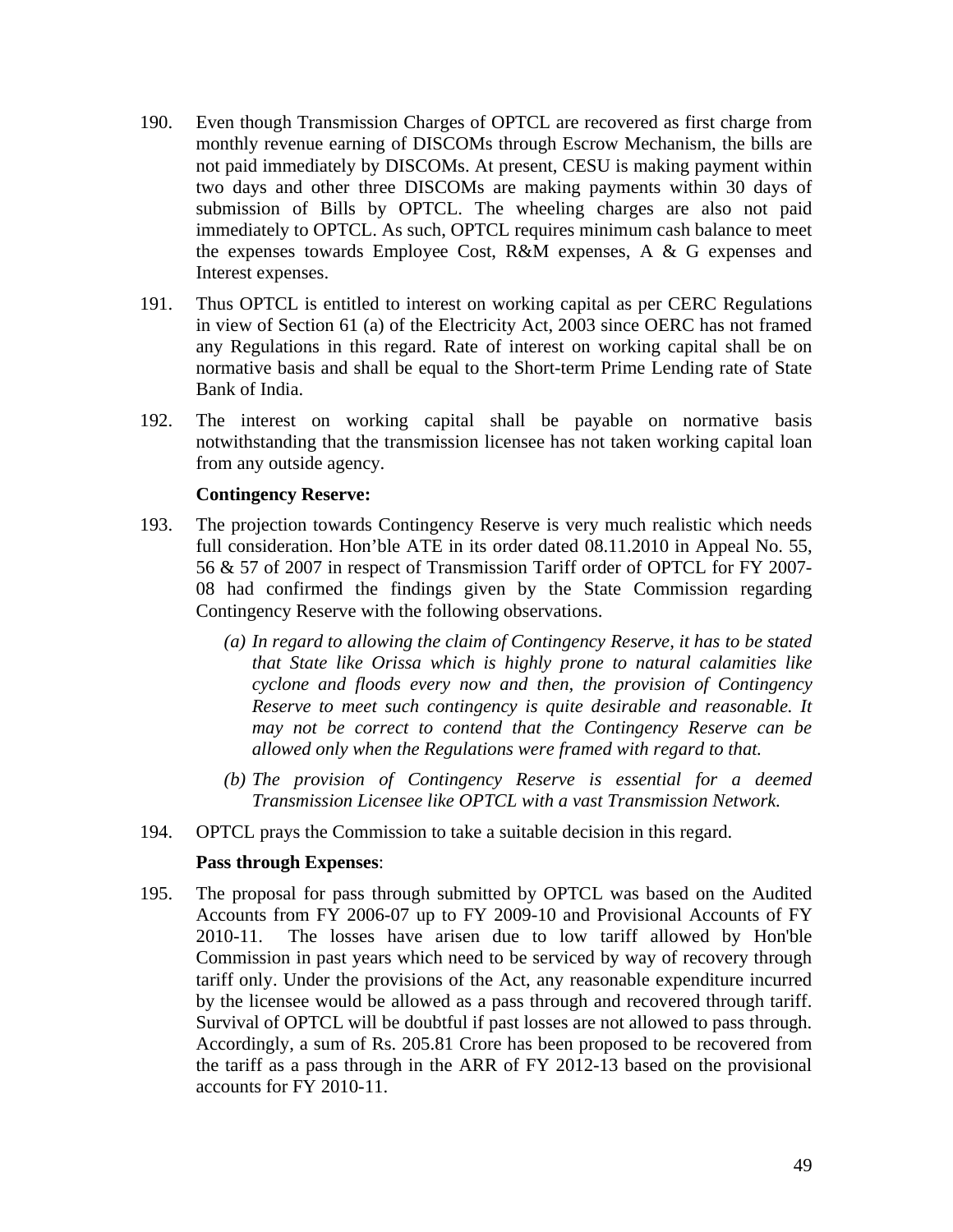### **Expenditure towards R&M, A&G, O&M**

196. Year wise proposal, approval and actual expenditure towards R&M, A&G, and O&M for the period from 2000-01 to 2011-12 (up to Jan' 12) are given below. The actual figures are as per audited accounts up to the year 2010-11. For the year 2011-12 (up to January 2012), the actual figures are based on cash flow statement.

| Year    | <b>R&amp;M</b> cost (Rs in Cr.) |       |                         | $A&G$ cost (Rs in Cr.) |        |                         | O&M cost (Rs in Cr.)<br>(Employee Cost+ $R\&M \text{ cost} +$<br>$\mathbf{A}\&\mathbf{G}\cos t$ |        |                          |
|---------|---------------------------------|-------|-------------------------|------------------------|--------|-------------------------|-------------------------------------------------------------------------------------------------|--------|--------------------------|
|         |                                 | Apprv |                         |                        |        |                         |                                                                                                 |        |                          |
|         | Proposal                        |       | Actual                  | Proposal               | Apprv. | Actual                  | Proposal                                                                                        | Apprv. | Actual                   |
| 2000-01 | 23.74                           | 14.67 | 9.9                     | 19.85                  | 12.25  | 14.33                   | 124.76                                                                                          | 103.23 | 126.38                   |
| 2001-02 | 27.16                           | 15.99 | 8.81                    | 21.74                  | 12.86  | 14.67                   | 148.55                                                                                          | 111.19 | 165.18                   |
| 2002-03 | 28.73                           | 17.43 | 9.35                    | 27.65                  | 13.51  | 15.13                   | 171.46                                                                                          | 117.11 | 171.37                   |
| 2003-04 | 13.35                           | 13.35 | 7.03                    | 21.03                  | 14.19  | 22.88                   | 152.66                                                                                          | 127.6  | 225.47                   |
| 2004-05 | 17.59                           | 14.07 | 4.59                    | 18.91                  | 14.96  | 49.66                   | 218.96                                                                                          | 213.14 | 238.48                   |
| 2005-06 | 20.73                           | 14.8  | 6.94                    | 18.54                  | 15.73  | 35.54                   | 226.5                                                                                           | 142.75 | 199.67                   |
| 2006-07 | 116.65                          | 36.00 | 11.31                   | 15.85                  | 14.89  | 17.3                    | 291.39                                                                                          | 166.05 | 142.32                   |
| 2007-08 | 54.00                           | 47.00 | 16.51                   | 14.79                  | 15.71  | 12.82                   | 250.91                                                                                          | 201.49 | 239.99                   |
| 2008-09 | 82.12                           | 53.88 | 16.91                   | 25.93                  | 16.57  | 18.24                   | 252.32                                                                                          | 195.70 | 527.77                   |
| 2009-10 | 122.74                          | 47.00 | 26.14                   | 36.94                  | 14.35  | 26.68                   | 644.34                                                                                          | 234.46 | 349.84                   |
| 2010-11 | 98.14                           | 60.00 | 28.32                   | 26.99                  | 15.14  | 33.82                   | 990.25                                                                                          | 354.70 | 272.14                   |
| 2011-12 | 93.89                           | 75.00 | 26.39<br>(up to Jan'12) | 38.34                  | 18.00  | 19.60<br>(up to Jan'12) | 1084.29                                                                                         | 431.14 | 260.53<br>(up to Jan'12) |

**Table - 22**

#### **Sales projection**

197. The forecast of the Objectors that actual wheeling of power to the entities would be on the higher side and more than the projection made by OPTCL may not be assumed to be a correct prediction at this point of time.

#### **Revenue Gap**

198. The revenue surplus of Rs. 126.07 Crore worked out by the Objectors is not acceptable to OPTCL.

### **VIEWS OF THE GOVT. OF ORISSA (Para 199 to 201)**

199. The representative of the State Govt. who participated during the public hearing on 23.02.2012 submitted that the views of the Govt. would be filed before the Commission very soon. The Govt. of Orissa, Department of Energy vide letter No.2261 dated 19.03.2012 informed the Commission the following points those are quite relevant to OPTCL.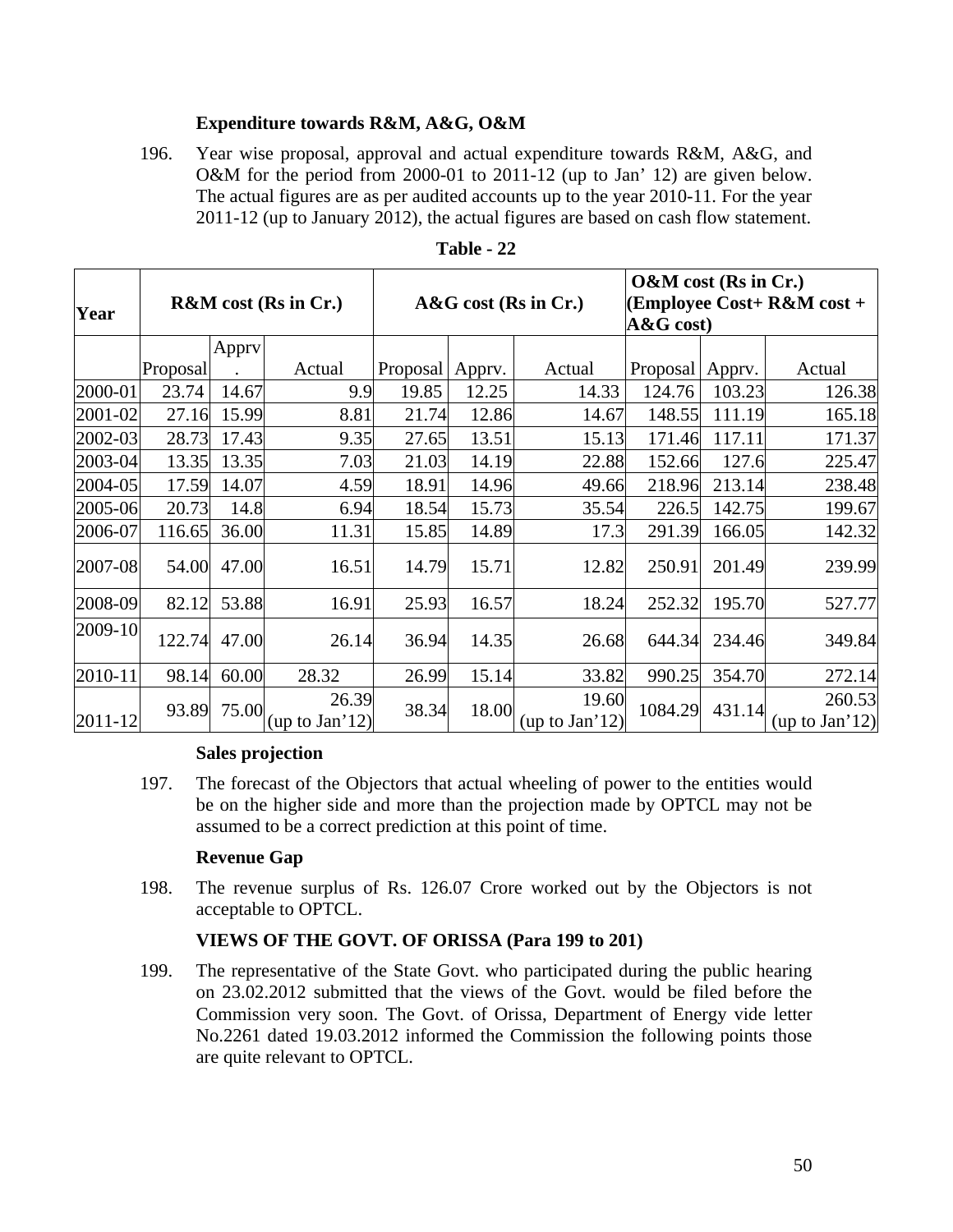### **Keeping in abeyance the up valuation of assets, moratorium of debt services etc.**

200. The suggestions of the Hon'ble Commission to keep the support of Govt. in the matter of keeping the effect of upvaluation of assets of GRIDCO/OPTCL and OHPC, allowing the moratorium on debt services to the State Govt. till the sector turns around and not allowing ROE to GRIDCO/OPTCL and OHPC till the sector becomes viable on cash basis has not been agreed to by the Govt. in Finance Deptt. However steps have been taken in regard to other recommendations of the Hon'ble Commission in their letter No.4440 dt.19.07.2010 and the proposal will be placed before the cabinet for approval after which required notification will be issued.

### **Viability Gap funding for OPTCL**

201. A budget provision of Rs.300 crore in a period of 5 years is being provided to OPTCL from 2011-12 in the form of equity funding for construction of grid substation and associate transmission lines in backward and inaccessible areas to improve the quality of supply of power.

### **OBSERVATION OF THE STATE ADVISORY COMMITTEE (SAC) (Para 202 to 206 )**

- 202. The State Advisory Committee (SAC) constituted under Section 87 of Electricity Act, 2003 met on  $29<sup>th</sup>$  February, 2012 to debate and deliberate on the Annual Revenue Requirement and Tariff application for the FY 2012-13 of the utilities namely OHPC, GRIDCO, OPTCL, SLDC, CESU, NESCO, WESCO and SOUTHCO. The Committee inter alia discussed the following issues.
- 203. At the beginning of the meet Shri Surendra P. Khedkar, Consumer Counsel & representative of WISE, Pune, presented the following summary of the ARR & Tariff filing by the Licensees for FY 2012-13 :

| Name of<br>Licensee/Generator               | OHPC*           | GRIDCO** | <b>OPTCL</b> | <b>SLDC</b> | <b>DISCOMs</b><br>*** |
|---------------------------------------------|-----------------|----------|--------------|-------------|-----------------------|
| Appr. ARR for<br>11-12 (Rs. Cr)             | 382.18 (387.97) | 5952.92  | 572.50       | 8.8031      | 7056.53               |
| Props. ARR for<br>12-13 (Rs. Cr)            | 404.22 (412.23) | 9835.54  | 1330.46      | 10.474      | 9775.25               |
| % Rise Proposed                             | 5.77(6.25)      | 65.22    | 132.39       | 18.98       | 38.53                 |
| <b>Approved Tariff</b><br>$(P/U)$ for 11-12 | 68.01 (65.96)   | 231.65   | 25.00        | 0.39        | 404.31                |
| Proposed Tariff for<br>2012-13 $(P/U)$      | 71.93 (70.09)   | 410.98   | 54.68        | 0.43        | 619.96                |
| % Rise Proposed                             | 5.76(6.26)      | 77.41    | 118.72       | 10.26       | 53.45                 |

# **Table - 23 Summary of ARR & Tariff Proposals for FY 2012-13**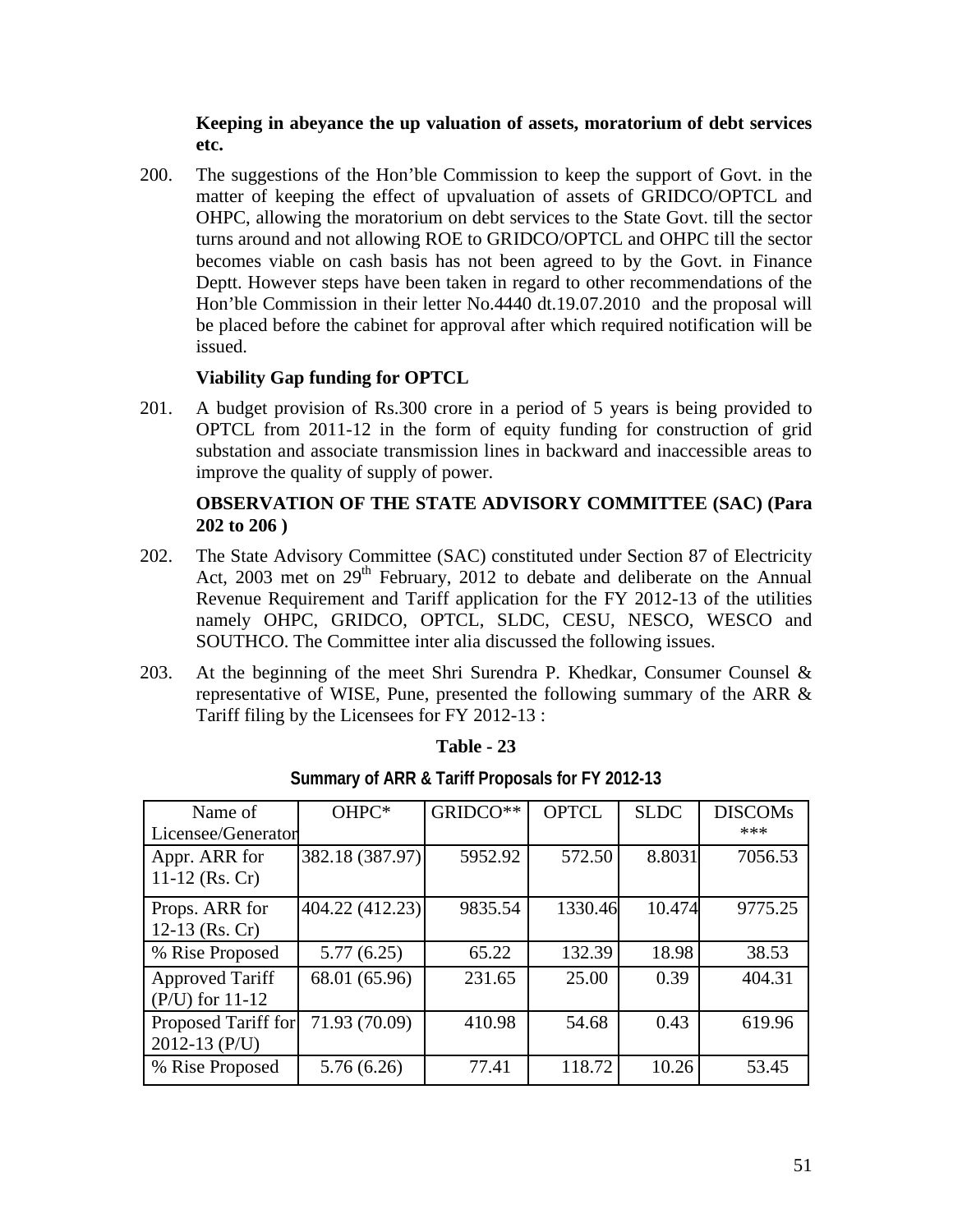- Note : \* Figurtes in the bracket are including the Odisha share of expenses of Machhkund H.E.Project (Joint project of AP & Odisha)
	- \*\* The proposed ARR of GRIDCO for FY 2012-13 is based on existing tariff of OHPC for FY 2011-12.
	- \*\*\*The proposed ARR of DISCOMs is based on existing BSP of 231.15 P/U, for FY 2011-12 Tr. Tariff of 25 P/U & SLDC Charges of 0.18 P/U.
- 204. Outlining the ARR proposal of OPTCL for 2012-13 which is pegged at Rs.1330.46 crore he pointed out that the proposed transmission tariff of the power utility for the year is 54.68 p/u. Similarly the SLDC proposes ARR of 10.47 crore. The Major issues relating to OPTCL are cost and time overruns of projects, inability to spend R&M funds and rising employee cost. As far as the SLDC is concerned the executive and staff position had not been increased by OPTCL in the lines of ERLDC since the last 3 years inspite of the Commission's orders.

#### **Need for Cost Control**

205. GRIDCO and OPTCL as well as DISCOMs have asked for abnormal price hike and are trying to pass on all costs to the consumer without increasing their operational efficiency. He pointed out that in many case licensees have exceeded approved quantum of expenditure without approval of the Commission and such unauthorized purchase should be not be passed on to the consumers. Regarding GRIDCO's energy cost, he agreed that due to poor rainfall the costly thermal power is being purchased and this will add to the power purchase cost. GRIDCO is also purchasing extra energy over and above that approved by the Commission at a higher cost but billing DISCOMs at a lower rate of BST fixed by the Commission. This extra expenditure is due to higher loss because of higher demand by the DISCOMs. It is the result of higher distribution loss than that is approved for DISCOMs by the Commission. This extra cost should be borne by the DISCOMs, he added. Similarly, interest paid by GRIDCO on the arrear energy charge of REL to NTPC should not be passed on to consumers. UI Charge, DPS should be collected from DISCOMs.

#### **Evacuation Plan of OPTCL**

206. OPTCL should outline their perspective action plan for evacuation of power from all CGPs, IPPs and Mega Power Stations for proper utilization of Odisha share of power. The OPTCL has proposed a transmission loss of 3.8% and this can be brought down further by installation of capacitor banks at required places and completion of pending EHT lines within targeted time. Consumers are paying huge amount towards interest charges on capital investment of OPTCL to strengthen transmission system but are not benefiting from the same. OPTCL should take up works upto 220KV instead of outsourcing the same and paying extra supervision charges. Further SLDC had not been ring fenced and is not operating independently. A wholly owned corporation should be setup for this purpose but should not be a subsidiary to OPTCL.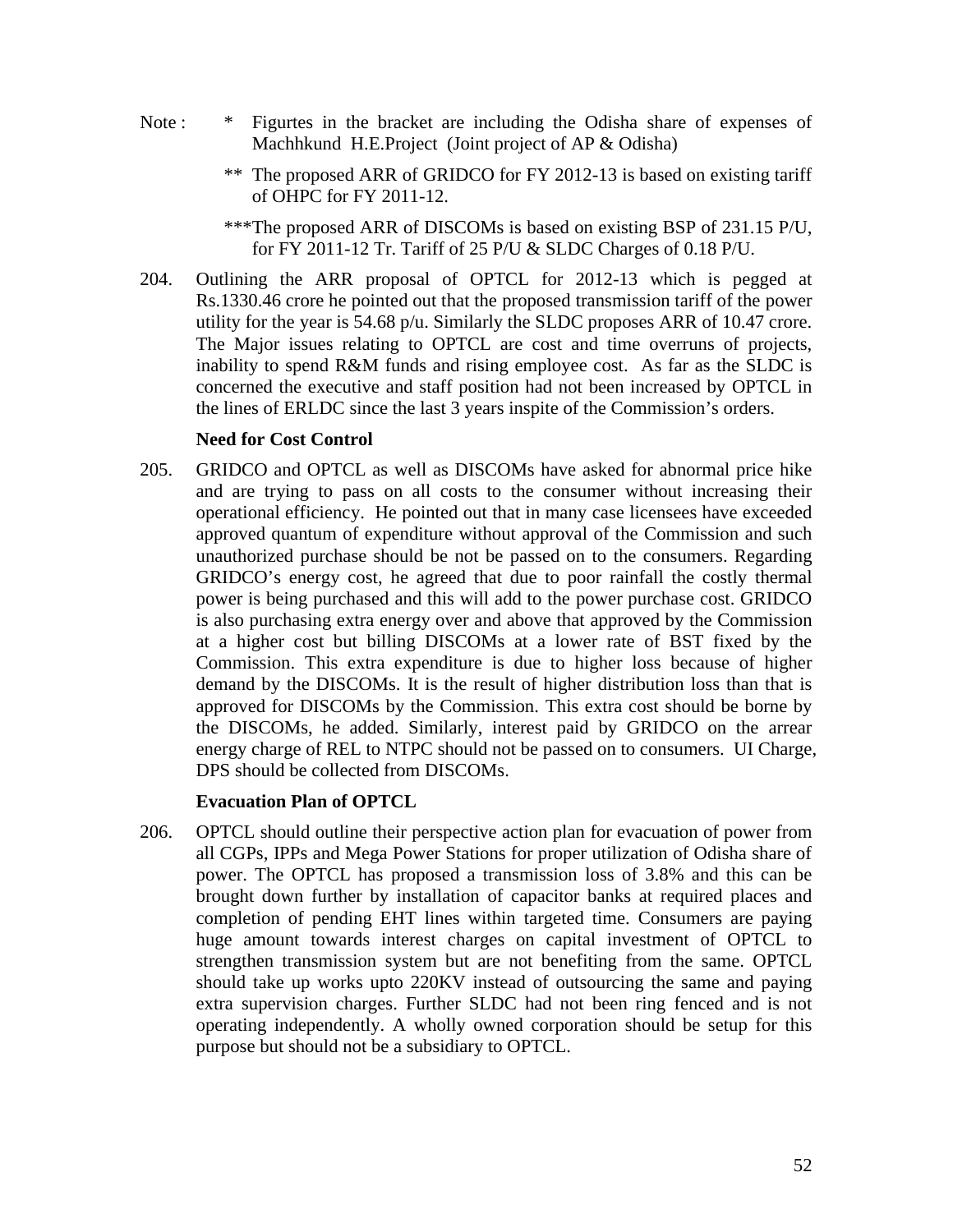#### **COMMISSION'S OBSERVATIONS (Para 207 to 225)**

#### **ISSUES ADDRESSED**

- 207. The Commission, for approval of ARR and determination of transmission tariff for OPTCL for the FY 2012-13 continues to follow the same principles as laid down in CERC Tariff Regulations, and guided by the provisions of the National Tariff Policy as well as other statutory Notifications and directives, while giving due considerations to the ground realities of the Odisha Power Sector. The same principle has also been followed by the Commission for this ARR determination of OPTCL for FY 2012-13.
- 208. OPTCL has inherited from GRIDCO a considerable ageing transmission network. Continuous up-gradation and regular repairs and maintenance are required to keep the network in a safe and operational condition and to meet the growing requirements of DISCOMs' demand as well as to fulfill the Commission's and consumers' expectations on quality of supply, performance standards and availability of transmission network. As a result of this, the Commission, over the past several years, has been allowing a significantly higher amount for R&M expenses for encouraging the Licensee to undertake regular and adequate maintenance. Further the Commission has also allowed some amount towards repair and maintenance of OPTCL's Staff Quarters, Guest House and office buildings.
- 209. The Tariff Policy, 2006 framed under the Electricity Act 2003, has embodied the National Tariff Framework which provides that the transmission tariff is to be sensitive to distance, direction and related to quantum of power flow in a transmission service network. Para 7(1) (3) of the National Tariff Policy provides for Transmission charges to be determined on MW per circuit kilometer basis, zonal Postage Stamp basis, or on the basis of some other pragmatic variant, the ultimate objective being to get the transmission system users to share the total transmission cost in proportion to their respective utilization of the transmission system. The overall tariff framework should be such as not to inhibit planned development/augmentation of the transmission system, but should discourage non-optimal transmission investment.
- 210. Further, Para 7.3(1) of Tariff Policy states that the financial incentives and disincentives should be implemented for the CTU and the STU around the Key Performance Indicators (KPI) for these organizations. Such KPIs would include efficient Network Construction, System Availability and Loss Reduction.

#### **Computation of Transmission Loss for FY 2012-13**

211. The transmission system of OPTCL operates as an integral part of the Eastern Regional Grid to serve the internal demand of the State as well as to carry out import and export of power depending upon the system demand under the overall supervision of the Eastern Regional Load Dispatch Centre in accordance with the GRID CODE. Transmission loss, therefore, has been determined on the basis of 'As the System Operates'.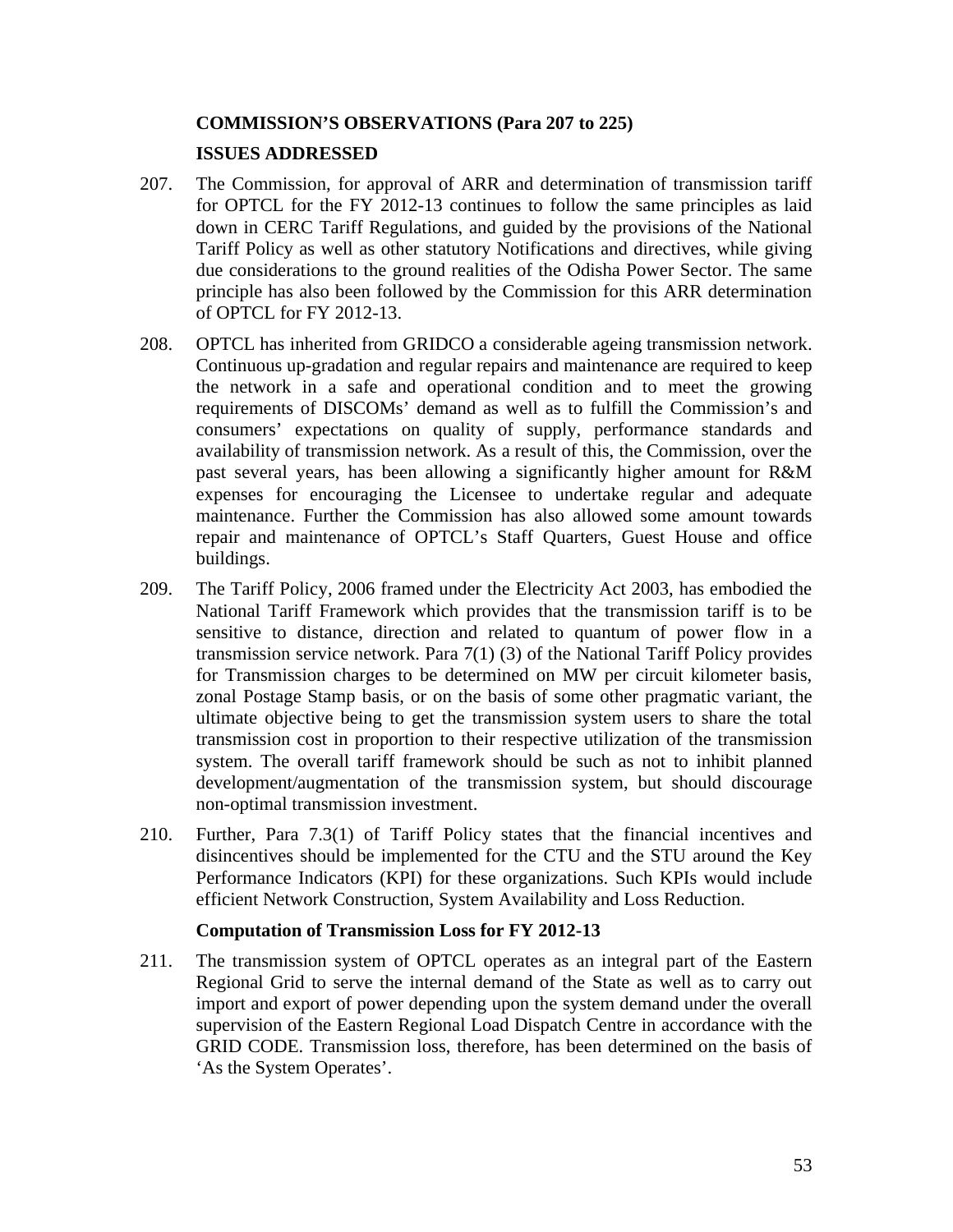- 212. Like all other components of ARR determination, transmission losses are also projected as part of the ARR approval process, and would need to be reassessed (truing up) after the availability of the audited accounts of the Licensee for the past years. Accordingly, variations from the approved figures for the past years have to be trued up on the basis of data available from actual audited annual accounts of the Licensee and after taking into account the target of performance parameters fixed by the Commission.
- 213. OPTCL in its ARR filing for FY 2012-13 stated that the actual transmission loss in the OPTCL transmission system from April 2011to September 2011 works out to be 3.82% and OPTCL proposes transmission loss of 3.80 % for the year FY 2012-13 based on the approval in the Business Plan of OPTCL as well as on the present trend.
- 214. OPTCL submitted that the Commission had approved 5% loss for 2007-08, 4.5% loss for 2008-09, 4% loss for 2009-10 & 4% loss for 2010-11. The actual transmission loss for 2006-07, 2007-08, 2008-09, 2009-10 & 2010-11 is computed as 5.04%, 4.82%, 4.52 %, 4.11% and 3.93% respectively. Based on the present trend which is about 3.82% during the period Apr-Sept 2011-12, OPTCL has proposed the Transmission Loss of 3.8 % for 2012-13.
- 215. The approved and actual transmission loss for the year 2005-06 to 2011-12 is furnished in the table below.

| $\mathbf{1}$ aple $-$ 24 |         |         |         |         |         |                          |
|--------------------------|---------|---------|---------|---------|---------|--------------------------|
| <b>FY</b>                | 2006-07 | 2007-08 | 2008-09 | 2009-10 | 2010-11 | 2011-12                  |
| (% )<br>Approved         | 4.00    | 5.00    | 4.50    | 4.00    | 4.00    | 3.90                     |
| Actual<br>audited $(\%)$ | 5.04    | 4.82    | 4.52    | 4.11    | 3.93    | 3.82(Apr)<br>$-Sept-11)$ |

| Table – 24 |  |
|------------|--|
|            |  |

- 216. The Commission observes that the transmission loss is dependent on system configuration and power flow requirements at different load centers. The Commission vide Order dated 19.07.2010 in Business Plan of OPTCL had approved the Transmission loss of OPTCL system as 3.80% for FY 2012-13. The Commission has also found that system loss in OPTCL Network during first six months of FY 2011-12 i.e. from April to September, 2011 is about 3.82%. The Commission therefore approves 3.80% for FY 2012-13 as transmission loss for wheeling.
- 217. The Commission directs that OPTCL shall continuously monitor the operation of the transmission system, prevent overloading wherever possible by load diversion and take up innovative measures for improving system loading of the existing network. Effective utilization of new lines and their impact on transmission loss need to be intimated to the Commission periodically and kept in the website of OPTCL for information of all stakeholders.

#### **Execution of Projects**

218. Many objectors pointed out that the strategy of OPTCL in execution of Projects is not matching to the downstream network planning of the State. Commission is not able to appreciate the reason cited by the OPTCL as regard to inordinate delay in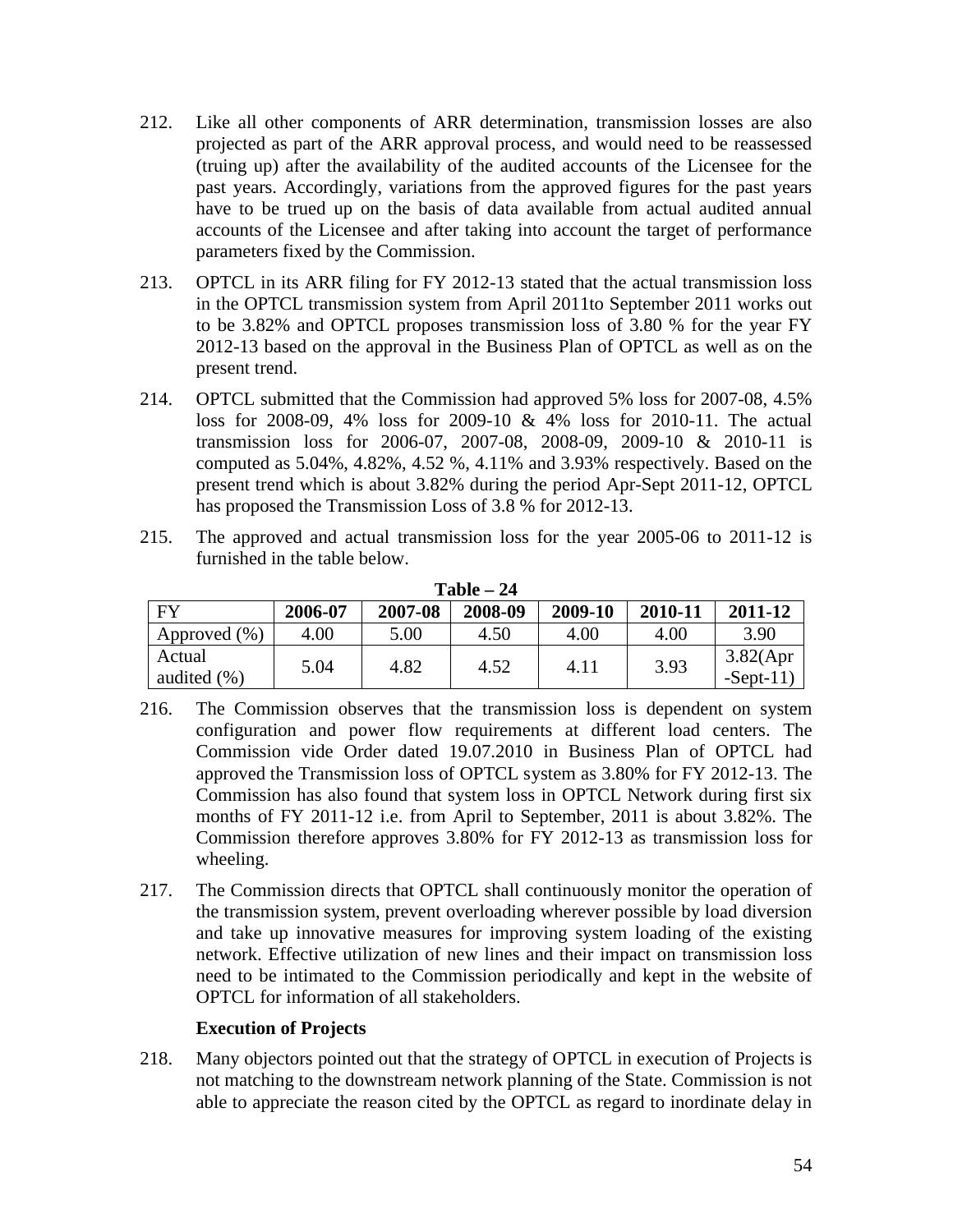completion of its on going projects. The Licensee is adopting a casual approach towards completion of Projects. Responsibility and accountability must be fixed on Project Managers for effecting completion of the Projects as per the schedule. The Project Managers must identify the critical paths ahead of schedule. The Commission further direct OPTCL that DISCOMs are to be intimated before hand so that they should be prepared for receiving power from new/augmented grid s/s and accordingly build their down stream distribution lines for evacuation of power. OPTCL should discuss with the DISCOMs before submission of transmission project for approval of OERC, so that the investment s/s should not be left idle due to non-completion inter linking transmission lines.

219. It is regretted that the delegation of the power as advised by the Commission vide letter No.OERC/4967 dtd.21.09.2009 at various level of execution has not yet been finalized by OPTCL. This is of greater importance in the present context in view of the evacuation of IPP power and met the increase of demand due to massive Rural Electrification in the State. Delegation of the administrative, technical and financial power should be finalised latest by 30.04.2012.

#### **Evacuation of IPP power**

220. OPTCL has proposed a transmission plan for evacuation of IPP power which has been registered as case No 71/2011 and the same is under active consideration of the Commission. However, in the meantime the Licensee should continue in its endeavor to bring all the stakeholders to resolve the issues involved and find a consensus on the evacuation plan of IPP power in the State for long term benefit for the consumers of the state as well as economise on transmission corridor and forest land clearance.

#### **Incentives to the Employees**

221. As per OPTCL filing the transmission system availability has been more than 99% for last two years. However the computation of the data needs to be verified. OPTCL is directed to submit the soft copy of the availability calculation sheet before the Commission before  $30<sup>th</sup>$  April for verification of the same. Pending the verification, the Commission has allowed some amount of incentive to be recovered in the tariff. It is worthwhile to note that the incentive so generated is nothing but a part of the revenue. In case OPTCL shows higher availability the incentive passed on to the licensee need not necessarily be spent towards incentivising the employees. The additional amount should be utilized for expansion and up-gradation of OPTCL network to improve the voltage profile in the state. **In this context the Commission is of opinion that the system availability Computation Sheet of OPTCL should be approved by the Member Secretary Grid Co ordination Committee in each month to qualify to get such incentive. Based on the actual system availability, the incentive quantum shall be trued up. However, under this head the Commission had allowed Rs.2.0 cr. for FY 2011-12 and kept it constant at Rs.2.0 cr. For FY 2012-13.**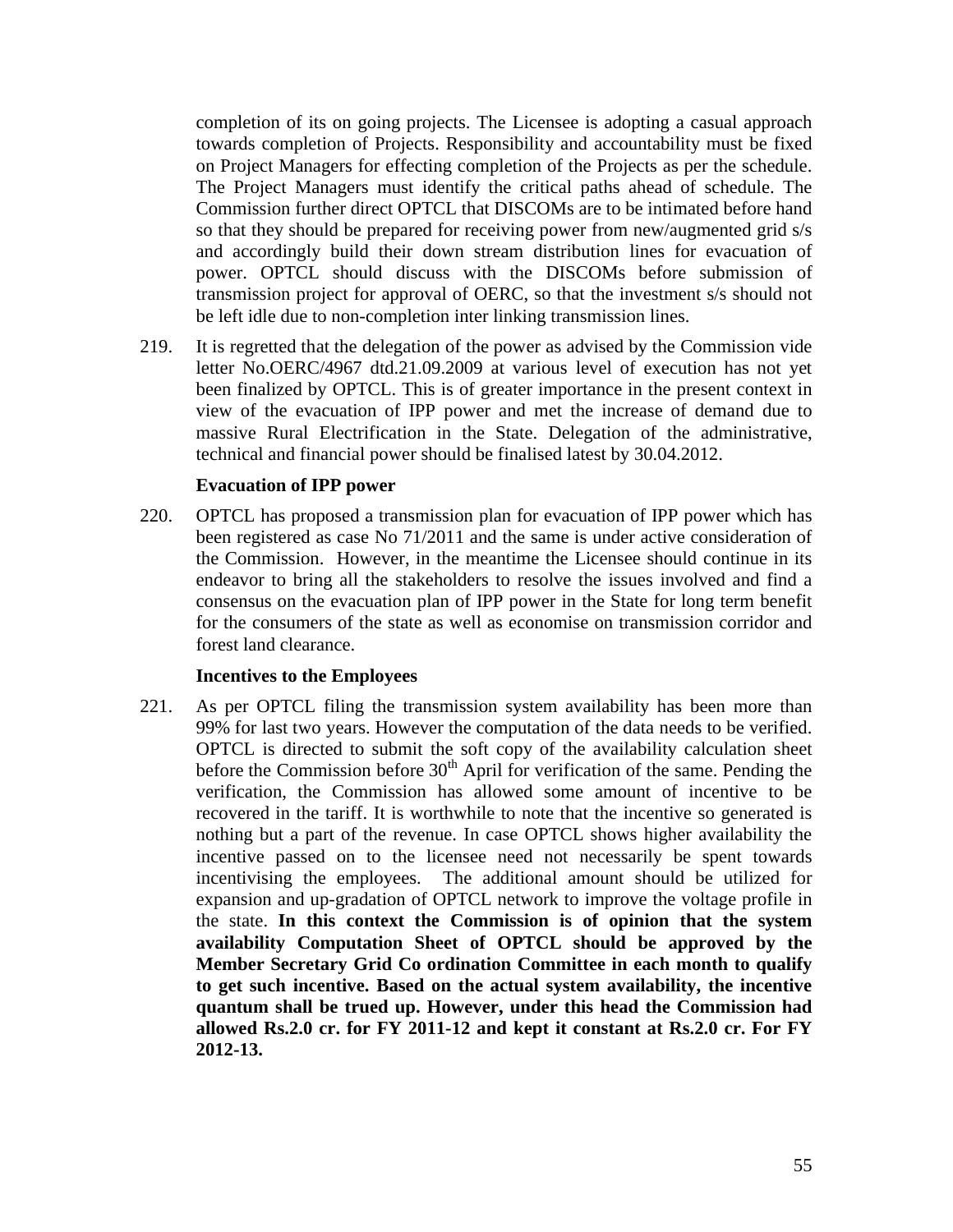#### **Service to the EHT consumers**

- 222. Regarding supervision charges and remunerative methods the Commission reiterates its order already passed on 26.04.2011 in Case No.63 of 2006.
- 223. Regarding connectivity and SCADA at 220 KV Grid S/S OPTCL should stick to its time-frame as assured in its rejoinder and complete the task within 36 months.

#### **Transmission charges from CGPs having Captive load at a separate place in side the state.**

- 224. The Commission while approving the ARR of OPTCL for FY 2011-12 had allowed the transmission charges for transmission of 300 MU for wheeling and 100 MU for back up power of the CGPs. NALCO has opposed for collection of separate transmission charges for back up/ wheeling power. GRIDCO in its letter No.PP-COM-VIII-6/95 (Vol.VI)/1228(7) dtd.13.01.2012 has given clearance to OPTCL to raise bill for separate transmission charges towards cost of emergency/back up power availed by NALCO. Hence the objection of NALCO to pay separate transmission charges to OPTCL has already been settled. In view of this the Commission allows OPTCL to raise monthly transmission charges on such CGPs like NALCO and IMFA during FY 2012-13.
- 225. Commission has approved various Investment Plans proposed by OPTCL from time to time. The details of proposed Investment Plan and their schedule date of completion is given under table below:

| SI.<br>No.               | <b>Name of the Project</b>                                                         | Case No. | Date of Order | <b>Estimated</b><br>Amount (Rs.<br>Cr. | <b>Schedule date</b><br>of completion   |
|--------------------------|------------------------------------------------------------------------------------|----------|---------------|----------------------------------------|-----------------------------------------|
| 1                        | 400 KV Meramundali – Duburi D.C. line                                              | 01/2007  | Dt.02.05.07   | 131.47                                 | June-09                                 |
| $\overline{2}$           | 220/132 KV S/S at Bhadrak alongwith<br>associated transmission line                | 01/2007  | Dt.02.05.07   | 27.64                                  | $June-09$                               |
| 3                        | 132/33 KV S/S at Basta along with<br>associated transmission line                  | 01/2007  | Dt.02.05.07   | 16.98                                  | June-09                                 |
| $\overline{\mathcal{A}}$ | 132/33 KV S/S at Karanjia along with<br>associated transmission line               | 01/2007  | Dt.02.05.07   | 24.20                                  | $June-09$                               |
| 5                        | 132/33 KV S/S Barapalli along with<br>associated transmission line                 | 01/2007  | Dt.02.05.07   | 15.86                                  | $June-09$                               |
| 6                        | 132/33 KV S/S at Anandpur along with<br>associated transmission line               | 58/2007  | Dt.26.12.07   | 23.68                                  | June- $10$                              |
| $\overline{7}$           | 132/33 KV S/S at Purushottampur along<br>with associated transmission line         | 04/2007  | Dt.04.04.08   | 15.99                                  | Sep,09                                  |
| 8                        | 132 KV Paradeep-Jagatsinghpur S.C. line<br>with feeder bay extension at both ends. | 04/2007  | Dt.04.04.08   | 18.19                                  | 24 months from<br>the date of<br>award. |
| 9                        | * 132/33 KV S/S at Nuapada along with<br>associated transmission line              | 15/2008  | Dt.05.08.08   | 34.84                                  | June, 2010                              |

### **Table – 25**

#### **INVESTMENT PLAN APPROVED BY OERC**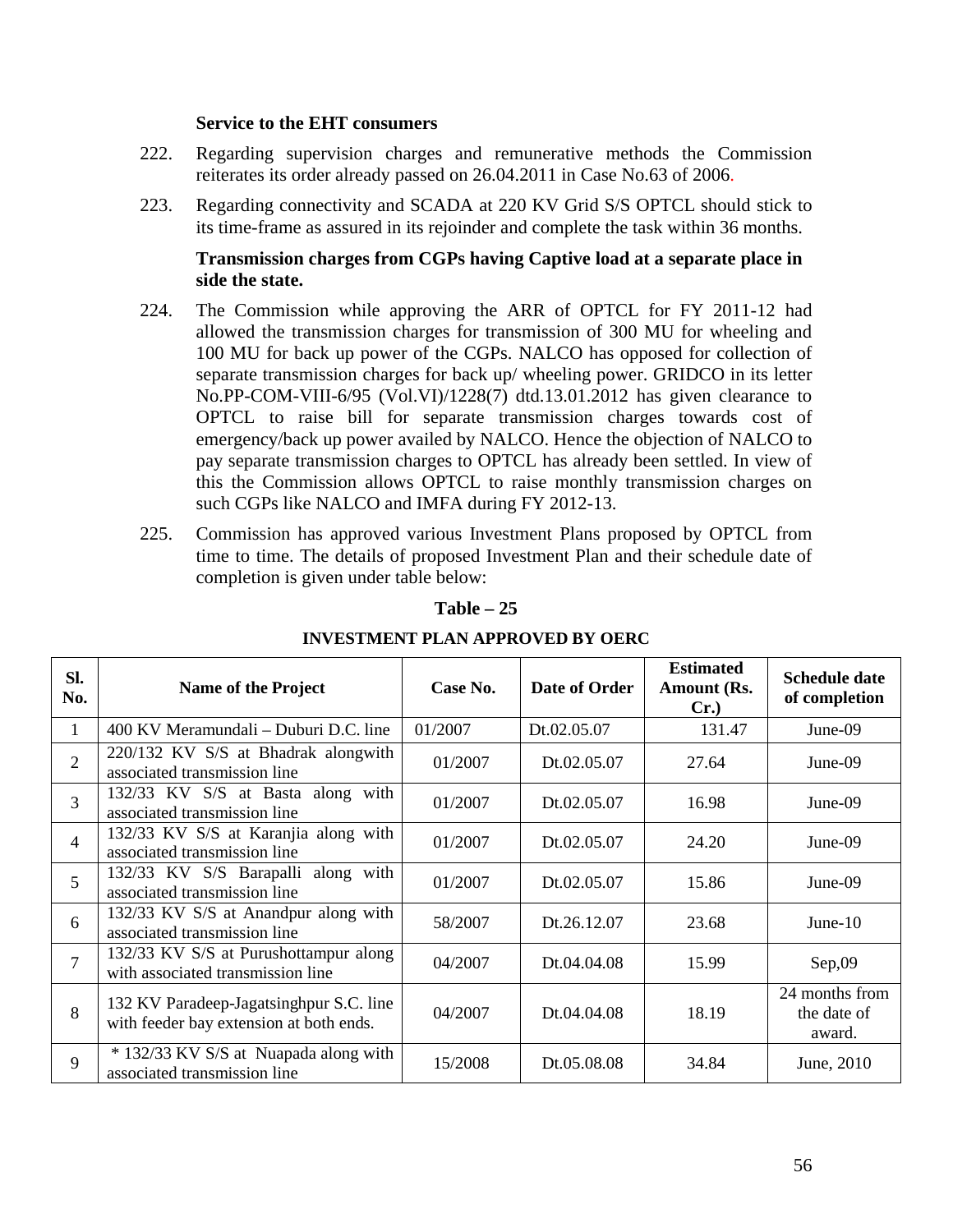| SI.<br>No. | <b>Name of the Project</b>                                                                                              | Case No. | <b>Date of Order</b> | <b>Estimated</b><br>Amount (Rs.<br>$Cr.$ ) | <b>Schedule date</b><br>of completion   |
|------------|-------------------------------------------------------------------------------------------------------------------------|----------|----------------------|--------------------------------------------|-----------------------------------------|
| 10         | * 132/33 KV S/S at Dabugaon along<br>with associated transmission line                                                  | 15/2008  | Dt.05.08.08          | 25.97                                      | Dec,09                                  |
| 11         | 132/33 KV S/S at Chandpur along<br>$\ast$<br>with associated transmission line.                                         | 15/2008  | Dt.05.08.08          | 16.81                                      | Dec, 09                                 |
| 12         | * 132/33 KV S/S at Padampur along<br>with associated transmission line                                                  | 19/2008  | Dt.05.08.08          | 27.57                                      | 24 months from<br>the date of<br>award. |
| 13         | * 132/33 KV S/S at Kuchinda along with<br>associated transmission line                                                  | 19/2008  | Dt.05.08.08          | 25.96                                      | 24 months from<br>the date of<br>award. |
| 14         | * 132/33 KV S/S at Bhawanipatna along<br>with associated transmission line                                              | 20/2008  | Dt.05.08.08          | 19.59                                      | 24 months from<br>the date of<br>award. |
| 15         | * 132/33 KV S/S at Boudh along with<br>associated transmission line                                                     | 20/2008  | Dt.05.08.08          | 29.87                                      | 24 months from<br>the date of<br>award. |
| 16         | 132/33 KV S/S at Banki along with<br>associated transmission line                                                       | 24/2008  | Dt.18.05.09          | 21.16                                      | 24 months from<br>the date of<br>award. |
| 17         | 220/132 KV S/S & 132/33 KV S/S at<br>Karadagadia along<br>with<br>associated<br>transmission line                       | 31/2008  | Dt.18.05.09          | 80.94                                      | 24 months from<br>the date of<br>award. |
| 18         | 132/33 KV S/S at Kalunga along with<br>associated transmission line.                                                    | 74/2008  | Dt.27.08.09          | 17.93                                      | Dec, 2010                               |
| 19         | 132/33 KV S/S at Barbil along with<br>associated transmission line                                                      | 74/2008  | Dt.27.08.09          | 17.40                                      | Dec, 2010                               |
| 20         | 220/33 KV S/S at Bonai along with<br>associated transmission line                                                       | 74/2008  | Dt.27.08.09          | 28.74                                      | Dec, 2010                               |
| 21         | 220 KV Bidanasi – Cuttack D.C.line                                                                                      | 74/2008  | Dt.27.08.09          | 9.43                                       | Oct, 2010                               |
| 22         | Restoration of 220 KV Budhipadar-<br>Burla-Bolangir D.C. line                                                           | 74/2008  | Dt.27.08.09          | 28.88                                      | July,09                                 |
| 23         | Provision of 3rd transformer bays with                                                                                  | 39/2008  | Dt.30.12.08          | 152.30                                     | 2008-09                                 |
|            | capacity up-gradation in different S/Ss.                                                                                |          | interim order)       | 125.82                                     | $\overline{2009} - 10$                  |
| 24         | 2X12.5 MVA, 132/33 kV substation at<br>Udala<br>along<br>with<br>associated<br><b>Transmission line</b>                 | 86/2009  | Dt.15.09.09          | 29.92                                      | June-11                                 |
| 25         | MVA,<br>220/33 kV S/S<br>2X40<br>at<br>Gopinathpur,<br>Keonjhar<br>along<br>with<br>associated Transmission line        | 86/2009  | Dt.15.09.09          | 25.68                                      | April-11                                |
| 26         | kV<br>$\&$<br>2X160<br>MVA,<br>220/132<br>2X20MVA, 132/33 kV S/S at Lapanga<br>along with associated Transmission line  | 86/2009  | Dt.15.09.09          | 70.19                                      | December-11                             |
| 27         | Conversion of existing $32.5$ (20 +12.5)<br>MVA, 132/11 KV S/s to 2 x 40 MVA,<br>132/33 KV S/s at Sarasmal, Jharsuguda. | 22/2010  | Dt.30.09.10          | 13.14                                      | $Mar-12$                                |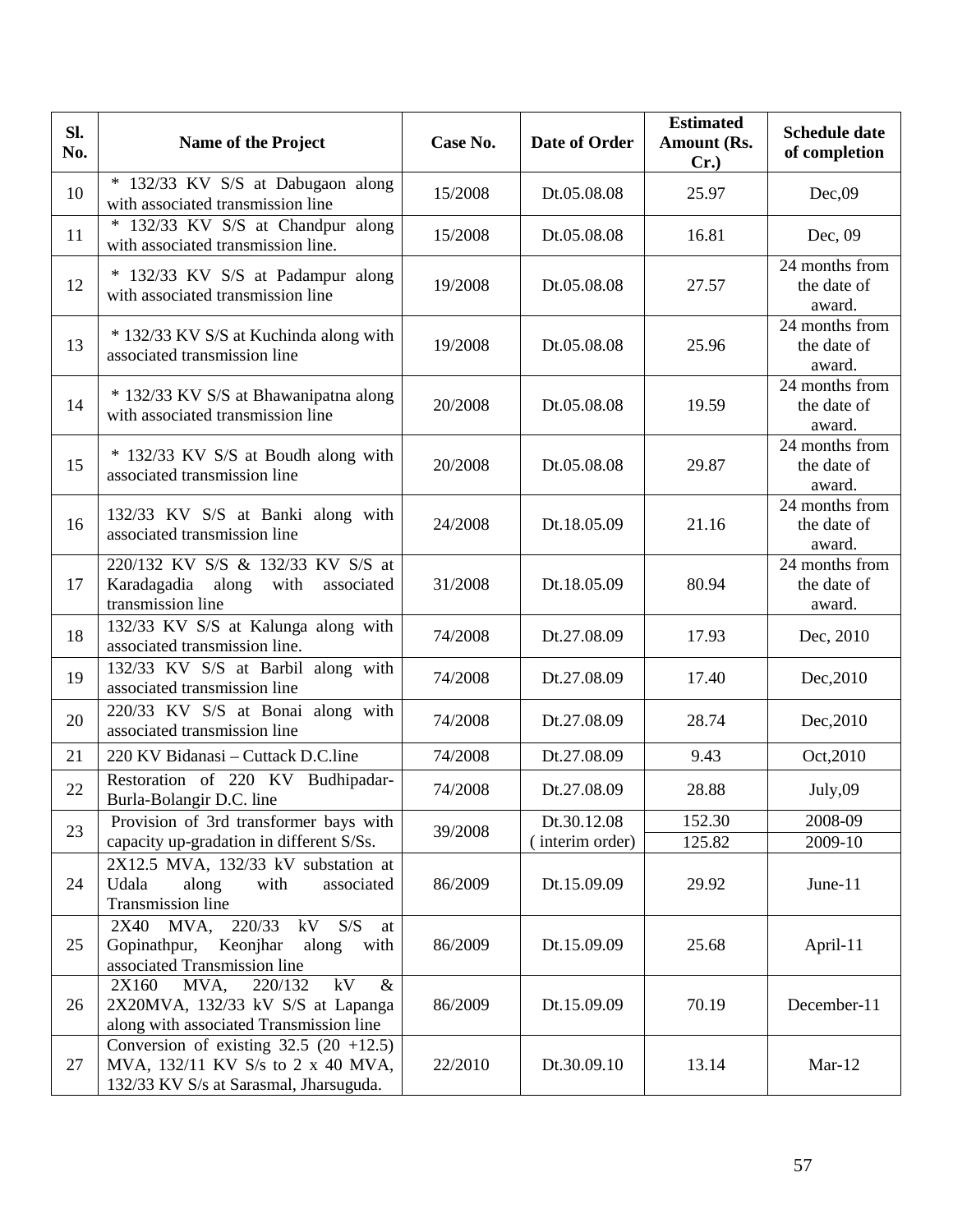| Sl.<br>No. | <b>Name of the Project</b>                                                                                                                                                     | Case No. | Date of Order  | <b>Estimated</b><br>Amount (Rs.<br>$Cr.$ ) | <b>Schedule date</b><br>of completion                                                           |
|------------|--------------------------------------------------------------------------------------------------------------------------------------------------------------------------------|----------|----------------|--------------------------------------------|-------------------------------------------------------------------------------------------------|
| 28         | 2 x 100 MVA, 220/132 KV and 2 x 40<br>MVA, 132/33 KV S/s at Kuanramunda<br>alongwith associted transmission line.                                                              | 22/2010  | Dt.30.09.10    | 62.12                                      | $Mar-13$                                                                                        |
| 29         | 2 x 100 MVA S/s at Cuttack alongwith<br>associated transmission line.                                                                                                          | 22/2010  | Dt.30.09.10    | 30.39                                      | $Mar-13$                                                                                        |
| 30         | 2 x 40 MVA, 132/33 KV s/s at Luna in<br>Kendrapada<br>alongwith<br>associated<br>transmission line.                                                                            | 78/2010  | Dt.05.08.10    | 19.59                                      | $Mar-13$                                                                                        |
| 31         | Installation of Capacitor<br>Banks(275<br>MVAr) in 23 nos. of Grid S/S.                                                                                                        | 23/2010  | Dt.20.05.10    | 18.59                                      | 31.03.11                                                                                        |
| 32         | 2 x 100 MVA, 220/132 KV and 2 x 40<br>MVA, 132/33 KV S/s at Dhamara in<br>alongwith<br><b>Bhadrak</b><br>associted<br>transmission line.                                       | 78/2010  | Dt.5.08.10     | 74.96                                      | $Mar-13$                                                                                        |
| 33         | Implementation of Enterprise Resources<br>system,<br>Planning(ERP)<br>Wide<br>Area<br>Network(WAN)<br>and<br>Data<br>Center.(Capital Expend. 17.796 Cr. and<br>R&M-10.377 Cr.) | 33/2009  | Dt.13.11.09    | 28.17                                      | 2012-13                                                                                         |
| 34         | Integration of 30 existing grid S/S under<br>ULDC expansion scheme.                                                                                                            | 124/2009 | Dt.16.07.10    | 36.00                                      | 2012-13                                                                                         |
| 35         | Provision of SCADA interface points at<br>all 220 kV Grid S/S of OPTCL.                                                                                                        | 48/2008  | Dt. 02.11.10   | 67.48                                      | Progressively 24 to<br>36 months from the<br>date of release of<br>advance payment by<br>OPTCL. |
| 36         | Restoration of Ib-Meramundali                                                                                                                                                  | 127/2010 | Order reserved | 138.28                                     |                                                                                                 |
| 37         | Replacement of ACSR Conductor by<br>ACCR in 132 KV Chandaka-Ransingpur<br>Procurement of transformers by OPTCL                                                                 | 130/2010 | 18.12.2010     | 30.30                                      | Chandaka -<br>Mancheswar by<br>31.03.2011 &<br>Chandaka -<br>Ranasinghpur by<br>30.09.2011      |
| 38         | Procurement of Transformers by OPTCL                                                                                                                                           | 48/2008  | 27.06.09       | 151.00                                     |                                                                                                 |
| 39         | 2X20 MVA, 132/33 KV S/s at Olavar<br>alongiwth associated tranmission line                                                                                                     | 27/2011  | 25.06.11       | 33.94                                      | $Dec-13$                                                                                        |
| 40         | 2X160 MVA, 220/132 KV, S/s at<br>Kesinga in Kalchandi<br>Dist.<br>With<br>associated transmission line.                                                                        | 27/2011  | 25.06.11       | 75.88                                      | $Dec-13$                                                                                        |
|            |                                                                                                                                                                                |          | <b>Total</b>   | 1,842.85                                   |                                                                                                 |
|            | Agreement made with PGCIL on 19.12.2008                                                                                                                                        |          |                |                                            |                                                                                                 |

# **FINANCIAL ISSUES (Para 226 to 335)**

# **Annual Revenue Requirement of OPTCL Operation and Maintenance expenses**

226. The operation and maintenance expenses of OPTCL are considered under the following heads: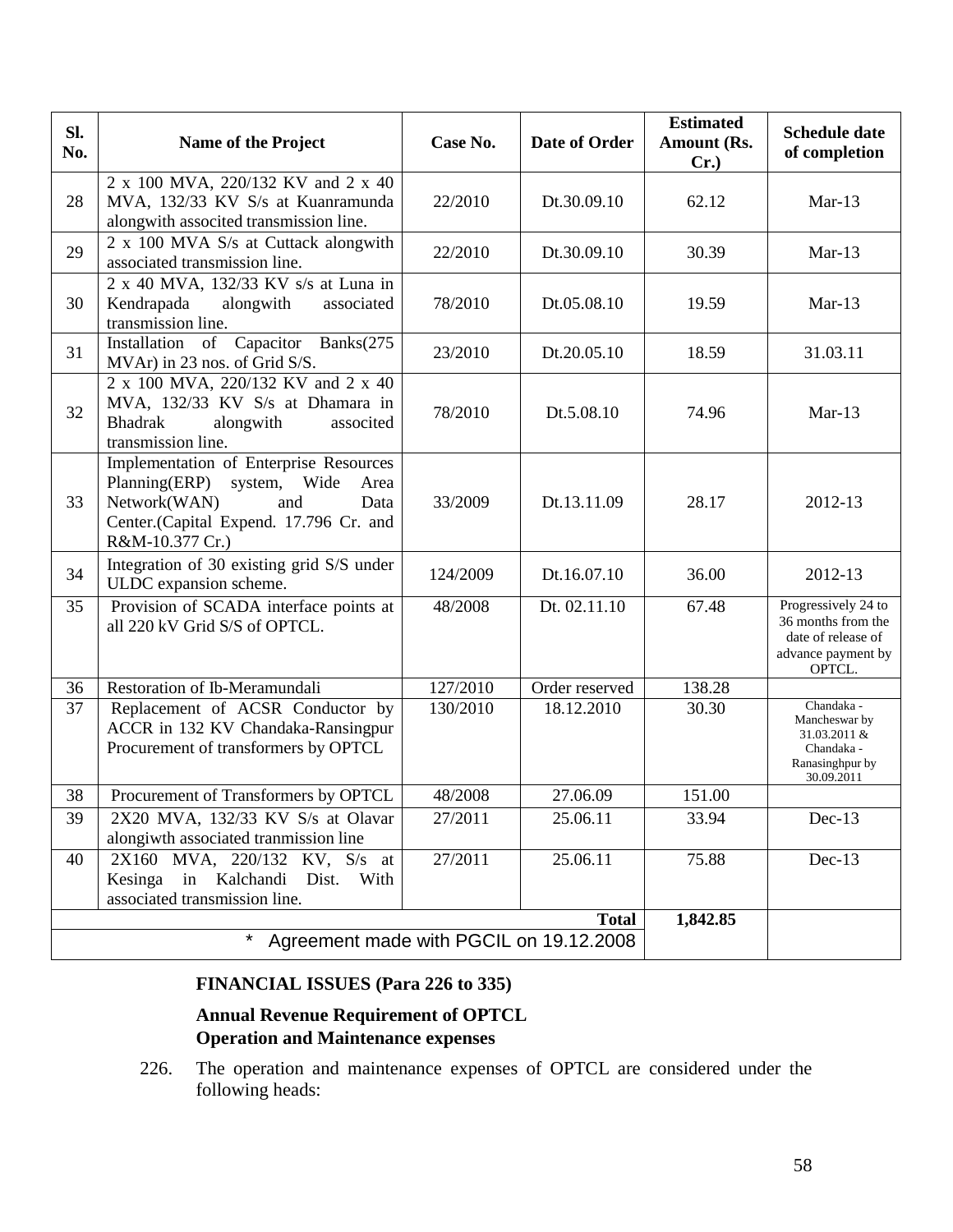- Employees Cost
- Administration and General expenses
- Repair and Maintenance expenses

#### **Employees Cost**

227. For the financial year 2012-13, OPTCL has estimated an amount of Rs.655.36 cr. towards employees cost. Major components of the expenses for FY 2012-13 are depicted in the table below:

#### **Table – 26**

#### **Components of Employee Cost**

|                                                    | (Rs. cr.) |
|----------------------------------------------------|-----------|
| Basic pay $+$ Grade Pay                            | 79.27     |
| DA                                                 | 56.28     |
| <b>HRA</b>                                         | 15.85     |
| Provision towards arrear pay revision              | 49.04     |
| Terminal benefit                                   | 420.62    |
| Payment of differential pension to Govt. Employees | 10.00     |
| Others                                             | 33.84     |
| Less capitalization                                | 9.54      |
| <b>Total</b>                                       | 655.36    |

228. The Commission in its transmission tariff order for FY 2011-12 had approved the following expenses towards employees cost and now a hike of 93.81% over the approved figure of FY 2011-12 has been proposed for FY 2012-13 as mentioned hereunder: -

**Table – 27 Employee Cost approved for FY 2011-12 and proposed for FY 2012-13 (Rs. cr.)**

|                     |                                |                                |                                | (INS. CE.)                                        |
|---------------------|--------------------------------|--------------------------------|--------------------------------|---------------------------------------------------|
| <b>Item</b>         | <b>Proposed</b><br>for 2011-12 | <b>Approved</b><br>for 2011-12 | <b>Proposed</b><br>for 2012-13 | Percentage<br>rise over the<br>approved<br>amount |
| Gross amount        | 961.66                         | 347.74                         | 664.90                         |                                                   |
| Less capitalization | 9.60                           | 9.60                           | 9.54                           |                                                   |
| Net employees cost  | 952.06                         | 338.14                         | 655.36                         | 93.81                                             |

- 229. On scrutiny of the data provided by OPTCL, it is ascertained that the following factors are attributed to abnormal rise in employees cost.
	- Provision towards arrear pay due for implementation of 6th Pay Commission Recommendations - Rs.49.04 cr. • Provision towards terminal liability - Rs.430.62 cr.
- 230. With the broad analysis of employees cost as mentioned in above Para, the itemwise (major item) analysis of employees cost of OPTCL is discussed as under: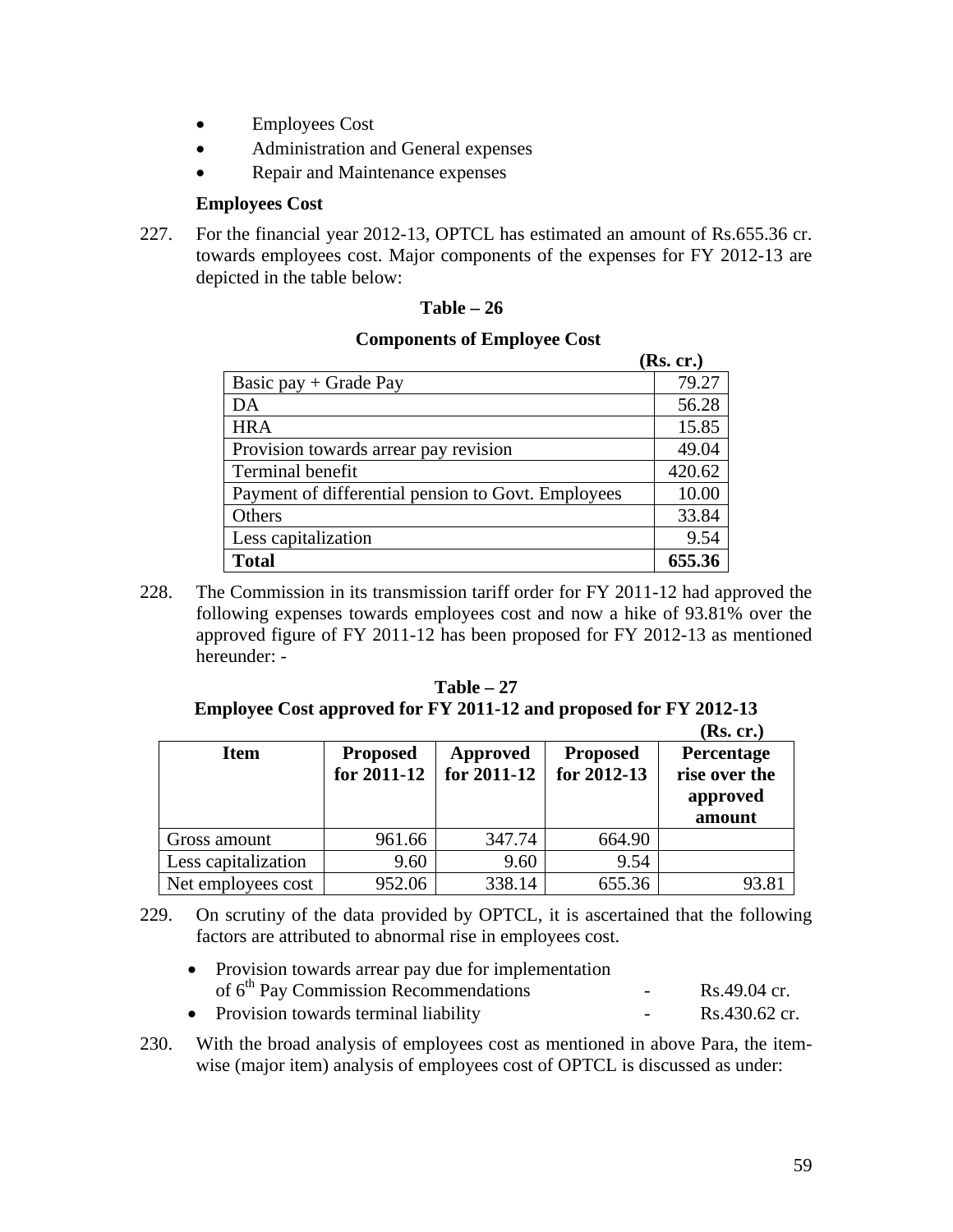**Salaries (Basic and Grade Pay):** Under the head OPTCL estimates an amount of Rs.79.27 cr. during FY 2012-13 as against an amount of Rs.62.58 cr. approved by the Commission during FY 2011-12. While estimating the amount, the licensee has relied upon the audited data for FY 2010-11, which shows an amount of Rs.74.72 crore towards basic pay and grade pay. Over the figure of 2010-11 the licensee has assumed 3% escalation annually to determine the figure of Basic Pay + Grade pay.

231. Like earlier year for a realistic assessment of Basic Pay  $+$  G.P for 2012-13, the Commission called for the data of break-up of salary drawn during last 5 months (i.e. July, 2011 to Nov., 2011) of the current financial year. OPTCL in compliance to query submitted this data shown in table below:

|                         |                  |       |      |            | (Rs, Cr.)    |
|-------------------------|------------------|-------|------|------------|--------------|
| <b>Month</b>            | <b>Basic Pay</b> | GP    | DA   | <b>HRA</b> | <b>Total</b> |
| July, 2011              | 4.02             | 0.89  | 2.42 | 0.64       | 7.97         |
| <b>August</b> , 2011    | 4.02             | 0.90  | 2.42 | 0.64       | 7.98         |
| September, 2011         | 4.03             | 0.92  | 2.42 | 0.64       | 8.01         |
| October, 2011           | 4.05             | 0.91  | 2.53 | 0.66       | 8.15         |
| November, 2011          | 4.03             | 0.91  | 2.57 | 0.65       | 8.16         |
| Average for five months | 4.03             | 0.91  |      |            |              |
| Extrapolated for 12     | 48.38            | 10.87 |      |            |              |
| months for FY 2011-12   |                  |       |      |            |              |

**Table - 28**

Thus Pay  $+$  GP for the year 2011-12 worked out at Rs.59.25 cr. (Rs.48.38 cr.  $+$ Rs.10.97 cr.). In reply to query OPTCL has mentioned that the number of employees as on 01.04.2011 and 01.04.2012 are 3601 and 3488 respectively.

In addition to the above information OPTCL submitted that the draft version of the final report of National Productivity Council (NPC) has been examined by the Board of Directors of OPTCL during last meeting held on 02.12.2011. The number of additional post to be created in the proposed structure of NPC is given as under:

- Executive 325 posts
- Non-Executive- 429 posts
- 232. The Commission has been examining the number of existing employees of OPTCL from the data submitted by them every year. During 1998-99 GRIDCO carried out an actuarial valuation for quantification of terminal liabilities of employees of transmission as well as the distribution business before separation as mandated in the Transfer Notification dtd. 28.11.1998. As per the actuarial report as on 31.03.1999 and as per the audited report of 2010-11 the position of regular employees existing on the date is given below: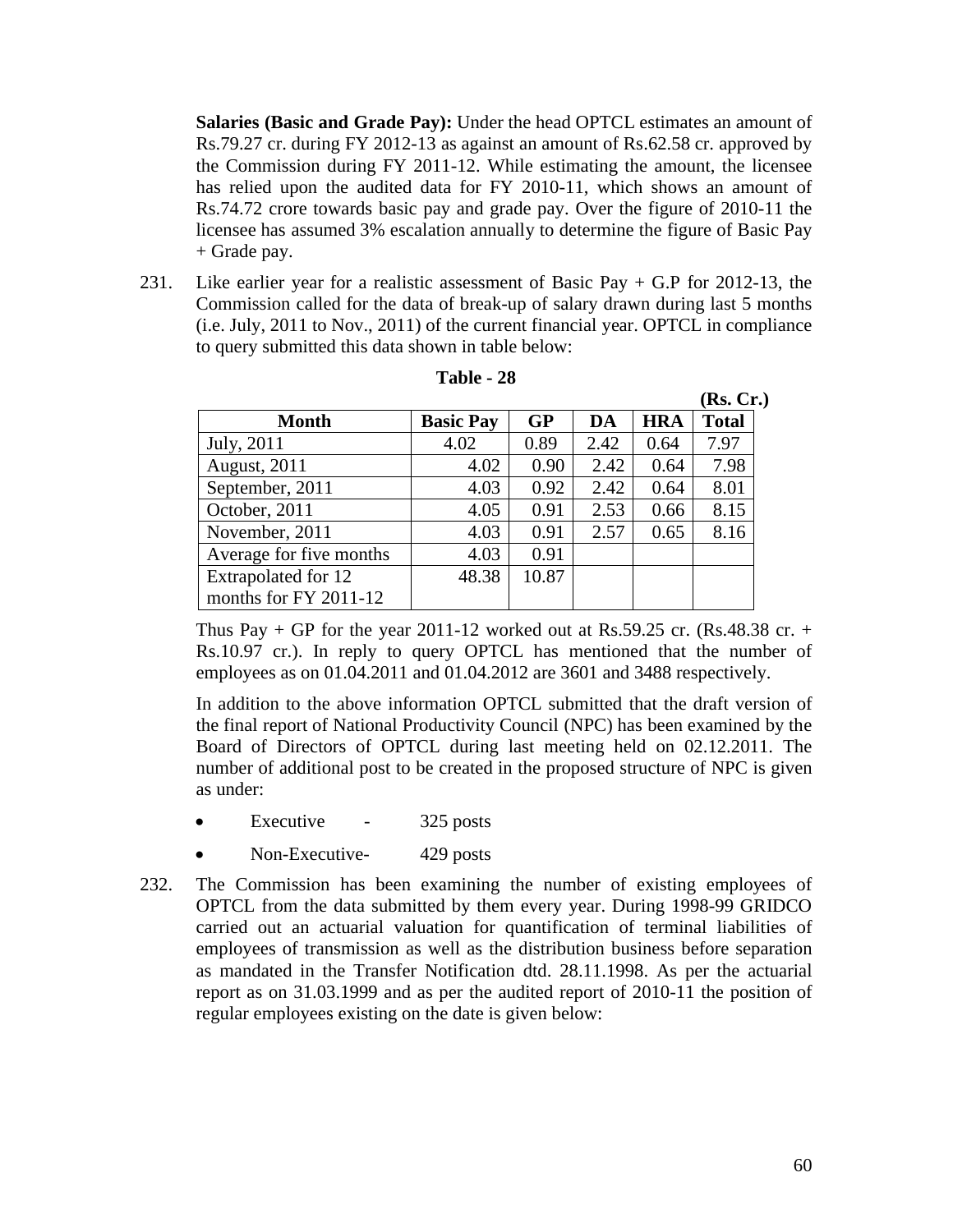| Fable |  |
|-------|--|
|-------|--|

| <b>Particulars</b> | <b>OPTCL</b> | <b>WESCO</b> | <b>NESCO</b> | <b>SOUTHCO</b> | <b>CESU</b> |
|--------------------|--------------|--------------|--------------|----------------|-------------|
| No. of Employees   | 5974         | 5562         | 4599         | 4674           | 8608        |
| as on 31.03.1999   |              |              |              |                |             |
| No. of Employees   | 3671         |              |              |                |             |
| as on 31.03.2011   |              |              |              |                |             |
| of<br>Reduction    | 2303         |              |              |                |             |
| regular employees  |              |              |              |                |             |

It is seen from the above that there is a drastic reduction of the number of employees over a period of 12 years. The Commission expressed grave concern over the inadequate man power in OPTCL although the network assets of OPTCL have increased substantially. At the time of separation i.e. on 31.03.1999 OPTCL (managed by GRIDCO) has inherited assets base of Rs.1178.93 cr. which is increased to Rs.2793.54 cr. as on 31.03.2011. Therefore, the Commission feels that it is highly necessary to fill up the vacancy regularly for proper maintenance of the network assets of OPTCL which is the backbone of the power system of Odisha.

233. In view of the above observation, the Commission agrees with the proposal of OPTCL and directs that the report of NPC is to be implemented without any further delay. The OPTCL in their reply to query has mentioned that the financial implication of new posts as per NPC would be of the order of Rs.14.80 cr. per annum. The Commission does not agree the proposal of financial implication submitted by OPTCL as it was not supported with detailed calculation.

However, for the purpose of determination of number of employees as on 31.03.2013 the Commission considers 50% of the proposed addition of employees at the level of 377 nos. as the recruitment process will continue throughout the year. Accordingly, the financial implication shall be determined on average number of employees rather than considering the total number of employees proposed for that year.

234. Thus number of employees at the end of the year and average number of employees for the financial year approved by the Commission is given as under:

| Table - 30                                              |      |                   |                     |  |  |  |  |  |
|---------------------------------------------------------|------|-------------------|---------------------|--|--|--|--|--|
| As on 31.03.2013<br>As on 31.03.2011   As on 31.03.2012 |      |                   |                     |  |  |  |  |  |
| No. of existing                                         | 3671 | 3488              | $3865 (3488 + 377)$ |  |  |  |  |  |
| employees                                               |      |                   |                     |  |  |  |  |  |
| οf<br>Avg.<br>no.                                       |      | 3580              | 3677                |  |  |  |  |  |
| employees<br>for                                        |      | $[(3671+3488)/2]$ | $[(3488+3865)/2]$   |  |  |  |  |  |
| the financial year                                      |      | for 2011-12       | for 2012-13         |  |  |  |  |  |

<sup>235.</sup> The basic pay + GP for FY 2012-13 is determined after factoring in average number of employees approved by the Commission in the above table and considering annual increment  $@3\%$  on Basic Pay + Grade Pay extrapolated for 12 months for FY 2011-12. The amount works out to Rs.62.69 cr. for the financial year 2012-13.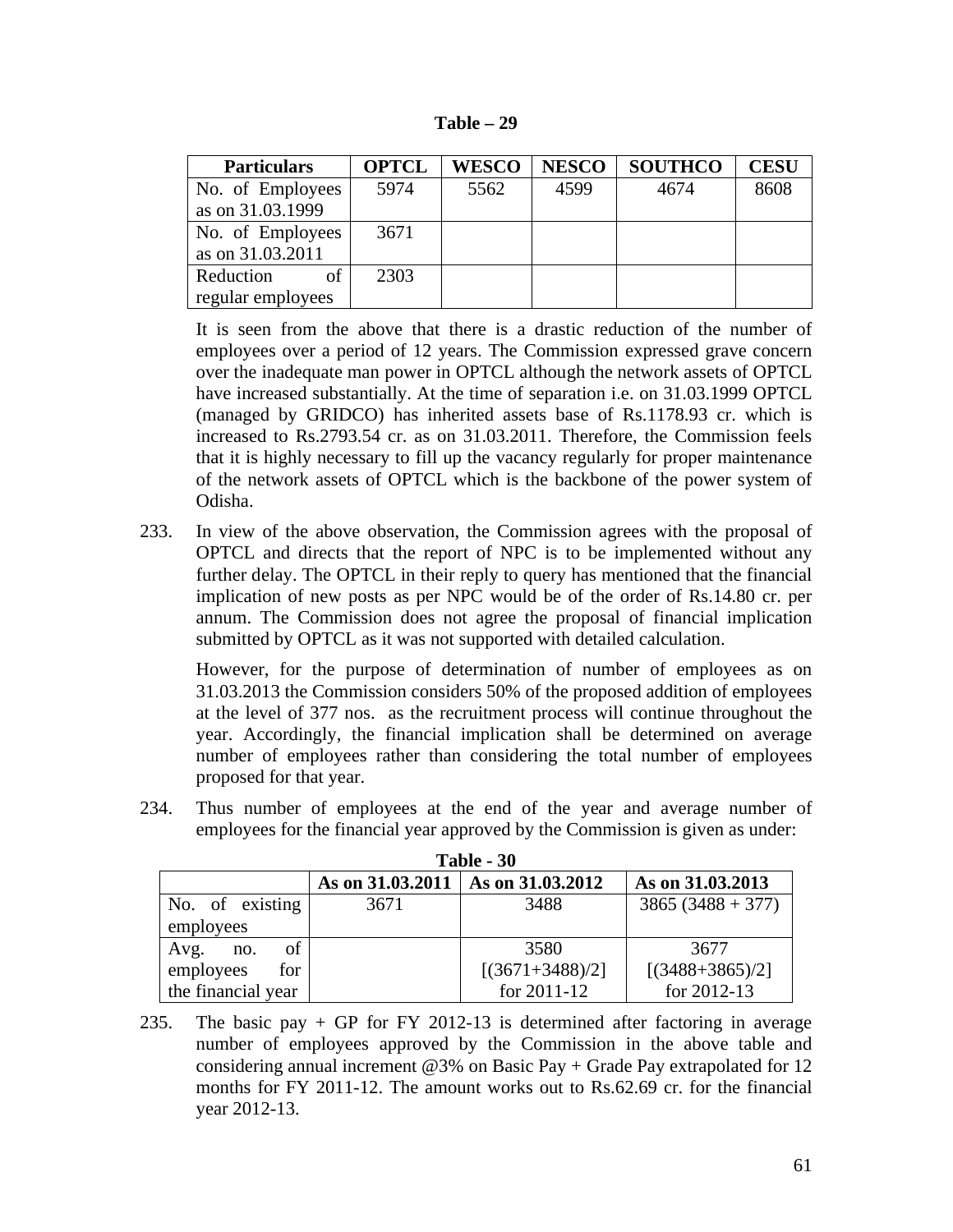#### **Dearness Allowance**

236. As regards Dearness Allowance, the prevailing rate approved by Govt. of Odisha is 58% w.e.f. 01.7.2011. In the past there has been periodic rise in DA from  $1<sup>st</sup>$ January and  $1<sup>st</sup>$  July of each year. Last time the incremental rate of DA was 7%. With the anticipated rise of 7% in each dose i.e. 01.01.2012, 01.07.2012 and 01.01.2013 the annual average DA for 2012-13 is evaluated at 72% in comparison to the existing DA rate of 58%. The Commission approves the same for the financial year 2012-13.

### **House Rent and Medical Allowance**

237. In respect of other major expenditures such as medical allowance, house rent allowance etc. the following principles have been adopted.

| Medical allowance    | -                        | 5% of (Basic Pay + GP)  |
|----------------------|--------------------------|-------------------------|
| House rent allowance | $\overline{\phantom{0}}$ | 15% of (Basic Pay + GP) |

While fixing the rate of HRA, the Commission scrutinized the data filed by the licensee in respect of previous years. An analysis of the filling by OPTCL is given below:

|                      |                                          |                                               |                                               | (Rs, Cr.)                                |
|----------------------|------------------------------------------|-----------------------------------------------|-----------------------------------------------|------------------------------------------|
|                      | 2007-08<br>(Actual) (2009-<br>10 filing) | 2008-09<br>(Actual)<br>$(2010-11)$<br>filing) | 2009-10<br>(Actual)<br>$(2011-12)$<br>filing) | 2010-11<br>(Actual) (2012-<br>13 filing) |
| Basic Pay $+GP$      | 47.90                                    | 68.26                                         | 92.91                                         | 74.72                                    |
| <b>HRA</b>           | 5.62                                     | 7.94                                          | 9.79                                          | 9.14                                     |
| % to Basic Pay $+GP$ | 11.73                                    | 11.63                                         | 10.54                                         | 12.23                                    |

**Table - 31**

As seen from the above the percentage of HRA to Basic pay  $+$  GP varies between 10.54% to 12.23% which is below the rate of 15% approved by the Commission. The Commission is, therefore, justified is allowing 15% of Basic Pay + GP considering the fact that OPTCL provides quarters to employees at different locations and, therefore,  $20\%$  flat on total Basic pay + GP as proposed by GRIDCO should not be allowed towards HRA. Hence, the Commission approves 15% of Basic pay + GP towards HRA.

#### **Stipend to Management Trainee**

- 238. OPTCL proposed to recruit 213 numbers of Asst. Managers at a consolidated pay of Rs.15,000/- PM, 139 numbers of Junior Managers at a consolidated pay of Rs.10,000/- PM and made a provision of Rs.3.39 Cr for the FY 2012-13. OPTCL submits that a significant number of posts are lying vacant in different ranks due to retirement, death, promotion etc. as a result of which the functioning of organization has been seriously affected. OPTCL plans to fill up the vacancy in a phased manner and accordingly the recruitment process is going on.
- 239. The Commission accepts the proposal of OPTCL and allows Rs.3.39 cr. towards stipend to management trainee under the head employee cost for the FY 2012-13.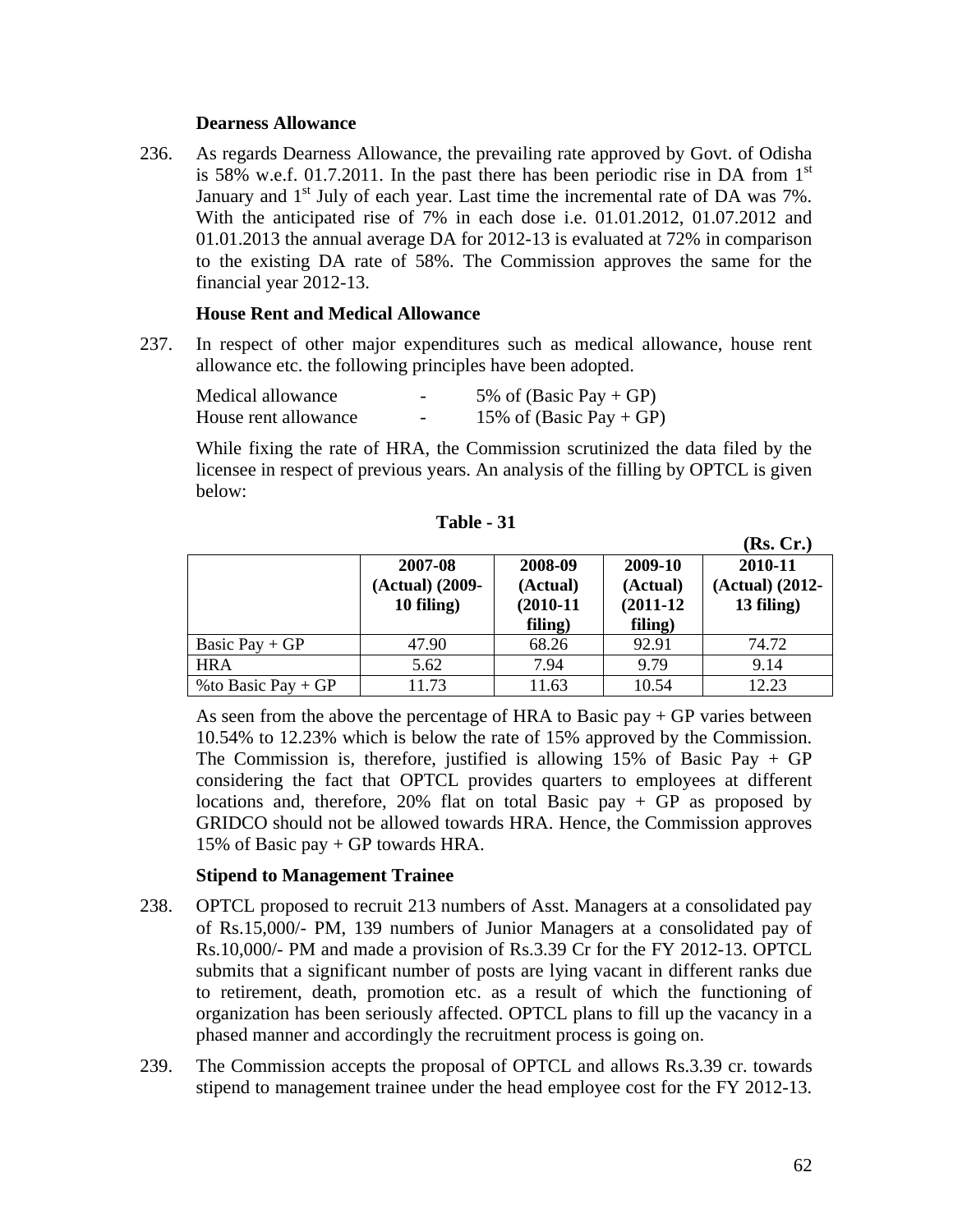Besides above OPTCL proposed Rs.1.9 cr. towards recruitment of 305 numbers of Executives. The Commission allows the same as a pass through for 2012-13.

## **6th Pay Arrear:**

240. The Commission in line with last tariff Order allows  $1/3^{rd}$  of the total amount of arrear of Rs.147.13 cr. The Commission, therefore, allows Rs.49.04 crore i.e.  $1/3^{rd}$ of 147.13 crore during 2012-13 towards arrear dues in respect of  $6<sup>th</sup>$  Pay Commission recommendation.

### **Terminal Benefits**

241. For the year 2012-13, OPTCL has projected an amount of (a) Rs.420.62 cr. towards terminal liability of employees and existing pensions and (b) Rs.10.00 crore towards payment of differential pension and pensionary benefits to the absorbed Govt. Engineers in OPTCL/GRIDCO. The break up claim of OPTCL under item (a) is given under table below:

| <b>SI</b><br>No. | <b>Terminal Benefits</b>                                                             | <b>Projected Actuarial</b><br><b>Liability</b> as<br>at 31.03.2011<br>(Approved by<br><b>OERC</b> ) | Projected actuarial<br>Liabilities as at<br>31.03.2013 (as per<br>actuarial valuation) | <b>Additional</b><br>fund<br>Requirement |  |  |
|------------------|--------------------------------------------------------------------------------------|-----------------------------------------------------------------------------------------------------|----------------------------------------------------------------------------------------|------------------------------------------|--|--|
|                  |                                                                                      | 2                                                                                                   | 3                                                                                      | $4=(3-2)$                                |  |  |
| $\mathbf{1}$     | Pension & Pension                                                                    | 885.10                                                                                              | 1287.96                                                                                | 402.86                                   |  |  |
|                  | in Payment                                                                           |                                                                                                     |                                                                                        |                                          |  |  |
| $\overline{2}$   | Gratuity                                                                             | 66.09                                                                                               | 63.83                                                                                  |                                          |  |  |
| 3                | <b>Leave Encashment</b>                                                              | 64.67                                                                                               | 73.23                                                                                  | 8.56                                     |  |  |
| 4                | <b>Total</b>                                                                         | 1015.86                                                                                             | 1425.02                                                                                | 411.42                                   |  |  |
| 5                | Additional Gratuity liability towards revision of limit with<br>retrospective effect |                                                                                                     |                                                                                        |                                          |  |  |
| 6                | Employer's Contribution for Non-Pensioners & New Pension<br>Scheme                   |                                                                                                     |                                                                                        |                                          |  |  |
| $\overline{7}$   | <b>Total Liabilities</b>                                                             |                                                                                                     |                                                                                        | 420.62                                   |  |  |

| - 32<br><b>Table</b> |
|----------------------|
|----------------------|

242. Regarding actuarial valuation the Commission in its last Tariff Order for 2011-12 has mentioned the following:

- *"236. The Commission on 08.12.2009 appointed M/s. Darashaw & Company Pvt. Ltd., Mumbai as actuary for undertaking assessment of pension, gratuity and leave encashment liability of employees of four DISCOMs and OPTCL upto 31.3.2009 with projection for the financial year 2009-10 and 2010-11.*
- *237. M/s. Darashaw & Co. the actuary have submitted the report and the final report has been sent to the concerned licensee through e-mail. A summary of such valuation vis-à-vis the corpus availability in respect of the licensee is given in table below:*

**(Rs. Cr.)**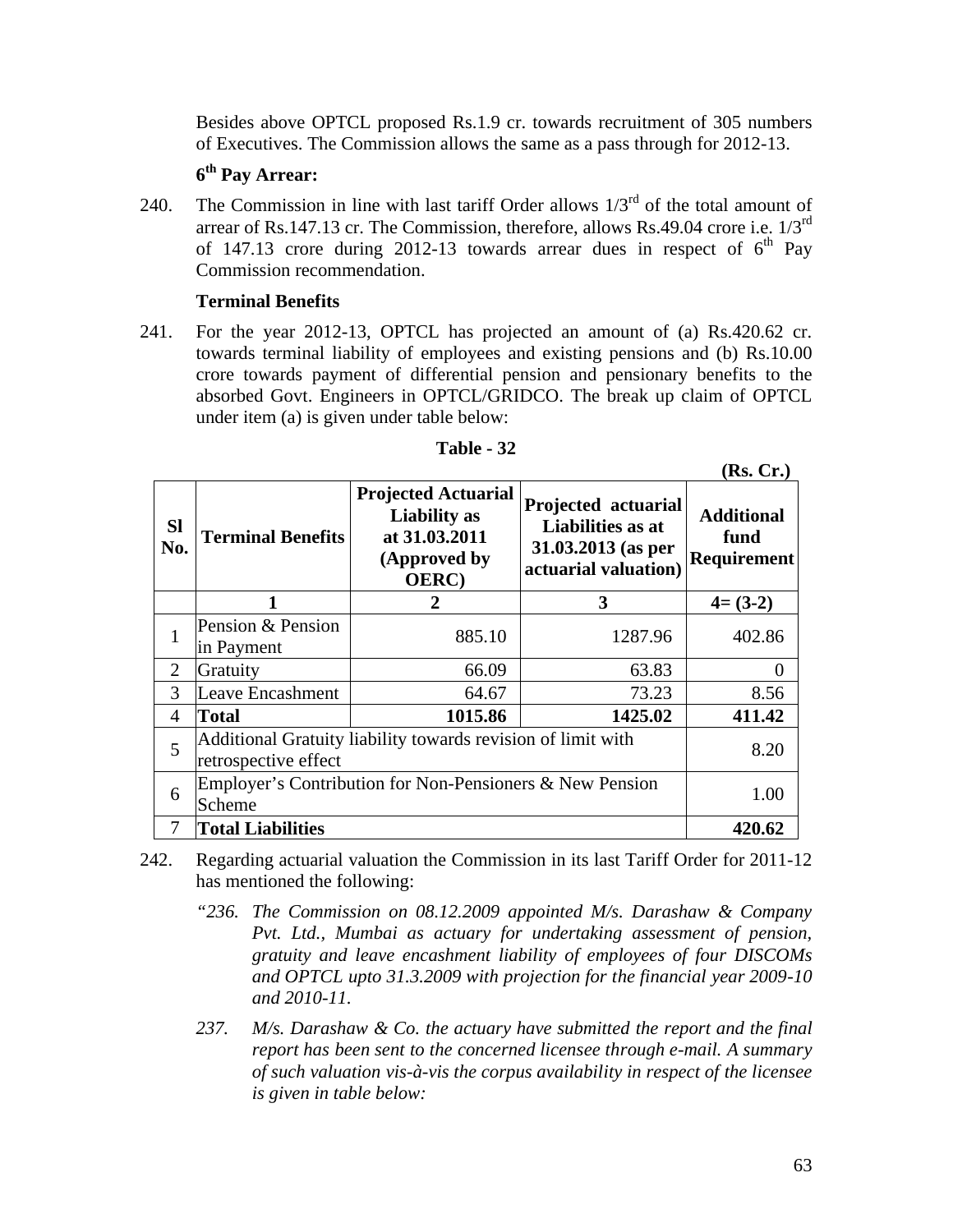|              |              |              |              |                | $(Rs. \text{ C}rore)$ |
|--------------|--------------|--------------|--------------|----------------|-----------------------|
|              | <b>OPTCL</b> | <b>WESCO</b> | <b>NESCO</b> | <b>SOUTHCO</b> | <b>CESU</b>           |
| 31.03.09     |              |              |              |                |                       |
| Pension      | 843.66       | 290.91       | 267.44       | 271.37         | 528.46                |
| Gratuity     | 53.84        | 32.77        | 30.38        | 28.22          | 54.32                 |
| Leave        | 52.08        | 34.24        | 29.74        | 27.61          | 62.42                 |
| <b>Total</b> | 949.58       | 357.92       | 327.56       | 327.2          | 645.20                |
| 31.03.10     |              |              |              |                |                       |
| Pension      | 864.87       | 301.97       | 278.2        | 281.22         | 552.8                 |
| Gratuity     | 59.12        | 36.52        | 32.61        | 31.16          | 57.71                 |
| Leave        | 58.02        | 37.13        | 32.37        | 30.68          | 67.7                  |
| <b>Total</b> | 982.01       | 375.62       | 343.18       | 343.06         | 678.21                |
| 31.03.11     |              |              |              |                |                       |
| Pension      | 885.10       | 310.17       | 285.88       | 293.18         | 571.63                |
| Gratuity     | 66.09        | 38.69        | 36.17        | 34.13          | 61.53                 |
| Leave        | 64.67        | 40.1         | 35.85        | 33.84          | 73.41                 |
| <b>Total</b> | 1015.86      | 388.96       | 357.9        | 361.15         | 706.57                |

*Table – 36 Acturial Valuation as given by the Actuary M/s DARASHAW, Mumbai*

*Table – 37 Expected Corpus Availability*

|                           |              |              |              | $(Rs. \text{ C}rore)$ |             |
|---------------------------|--------------|--------------|--------------|-----------------------|-------------|
|                           | <b>OPTCL</b> | <b>WESCO</b> | <b>NESCO</b> | <b>SOUTHCO</b>        | <b>CESU</b> |
| OB As on $01.4.99$ /Fund  | 184.07       | 70.77        | 68           | 67.39                 | 138.56      |
| transfer from GRIDCO to   |              |              |              |                       |             |
| <b>DISCOMs</b>            |              |              |              |                       |             |
| Allowed by the Commission |              |              |              |                       |             |
| 1999-00                   | 11.68        | 6.71         | 5.62         | 7.78                  | 0.00        |
| 2000-01                   | 25.22        | 6.27         | 7.07         | 7.07                  | 0.00        |
| 2001-02                   | 27.74        | 7.92         | 7.00         | 6.63                  | 6.09        |
| 2002-03                   | 30.52        | 8.08         | 7.21         | 6.81                  | 6.27        |
| 2003-04                   | 33.57        | 8.96         | 7.56         | 7.57                  | 6.90        |
| 2004-05                   | 117.54       | 11.30        | 8.35         | 9.40                  | 3.25        |
| 2005-06                   | 40.62        | 12.06        | 8.92         | 10.03                 | 3.51        |
| 2006-07                   | 44.68        | 12.07        | 9.55         | 9.73                  | 13.19       |
| 2007-08                   | 55.38        | 16.36        | 15.30        | 13.97                 | 18.28       |
| 2008-09                   | 51.34        | 37.02        | 25.16        | 24.49                 | 48.10       |
| 2009-10                   | 76.94        | 37.04        | 27.19        | 20.53                 | 49.68       |
| 2010-11                   | 140.20       | 51.81        | 51.13        | 58.22                 | 75.84       |
| Sub-Total                 | 655.43       | 215.6        | 180.06       | 182.23                | 231.11      |
| <b>Grand Total</b>        | 839.5        | 286.37       | 248.06       | 249.62                | 369.67      |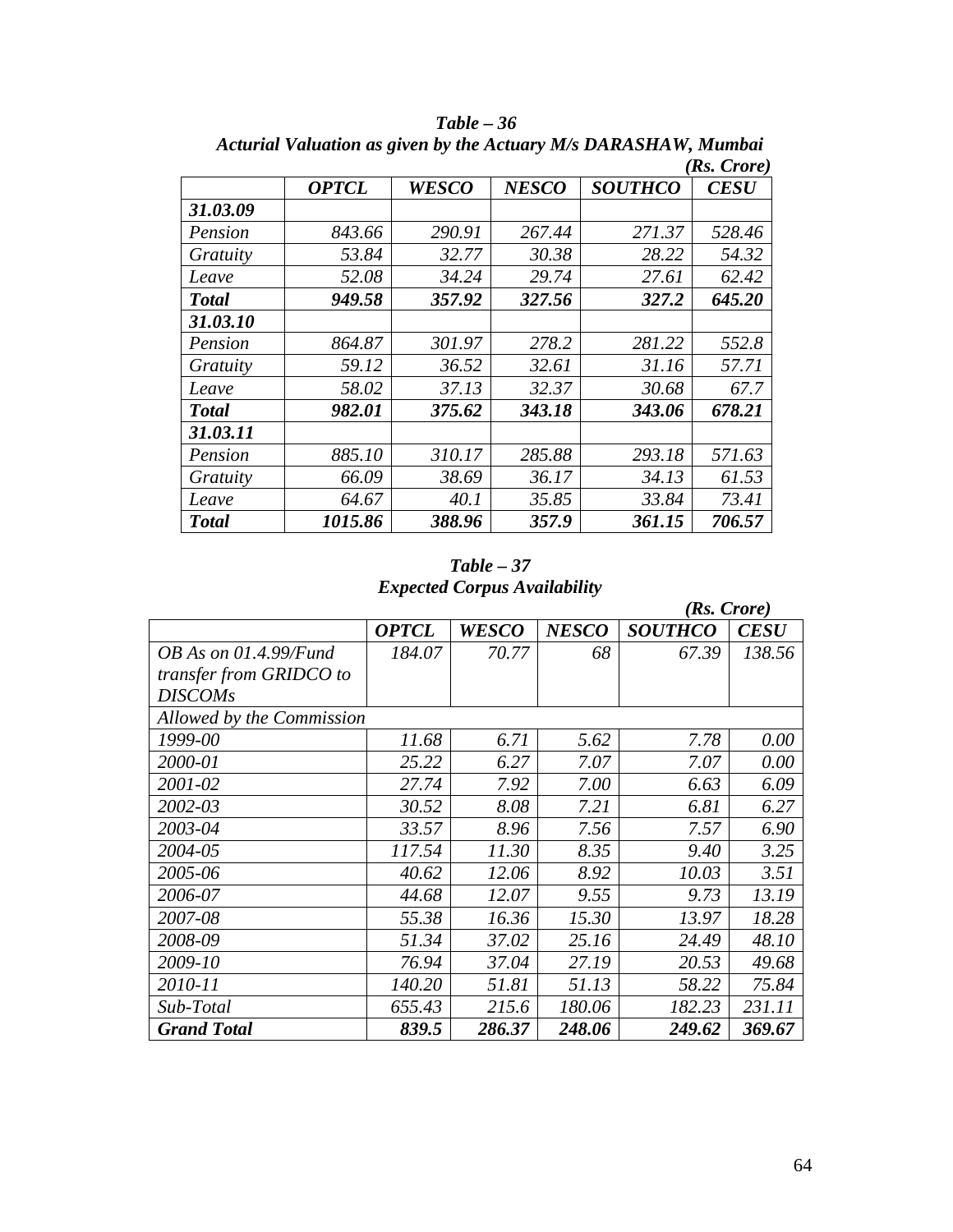|                 |                                 |                        | $(Rs. \text{Core})$ |
|-----------------|---------------------------------|------------------------|---------------------|
| <i>Licensee</i> | <b>Valuation as per Actuary</b> | <b>Expected corpus</b> | Difference to be    |
|                 | $(as \, on \, 31.3.2011)$       | availability           | funded              |
| <b>OPTCL</b>    | 1015.86                         | 839.5                  | 176.36              |
| <b>WESCO</b>    | 388.96                          | 286.37                 | 102.59              |
| <b>NESCO</b>    | 357.9                           | 248.06                 | 109.84              |
| <b>SOUTHCO</b>  | 361.15                          | 249.62                 | 111.53              |
| <b>CESU</b>     | 706.57                          | 369.67                 | 336.90              |

*Table – 38 Differential Funding requirement as per valuation*

- *238. It is seen from the above table that as on 31.3.2011 the differential liability to be funded works out to Rs.176.36 crore in respect of OPTCL. The Commission allows the entire differential amount of Rs.176.36 crore as a pass through in ARR for the FY 2011-12."*
- 243. As seen from the above order of the Commission, the entire corpus as on 31.03.2011 valued by the independent actuary is fully funded. To continue with the actuarial valuation of terminal liabilities the Commission has awarded the job afresh to  $M/s$ . Darashaw  $\&$  Co. Pvt. Ltd. for conducting valuation upto 31.03.2010 with projection upto 31.03.2012 vide Lr. No. 1739 dtd. 17.09.2011, after following transparent procedure of selecting the actuary. On 08.11.2011 M/s Darashaw & Co. Pvt. Ltd. wrote a letter to the Commission that they would be unable to provide service in accordance with the initial discussion. Further, the Actuary stated that such thing is beyond their sphere of control. The Commission after getting the refusal letter from the Actuary decided to allow the terminal benefit on a provisional manner for the year 2012-13. The valuation can be updated within a period of three to five years.

Further, the Commission observed that OPTCL inherited the pensional liability of 4493 numbers of employees of the erstwhile OSEB at the time of separation of transmission and distribution business. This is not the case with DISCOMs.

Hence, pending periodical actuarial valuation as per the direction of the Commission the terminal liability may be allowed based on the cash outflow for the financial years.

- 244. In reply to the query OPTCL in Item No. 14 have submitted that for the FY 2011- 12 (upto to 30.11.2011) the cash outflow towards gratuity, leave, pension amounts to Rs.80.40 cr. (pension-Rs.67.25 cr. + Gratuity Rs.8.74 cr. + leave Rs.4.41 cr.). This excludes an amount of Rs.0.86 cr. towards 6th Pay arrear pension. The actual pay out for a period of 8 months (upto 30.11.2011) of the financial year is extrapolated for a period of 12 months and the annual terminal liability is determined at Rs.120.60 cr. (Rs.80.4/8 x 12) and the Commission approves the same towards terminal liability for the FY 2012-13.
- 245. OPTCL further submitted that pursuant to the Govt of Odisha in Finance Dept. Resolution No. 16500 dated 02.04.2011, OPTCL issued Notification No. AW-Pen-I-9/2009/11279 dated 05.07.2011 for revision of the maximum limit of Death-cum-Retirement Gratuity from Rs.2.50 lakhs to Rs.7.50 lakhs w.e.f.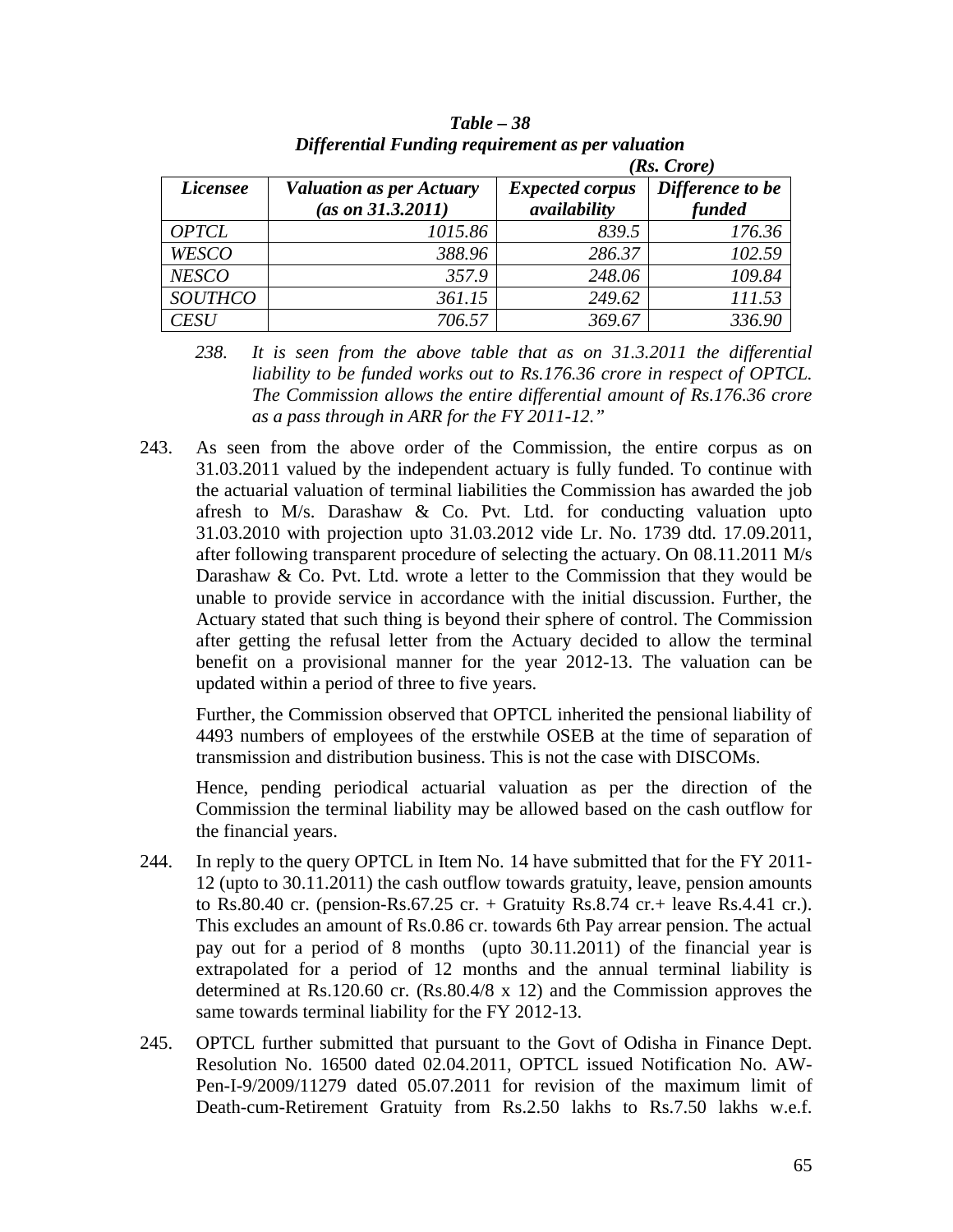01.01.2006 for executive and non-executive employees of OPTCL. The additional liabilities in this respect works out to Rs.8.20 Crore (approx.). It is further submitted that this additional liabilities of Rs.8.20 Crore was not included in the projected liabilities of Gratuity done by actuary. Hence, OPTCL requested the Commission to approve the same as additional liability in the ARR. The Commission approves the same as it is a statutory liability and OPTCL has to make provision for discharging the liability. Besides above OPTCL claim Rs.1 crore towards employers matching contribution for employees joining under NPS and non-pensioner category. The Commission allows the same as a pass through in revenue requirement.

- 246. Regarding item (b) i.e. payment of differential pension and pensionary benefits to the absorbed Govt. Engineers in OPTCL/GRIDCO, the OPTCL has made a provision of Rs.10 cr. to be allowed in the ARR for FY 2012-13. In the tariff order for FY 2011-12, the Commission has given the following directions:
	- *"249. Thus, the Commission would like to summarize its direction and observation as under:-*
		- *(i) The Commission agrees and approves in-principle for calculating the pensionary benefits of the absorbed engineers by taking into account the last pay (including grade pay) drawn to be drawn from the transferee organization and the retirement from such organization and service rendered both under the State Govt. as well as under the Transferee organization for the limited purpose of protecting the loss of pension to those absorbed engineers.*
		- *(ii) After deducting pension/revised pension being drawn/to be drawn by the absorbed engineers from the State Govt. in respect of the service rendered under the State Govt. up to the appointed date (i.e. 31.3.1997 AN) shall be deducted from the revised pension which is to be determined by taking into account the last pay including grade pay drawn from the transferee organization on the date of retirement from such organization and the service rendered both under the State Govt. and the Transferee organization.*
		- *(iii) The revised pension for the period rendered under the State Govt. would be calculated in respect of (a) those transferred/ absorbed engineers those who have retired or due to retire on or after 01.12.2008, or would retire in future (b) transferred/absorbed engineers those who have already retired before 01.01.2006 and (c) those who have retired on or after 01.01.2006 but before 01.12.2008.*
		- *(iv) Since the pension/revised pension would continue to be drawn from the State Govt. in respect of the service rendered under the State Govt., there is no occasion for refund of pension already drawn from the State Govt. nor there would be any occasion for*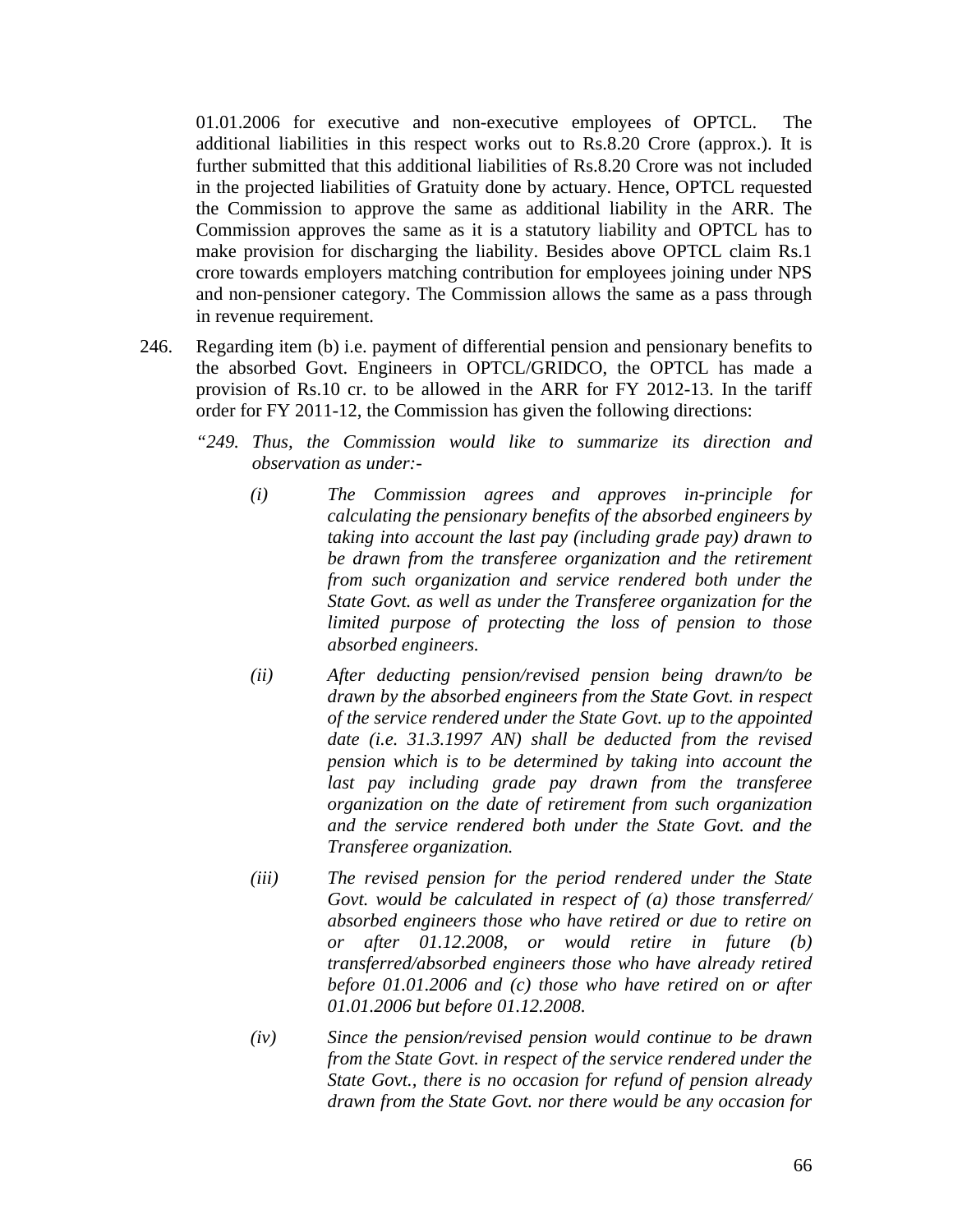*the State Govt. to deposit the pensionary liabilities with the Transferee organization.* 

- *(v) For determining the enhanced differential pension of those absorbed engineers from the transferee organization and the revised pension from the state from time to time the procedure outlined from para 246 to 247 would be followed keeping in view the amendment that may be made by Finance Department from time to time for revision of pension from the State Govt. employees.*
- *250. The Transferee organizations (OPTCL/GRIDCO/OHPC) and Energy Department may take follow up action in the light of the observations and analysis made from Para-242 to 249 with due consultation with Finance Department, Govt. of Orissa."*
- 247. For the FY 2011-12 the Commission provisionally allowed Rs.3 cr. pending actual additional liability on account of enhanced pension.

During FY 2012-13 OPTCL made a provision of Rs.10 cr. OPTCL in its submission had stated the following:

"In this regard necessary notification of the Finance Deptt., Govt. of Odisha for payment of differential liabilities is yet to come out. After the same is notified, OPTCL will work out the actual additional differential liabilities towards Pension, Commutation and Gratuity. It is expected that the initial amount required will be much higher than the amount allowed as the number of retired employees exceeds 225. In view of above, additional fund of Rs.10.00 Crore may be provided on adhoc basis for FY 2012-13."

The Commission approves an amount of Rs.10 cr. provisionally for the FY 2012- 13 and directs to pursue the matter with Govt. of Odisha and workout the actual liability on the basis of the Govt. of Odisha notification.

248. The statement of Employees Cost for FY 2012-13 proposed by OPTCL and approved by the Commission is depicted in table below:

#### **Table – 33**

#### **(Rs. Cr.) Sl. No. Particulars Approved for Particulars Approved for Approved for FY 11-12 Proposed for FY 12-13 Approved for FY 12-13** 1. Salaries (Basic Pay+ Grade  $\begin{bmatrix} \text{Bay} \\ \text{Pay} \end{bmatrix}$  62.58 79.27 62.69 2. Overtime  $\vert$  -  $\vert$  -  $\vert$  -  $\vert$  -  $\vert$  -3. Dearness Allowance 1 34.42 56.28 45.14 4. Other Allowance  $\begin{array}{|c|c|c|c|c|c|c|c|c|} \hline 4. & 0.66 & 0.66 \hline \end{array}$ 5. Bonus and Overtime 1 0.13 0.13 0.13 0.13 6. Provision towards Wage revision revision towards wage  $\begin{bmatrix} 2.80 \\ 2.80 \end{bmatrix}$  2.80

#### **Employees Cost proposed and approved for FY 2012-13**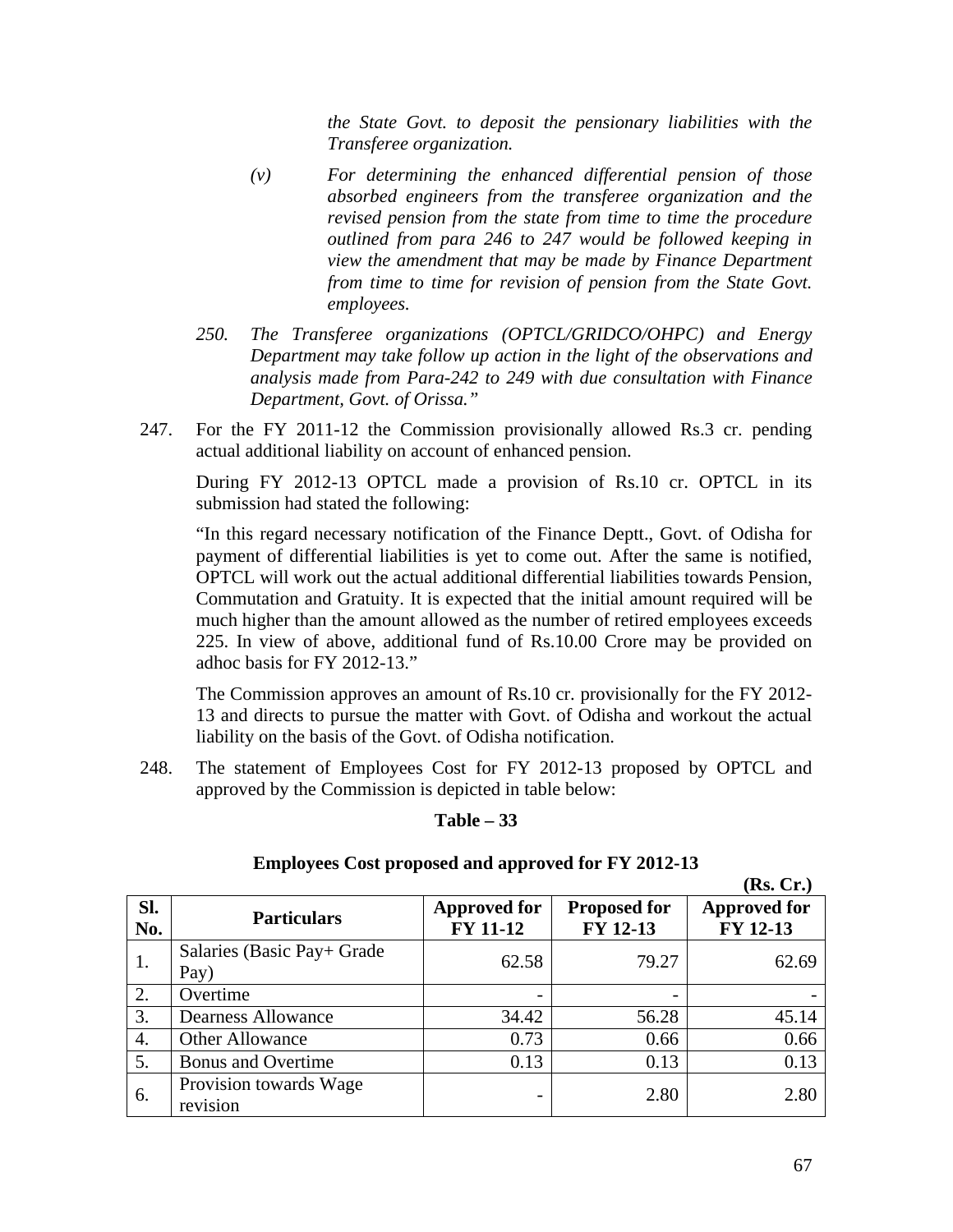| Sl.<br>No. | <b>Particulars</b>                                                                                             | <b>Approved for</b><br>FY 11-12 | <b>Proposed for</b><br>FY 12-13 | <b>Approved for</b><br>FY 12-13 |
|------------|----------------------------------------------------------------------------------------------------------------|---------------------------------|---------------------------------|---------------------------------|
| 7.         | Enhanced in Salary (NPC)                                                                                       |                                 | 14.8                            |                                 |
| 8.         | Sub Total (1 to 7)                                                                                             | 97.86                           | 153.95                          | 111.42                          |
|            | <b>Other Staff Cost</b>                                                                                        |                                 |                                 |                                 |
| 9.         | <b>Reimbursement of Medical</b><br>Expenses                                                                    | 3.13                            | 3.96                            | 3.13                            |
| 10.        | <b>Leave Travel Concession</b>                                                                                 | 0.73                            | 0.77                            | 0.77                            |
| 11.        | Reimbursement of House Rent                                                                                    | 9.39                            | 15.85                           | 9.40                            |
| 12.        | Interim Relief to Staff/<br>Premium under GIS                                                                  | 0.53                            | 0.46                            | 0.46                            |
| 13.        | <b>Encashment of Earned Leave</b>                                                                              |                                 |                                 |                                 |
| 14.        | <b>Stipend to Management</b><br>Trainee                                                                        | 3.91                            | 3.39                            | 3.39                            |
| 15.        | Stipend for new recruited Non-<br>Executive                                                                    |                                 | 1.90                            | 1.90                            |
| 16.        | Honorarium                                                                                                     |                                 | 0.08                            | 0.08                            |
| 17.        | Payment under Workmen<br>compensation Act                                                                      | 0.03                            | 0.06                            | 0.06                            |
| 18.        | Ex-gratia                                                                                                      |                                 | 0.16                            |                                 |
| 19.        | Miscellaneous                                                                                                  | 0.56                            | 0.13                            | 0.13                            |
| 20.        | Uniform and liveries                                                                                           |                                 | 1.33                            | 0.33                            |
| 21.        | Sub Total (9 to 20)                                                                                            | 18.28                           | 28.10                           | 19.66                           |
| 22.        | <b>Staff Welfare Expenses</b>                                                                                  | 3.20                            | 3.20                            | 3.20                            |
| 23.        | <b>Terminal Benefits</b>                                                                                       | 176.36                          | 420.62                          | 129.80                          |
| 24.        | Payment of differential pension<br>and pensionary benefit to the<br>absorbed Govt. Engineer in<br>OPTCL/GRIDCO | 3.00                            | 10.00                           | 10.00                           |
| 25.        | Total $(7+21+22+23+24)$                                                                                        | 298.70                          | 615.86                          | 274.08                          |
| 26.        | Less: Capitalisation                                                                                           | 9.60                            | 9.54                            | 4.64                            |
| 27.        | Net Total                                                                                                      | 289.10                          | 606.32                          | 269.44                          |
| 28.        | Arrear due to 6 <sup>th</sup> Pay<br>Commission recommendation                                                 | 49.04                           | 49.04                           | 49.04                           |
|            | <b>Total</b>                                                                                                   | 338.14                          | 655.36                          | 318.48                          |

# **R&M Expenses**

249. OPTCL has proposed an amount of Rs.95.46 cr. towards repair and maintenance expenditure for FY 2012-13. The details of R&M expenditure are given below: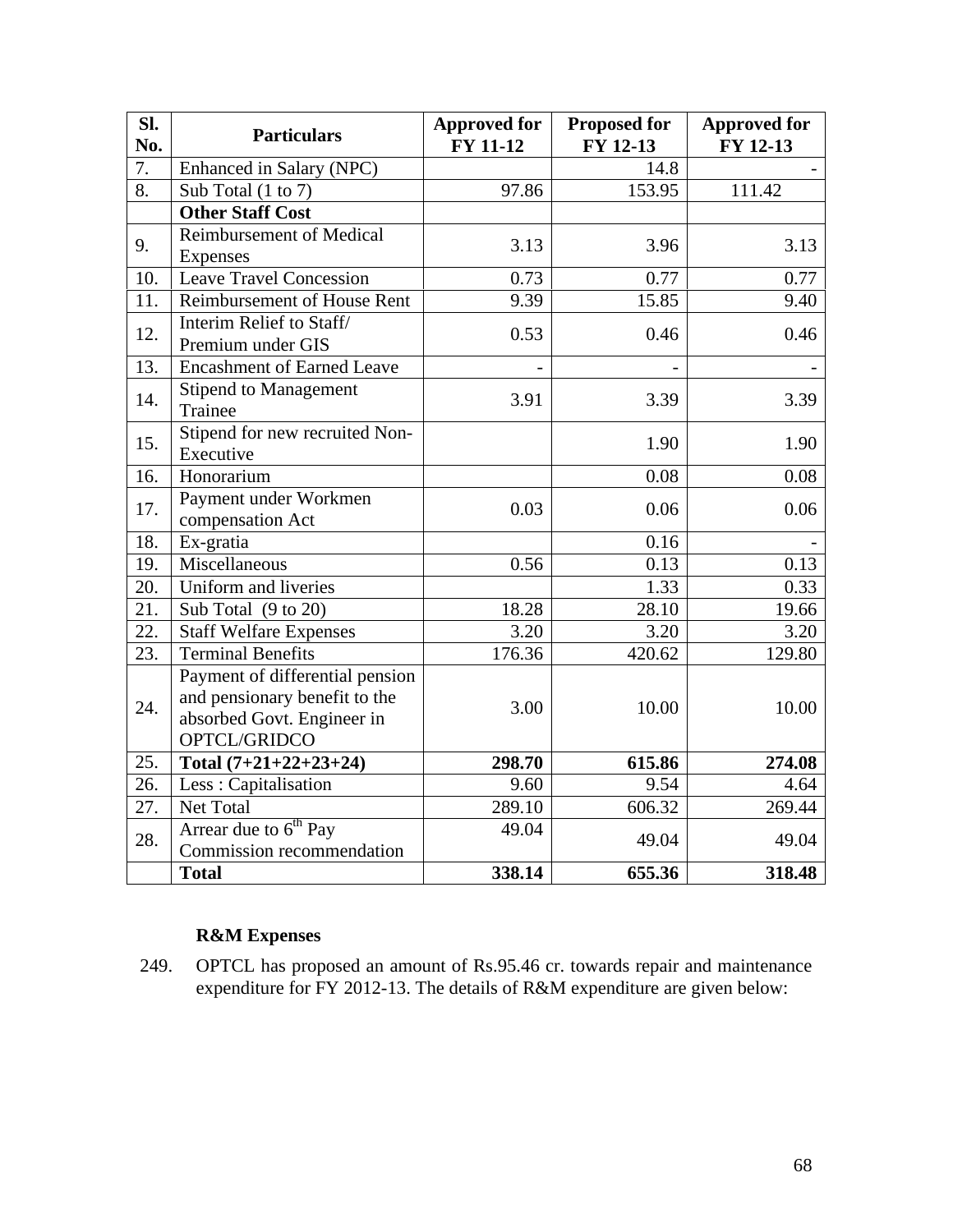| Proposal FY 2012-13 |
|---------------------|
| 54.03               |
| 13.60               |
| 3.50                |
| 4.33                |
| 20.00               |
| 95.46               |
|                     |

**Table – 34 Break up of R&M expenses under different heads**

250. Item-wise R&M expenditure of operation and maintenance wing proposed by OPTCL for FY 2012-13 is shown in the table as under:

|                | Item-wise R&M Expenditure of O&M Wing Proposed for FY 2012-13 |                  |          |                   |
|----------------|---------------------------------------------------------------|------------------|----------|-------------------|
| SI.            | <b>Work/Equipment details</b>                                 | <b>Unit Rate</b> | Quantity | <b>Total Cost</b> |
| No.            |                                                               | (Rs. Lakh)       |          | (Rs, Cr.)         |
| $\mathbf{1}$   | Circuit Breaker (Nos.)                                        |                  |          |                   |
|                | a) $400kV$                                                    | 25               | 3        | 0.75              |
|                | $b)$ 220 $kV$                                                 | 15.03            | 14       | 2.10              |
|                | c) $132kV$                                                    | 6.32             | 30       | 1.90              |
|                | $d)$ 33 $kV$                                                  | 1.78             | 50       | 0.89              |
| $\overline{2}$ | <b>Station Battery (Sets)</b>                                 | 14.8             | 5        | 0.74              |
| 3              | <b>Station Battery Charger</b>                                | 3.85             | 3        | 0.12              |
| $\overline{4}$ | $C.T.$ (Nos.)                                                 |                  |          |                   |
|                | a) $400kV$                                                    | 8.9              | 5        | 0.45              |
|                | $b)$ 220 $kV$                                                 | 4.03             | 29       | 1.17              |
|                | c) $132kV$                                                    | 1.18             | 10       | 0.12              |
|                | $d)$ 33 $kV$                                                  | 0.33             | 50       | 0.17              |
| 5              | P.T. (Nos.)                                                   |                  |          |                   |
|                | a) 220kV                                                      | 2.79             | 5        | 0.14              |
|                | $b)$ 132 $kV$                                                 | 1.64             | 5        | 0.08              |
|                | c) $33kV$                                                     | 0.21             | 5        | 0.01              |
| 6              | $L.A.$ (Nos.)                                                 |                  |          |                   |
|                | a)400kV                                                       | 1.14             | 6        | 0.07              |
|                | $b)$ 220 $kV$                                                 | 0.45             | 20       | 0.09              |
|                | c) $132kV$                                                    | 0.31             | 30       | 0.09              |
|                | $d)$ 33 $kV$                                                  | 0.07             | 30       | 0.02              |
| 7              | Relays (Diff types.)                                          | LS               |          | 1.00              |
| 8              | Testing equipment (Different types)                           | LS               |          | 1.00              |
| 9              | On Line Filter M/C                                            | 20               | 6        | 1.20              |
| 10             | <b>Online Moisture Remover</b>                                | 50               | 3        | 1.50              |

**Table – 35**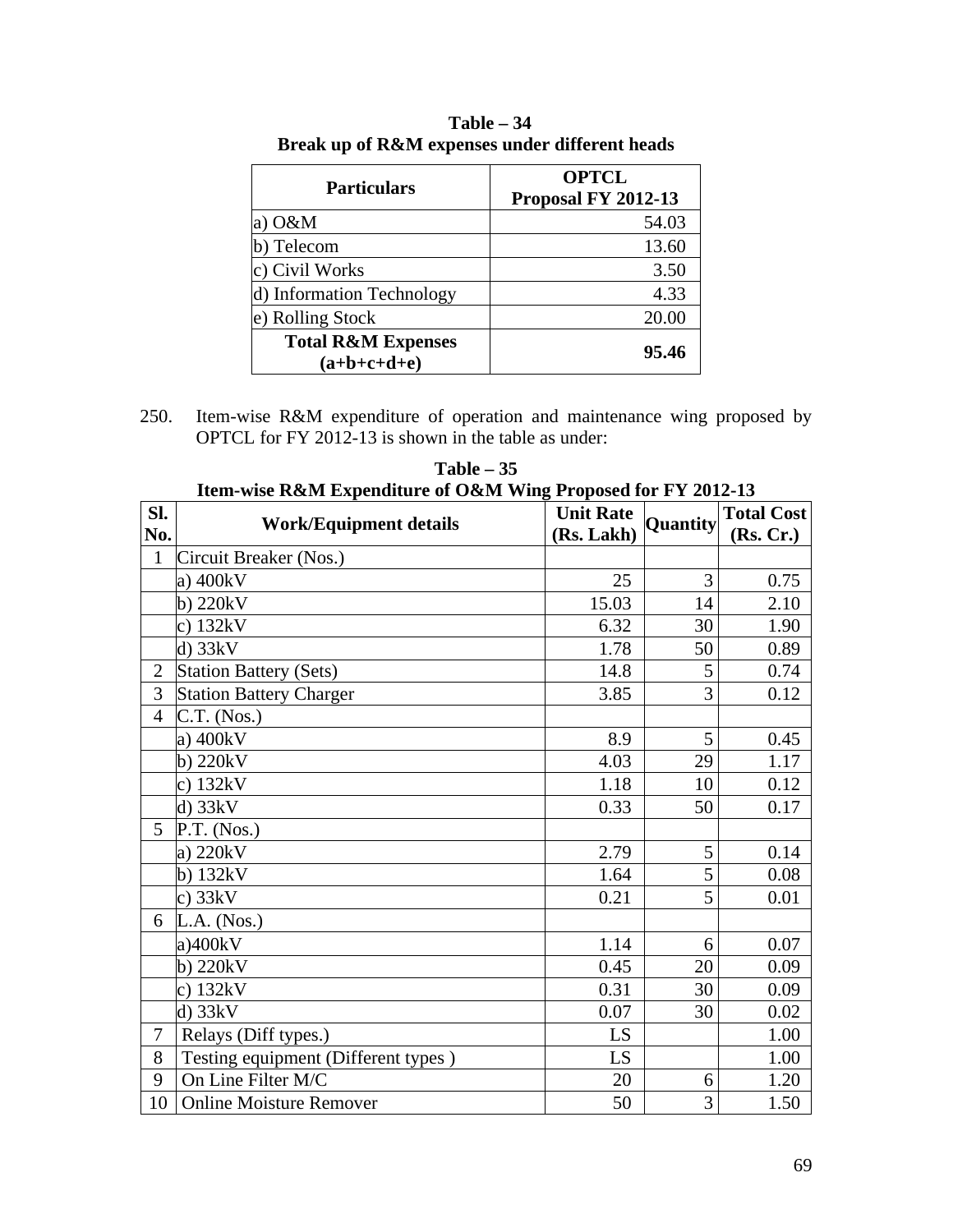| SI.<br>No. | <b>Work/Equipment details</b>                                            | <b>Unit Rate</b><br>(Rs. Lakh) | Quantity       | <b>Total Cost</b><br>(Rs, Cr.) |
|------------|--------------------------------------------------------------------------|--------------------------------|----------------|--------------------------------|
| 11         | Off Line Fault Locator                                                   | 25                             | 6              | 1.50                           |
|            | 12 Control cable. (Assorted in km.)                                      | 1                              | 30             | 0.30                           |
| 13         | SF-6 Gas Cylinders (50 kg.) in Nos.                                      | 0.56                           | 50             | 0.28                           |
|            | 14 Overhauling of CB                                                     | LS                             |                | 1.00                           |
|            | 15 Illumination of Grid Substation with repair of                        |                                |                |                                |
|            | ACDB panel.                                                              | LS                             |                | 1.00                           |
|            | 16 Spare for ERS system.                                                 | LS                             |                | 0.50                           |
| 17         | AMC on Energy Metering System.                                           | LS                             |                | 0.61                           |
|            | 18 Repair of defective Power Transformers                                | LS                             |                | 10.00                          |
|            | 19 Renovation of Earthing system of EHT lines $\&$                       | LS                             |                | 0.50                           |
|            | Grid S/s.                                                                |                                |                |                                |
|            | 20 ACMachine(In Nos)                                                     | 0.250                          | 50             | 0.13                           |
| 21         | Civil Works                                                              | LS                             |                | 2.00                           |
|            | 22 Insulators (In Nos)                                                   |                                |                |                                |
|            | a) 90 KN LR for 132kV                                                    | 0.070                          | 1000           | 0.70                           |
|            | $b)$ 90 KN Disc                                                          | 0.005                          | 2000           | 0.10                           |
|            | c) 120KN Disc                                                            | 0.007                          | 1000           | 0.07                           |
|            | d) 160KNDisc                                                             | 0.007                          | 500            | 0.04                           |
|            | e) 90KN LR for 220 kV                                                    | 0.100                          | 700            | 0.70                           |
|            | f) 160 KN LR for 220 kV                                                  | 0.140                          | 200            | 0.28                           |
|            | $g)$ 120KN LR for 132kV                                                  | 0.080                          | 200            | 0.16                           |
|            | 23 GI Earth Wire (7/3.15) (KM)                                           | 0.22                           | 100            | 0.22                           |
|            | 24 a) Vibration damper(In Nos)(conductor)                                | 0.006                          | 200            | 0.01                           |
|            | b) Vibration damper(In Nos)(Earth Wire)                                  | 0.004                          | 200            | 0.01                           |
|            | 25 H/W Fitting(In Nos)                                                   | LS                             |                | 0.20                           |
| 26         | Installation and commisioning of new Energy<br>meters                    | 0.11165                        | 600            | 0.67                           |
| 27         | Installation of 2nd Station Transformer<br>$(315KVA)$ in Grid S/s (Nos.) | 6                              | 25             | 1.50                           |
| 28         | AMC on different types of Testing equipment                              | LS                             |                | 0.50                           |
|            | 29 Concreting of Switch Yard                                             | LS                             |                | 0.50                           |
|            | 30 33kV C/R Panel                                                        | $\overline{2}$                 | $\overline{4}$ | 0.08                           |
|            | Misc. expenses for O&M field divisions such as;                          |                                |                |                                |
|            | Painting of towers & Transformers, Switch yard                           |                                |                |                                |
|            | cleaning, Transportation of trfs., Welding of                            |                                |                |                                |
|            | 31 tower members, AMC on A/c.                                            | LS                             |                | 16.00                          |
|            | machines, Gardening, Remetaling of Sub-                                  |                                |                |                                |
|            | Station, Strengthening of Towers & Sanitary                              |                                |                |                                |
|            | works                                                                    |                                |                |                                |
|            | 32 Bus Augmentation                                                      | LS                             |                | 0.50                           |
|            | 33 Towers                                                                |                                |                |                                |
|            | i[OA (4.22 MT) x 2]                                                      | 0.56                           | 8.44           | 0.05                           |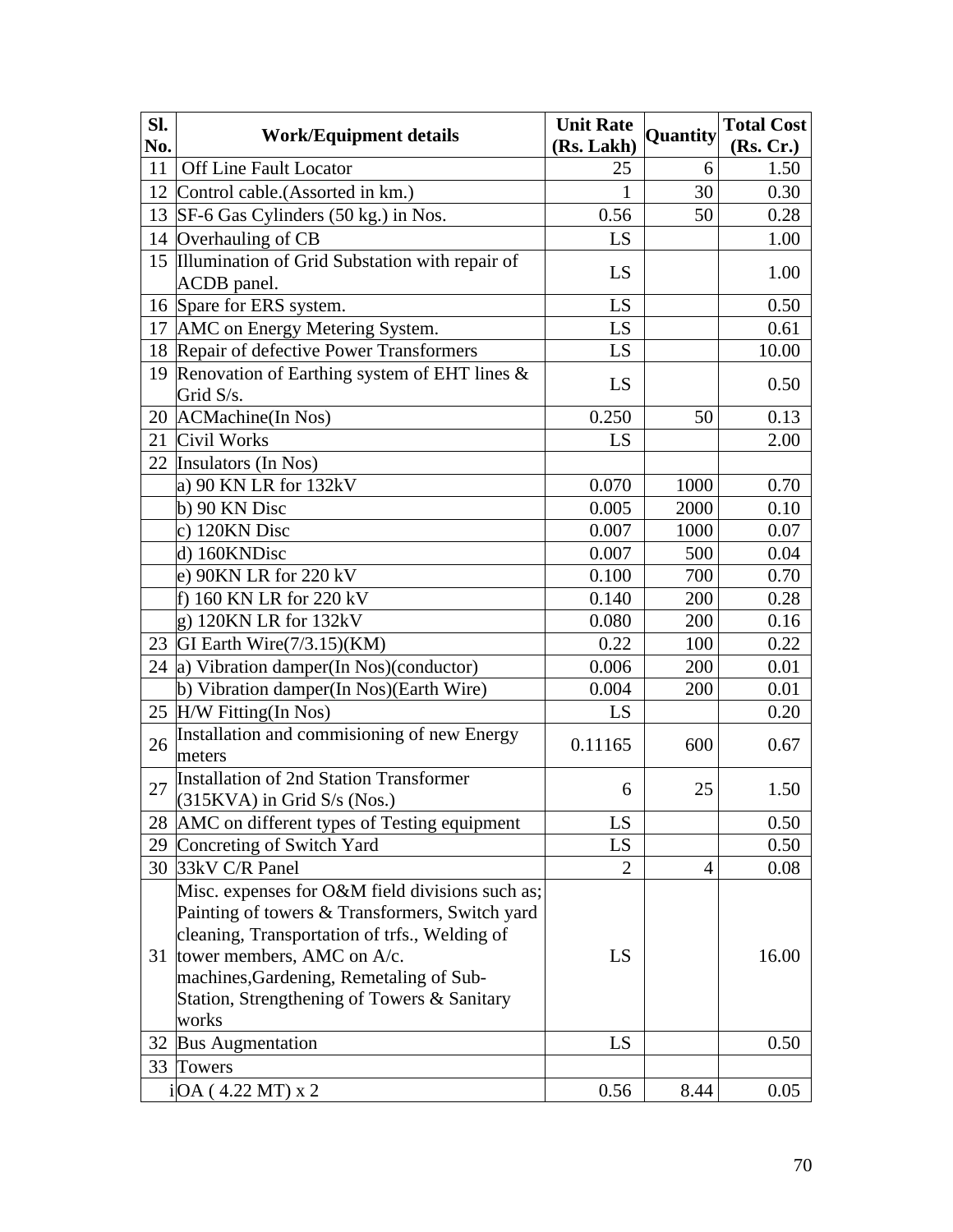| Sl.<br>No.   | <b>Work/Equipment details</b> | <b>Unit Rate</b><br>(Rs. Lakh) | <b>Quantity</b> | <b>Total Cost</b><br>(Rs, Cr.) |
|--------------|-------------------------------|--------------------------------|-----------------|--------------------------------|
|              | ii OB (6.53 MT) x 2           | 0.56                           | 13.06           | 0.07                           |
|              | iii $OC(9.513 MT)$ x 2        | 0.56                           | 19.03           | 0.11                           |
|              | $ivPA$ (3.14 MT) x 2          | 0.56                           | 6.28            | 0.04                           |
|              | $v$ PB (4.761 MT) x 2         | 0.56                           | 9.52            | 0.05                           |
|              | vi PC (5.914 MT) x 2          | 0.56                           | 11.83           | 0.07                           |
| <b>Total</b> |                               |                                |                 | 54.03                          |

251. OPTCL proposes to spend Rs.13.60 cr. towards telecom R&M including ULDC. Details of the above amount is given in table below:

| <b>R&amp;M Expenditure Plan of Telecom Wing for FY 2012-13</b> |                                                                                         |               |  |
|----------------------------------------------------------------|-----------------------------------------------------------------------------------------|---------------|--|
| SI.                                                            | <b>Item</b>                                                                             | <b>Amount</b> |  |
| No.                                                            |                                                                                         | (Rs. In Cr.)  |  |
| $\mathbf{1}$                                                   | AMC of RTU under ULDC project                                                           | 1.05          |  |
|                                                                | a)Cost of AMC                                                                           | 0.12          |  |
|                                                                | b) Cost of new feeder/element integration                                               | 0.18          |  |
|                                                                | c) Purchase of new RTU for replacement                                                  | 0.75          |  |
| $\overline{2}$                                                 | <b>AMC APS package</b>                                                                  | 0.22          |  |
|                                                                | a) Cost of AMC                                                                          | 0.12          |  |
|                                                                | b) Cost of replacement/repair of materials                                              | 0.10          |  |
| $\overline{\mathbf{3}}$                                        | <b>AMC</b> of Wideband Communication package                                            | 0.78          |  |
|                                                                | a) Cost of AMC                                                                          | 0.65          |  |
|                                                                | b) Cost of Spares (LS)                                                                  | 0.13          |  |
| $\overline{\mathbf{4}}$                                        | Procurement of Outdoor coupling equipment (CVT, Wave traps)                             | 2.00          |  |
| 5                                                              | Procurement of Test Instruments                                                         | 0.35          |  |
| 6                                                              | Procurement of battery & battery charger                                                | 0.50          |  |
| 7                                                              | Procurement of AC machine with Srabilizer                                               | 0.13          |  |
| 8                                                              | Procurement of OPGW cable with hardware fittings (10 kms)                               | 0.30          |  |
| 9                                                              | Procurement of spares for PLCC, PABX, Chargers, MCD-80,                                 |               |  |
|                                                                | 1.00<br>NSD-50, NSK - 5 etc.                                                            |               |  |
| 10                                                             | Royalty charges/License fees payable to DOT for wideband                                | 1.19          |  |
|                                                                | communication system under ULDC project                                                 |               |  |
| 11                                                             | Insurance charges for ULDC equipment                                                    | 0.20<br>2.20  |  |
|                                                                | Revival of carrier back up protection system (14 line in Ist phase)<br>12               |               |  |
| 13                                                             | Provision of Logic earth and surge arrestor at different grid sub -<br>stations(10 nos) | 0.06          |  |
| 14                                                             | R & M of Telecom works at Divisional levels                                             | 2.50          |  |
| 15                                                             | License fee for walki-Talkie                                                            | 0.07          |  |
| 16                                                             | Procurement of SVS/PIU unit                                                             | 0.05          |  |
| 17                                                             | Procurement of Old version PLCC sets                                                    | 1.00          |  |
|                                                                | <b>Grand Total</b>                                                                      | 13.60         |  |

**Table – 36**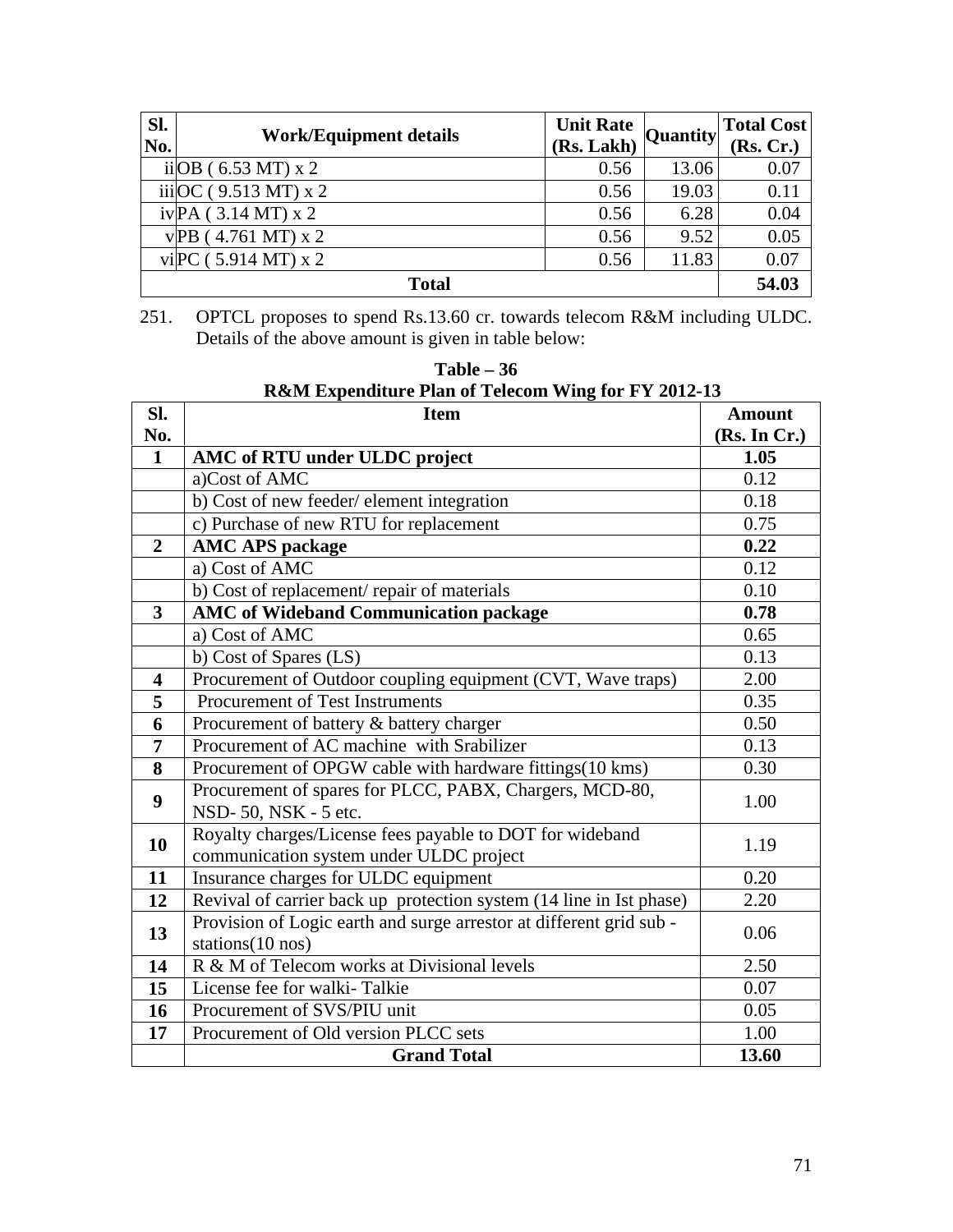- 252. OPTCL also proposed an expenditure of Rs.3.50 cr. towards civil works relating to major Repair and Maintenance of office buildings, associated colonies and grid sub-stations of OPTCL during FY 2012-13.
- 253. A provision of Rs.4.33 cr. is made towards R&M expenses pertaining to IT works during FY 2012-13.

| Sl. No.                                                  |                   | <b>ITEM</b>                  | Amount (Rs. Cr.) |
|----------------------------------------------------------|-------------------|------------------------------|------------------|
| A                                                        | ERP               |                              | 0.92             |
|                                                          | 1                 | <b>ERP-Linceses</b>          | 0.62             |
|                                                          | $\mathbf{2}$      | <b>ERP-Implementation</b>    | 0.30             |
| B                                                        |                   | Other IT (IT Consumables)    | 0.25             |
| $\mathbf C$                                              |                   | <b>Primary Data Center</b>   | 0.061            |
|                                                          | $\mathbf{2}$      | <b>Office Systems</b>        |                  |
|                                                          | a                 | PCs & Pheripherals           | 0.04             |
|                                                          | $\mathbf b$       | Lap Tops (Hqrs)              | 0.02             |
| D                                                        | <b>Networking</b> |                              | 3.09             |
|                                                          | 1                 | <b>WAN</b>                   |                  |
|                                                          | a                 | <b>Leased Lines Maint</b>    | 0.36             |
|                                                          | $\mathbf b$       | <b>Leased Lines Bandwith</b> | 2.43             |
|                                                          | $\mathbf c$       | <b>VSAT</b>                  | 0.12             |
|                                                          | d                 | LAN (ISP)                    | 0.12             |
| E                                                        | <b>FMS</b>        |                              | 0.06             |
| <b>Disaster Recovery (Electrical AC</b><br>F<br>Systems) |                   |                              | 0.011            |
| <b>Total</b>                                             |                   |                              | 4.33             |

#### **Table – 37 R & M Expenditure Plan of IT Wing for FY 2012-13**

### **SYSTEM UPGRADATION, OPERATION AND MAINTENANCE**

254. Commission at different time has given approval to the following Schemes and Projects. The schedule dates of completion of the projects are as given below.

### **System Interruptions due to Major Incident**

255. OPTCL's system has faced aggregated Annual interruptions varying from 1 hour to 102 hours at different locations on account of conductor/jumper snapping, insulator failure, bursting of Current Transformer/Potential Transformer, breaker problem, system disturbance, Lightening Arrester failures and others. However, OPTCL has claimed that it has arranged to maintain power supply (without resorting to total power failure due to non-availability of transmission capacity) from other nearby transmission facilities. The same effort has been made by OPTCL in maintaining uninterrupted power supply even in the event of generation failures. OPTCL claimed that there was no black out experienced in the State during the FY 2010-11. The interruption details are shown below: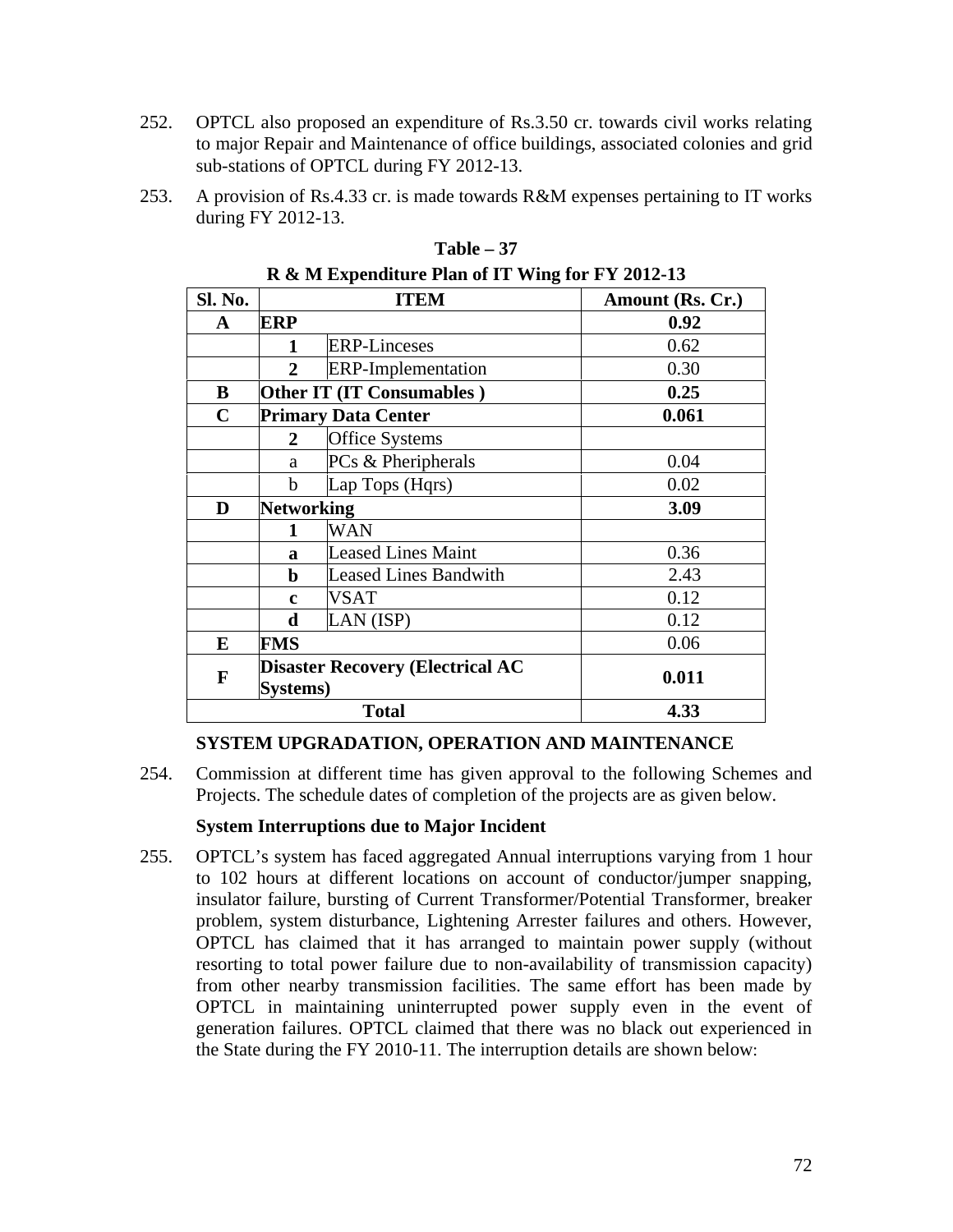| <b>Table</b> |  | - 38 |
|--------------|--|------|
|--------------|--|------|

| Interaption and to $\mathbf{m}$ in Indiachts (2010-11) |                                 |                            |  |  |  |  |  |
|--------------------------------------------------------|---------------------------------|----------------------------|--|--|--|--|--|
| <b>Incident</b>                                        | <b>Duration of Interruption</b> | <b>No. of Interruption</b> |  |  |  |  |  |
| Snapping of Jumper /                                   | 100:08:00                       | 78                         |  |  |  |  |  |
| Conductor / Earth wire                                 |                                 |                            |  |  |  |  |  |
| <b>Insulator Failure</b>                               | 101:48:00                       | 57                         |  |  |  |  |  |
| Bursting of CT / PT                                    | 8:25:00                         | 15                         |  |  |  |  |  |
| <b>Breaker Problem</b>                                 | 1:17:00                         |                            |  |  |  |  |  |
| <b>System Disturbance</b>                              | 5:12:00                         |                            |  |  |  |  |  |
| Failure of LA                                          | 12:39:00                        |                            |  |  |  |  |  |
| Others                                                 | 45:05:00                        | 38                         |  |  |  |  |  |

**Interruption due to Major Incidents (2010-11)**

The duration interruption indicated above is the sum total of interruptions occurred at different areas(S/s) during the year. However there was no total blackout experienced for the State during the year 2010-11.



**Maximum/Minimum Demand (MW) achieved excluding trading.**

256. During FY 2010-11 the daily peak demand touched at 3347 MW maximum on dt.23.03.2011 and a minimum of 2407 MW on dt.27.05.2010. The peak demand of 3347 MW in 2010-11 is about 200 MW above the peak demand experienced during the previous year 2009-10 (of 3150 MW). But the total energy drawl is 22170 MU in FY 2010-11 against 20624 MU in 2009-10 which indicates a growth in electricity consumption of around 1546 MU in the state.

### **Maximum/ Minimum Voltages of Major Grid Sub-stations**

257. The EHT voltage, as per Regulations 3(1)(b) of Central Electricity Authority(Grid Standards) Regulations, 2010 should be in the range 122-145 kV for voltage at 132 kV, 198-245 kV for voltage at 220 KV and 380-420 kV for 400 kV level. OPTCL has however experienced 157 kV minimum and 265 kV maximum in its 220 KV system and 90 KV minimum and 146 KV maximum in its 132 KV system. Hence, due to such abnormal voltage performance in some of the Grid S/Ss of OPTCL, distribution licensees are facing difficulty in supplying power at the correct voltage to their consumers. OPTCL is advised to take suitable action like putting up capacitor banks and additional remedial measures like system upgradation and investments etc. to improve the voltage profile. OPTCL should also monitor the reactive drawl of DISCOMs from its grid S/s and wherever DISCOM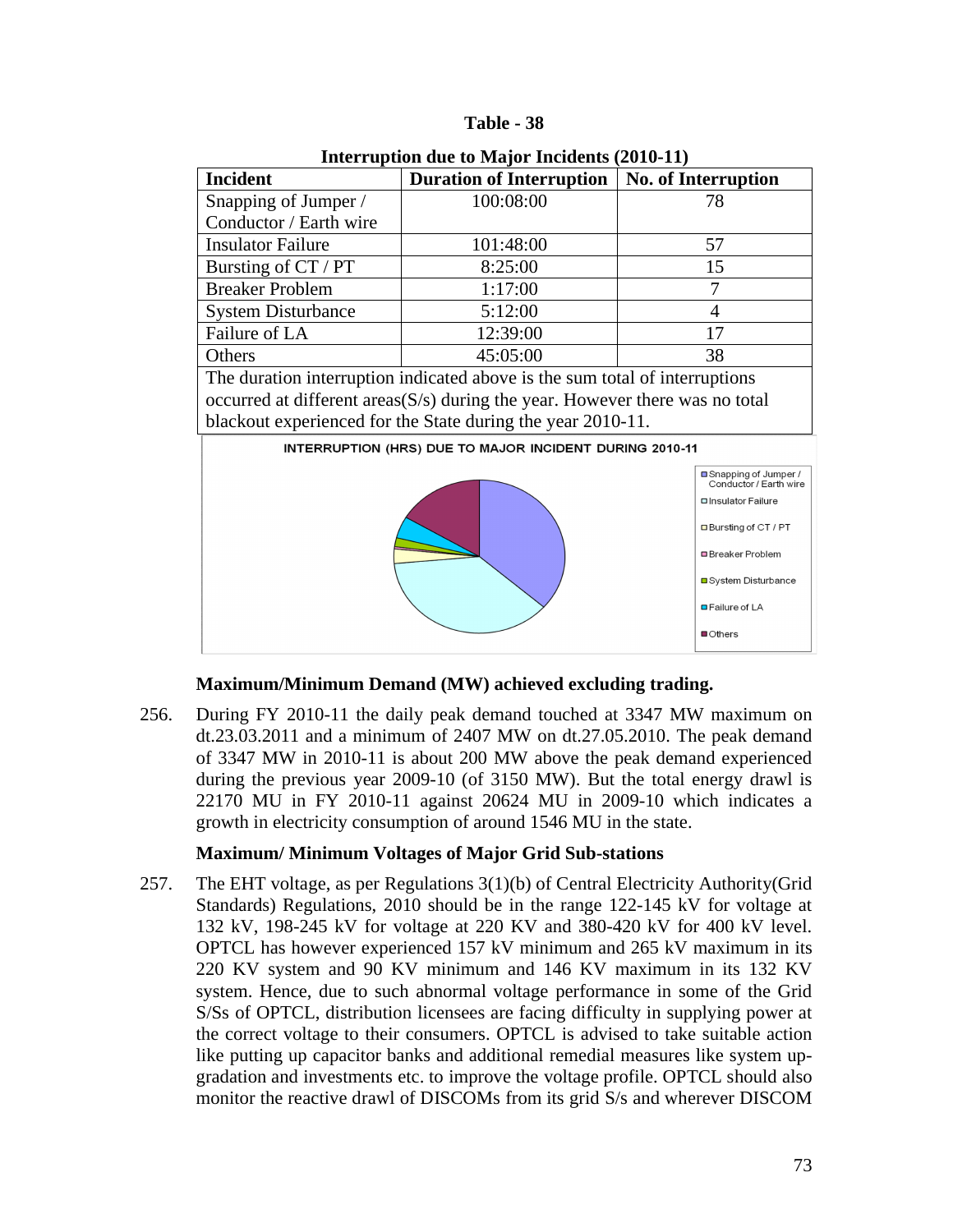draw excessive reactive load at low frequency shall take up with them for remedial measures.

#### **Table - 39**

| Sl.            | Name of the      | <b>Maximum</b> | <b>Minimum</b> |  |
|----------------|------------------|----------------|----------------|--|
| No.            | 220/132 kV       | Voltage in     | <b>Voltage</b> |  |
|                | <b>Grid Sub-</b> | kV             | in kV          |  |
|                | station          |                |                |  |
| $\mathbf{1}$   | Jaynagar         | 265            | 230            |  |
| $\overline{c}$ | Duburi           | 239            | 204            |  |
| 3              | Joda             | 240            | 210            |  |
| 4              | Tarkera          | 237            | 212            |  |
| 5              | Budhipadar       | 232            | 216            |  |
| 6              | <b>Balasore</b>  | 234            | 192            |  |
| 7              | Narendrapur      | 250            | 180            |  |
| 8              | Chandaka         | 242            | 157            |  |
| 9              | Bhanjanagar      | 242            | 172            |  |
| 10             | Theruvali        | 256            | 215            |  |
| 11             | Meramundali      | 234            | 203            |  |
| 12             | Bidanasi         | 265            | 170            |  |
| 13             | Katapalli        | 230            | 204            |  |
| 14             | <b>Bhadrak</b>   | 230            | 180            |  |
| 15             | Paradeep         | 230            | 190            |  |
| 16             | Bolangir         | 232            | 199            |  |
| 17             | Mendhasal        | 246            | 182            |  |

**Allowable Range (245-198 KV) Allowable Range (145 -122 KV)**

| Sl.                                        | Name of                                      | <b>Maximum</b> | <b>Minimum</b> |  |  |
|--------------------------------------------|----------------------------------------------|----------------|----------------|--|--|
| No.                                        | the 220/132                                  | Voltage in     | <b>Voltage</b> |  |  |
|                                            | kV Grid                                      | ${\bf kV}$     | in kV          |  |  |
|                                            | Sub-station                                  |                |                |  |  |
|                                            | Cuttack                                      | 140            | 94             |  |  |
| 2                                          | Puri                                         | 140            | 90             |  |  |
| 3                                          | Khurda                                       | 140            | 92             |  |  |
| 4                                          | Berhampur                                    | 146            | 102            |  |  |
| Balance 132/33 KV S/S, the voltage profile |                                              |                |                |  |  |
|                                            | is satisfactory i.e. within allowable range. |                |                |  |  |

#### **Initiatives for Operation and Maintenance**

258. The Commission in Para 266 of the ARR and Transmission Tariff of OPTCL for the year 2011-12 has stipulated as under:

> *"The Commission will continue to take up periodical reviews of Repair and Maintenance works of the licensee and may engage independent team of experts to monitor and report the progress of R&M works being undertaken. Technical audit to recheck and verify the status of work being executed by the licensee shall be a regular feature in the year 2011-12. If OPTCL fails to build up the system as desired by the Commission, the expenditure now shall be revised & the transmission tariff may be suitably modified after the mid-year review apart from any other action that may be considered appropriate".*

259. In line with above observation and in continuation with the earlier enquiries conducted in respect of Operation and Maintenance of OPTCL system and to ascertain the exact status of implementation of recommendations/directions, the Commission had time & again reviewed the compliances and issued appropriate orders.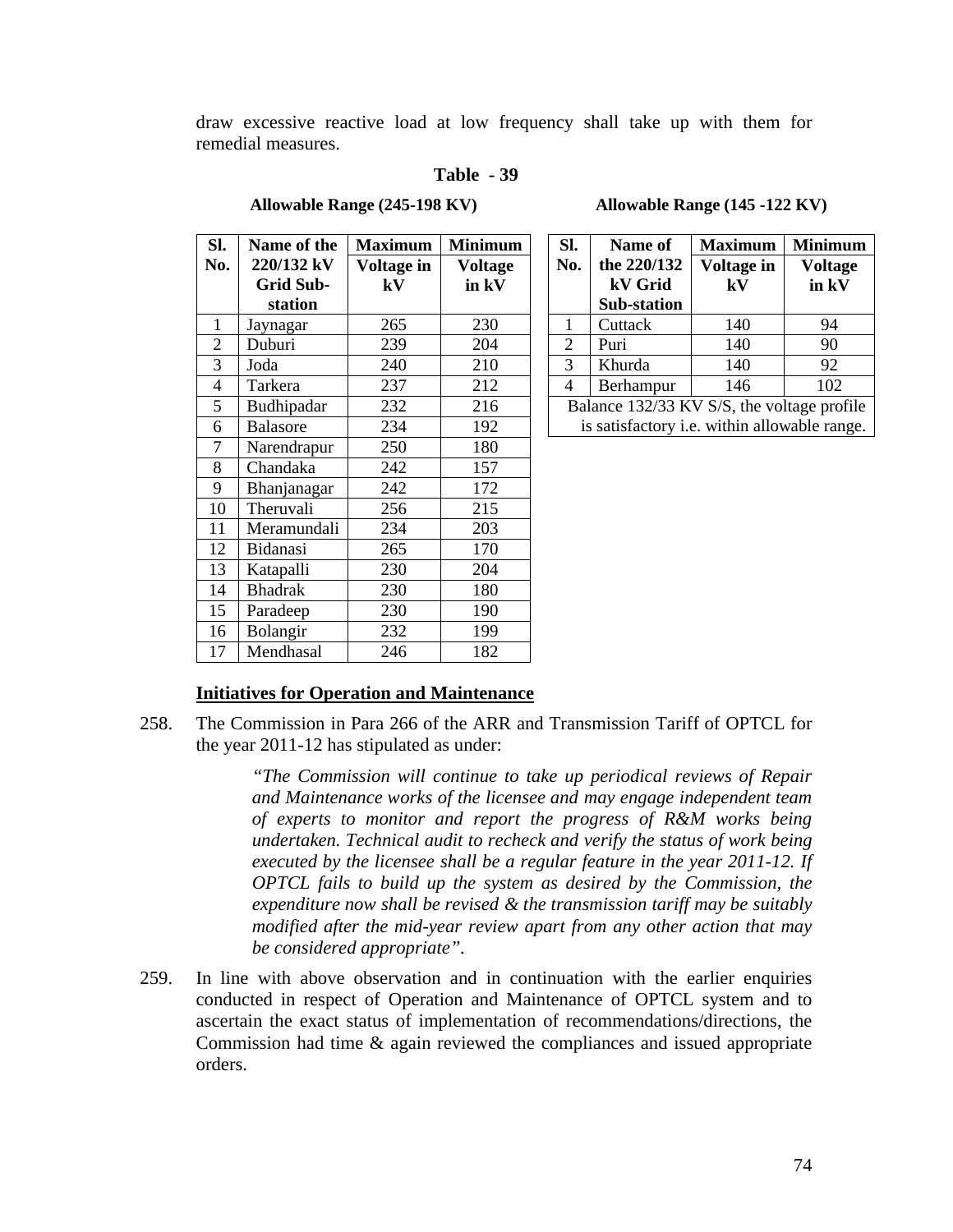- 260. Compliance report furnished by OPTCL has been received in respect of short term and long-term measures recommended by the enquiry teams. Although most of the short term recommendations have been attended to still a number of long term recommendations are yet to be complied. During the performance review on 20.12.2011, the Commission has directed OPTCL to take expeditious steps to comply with the recommendations of the independent technical teams for improvement of power supply system in the State and furnish the upto-date status as on December, 2011 for perusal of the Commission.
- 261. **Summary of Recommendations made by the Enquiry Team on O&M of OPTCL**
	- **Provision of PLCC/SCADA in all 220 kV Grid S/s.**
	- Replacement of very old ABCBs, MOCBs, BOCBs available in grid S/Ss.
	- Provision of 3<sup>rd</sup> Bay in the Grid S/Ss and augmentation of transformation capacity.
	- As 220kV and 132 kV network & the associated grid S/Ss of the system is the backbone of the transmission system, and a regular planned maintenance and timely augmentation of lines and substations with proper protection system in place are required to minimize breakdowns and extend uninterrupted power supply to DISCOMs. Further a system can be so designed that it can meet the contingency maintenance.
	- Modern way of management and planning is required by OPTCL for a healthy transmission system to extend quality & reliable power to DISCOMs. Hence, for better flexibility of the transmission system, OPTCL should set up a team consisting of professional experts in each O&M circle to attend any type of problem in the Grids under that circle.
	- There should be regular review by the GM of  $EHT(O\&M)$  circle regarding functioning of each O&M division under his control at least once in each quarter and send the review report with all the problems along with the suggestion/remedial measures to the corporate office for appropriate action.
	- **Review/analysis of each interruption should be made and planning strategy** should be developed for proper operation and maintenance of the transmission system
	- Alternative source of supply should be made available at all grid substations to avoid total power failure in the region due to fault in the single source of supply. All EHT grid S/S should operate in a ring arrangement.
- 262. OPTCL should develop a system of annual inspection by its higher officials to the field to ascertain the exact situation and requirement of maintenance of its grid S/Ss in particular and transmission system as a whole. As a part of theft prevention measure, name of OPTCL may be embossed throughout the conductor at a specific distance of 1-2 meters.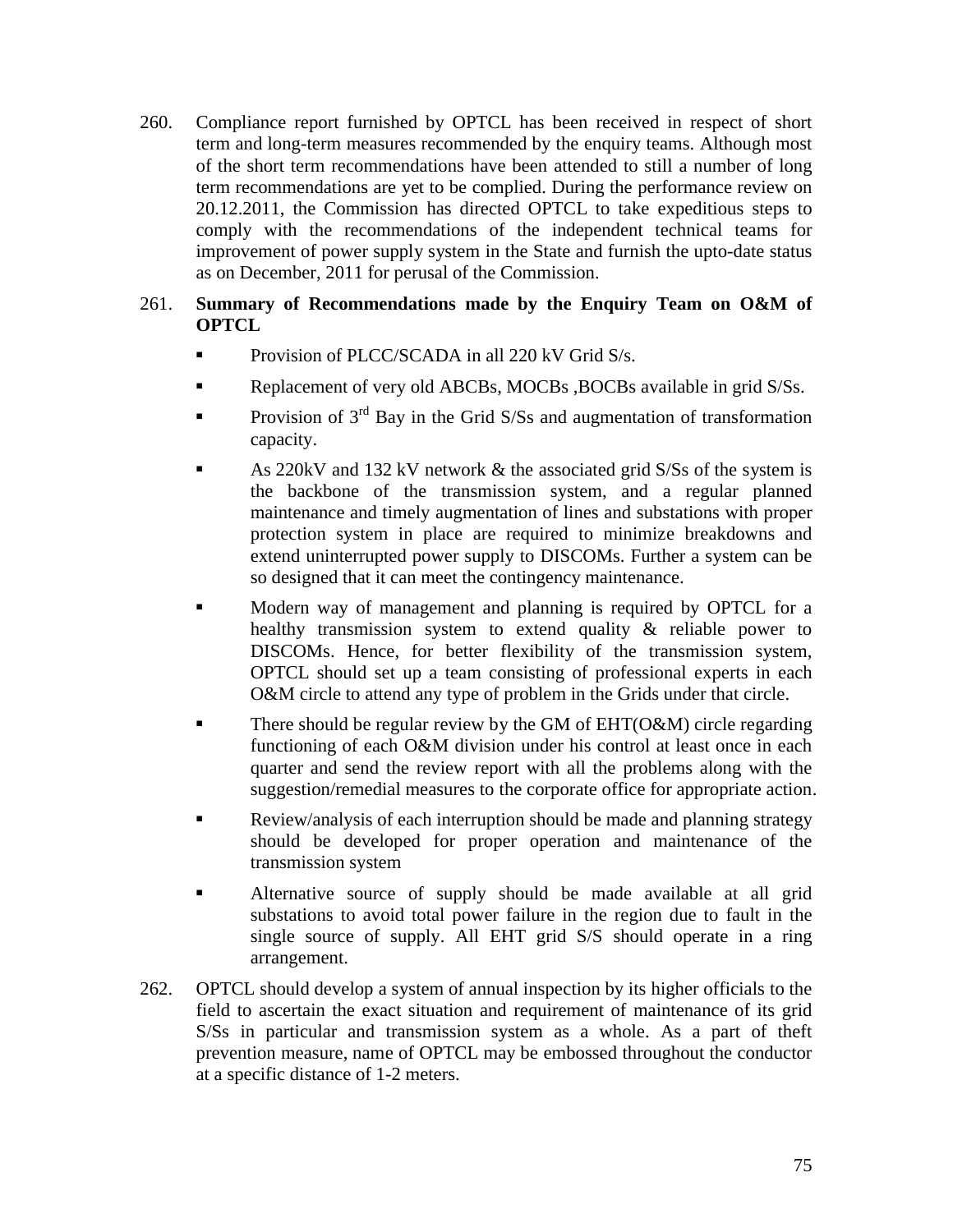- 263. It has been seen that the projects of OPTCL undertaken through World Bank/PMU/ADB schemes/funding from own sources etc. have not progressed as per the implementation plan. Though many of the projects have been completed within time or with little delay, some of the major projects have been inordinately delayed either due to backing out of the contractor or ROW problem or theft of materials etc. This has led to cost and time overrun. OPTCL should have a well structured project management group with identified responsibility. OPTCL should regularly monitor the progress and final execution of all the on-going transmission projects. OPTCL authorities should take up the matter with the concerned District Administration to solve the ROW problems and land disputes etc. Timely intervention by OPTCL is required to see that no investment should be left idle because of some ROW/land dispute etc.
- 264. DISCOMs are to be intimated beforehand so that they should be prepared for receiving power from new/augmented grid S/S and accordingly build their downstream distribution lines for evacuation of power. Hence, prior to submission for the proposal of any transmission project for approval of OERC, OPTCL should discuss about the proposed project with the concerned DISCOM. The investment on S/S should not be left idle due to non-completion of inter-linking transmission lines.
- 265. The Commission In the Business Plan Order of the OPTCL dtd. 19.07.2010 in Case No. 51/2007 have mentioned the following:

*"The transmission system forms the backbone of the entire value chain of the electricity network. A robust transmission grid serves as a strategic link between generation and distribution network. The Commission is, therefore, concerned about maintenance of such a fragile transmission system of OPTCL. The OPTCL needs to spend adequately to maintain the transmission system in order to cater to the growing demand of consumers and exponential addition of consumers through various rural electrification programmes. In order to asses the status of OPTCL transmission system, Commission engaged teams of independent experts to enquire into O&M of EHT division of Kesinga, Theruvali, Balasore, Jajpur Road (part), Joda and Bhubaneswar (part).*

*The summary recommendation of the enquiry team on such inspection is given below:*

- *Provision of PLCC/SCADA is completely neglected in most of the Grid S/S OPTCL should provide SCADA interface in all 220 KV Grid S/S.*
- *Very old ABCBs, MOCBs, BOCBs specifically at Rayagada, Kesinga and Theruvali Grids may be replaced immediately.*
- *As 220kV and 132 kV network & the associated grid S/Ss of the system is the backbone of the transmission system, a regular planned maintenance and timely augmentation of lines and substations with proper protection system in place are required to minimize breakdowns and extend uninterrupted power supply to DISCOMs. Further a system can be so designed that it can meet the contingency maintenance.*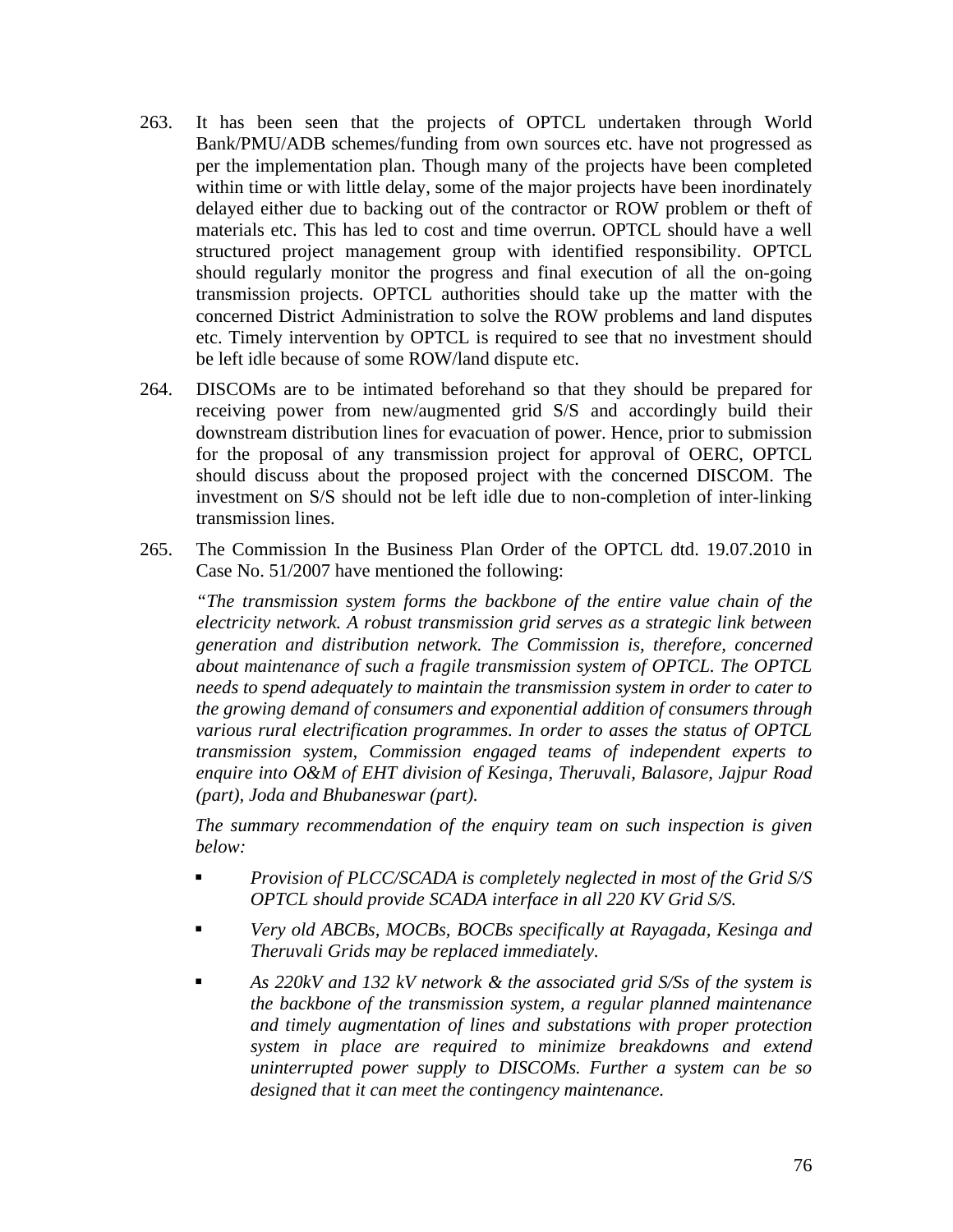- *OPTCL should maintain its network in a proper manner and plan out the strategy starting from procurement to timely maintenance. OPTCL has been directed to replace the circuit breakers wherever required in a phased manner and should be completed within next one year.*
- *Modern way of management and planning is required by OPTCL for a healthy transmission system to extend quality & reliable power to DISCOMs. Hence, for better flexibility of the transmission system, OPTCL should set up a team consisting of professionally experts in each O&M circle to attend any type of problem in the grids under that circle.*
- *There should be regular review by the GM of EHT (O&M) circle regarding functioning of each O&M Division under his control at least once in each quarter and the review report with all the problems along with the suggestions/remedial measures should be sent to the Corporate office of OPTCL for appropriate action.*
- *OPTCL should carryout regular patrolling of all the feeders. The weak points identified during regular patrolling should be replaced during the prearranged shutdown to avoid longer interruptions owing to breakdowns/faults. Regular/Periodical patrolling of all lines must be ensured. Review/analysis of each interruption should be made and planning strategy should be developed for proper operation and maintenance of the transmission system*
- *Alternative source of supply should be made available at all grid substations to avoid total power failure in the region due to fault in the single source of supply. All EHT Grid S/S should operate in a ring arrangement.*
- *Civil maintenance of control rooms, quarters & buildings etc. are badly neglected causing damage to structures and equipments, hence the Commission directed OPTCL to review the works of Civil Works Divisions and repair and maintenance works should be done immediately to avoid further deterioration.*
- *Transformers should be off-loaded at erection sites instead at Central Store to avoid time & cost over run. The Commission directed that the civil construction and the dispatch schedule of the equipment should be properly planned for the purpose.*

*In addition to the above, the present poor condition of transmission system can be ascribed to poor maintenance, long delay in execution of projects and monitoring performances of various elements of system.*

*The Commission has addressed this issue in the approval of ARR towards determination of transmission tariff of OPTCL for FY 2010-11. Commission, therefore, directs that OPTCL shall fully implement the recommendations of the independent expert as a part of the R&M expense in phased manner in order to complete the same during the control period of 2009-13."*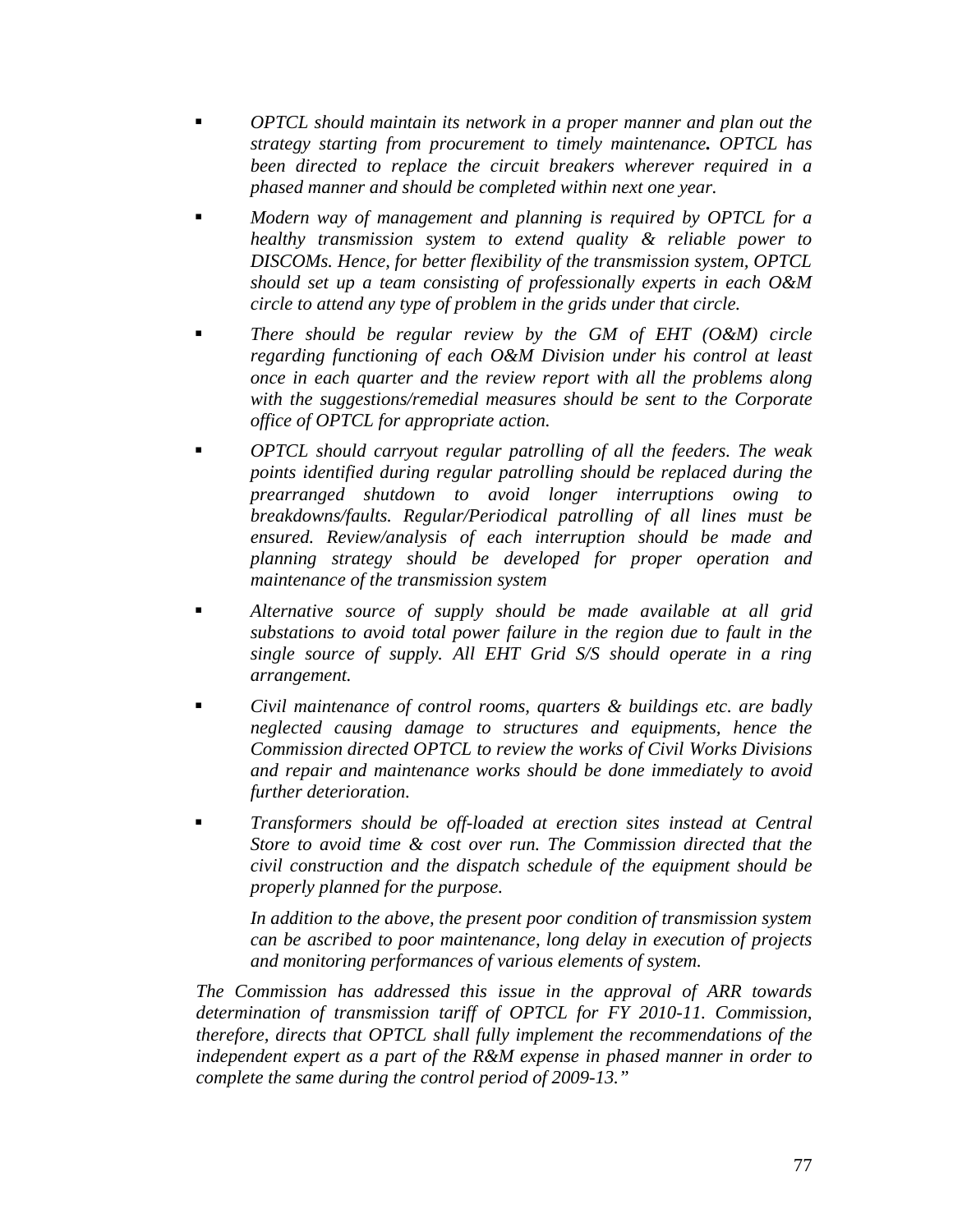266. The Commission reviewed the actual amount spent vis-à-vis amount approved by the Commission towards R&M.

|           |                         | (KS. CF.)             |
|-----------|-------------------------|-----------------------|
| Year      | <b>R&amp;M Expenses</b> | <b>Actual R&amp;M</b> |
|           | approved by OERC        | <b>Expenditure</b>    |
| 1999-2000 | 19.84                   | 9.51                  |
| 2000-01   | 14.67                   | 9.90                  |
| 2001-02   | 15.99                   | 8.81                  |
| 2002-03   | 17.43                   | 9.35                  |
| 2003-04   | 13.35                   | 7.03                  |
| 2004-05   | 14.07                   | 4.59                  |
| 2005-06   | 14.80                   | 6.94                  |
| 2006-07   | 36.00                   | 11.31                 |
| 2007-08   | 47.00                   | 16.52                 |
| 2008-09   | 53.88                   | 15.66                 |
| 2009-10   | 47.00                   | 26.14                 |
| 2010-11   | 60.00                   | 28.32                 |
|           |                         | Audited<br>(As<br>per |
|           |                         | Account)              |
| 2011-12   | 75.00                   | 20.34 (As per cash    |
|           |                         | flow statement April  |
|           |                         | 2011 to Nov., 2011)   |
| 2012-13   | 95.46                   |                       |
|           | (Proposed)              |                       |

**Table - 40 Actual R&M Expenses vis-à-vis approved R&M Expenses**  $(\mathbf{p}_{\alpha}, \mathbf{q})$ 

- 267. The Commission observed from the table above that actual expenditure for the financial year is always less than the amount approved by OERC for R&M expenses.
- 268. The transmission system of OPTCL is the life-line of the power system of Odisha. The Commission holds the view that the lines and sub-stations of OPTCL should be kept in proper conditions to ensure uninterrupted and quality power supply in the State. Unless the transmission system is maintained properly, the DISCOMs who are the real beneficiaries would be put in trouble and the entire power system would be in complete jeopardy. Hence, the Commission directs OPTCL to carry out the orders mentioned in the Business Plan Order dtd. 19.07.2010.
- 269. The Commission also desires that performance standards of OPTCL should be suitably improved adopting the best practices of operation and maintenance for transmission lines and sub-stations.
- 270. Further, to ensure that the engineers of the Licensees are well versed with various provisions of Electricity Laws, Standards, Codes, Acts etc, the Commission had advised the GoO vide Letter No.1829 dt.17.10.07 to revive the conducting of professional examination for the engineers of the licensee/OHPC/OPGC. However, in view of the provisions contained in Regulation 7 of the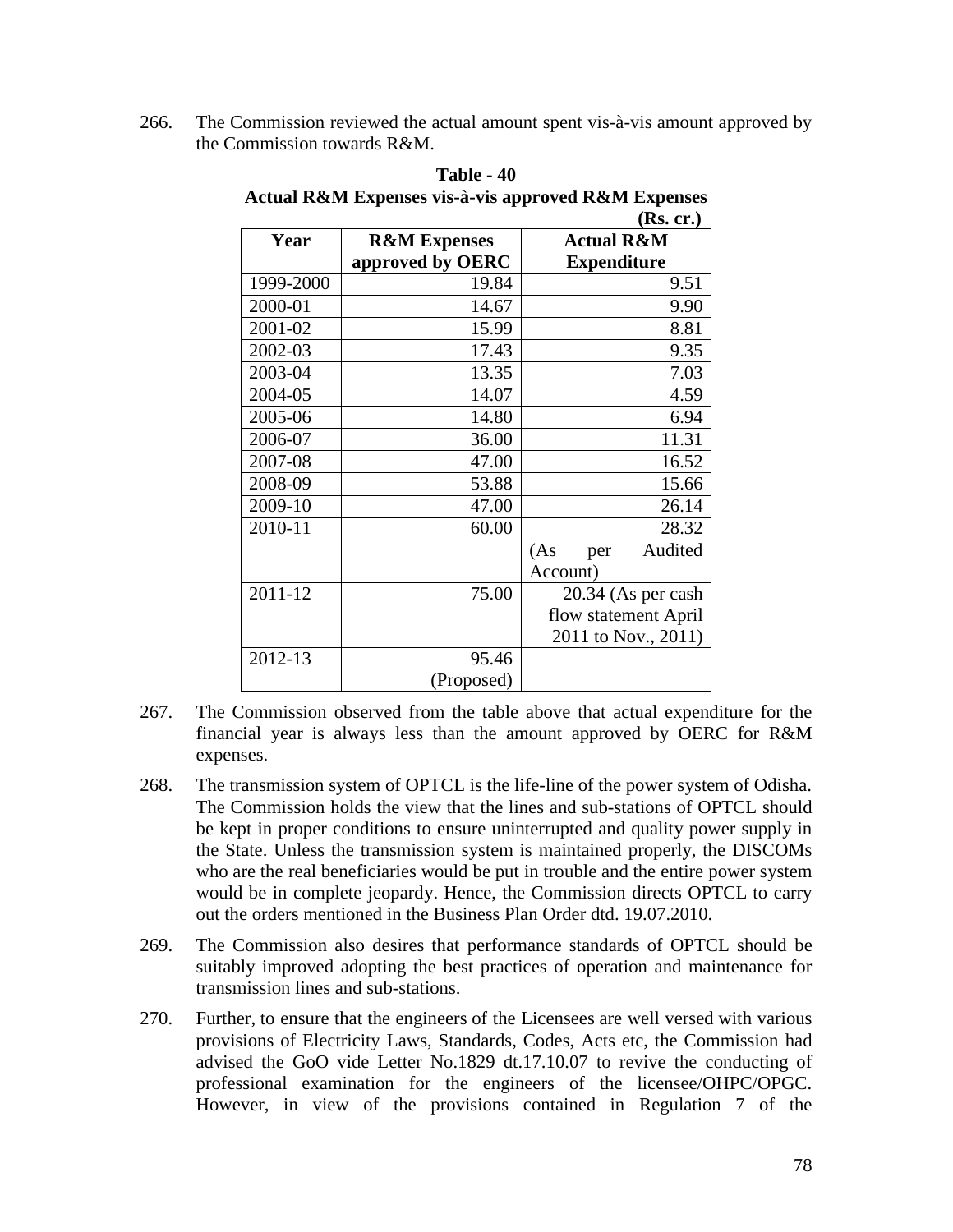CEA(Measures relating to safety and Electric Supply) Regulations, 2010, the licensees should take appropriate actions as regards to safety measures for operation and maintenance of transmission, distribution system. This would ensure adherence of safety parameters and minimize Electrical Accidents.

271. OPTCL in its additional submission have given details of purchase orders and the status of procurement of the O&M material during 2011-12 which is given below:

## **Table – 41**

#### **Status of Procurement of O&M Materials for FY 2012-13**

# **Table-A indicating O & M Materials for which PO will be placed**

| Sl.No          | <b>Name of the Items</b>                    | <b>Amount</b> in | <b>Schedule date of</b> | <b>REMARKS</b>                                  |  |
|----------------|---------------------------------------------|------------------|-------------------------|-------------------------------------------------|--|
|                |                                             | crores.          | <b>Delivery</b>         |                                                 |  |
| $\mathbf{1}$   | Conductor                                   | 29.198           | 31/08/2012              | <b>Evaluation Complete,</b>                     |  |
|                |                                             |                  |                         | P.O to be placed                                |  |
| $\overline{2}$ | <b>Insulators</b>                           | 6.9              | 31/07/2012              | $-do-$                                          |  |
| $\overline{3}$ | Cable                                       | 0.31             | 31/05/2012              | $-do-$                                          |  |
| $\overline{4}$ | Silicon Coating on<br>Insulator             | 1.54             | 29/09/2012              | Tender to be floated                            |  |
| 5              | Hard ware fittings                          | 2.9              | 29/09/2012              | <b>Bids under Evaluation</b>                    |  |
| 6              | Isolator                                    | 0.93             | 31/12/2012              | $-do-$                                          |  |
| $\overline{7}$ | <b>Towers</b>                               | 0.5402           | 28/02/2013              | $-do-$                                          |  |
| 8              | CT, PT, CVT                                 | 1.945            | 31/12/2012              | $-do-$                                          |  |
| 9              | <b>Breaker</b>                              | 3.616            | 31/12/2012              | $-do-$                                          |  |
| 10             | <b>Battery Set &amp; Battery</b><br>Charger | 1.08             | 31/07/2012              | $-do-$                                          |  |
| 11             | <b>Hydraulic Compressor</b>                 | 0.36             | 31/07/2012              | $-do-$                                          |  |
| 12             | Testing Equipment.                          | 3.655            | 28/02/2013              | Tender to be floated                            |  |
| 13             | <b>Transformer Oil</b>                      | 1.94             | 30/11/2012              | <b>Bids under Evaluation</b>                    |  |
| 14             | Control relay panel.                        | 0.0791           | 30/03/2013              | $-do-$                                          |  |
| 15             | SF6 Gas                                     | 0.63             | 31/07/2012              | <b>Evaluation Complete,</b><br>P.O to be placed |  |
| 16             | Safety Equipment.                           | 1.046            | 30/03/2013              | Tender to be floated                            |  |
| 17             | Earth wire                                  | 0.36             | 31/07/2012              | <b>Evaluation Complete,</b><br>P.O to be placed |  |
| 18             | <b>CMRI</b>                                 | 0.6              | 30/04/2012              | $-do-$                                          |  |
| 19             | Data down loading<br>from Energy meters     | 3.26             | 30/03/2013              | Tender to be floated                            |  |
| 20             | Transformer oil<br>filteration plant.       | 0.82             | 29/09/2012              | Tender to be floated                            |  |
|                | 33KV VCB Limb-                              | 0.2459           | 31-05-2012              | <b>Evaluation Complete,</b><br>P.O to be placed |  |
|                | Total $(A)$                                 | 61.9552          |                         |                                                 |  |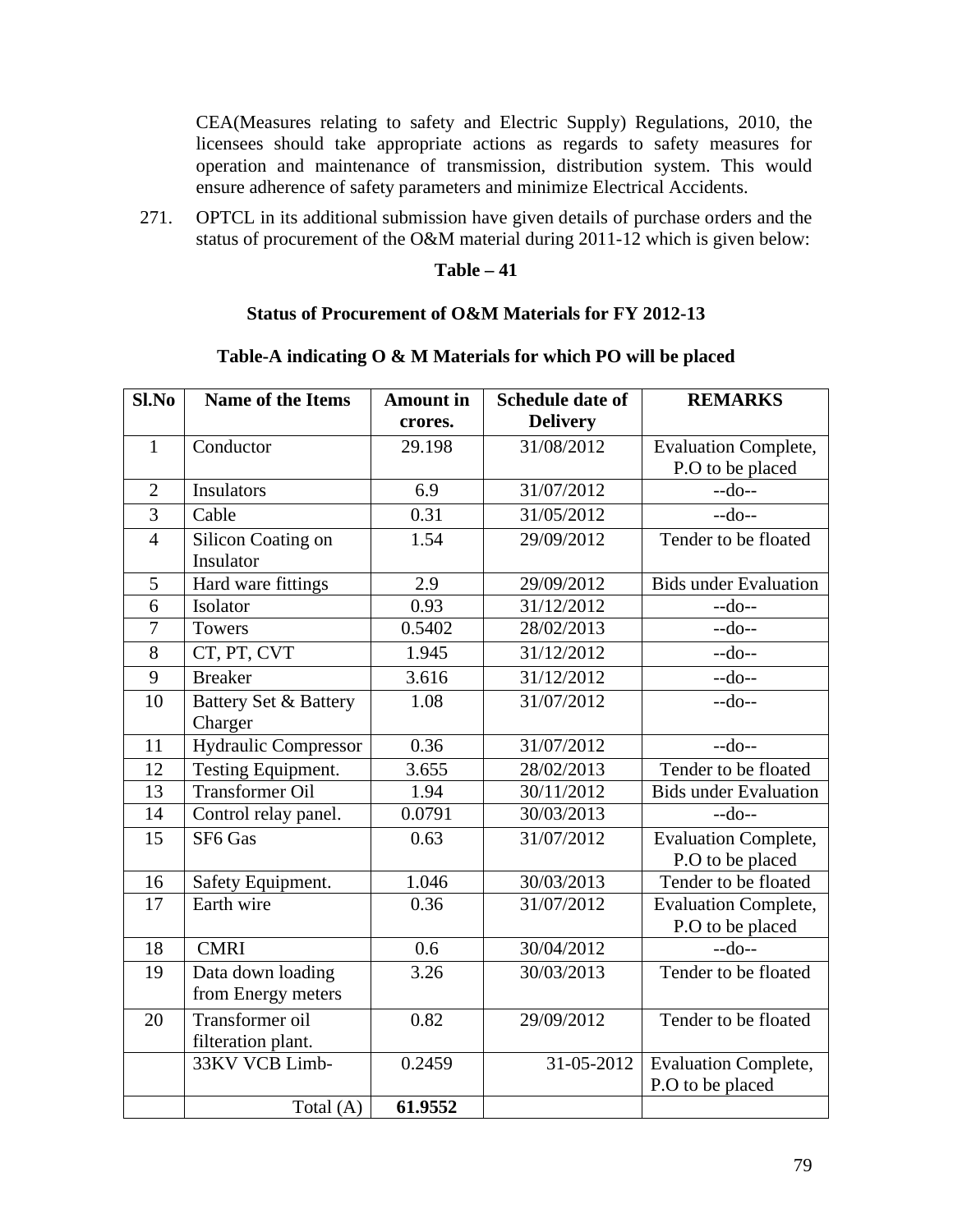| $Sl$ .No       | <b>Item</b>            | <b>Amount</b> in | P.O No.& Date                           |
|----------------|------------------------|------------------|-----------------------------------------|
|                |                        | crores.          |                                         |
|                | 12 Nos. 220 Ky SF6     | 0.6097362        | 9319/14/10/2011                         |
|                | C.T.                   |                  |                                         |
| $\overline{2}$ | 372 Nos. 33 Ky C.T.    | 1.4710326        | 9310/14/10/2011                         |
| 3              | 300 Nos. 132 Ky C.T.   | 3.972347         | 9313/14/10/2011                         |
| $\overline{4}$ | 97 Nos. 33 Ky N.C.T.   | 0.1928312        | 9316/14/10/2011                         |
| 5              | 11 Nos. 220 Ky CVT.    | 0.2556895        | 3907/26/05/2011                         |
| 6              | 24 Nos. 220 Ky Oil     | 0.8406259        | 9534/25/10/2011                         |
|                | Filled C.T.            |                  |                                         |
| $\overline{7}$ | 3rd bay 3rd phase bay  | 10.39            | 8481/23/08/2011,8485/23/08/2011,8539/24 |
|                | extension work         |                  | /08/2011,8543/24/08/2011,8610/26/08/201 |
|                |                        |                  | 1,8615/26/08/2011                       |
| 8              | Capacitor Bank         | 8.91             | 8564/24/08/2011,8569/24/08/2011         |
| 9              | Repair of transformers | 5.8              | 9115/26/09/2011,9120/26/09/2011,9304/14 |
|                |                        |                  | /10/2011                                |
|                | Total(B)               | 32.442262        |                                         |
|                | Grand Total $(A+B)$    | 94.39746         |                                         |

# **Table-B indicating estimated expenditure during 2012-13 for which P.O have been issued.**

272. Besides above OPTCL have given a list of procurement and expenditure of O&M in IT for FY 2012-13 amounting Rs.3.65 cr. Similarly for 2012-13 the procurement status of Telecom material have been furnished as per which Rs.3.18 cr. of material is to be procured and accordingly tenders to be floated. As regards civil works OPTCL have given a list of construction/renovation of civil works for the FY 2012-13. The details are given below:

**Table – 42 Status for construction /Renovation of Civil Works for FY 2012-13**

| Sl. | <b>Name of the Works</b>                                                                               | <b>Amount</b> | <b>Target date</b> | <b>Remarks</b>                                                                                                                                           |
|-----|--------------------------------------------------------------------------------------------------------|---------------|--------------------|----------------------------------------------------------------------------------------------------------------------------------------------------------|
| No. |                                                                                                        | (Rs. Lakhs)   | of delivery        |                                                                                                                                                          |
| 1.  | Provision of tiles in<br>residential<br>the<br>quarters of OPTCL<br>colony, Bhoi Nagar,<br>Bhubaneswar | 162.00        | 31.03.2013         | <b>Administration</b> Approval<br>accorded. Work put to<br>tender for Rs.10.66 lakhs<br>and balance Rs.151.34<br>lakhs will be put to<br>tender shortly. |
| 2.  | Provision<br>of<br>compound wall<br>in<br>OPTCL colony, Bhoi<br>Nagar, Bhubaneswar                     | 50.00         |                    | Administrative Approval<br>accorded. Work put to<br>tender for Rs.19.32 lakhs<br>and balance Rs.30.68<br>lakhs will be put to<br>tender shortly.         |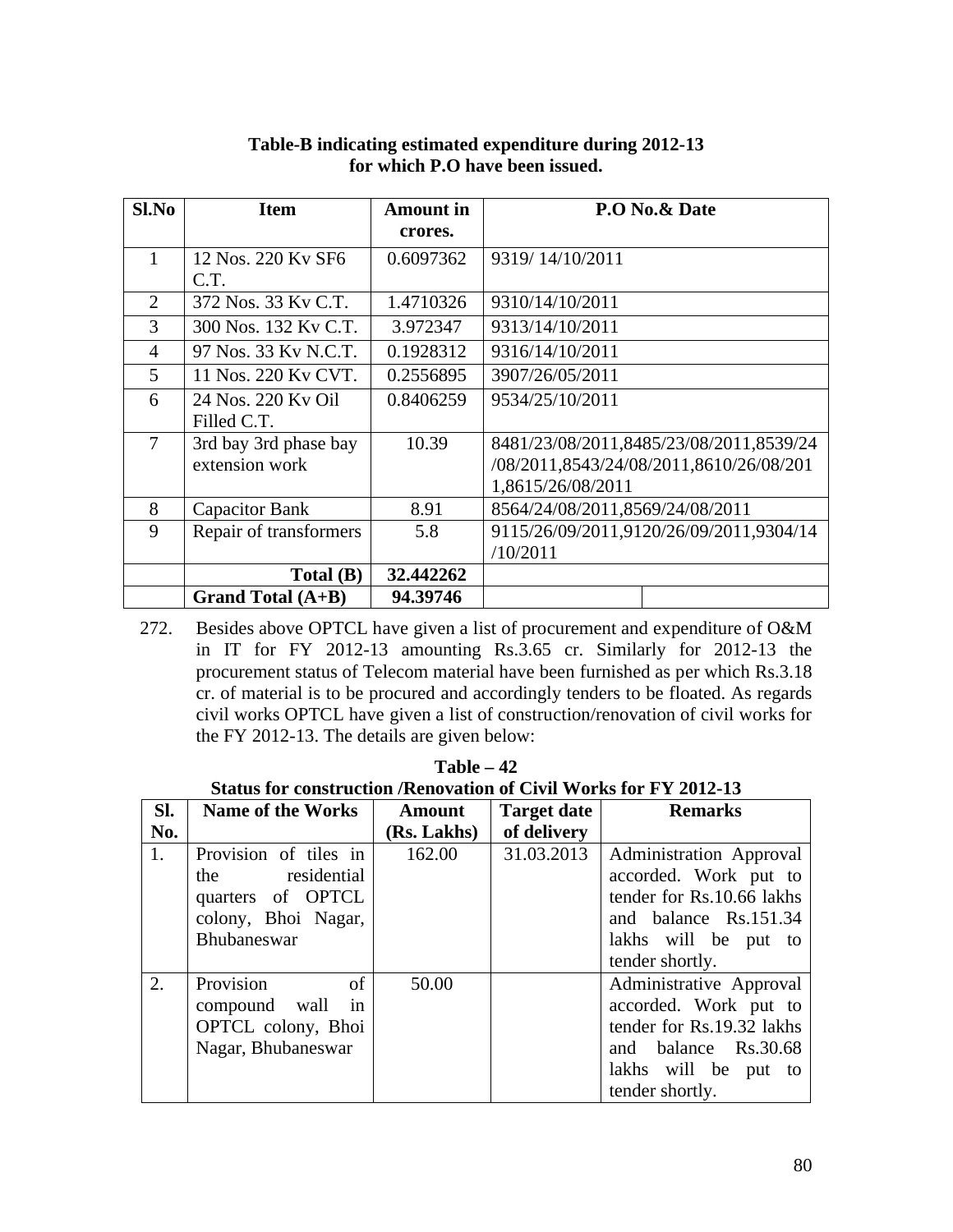| Sl.              | <b>Name of the Works</b>                                                                               | <b>Amount</b> | <b>Target date</b> | <b>Remarks</b>                                                                                           |
|------------------|--------------------------------------------------------------------------------------------------------|---------------|--------------------|----------------------------------------------------------------------------------------------------------|
| No.              |                                                                                                        | (Rs. Lakhs)   | of delivery        |                                                                                                          |
| 3.               | Construction<br>of<br>compound wall<br>in<br>different grid sub-<br>stations of OPTCL                  | 485.72        | 31.03.2013         | Work in Progress                                                                                         |
| $\overline{4}$ . | of<br>Construction<br>approach roads<br>in<br>different<br>grid-sub-<br>stations of OPTCL              | 192.20        | 31.03.2013         | Work in Progress                                                                                         |
| 5.               | Renovation of control<br>different<br>in<br>rooms<br>grid-stations<br>of<br><b>OPTCL</b>               | 62.69         | 31.03.2013         | Work in Progress                                                                                         |
| 6.               | Construction of Guest<br>houses for Executives<br>inside 132/33 KV grid<br>S/S at Puri                 | 65.82         | 31.03.2013         | Administrative<br>approval<br>accorded. Work will be<br>put to tender shortly. Put<br>to tender shortly. |
| 7.               | <b>Construction of Guest</b><br>for<br><b>Staffs</b><br>houses<br>inside 132/33 KV grid<br>S/S at Puri | 56.47         | 31.03.2013         | Administrative approval<br>accorded. Work will be<br>put to tender shortly. Put<br>to tender shortly.    |
| 8.               | Construction<br>of<br>Training<br>Power<br>Center Annex 220 KV<br>Grid S/S campus at<br>Chandaka.      | 196.80        | 31.03.2013         | Work in progress.                                                                                        |
| 9.               | Renovation<br>$\sigma$ f<br><b>OPTCL Transit house</b><br>Saheed<br>Nagar,<br>at<br><b>Bhubaneswar</b> | 36.85         | 31.03.2013         | Work will<br>be<br>put<br>to<br>tender shortly.                                                          |
|                  | <b>Total</b>                                                                                           | 1308.55       |                    |                                                                                                          |

273. In view of the above observations and the data filed by the Licensee the **Commission allows Rs.95.00 cr. towards Repair & Maintenance for the FY 2012-13 as against Rs. 95.46 Cr claimed by the licensee**. Out of this approved amount the Commission directs OPTCL to spend at least Rs.15.00 crore towards civil maintenance.

### **Administration & General (A&G) Expenses**

274. OPTCL during FY 2012-13 has proposed Rs.39.11 cr. towards A&G expenses. Break up of expenses for FY 2012-13 along with the figures for 2010-11 and 2011-12 as filed by the licensee is depicted in the table below: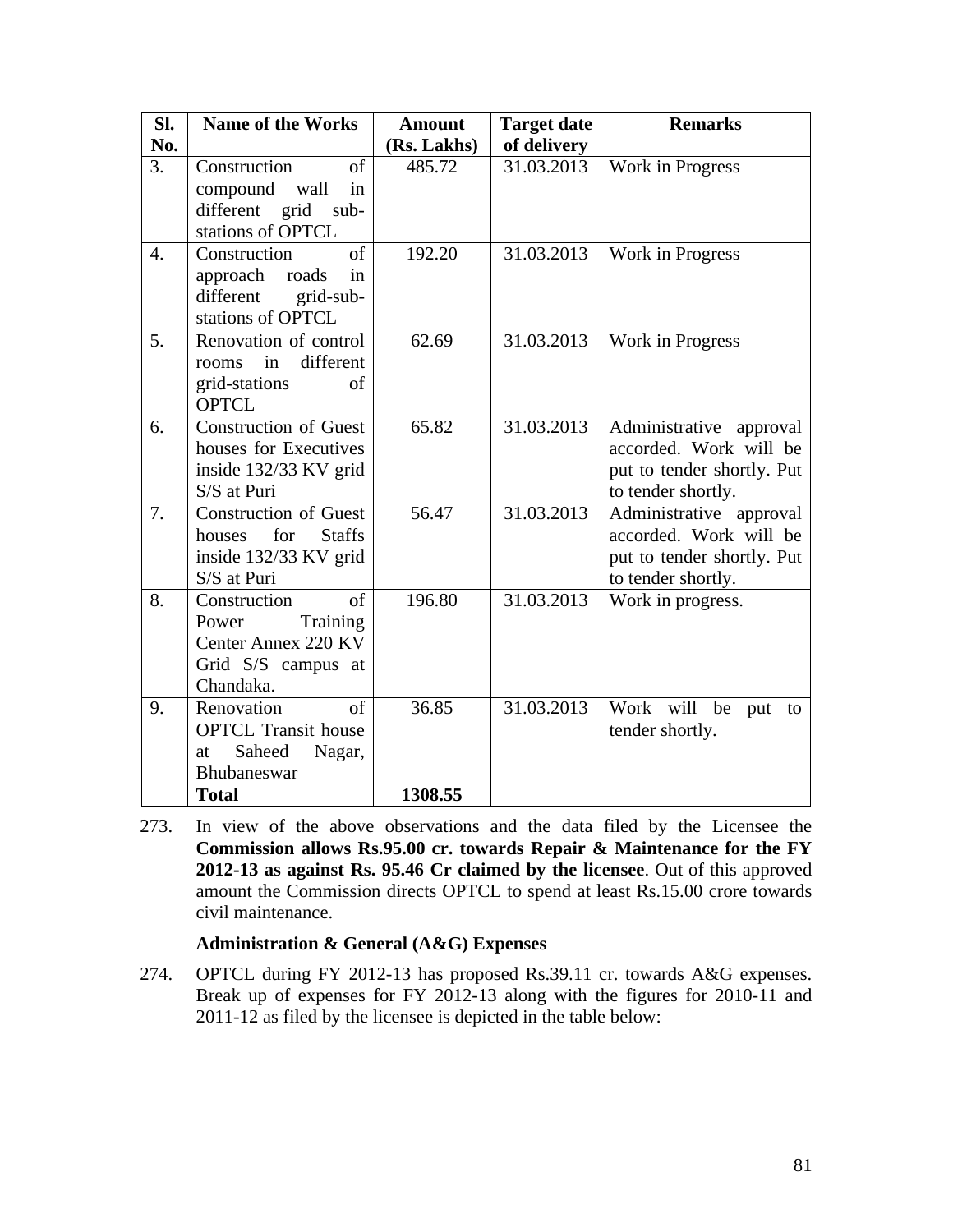|                |                               |                            |                                                       |                                   | (Rs, Cr.)                                         |
|----------------|-------------------------------|----------------------------|-------------------------------------------------------|-----------------------------------|---------------------------------------------------|
| SI.<br>No.     | <b>Particulars</b>            | <b>FY 10-11</b><br>(Prov.) | <b>OERC</b><br><b>Approval for</b><br><b>FY 11-12</b> | <b>Estimation</b><br>for FY 11-12 | <b>Estimation</b> /<br>Projection<br>for FY 12-13 |
| 1              | Property related expenses     | 0.18                       |                                                       | 0.20                              | 0.22                                              |
| $\overline{2}$ | Communication                 | 0.43                       |                                                       | 0.47                              | 0.52                                              |
| 3              | <b>Professional Charges</b>   | 2.05                       |                                                       | 2.26                              | 2.48                                              |
| 4              | Conveyance & Traveling        | 3.90                       |                                                       | 4.29                              | 4.72                                              |
| 5              | Other Expenses                | 26.56                      |                                                       | 28.24                             | 30.01                                             |
| 6              | Material related expenses     | 0.01                       |                                                       | 0.21                              | 0.21                                              |
| 7              | <b>OERC</b> License Fee       | 1.00                       |                                                       | 1.00                              | 1.00                                              |
| 8              | Sub-Total $(1 \text{ to } 7)$ | 34.13                      |                                                       | 36.67                             | 39.16                                             |
| 9              | Less: Expenses capitalized    |                            |                                                       | 0.05                              | 0.05                                              |
|                | <b>Total A&amp;G Expenses</b> | 34.13                      | 18.00                                                 | 36.62                             | 39.11                                             |

**Table – 43 Administration and General Expenses**

275. The Commission in line with earlier orders, allows escalation of 8.87% (Rate of inflation as measured by W.P.I.) over the approved amount of Rs.16.56 cr. for FY 2011-12. **Hence, the Commission allows Rs.18.03 cr. towards normal A&G expenses for FY 2012-13.** Over and above the normal A&G, the Commission allows the revised Licence Fee to be paid to the Commission amounting Rs.1.25 cr. with effect from 01.04.2012, and Inspection Fees of Rs.1.97 cr. proposed by the Licensee. Hence, the Commission allows Rs.21.25 cr. under the head A&G for FY 2012-13 as against OPTCL's proposal of Rs.39.11 cr.

### **Interest on Loan**

276. OPTCL has proposed Rs.102.54 crore towards interest on long term loan for the FY 2012-13. Loan-wise interest payment schedule as proposed by the licensee is exhibited in table below :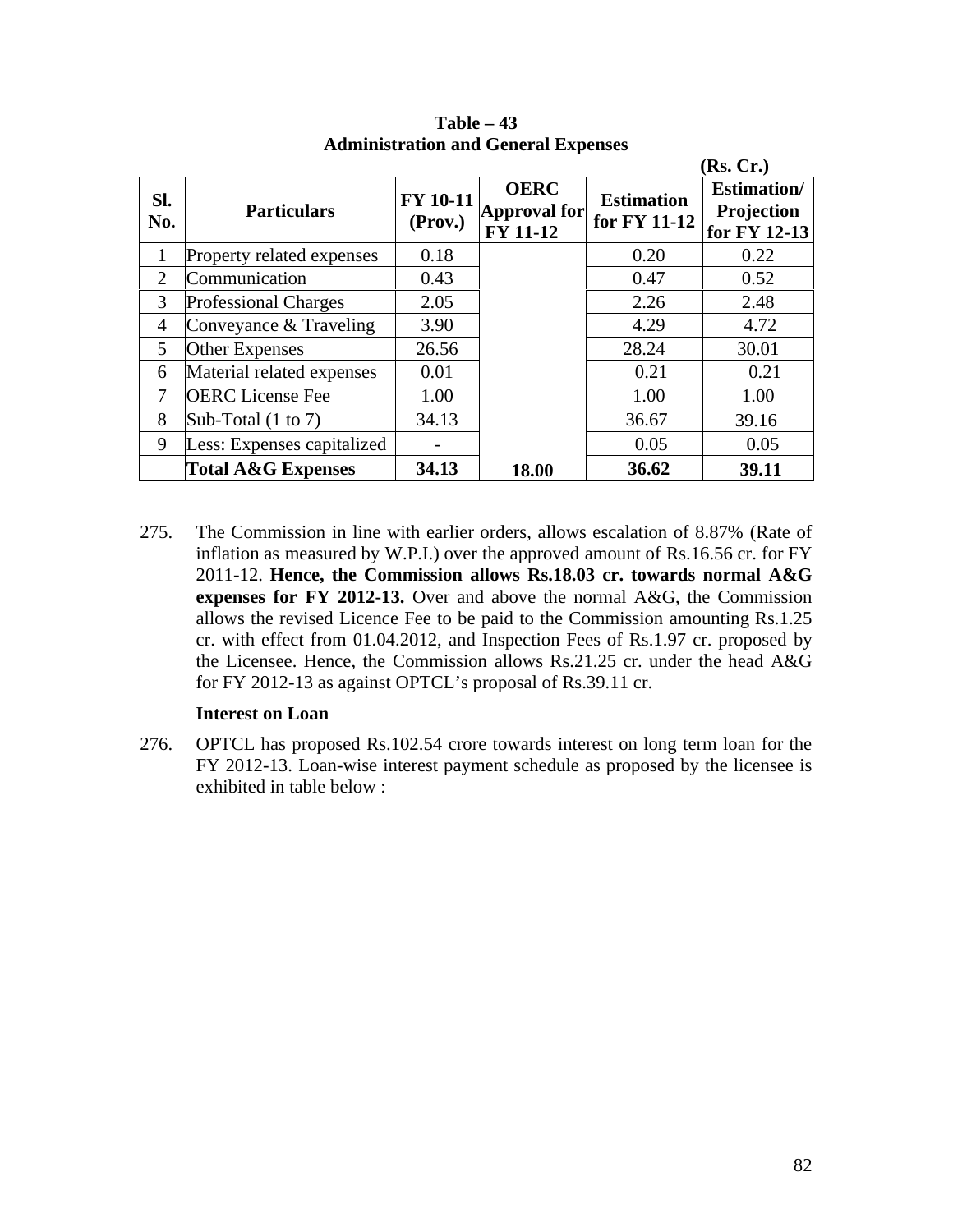| SI.<br>No.   | <b>Particulars</b>                         | Rate<br><b>of</b><br><b>Interest</b> | Principal<br><b>CB</b> as on<br>31.03.12 | Loan<br>to be<br>received<br>during<br>2012-13 | Principal<br>repayment<br>for<br>2012-13 | <b>Interest</b><br>payment<br>for<br>2012-13 |
|--------------|--------------------------------------------|--------------------------------------|------------------------------------------|------------------------------------------------|------------------------------------------|----------------------------------------------|
| $\mathbf{A}$ | <b>Govt. Loans</b>                         |                                      |                                          |                                                |                                          |                                              |
|              | State Govt. (Cash Loan)                    | 13.00%                               | $\overline{2}$                           |                                                | 0.12                                     | 0.26                                         |
|              | <b>State Govt.(CRF)</b>                    | 0.00%                                | 15                                       |                                                |                                          |                                              |
|              | Central Govt. Loan                         | 9.00%                                | 11.26                                    |                                                |                                          | 1.01                                         |
|              | GoO Bonds                                  | 13.00%                               | 400                                      |                                                | 20                                       |                                              |
|              | <b>IBRD</b> Loan                           | 13.00%                               | $\Omega$                                 |                                                |                                          |                                              |
|              | <b>Sub Total</b>                           |                                      | 428.26                                   |                                                | 20.12                                    | 1.27                                         |
| B            | <b>Institutional Loans</b>                 |                                      |                                          |                                                |                                          |                                              |
|              | REC Loan(12.25% w.e.f                      | 12.25%                               | 28.5                                     |                                                | 2.03                                     | 3.39                                         |
|              | 28/3/11                                    |                                      |                                          |                                                |                                          |                                              |
|              | <b>REC</b> Loan(New)                       | 11.75%                               | 9.89                                     |                                                | 0.7                                      | 1.13                                         |
|              | <b>REC</b> Loan(New)                       | 12.75%                               | 15.08                                    |                                                | 1.02                                     | 1.87                                         |
|              | <b>REC</b> Loan(New)                       | 11.50%                               | 24.17                                    |                                                | 1.61                                     | 2.71                                         |
|              | <b>REC</b> Loan(New)                       | 11.00%                               | 24.88                                    |                                                | 0.41                                     | 2.73                                         |
|              | PFC Loan                                   | 11.25%                               | $\overline{0}$                           |                                                |                                          |                                              |
|              | PFC Loan (New)                             | 11.25%                               | 15.46                                    |                                                | 1.23                                     | 1.69                                         |
|              | <b>Sub Total</b>                           |                                      | 117.99                                   |                                                | 7                                        | 13.52                                        |
| $\mathbf C$  | <b>Secured Loan</b>                        |                                      |                                          |                                                |                                          |                                              |
|              | Union Bank of India                        | 8.25%                                |                                          |                                                |                                          | $\mathbf{0}$                                 |
|              | <b>HUDCO</b>                               | 8.25%                                | 46.82                                    |                                                | 28.87                                    | 3.69                                         |
|              | <b>UCO Bank</b>                            | 9.00%                                |                                          |                                                |                                          |                                              |
|              | Oriental Bank of                           | 8.75%                                | 58.99                                    |                                                | 28.57                                    | 5.38                                         |
|              | Commerce                                   |                                      |                                          |                                                |                                          |                                              |
|              | <b>Sub Total</b>                           |                                      | 105.81                                   |                                                | 57.44                                    | 9.07                                         |
| D            | <b>OPTCL Bonds</b>                         |                                      |                                          |                                                |                                          |                                              |
|              | Open Market Loan                           | 11.50%                               | 0.11                                     |                                                | 0.11                                     | $\boldsymbol{0}$                             |
|              | Pension Trust Bond                         | 9.00%                                |                                          |                                                |                                          | $\boldsymbol{0}$                             |
|              | <b>Sub Total</b>                           |                                      | 0.11                                     |                                                | 0.11                                     | $\bf{0}$                                     |
| E            | <b>Deposit from EHT Consumers</b>          |                                      |                                          |                                                |                                          |                                              |
|              | <b>Sub-Total of Infrastructure Loan</b>    |                                      | 76.44                                    |                                                | 0.02                                     | $\bf{0}$                                     |
| $\mathbf{F}$ | <b>Loans for New Projects</b><br>(PFC/REC) | 12.50%                               | 275.19                                   | 795.96                                         |                                          | 66.95                                        |
| G            | <b>Other Loans &amp; Finance Charges</b>   |                                      |                                          |                                                |                                          |                                              |
|              | <b>Employee Housing Loans</b>              | 12.00%                               | 0.74                                     |                                                | 0.02                                     |                                              |
|              | <b>Finance Charge</b>                      |                                      | $\overline{0}$                           |                                                |                                          | 11.73                                        |
|              | <b>Sub Total</b>                           |                                      | 0.74                                     |                                                | 0.02                                     | 11.73                                        |
| $\mathbf H$  | <b>Grand Total</b>                         |                                      | 927.36                                   | 795.96                                         | 84.67                                    | 102.54                                       |

**Table – 44 Projection for Interest on loan for FY 2012-13 (Rs. in Crore)**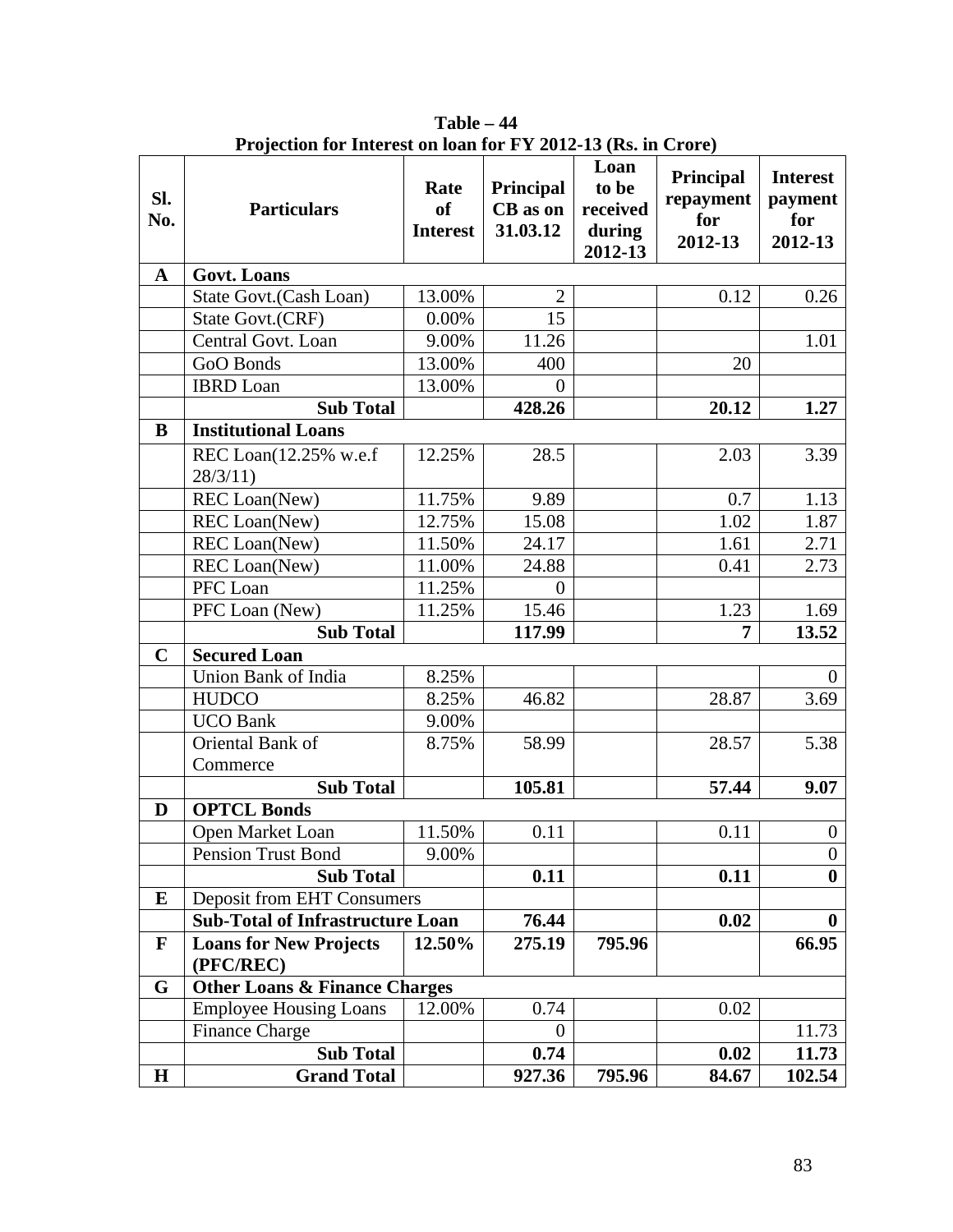277. It is observed from the above table that during FY 2011-12, OPTCL proposes to avail new loan of Rs.275.19 cr. and during FY 2012-13 Rs.795.96 cr. The interest impact of the above new loans at 12.5% is claimed at Rs.66.95 cr. Replying to the query OPTCL have submitted the project-wise loans to be availed during 2011-12 and 2012-13. The same is submitted in the table below:

## **Table - 45 Additional Loan for New Projects During 2011-12 & 2012-13 to be availed from PFC/REC and other Financial Institution**

|                |                                 |                   |         |                   |                          | (Rs, Cr.)            |
|----------------|---------------------------------|-------------------|---------|-------------------|--------------------------|----------------------|
| $SI$ No        | Name of the Project             | <b>Sanctioned</b> | Project | Loan              | Loan                     | Loan to be           |
|                |                                 | by                | Cost    | <b>Amount</b>     | <b>Received</b>          | taken during         |
|                |                                 |                   |         | <b>Sanctioned</b> | as on<br>31.03.11        | 2011-12 &<br>2012-13 |
| A              | <b>Loans Sanctioned</b>         |                   |         |                   |                          |                      |
| $\mathbf{1}$   | 2X12.5 MVA, 132/33 S/s at       | <b>REC</b>        | 16.99   | 13.27             | 8.09                     | 5.18                 |
|                | <b>BASTA,</b>                   |                   |         |                   |                          |                      |
| $\overline{2}$ | 2X12.5 MVA, 132/33 S/s at       | <b>REC</b>        | 40.08   | 31.33             | 27.30                    | 4.03                 |
|                | <b>KARANJIA &amp; BARAPALLI</b> |                   |         |                   |                          |                      |
| 3              | 2X12.5 MVA, 132/33 S/s at       | <b>REC</b>        | 33.05   | 19.12             | 5.38                     | 13.74                |
|                | <b>BHADRAK</b>                  |                   |         |                   |                          |                      |
| $\overline{4}$ | 400 K.V D.C Line Trans. Line    | <b>REC</b>        | 141.48  | 79.71             | 46.66                    | 33.05                |
|                | from Meramundali to Duburi      |                   |         |                   |                          |                      |
| 5              | 2x12.5 MVA, 132/33 KV S/S at    | <b>REC</b>        | 15.99   | 14.66             | $\blacksquare$           | 14.66                |
|                | Purushottampur with LILO        |                   |         |                   |                          |                      |
|                | arrangement(2.5 Kms)            |                   |         |                   |                          |                      |
| 6              | Restoration of 220 KV DC Line   | <b>REC</b>        | 28.88   | 25.99             | $\overline{\phantom{a}}$ | 25.99                |
|                | from Budhipadar to Bolangir     |                   |         |                   |                          |                      |
| $\overline{7}$ | 220 KV BIDANASI-CUTTACK         | <b>PFC</b>        | 16.43   | 15.31             | $\overline{\phantom{a}}$ | 15.31                |
|                | $D.C$ Line $(10.42$ Kms $)$     |                   |         |                   |                          |                      |
| 8              | 132 KV S.C. Line from           | <b>PFC</b>        | 16.02   | 11.22             |                          | 11.22                |
|                | Paradeep to Jagatsingpur        |                   |         |                   |                          |                      |
| 9              | 2x40 MVA, 132/33 KV S/S at      | <b>PFC</b>        | 26.19   | 22.26             |                          | 22.26                |
|                | Udala with LILO arrangemet      |                   |         |                   |                          |                      |
| 10             | 2X12.5 MVA, 132/33 S/s at       | <b>REC</b>        | 25.97   | 23.81             | 2.95                     | 20.86                |
|                | Dabugaon with S.C Line on       |                   |         |                   |                          |                      |
|                | D.C Tower (40.75kms)            |                   |         |                   |                          |                      |
| 11             | 2X12.5 MVA, 132/33 S/s at       | <b>REC</b>        | 34.85   | 31.95             | 3.82                     | 28.13                |
|                | Nuapada with S.C line on D.C    |                   |         |                   |                          |                      |
|                | Tower $(72.2 \text{ km})$       |                   |         |                   |                          |                      |
| 12             | 2X12.5 MVA, 132/33 S/s at       | <b>REC</b>        | 25.97   | 23.80             | 2.74                     | 21.06                |
|                | <b>Kuchinda with LILO</b>       |                   |         |                   |                          |                      |
|                | arrangement(29.35 Kms)          |                   |         |                   |                          |                      |
| 13             | 2X12.5 MVA, 132/33 S/s at       | <b>REC</b>        | 27.57   | 25.28             | 2.98                     | 22.30                |
|                | Padampur with S.C Line on       |                   |         |                   |                          |                      |
|                | D.C Tower (45.53kms)            |                   |         |                   |                          |                      |
| 14             | 2x12.5 MVA, 132/33 KV S/S at    | <b>PFC</b>        | 16.81   | 13.00             |                          | 13.00                |
|                | <b>Chandpur with LILO</b>       |                   |         |                   |                          |                      |
|                | arrangement(2.31 Kms)           |                   |         |                   |                          |                      |
| 15             | 2x12.5 MVA, 132/33 KV S/S at    | <b>REC</b>        | 29.87   | 27.38             | 3.29                     | 24.09                |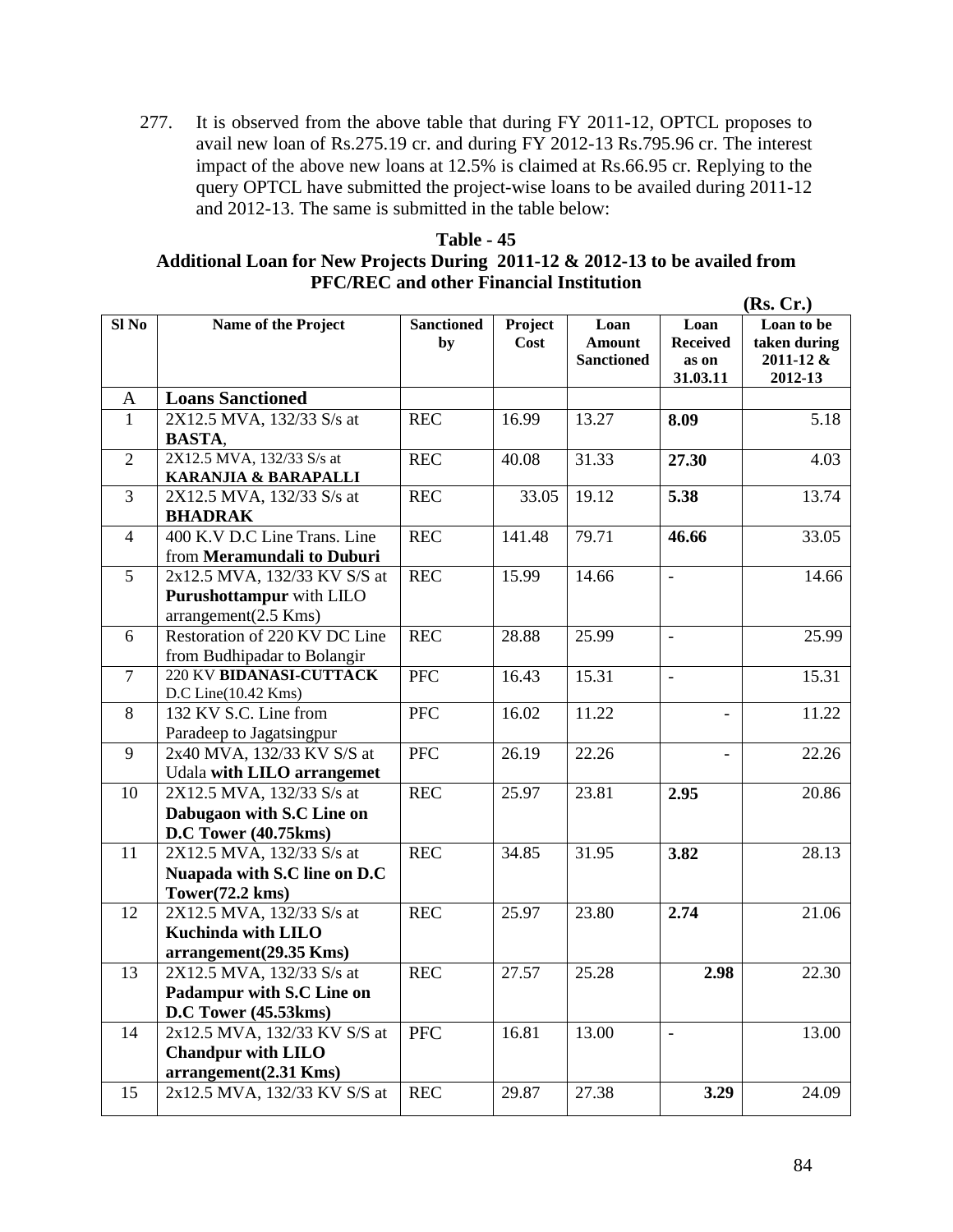| Sl <sub>No</sub> | Name of the Project                                   | <b>Sanctioned</b><br>by | Project<br>Cost | Loan<br><b>Amount</b><br><b>Sanctioned</b> | Loan<br><b>Received</b><br>as on | Loan to be<br>taken during<br>2011-12 & |
|------------------|-------------------------------------------------------|-------------------------|-----------------|--------------------------------------------|----------------------------------|-----------------------------------------|
|                  |                                                       |                         |                 |                                            | 31.03.11                         | 2012-13                                 |
|                  | Boudh with S.C Line on D.C<br><b>Tower (50.73kms)</b> |                         |                 |                                            |                                  |                                         |
| 16               | 2x12.5 MVA, 132/33 KV S/S at                          | <b>REC</b>              | 19.59           | 17.96                                      | 2.30                             | 15.66                                   |
|                  | <b>Bhawanipatna with LILO</b>                         |                         |                 |                                            |                                  |                                         |
|                  | arrangement(6.61 Kms)                                 |                         |                 |                                            |                                  |                                         |
| 17               | 2x20 MVA, 132/33 KV S/S at                            | <b>PFC</b>              | 21.16           | 16.50                                      |                                  | 16.50                                   |
|                  | <b>Banki with S.C Line on</b>                         |                         |                 |                                            |                                  |                                         |
|                  | D.C.Tower(19.69 Kms)                                  |                         |                 |                                            |                                  |                                         |
| 18               | 2x160 MVA, 220/132 KV S/S                             | <b>REC</b>              | 80.94           | 72.84                                      | $\overline{\phantom{a}}$         | 72.84                                   |
|                  | & 2x20 MVA, 132/33 KV S/S                             |                         |                 |                                            |                                  |                                         |
|                  | at Karadagadia, Khurda with                           |                         |                 |                                            |                                  |                                         |
|                  | LILO arrangement (10 Kms)                             |                         |                 |                                            |                                  |                                         |
| 19               | 2x20 MVA, 132/33 KV S/S at                            | <b>PFC</b>              | 17.93           | 12.34                                      | $\blacksquare$                   | 12.34                                   |
|                  | Kalunga with LILO arrangemet                          |                         |                 |                                            |                                  |                                         |
|                  | $(2.671$ Kms)                                         |                         |                 |                                            |                                  |                                         |
| 20               | 2x40 MVA, 220/33 KV S/S at                            | <b>PFC</b>              | 28.74           | 25.68                                      | $\overline{\phantom{a}}$         | 25.68                                   |
|                  | <b>Bonai with LILO arrangemet</b>                     |                         |                 |                                            |                                  |                                         |
|                  | (10kms)                                               |                         |                 |                                            |                                  |                                         |
| 21               | 2x40 MVA, 132/33 KV S/S at                            | <b>PFC</b>              | 22.41           | 17.93                                      | 17.93                            |                                         |
|                  | <b>Anandpur with LILO</b>                             |                         |                 |                                            |                                  |                                         |
|                  | arrangemet (10kms)                                    |                         |                 |                                            |                                  |                                         |
| 22               | 220/33 KV S/S at Gopinathpur                          | PFC                     | 25.55           | 21.72                                      | $\overline{\phantom{a}}$         | 21.72                                   |
|                  | with LILO arrangemet                                  |                         |                 |                                            |                                  |                                         |
| 23               | 220/33 KV S/S at Lapanga with                         | <b>PFC</b>              | 60.80           | 51.68                                      | $\overline{\phantom{a}}$         | 51.68                                   |
|                  | <b>LILO</b> arrangemet                                |                         |                 |                                            |                                  |                                         |
| 24               | <b>Installation of 3rd Bay</b>                        | <b>REC</b>              | 152.75          | 137.44                                     | $\bar{\phantom{a}}$              | 137.44                                  |
|                  | Transformer in different Grid-                        |                         |                 |                                            |                                  |                                         |
|                  | <b>Stations</b>                                       |                         |                 |                                            |                                  |                                         |
| 25               | 132/33 KV S/S at Barbil with                          | <b>REC</b>              |                 |                                            |                                  | 15.66                                   |
|                  | <b>LILO</b> arrangemet                                |                         | 17.41           | 15.66                                      |                                  |                                         |
|                  | <b>TOTAL</b>                                          |                         | 943.43          | 767.84                                     | 123.44                           | 644.40                                  |
| B                | <b>Loan Proposal for Sanction</b>                     |                         |                 |                                            |                                  |                                         |
|                  | for New Projects:                                     |                         |                 |                                            |                                  |                                         |
| $\mathbf{1}$     | 220/33 KV Grid S/s at                                 |                         | 62.12           |                                            |                                  |                                         |
|                  | Kuarmunda, Sundergarh                                 |                         |                 |                                            |                                  |                                         |
| $\mathbf{2}$     | <b>Installation of Capacitor Bank</b>                 |                         | 18.59           |                                            |                                  |                                         |
| $\overline{3}$   | Integration of 3nos of Grid S/s                       |                         | 35.86           |                                            |                                  |                                         |
|                  | for SCADA connectivity under                          |                         |                 |                                            |                                  |                                         |
|                  | <b>ULDC</b> Expansion Scheme                          |                         |                 |                                            |                                  |                                         |
| $\overline{4}$   | 132/33KV Grid S/s at Sarasmal,                        |                         | 13.13           |                                            |                                  |                                         |
|                  | Jharsuguda                                            |                         |                 |                                            |                                  |                                         |
| 5                | 132/33KV Grid S/s at Olavar,                          |                         | 33.93           |                                            |                                  |                                         |
|                  | Kendrapada                                            |                         |                 |                                            |                                  |                                         |
| 6                | 220/132KV Grid S/s at                                 |                         | 75.87           |                                            |                                  |                                         |
|                  | Kesinga, Kalahandi                                    |                         |                 |                                            |                                  |                                         |
| $\tau$           | 220/132KV Grid S/s ,Cuttack                           |                         | 30.38           |                                            |                                  |                                         |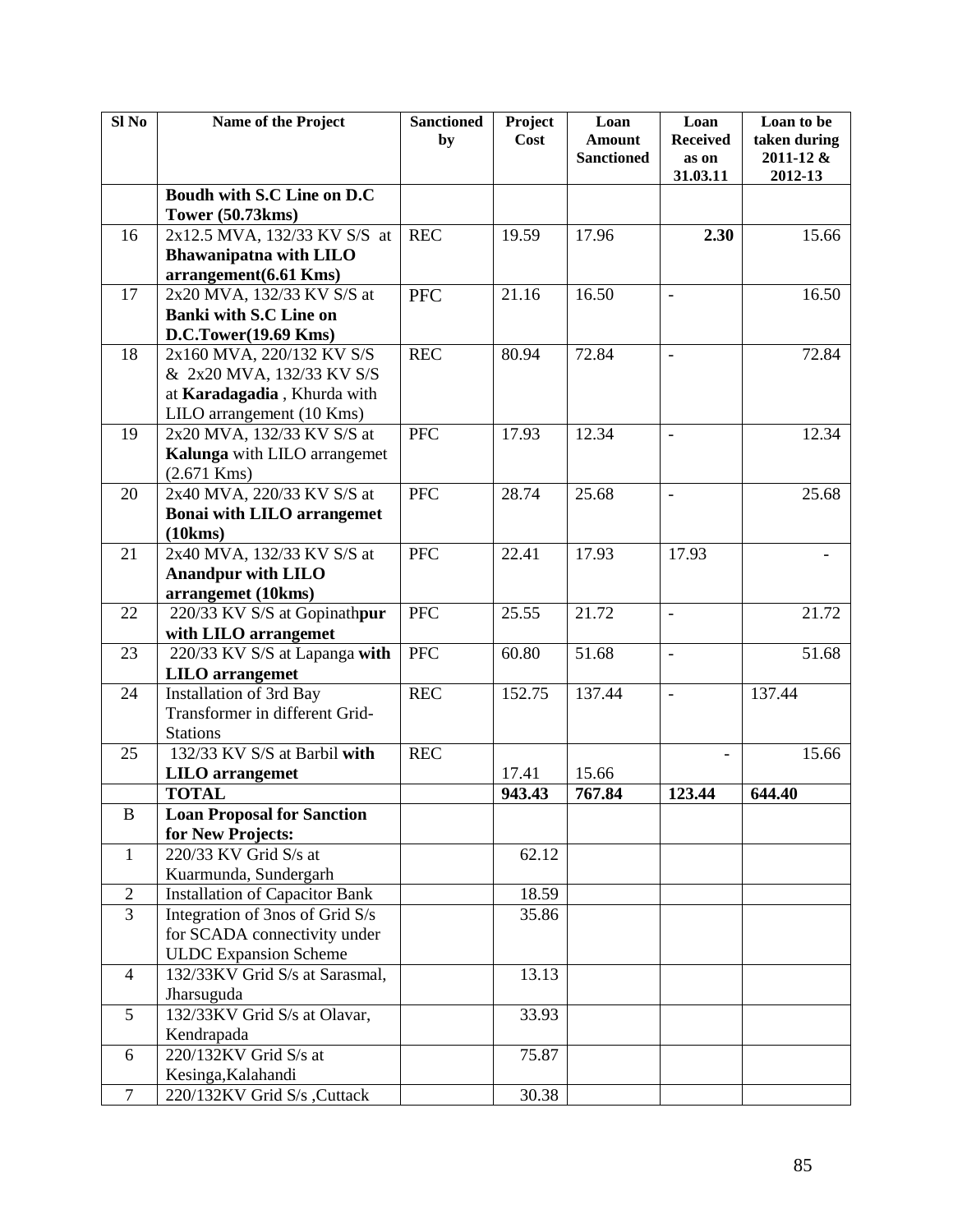| Sl No | <b>Name of the Project</b>                          | <b>Sanctioned</b><br>by | Project<br>Cost | Loan<br><b>Amount</b><br><b>Sanctioned</b> | Loan<br><b>Received</b><br>as on<br>31.03.11 | Loan to be<br>taken during<br>$2011 - 12 &$<br>2012-13 |
|-------|-----------------------------------------------------|-------------------------|-----------------|--------------------------------------------|----------------------------------------------|--------------------------------------------------------|
| 8     | 132/33KV Grid S/s Luna<br>Kendrapada                |                         | 19.59           |                                            |                                              |                                                        |
| 9     | SCADA Interface points at all<br>220/132KV Grid S/s |                         | 67.48           |                                            |                                              |                                                        |
| 10    | $220/132$ KV Grid S/s at<br>Dhamara, Bhadrak        |                         | 74.95           |                                            |                                              |                                                        |
|       | <b>TOTAL</b>                                        |                         | 431.90          |                                            |                                              |                                                        |

From the table above it is found that OPTCL has not availed any new loan during 2011-12. Also the cash flow statement for FY 2011-12 (actual upto Nov., 2011) submitted by OPTCL in Annexure-13 of the reply to query do not show any new loan received during the FY 2011-12. Therefore, the Commission feels it justified to allow interest on loan actually received by OPTCL upto 31.03.2011. Hence, the interest of Rs.66.95 cr. claimed by OPTCL on new loans is disallowed by the Commission.

278. During the FY 2008-09 and FY 2009-10 OPTCL had availed the following loans for capital works after demerger of OPTCL from GRIDCO in 2005. The loanwise details is given as per table below:

|                                        | Date       | Amount (Rs. Cr.) |
|----------------------------------------|------------|------------------|
| Amount of loan availed during FY 2008- | 28.3.2008  | 30.53            |
|                                        | 06.8.2008  | 10.59            |
|                                        | 17.3.2009  | 15.33            |
| 09 & 2009-10                           | 12.8.2009  | 24.17            |
|                                        | 31.03.2010 | 24.88            |
|                                        | 31.03.2010 | 17.93            |
|                                        | Total:     | 123.43           |

**Table – 46**

279. The Commission allows Rs.13.52 cr. during FY 2012-13 towards interest on the above amount of loan of Rs.123.43 cr. The loan wise interest is given in table below:

|              |               | (Rs, Cr.)               |
|--------------|---------------|-------------------------|
| Date         | Loan          | <b>Interest allowed</b> |
|              | <b>Amount</b> | during 2012-13          |
| 28.3.2008    | 30.53         | 3.39                    |
| 06.8.2008    | 10.59         | 1.13                    |
| 17.3.2009    | 15.33         | 1.87                    |
| 12.8.2009    | 24.17         | 2.71                    |
| 31.03.2010   | 24.88         | 2.73                    |
| 31.03.2010   | 17.93         | 1.69                    |
| <b>Total</b> | 123.43        | 13.52                   |

| Table |  | 47 |
|-------|--|----|
|-------|--|----|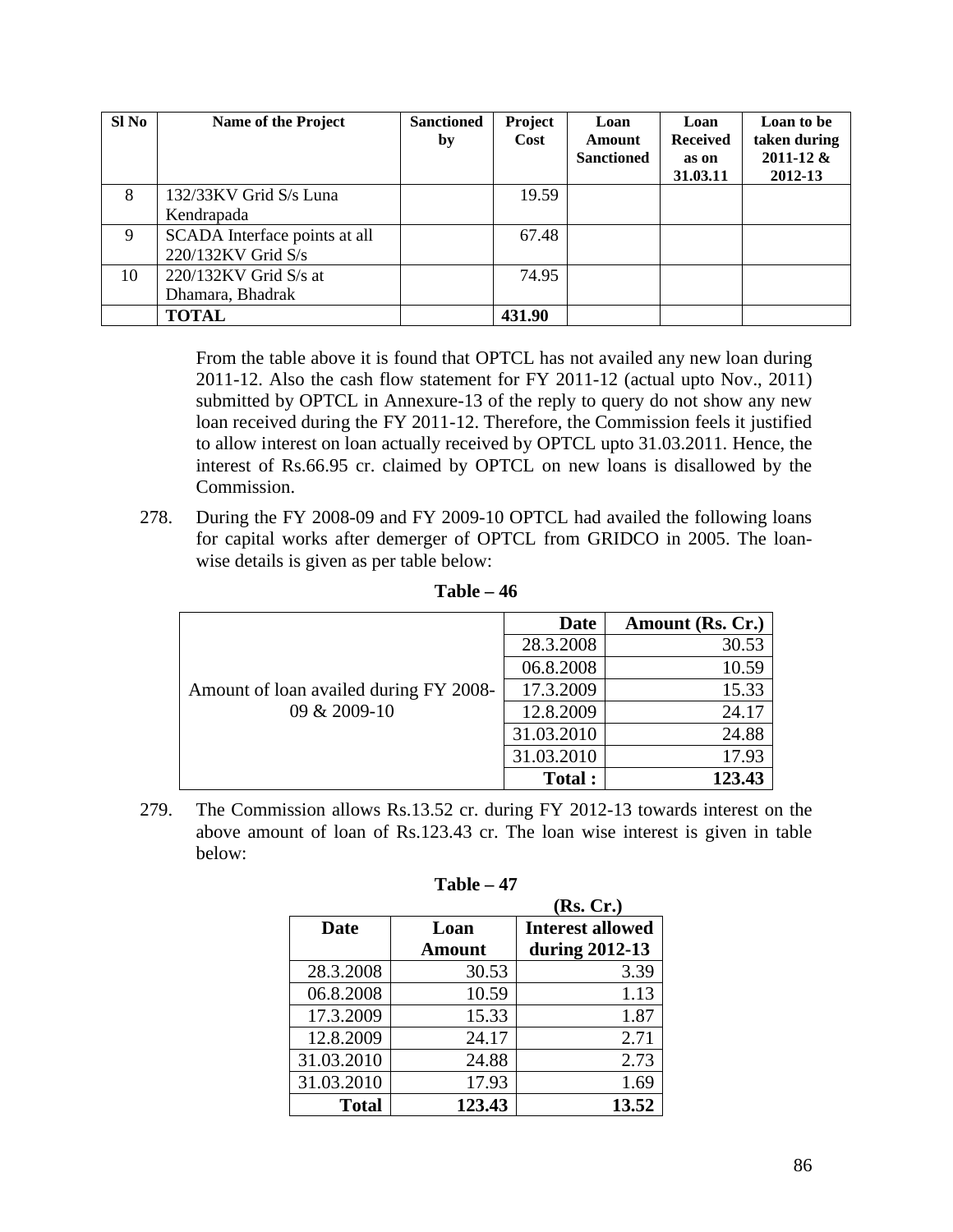280. Except the above stated loans all the other loans are old and inherited from desegregated balance sheet of GRIDCO. Loan-wise analysis is done in subsequent para to determine the prudence of loans availed by the licensee.

## **State Govt. Loan**

281. OPTCL reports that loan from State Govt. (Cash loan) and CRF stands at Rs.2.00 crore and Rs.15 cr. respectively as on 31.3.2012. The Commission in para 301 have dealt extensively on moratorium on debt service of State Govt. loan and keeping in abeyance of up-valuation of assets etc. In line with the observation of the Commission, the interest impact on State Govt. loan is not allowed as a pass through in the ARR for the FY 2012-13.

## **Central Govt. Loan**

282. This is a loan availed by erstwhile OSEB for construction of transmission lines which was ultimately transferred to OPTCL. The loan balance as on 31.03.2012 is shown at Rs.11.26 cr. Every year the Commission in the annual revenue requirement considers the interest impact on the above loan. The Commission therefore allows Rs.1.01 crore towards interest for the FY 2012-13 as proposed by the licensee.

# **Loan from UBI**

283. GRIDCO during 2004-05 availed a loan of Rs.100 crore to swap a portion of Bond IC/99 of NALCO, Bond 1/2002 of NALCO at an average rate of 8.25%. GRIDCO, after making repayment of Rs.1.20 crore during 2004-05, transferred the loan balance of Rs.98.80 crore to OPTCL. The loan balance as on 31.3.2012 stands nil. Hence, OPTCL has no interest on the above loan.

# **Loan from HUDCO**

284. GRIDCO had availed a loan of Rs.300 crore from HUDCO @ 7.75% (floating rate) to discharge the old loan from LIC, ICICI and a portion of Power Bond during 2003-04. At the time of transfer of liability, GRIDCO transferred an amount of Rs.252.53 crore to OPTCL. After repayment, the same loan as at the end of 31.03.2012 is projected at Rs.46.82 cr. During 2012-13, OPTCL proposes to repay Rs.28.87 crore towards principal leaving a balance of Rs.17.95 cr. as on 31.03.2013. The interest impact of the above loan has been calculated at Rs.3.69 cr. for the FY 2012-13. The Commission hereby approves the interest amount of Rs.3.69 cr. for FY 2012-13 as claimed by the licensee.

# **Loan from Oriental Bank of Commerce**

285. During 2005-06, GRIDCO had availed an amount of Rs.200.00 crore as loan from the Oriental Bank of Commerce to swap principal and interest of IBRD loan. This loan was assigned to OPTCL at the time of transfer of liability. The loan balance as on 31.03.2012 stands at Rs.58.99 crore. For FY 2012-13, OPTCL has estimated an amount of Rs.28.57 crore towards repayment of principal leaving a balance of Rs.30.42 crore as on 31.03.2013. The interest impact of the above loan has been estimated at Rs.5.38 cr. @ rate of interest 11.75% for the FY 2012-13. The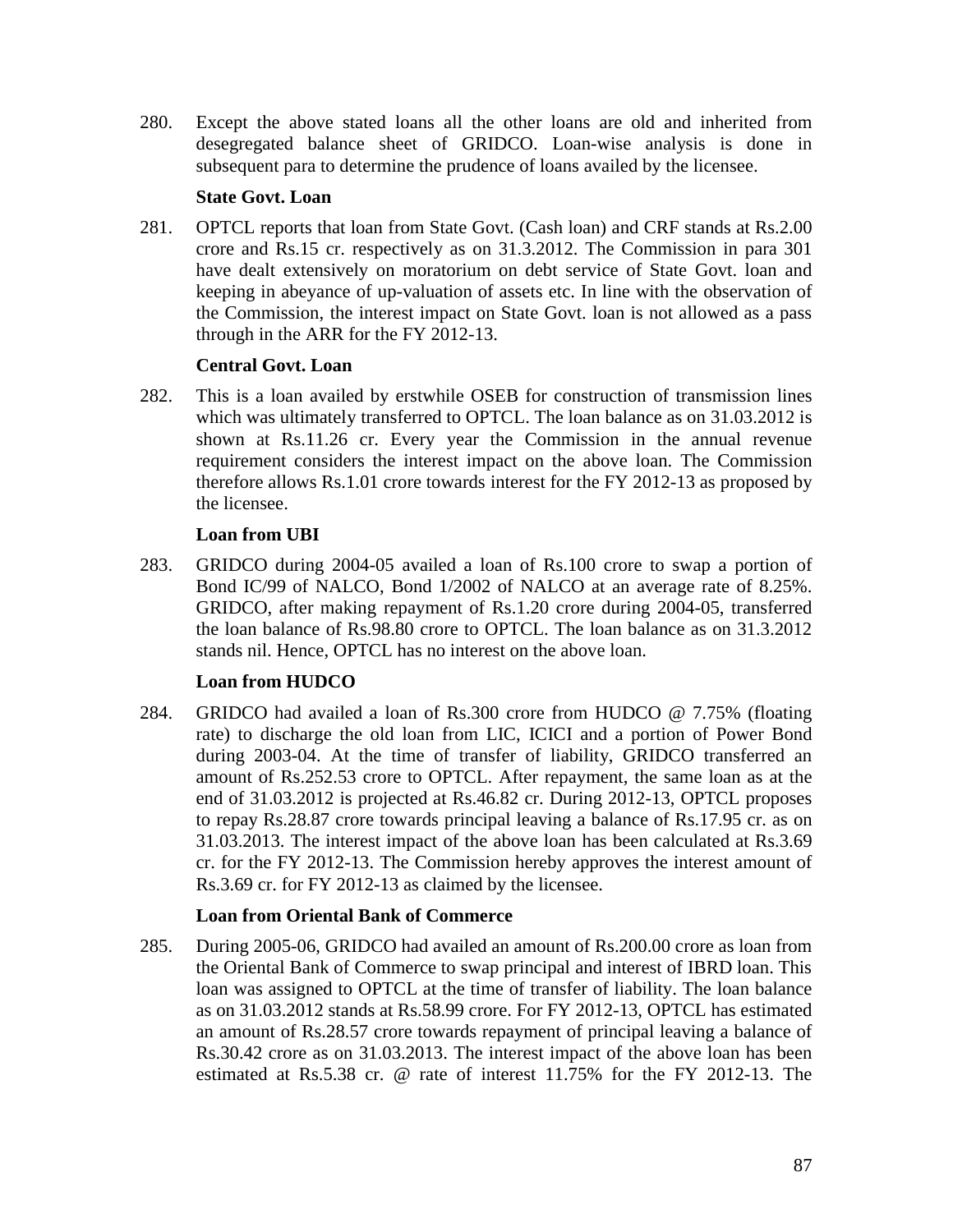Commission hereby approves the same and allows the interest of Rs.5.38 crore as a pass through in the revenue requirement for FY 2012-13.

### **Finance Charges**

- 286. For the FY 2012-13, OPTCL claimed an amount of Rs.11.73 crore towards finance charges. Finance charges include Guarantee Commission, Stamp Duty, Service fee, Commitment charges, Audit fees, bank charges for demand draft, etc. In line with earlier order of the Commission allowed the same for the FY 2012-13 as a pass through.
- 287. Based on the above, the total interest liability has been worked out at Rs.35.33 crore as summarized in the table below:

|                         |                                       |                                      |                                   |                                                | (Rs. cr.)                                                     |                                                                               |                                                                                                             |  |
|-------------------------|---------------------------------------|--------------------------------------|-----------------------------------|------------------------------------------------|---------------------------------------------------------------|-------------------------------------------------------------------------------|-------------------------------------------------------------------------------------------------------------|--|
| Sl.<br>No.              | <b>Particulars</b>                    | Rate<br><b>of</b><br><b>Interest</b> | Principal<br>CB as on<br>31.03.12 | Loan<br>to be<br>received<br>during<br>2012-13 | Principal<br>for<br>2012-13<br><b>Proposed</b><br>by Licensee | <b>Interest</b><br>for<br>2012-13<br><b>Proposed</b><br>by<br><b>Licensee</b> | <b>Total</b><br>repayment   payment   Interest for<br>2012-13<br><b>Approved</b><br>by<br><b>Commission</b> |  |
| $\overline{\mathbf{A}}$ | <b>Govt.</b> Loans                    |                                      |                                   |                                                |                                                               |                                                                               |                                                                                                             |  |
|                         | State Govt. (Cash Loan)               | 13.00%                               | 2.00                              |                                                | 0.12                                                          | 0.26                                                                          | 0.00                                                                                                        |  |
|                         | State Govt.(CRF)                      | 0.00%                                | 15.00                             |                                                |                                                               |                                                                               |                                                                                                             |  |
|                         | Central Govt. Loan                    | 9.00%                                | 11.26                             |                                                |                                                               | 1.01                                                                          | 1.01                                                                                                        |  |
|                         | GoO Bonds                             | 13.00%                               | 400.00                            |                                                | 20.00                                                         |                                                                               |                                                                                                             |  |
|                         | <b>IBRD</b> Loan                      | 13.00%                               | 0.00                              |                                                |                                                               |                                                                               |                                                                                                             |  |
|                         | <b>Sub Total</b>                      |                                      | 428.26                            |                                                | 20.12                                                         | 1.27                                                                          | 1.01                                                                                                        |  |
| B                       | <b>Institutional Loans</b>            |                                      |                                   |                                                |                                                               |                                                                               |                                                                                                             |  |
|                         | REC Loan(12.25% w.e.f 28/3/11) 12.25% |                                      | 28.50                             |                                                | 2.03                                                          | 3.39                                                                          | 3.39                                                                                                        |  |
|                         | <b>REC</b> Loan(New)                  | 11.75%                               | 9.89                              |                                                | 0.70                                                          | 1.13                                                                          | 1.13                                                                                                        |  |
|                         | <b>REC</b> Loan(New)                  | 12.75%                               | 15.08                             |                                                | 1.02                                                          | 1.87                                                                          | 1.87                                                                                                        |  |
|                         | <b>REC</b> Loan(New)                  | 11.50%                               | 24.17                             |                                                | 1.61                                                          | 2.71                                                                          | 2.71                                                                                                        |  |
|                         | <b>REC</b> Loan(New)                  | 11.00%                               | 24.88                             |                                                | 0.41                                                          | 2.73                                                                          | 2.73                                                                                                        |  |
|                         | PFC Loan                              | 11.25%                               | 0.00                              |                                                |                                                               |                                                                               |                                                                                                             |  |
|                         | PFC Loan (New)                        | 11.25%                               | 15.46                             |                                                | 1.23                                                          | 1.69                                                                          | 1.69                                                                                                        |  |
|                         | <b>Sub Total</b>                      |                                      | 117.99                            |                                                | 7.00                                                          | 13.52                                                                         | 13.52                                                                                                       |  |
| $\overline{\mathbf{C}}$ | <b>Secured Loan</b>                   |                                      |                                   |                                                |                                                               |                                                                               |                                                                                                             |  |
|                         | Union Bank of India                   | 8.25%                                |                                   |                                                |                                                               | $\overline{0}$                                                                | 0                                                                                                           |  |
|                         | <b>HUDCO</b>                          | 8.25%                                | 46.82                             |                                                | 28.87                                                         | 3.69                                                                          | 3.69                                                                                                        |  |
|                         | <b>UCO Bank</b>                       | 9.00%                                |                                   |                                                |                                                               |                                                                               |                                                                                                             |  |
|                         | <b>Oriental Bank of Commerce</b>      | 8.75%                                | 58.99                             |                                                | 28.57                                                         | 5.38                                                                          | 5.38                                                                                                        |  |
|                         | <b>Sub Total</b>                      |                                      | 105.81                            |                                                | 57.44                                                         | 9.07                                                                          | 9.07                                                                                                        |  |
| $\mathbf{D}$            | <b>OPTCL Bonds</b>                    |                                      |                                   |                                                |                                                               |                                                                               |                                                                                                             |  |
|                         | Open Market Loan                      | 11.50%                               | 0.11                              |                                                | 0.11                                                          | $\overline{0}$                                                                | $\mathbf{0}$                                                                                                |  |

# **Table – 48 Total Interest Liability**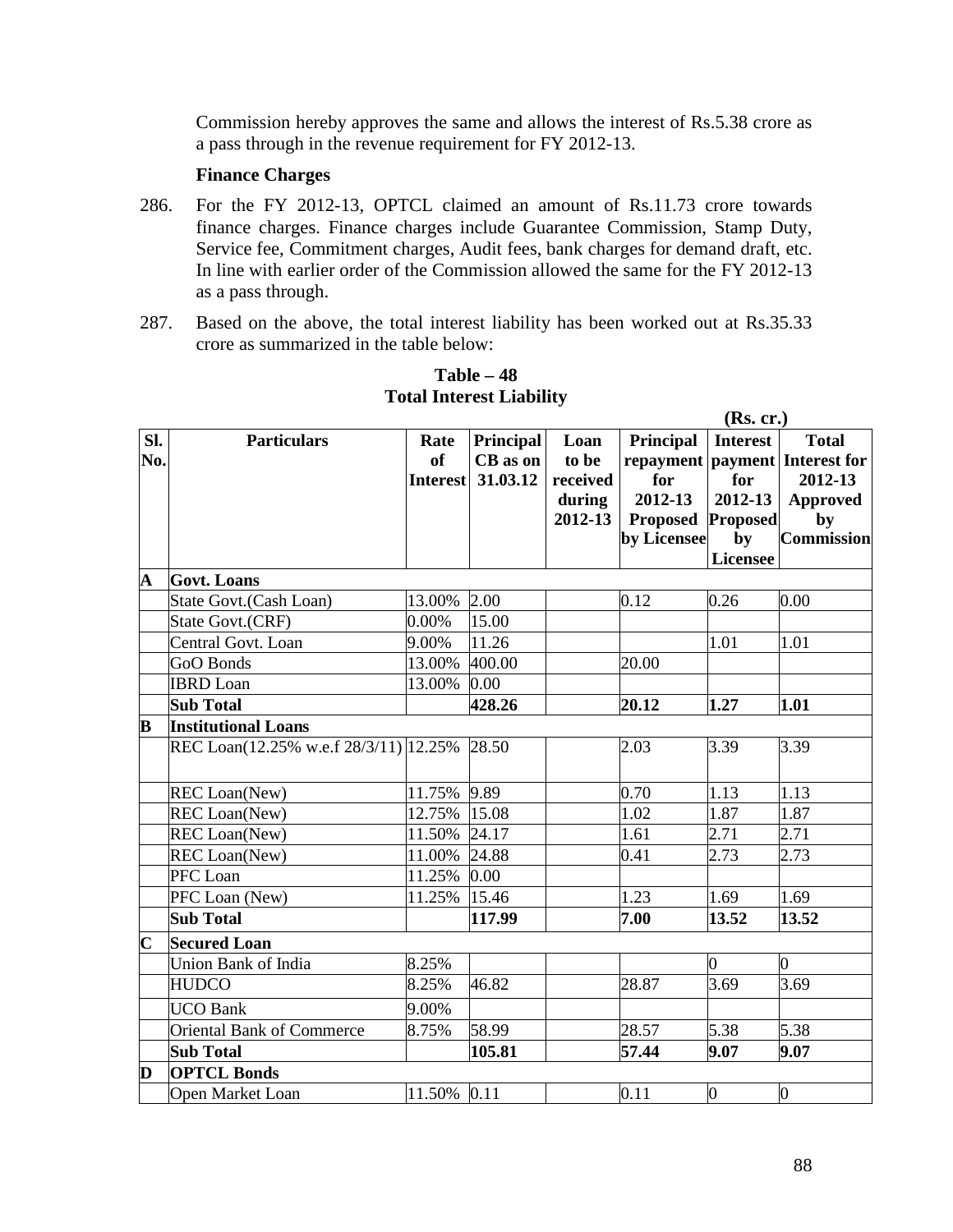| Sl. | <b>Particulars</b>                         | Rate            | Principal | Loan     | Principal                | <b>Interest</b> | <b>Total</b>                       |
|-----|--------------------------------------------|-----------------|-----------|----------|--------------------------|-----------------|------------------------------------|
| No. |                                            | of              | CB as on  | to be    |                          |                 | repayment   payment   Interest for |
|     |                                            | <b>Interest</b> | 31.03.12  | received | for                      | for             | 2012-13                            |
|     |                                            |                 |           | during   | 2012-13                  | 2012-13         | <b>Approved</b>                    |
|     |                                            |                 |           | 2012-13  | <b>Proposed Proposed</b> |                 | by                                 |
|     |                                            |                 |           |          | by Licensee              | by              | <b>Commission</b>                  |
|     |                                            |                 |           |          |                          | <b>Licensee</b> |                                    |
|     | <b>Pension Trust Bond</b>                  | 9.00%           |           |          |                          |                 |                                    |
|     | <b>Sub Total</b>                           |                 | 0.11      |          | 0.11                     | 0               | Ю                                  |
| E   | Deposit from EHT Consumers                 |                 |           |          |                          |                 |                                    |
|     | <b>Sub Total of Infrastructure Loan</b>    |                 | 76.44     |          | 0.02                     | $\mathbf{0}$    | $\mathbf{0}$                       |
| F   | <b>Loans for New Projects</b><br>(PFC/REC) | 12.50%          | 275.19    | 795.96   |                          | 66.95           | $\bf{0}$                           |
| G   | <b>Other Loans &amp; Finance Charges</b>   |                 |           |          |                          |                 |                                    |
|     | <b>Employee Housing Loans</b>              | 12.00%          | 0.74      |          | 0.02                     |                 | $\Omega$                           |
|     | <b>Finance Charge</b>                      |                 | 0.00      |          |                          | 11.73           | 11.73                              |
|     | <b>Sub Total</b>                           |                 | 0.74      |          | 0.02                     | 11.73           | 11.73                              |
| H   | <b>Grand Total</b>                         |                 | 927.36    | 795.96   | 84.67                    | 102.54          | 35.33                              |

288. **The Commission, therefore, allows an amount of Rs.35.33 crore on account of interest payment for the FY 2012-13 as against claim of OPTCL for Rs.102.54 cr. and Rs.61.33 cr. approved for 2011-12.**

#### **Depreciation**

289. OPTCL has claimed an amount of Rs.155.99 crore towards depreciation for the year 2012-13. The computation is based on CERC (Terms and Conditions of Tariff) Regulation, 2009. A detailed statement of fixed assets and block-wise computation of depreciation is given in the table below:

|                                                          |                                                                            |                                                                    |                                               |                                                                    | (Rs. cr.)                         |                              |
|----------------------------------------------------------|----------------------------------------------------------------------------|--------------------------------------------------------------------|-----------------------------------------------|--------------------------------------------------------------------|-----------------------------------|------------------------------|
| <b>Particulars</b>                                       | <b>Depreciation</b><br>Rate<br>prescribed by<br><b>CERC Regln.</b><br>2009 | Depreciation @<br>Pre-92 Rate as<br>per GoI<br><b>Notification</b> | <b>Gross Block</b><br>(01.04.2011)<br>(Prov.) | Gross Block Depren. for Depren. for<br>$(01-04-12)$<br>(Projected) | FY 12-13 as<br>per CERC<br>Regln. | FY 12-13<br>@ Pre-92<br>Rate |
| Land and Rights                                          | 0.00%                                                                      | $0.00\%$                                                           | 34.85                                         | 37.69                                                              | 0.00                              | 0.00                         |
| <b>Buildings</b>                                         | 3.34%                                                                      | 1.80%                                                              | 78.14                                         | 84.50                                                              | 2.82                              | 1.52                         |
| Plant & Machinery<br>(Other Civil works)                 | 3.34%                                                                      | 1.80%                                                              | 4.29                                          | 4.64                                                               | 0.15                              | 0.08                         |
| Plant & Machinery                                        | 5.28%                                                                      | 3.80%                                                              | 1275.54                                       | 1379.34                                                            | 72.83                             | 52.41                        |
| Plant & Machinery<br>(Lines, Cables &<br>Network Assets) | 5.28%                                                                      | 2.57%                                                              | 1387.49                                       | 1500.40                                                            | 79.22                             | 38.56                        |
| Vehicles                                                 | 9.50%                                                                      | 12.86%                                                             | 1.50                                          | 1.62                                                               | 0.15                              | 0.21                         |
| Furniture, Fixture                                       | 6.33%                                                                      | 4.55%                                                              | 2.26                                          | 2.45                                                               | 0.16                              | 0.11                         |
| Office Equipment                                         | 6.33%                                                                      | 9.00%                                                              | 9.47                                          | 10.24                                                              | 0.65                              | 0.92                         |
|                                                          | <b>TOTAL</b>                                                               |                                                                    | 2793.54                                       | 3020.88                                                            | 155.99                            | 93.82                        |

**Table – 49 Block-wise computation of depreciation**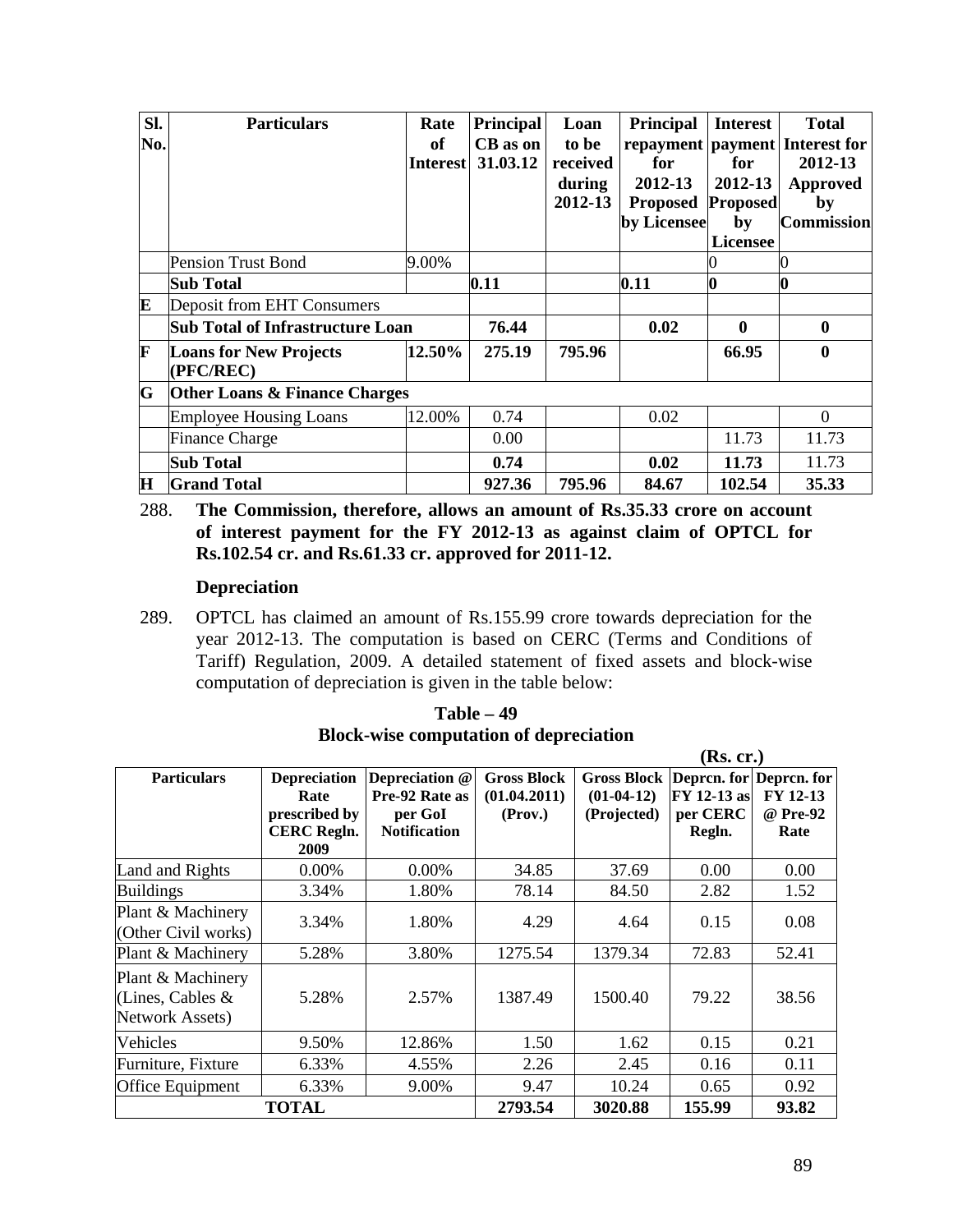- 290. OPTCL submits that if pre-92 rate is adopted for computation of depreciation then OPTCL will face severe financial burden to meet its debt repayment obligation. Hence, OPTCL has urged the Commission to allow Rs.155.99 crore towards depreciation in the ARR of FY 2012-13 to enable OPTCL to repay the loan availed for CAPEX in time.
- 291. It is revealed from the above table that Gross Fixed Asset as on 31.3.2012 would be at Rs.3020.88 crore as against the actual figure of Rs.2793.54 crore as on 31.3.2011 Thus, as per OPTCL projection there is an addition of asset of Rs.227.34 crore during 2011-12. In the balance sheet of OPTCL for the year 2010-11, work-in-progress of old projects was Rs.556.25 crore. Therefore, the addition of fixed assets of Rs.227.34 crore for the year 2011-12 appears to be reasonable and the Commission approves the same.

**Keeping in abeyance the upvaluation of assets, moratorium of debt services etc.** 

292. The State Govt. revalued the assets of erstwhile OSEB and vested the revalued assets with OHPC and GRIDCO vide Govt. notification SRO No.256/96 and SRO No.257/96 dtd.01.04.1996 respectively. GRIDCO was vested the assets of transmission, distribution after revaluation by State Govt. OHPC was vested the assets of hydro power station after revaluation. GRIDCO again divested its distribution business to four DISTCOMs vide transfer scheme notification No.SRO750/98 dtd.25.11.1998 and transferred the distribution assets to them on the same date. A table showing pre up- valued cost of gross fixed asset of transmission and distribution as per transfer notification apportioned on the basis of audited accounts and transfer notification and up-valued cost of fixed asset is given below:

|                     |         |                  | (Rs, Cr.)        |
|---------------------|---------|------------------|------------------|
|                     | Pre up- | <b>Up-valued</b> | <b>Impact of</b> |
|                     | valued  | (apportioned)    | up-valuation     |
| <b>GRIDCO</b>       | 514.32  | 1036.47          | $522.15*$        |
| <b>WESCO</b>        | 139.87  | 281.87           | 142.00           |
| <b>NESCO</b>        | 137.9   | 277.90           | 140.00           |
| <b>SOUTHCO</b>      | 122.41  | 246.68           | 124.27           |
| <b>CESU</b>         | 188.70  | 380.27           | 191.57           |
| <b>Total DISCOM</b> | 588.88  | 1186.73          | 597.85           |
| <b>Total</b>        | 1103.20 | 2223.20          | 1120.00          |

| <b>Table - 50</b> |  |  |
|-------------------|--|--|
|-------------------|--|--|

\* Relates to OPTCL with effect from 01.04.2005 after separation of OPTCL from GRIDCO.

293. The book value of gross fixed asset of OHPC was up-valued by Rs.840.20 cr.

294. The State Govt. reviewed the power sector reforms in Odisha and after careful consideration and recommendation of the Committee of Independent Expert (Kanungo Committee) and the correctives suggested by OERC, the State Govt. vide notification No.1068 dtd.29.01.2003 have decided to keep in abeyance of the effect of up-valuation of assets of OHPC and GRIDCO from the FY 2001-02 till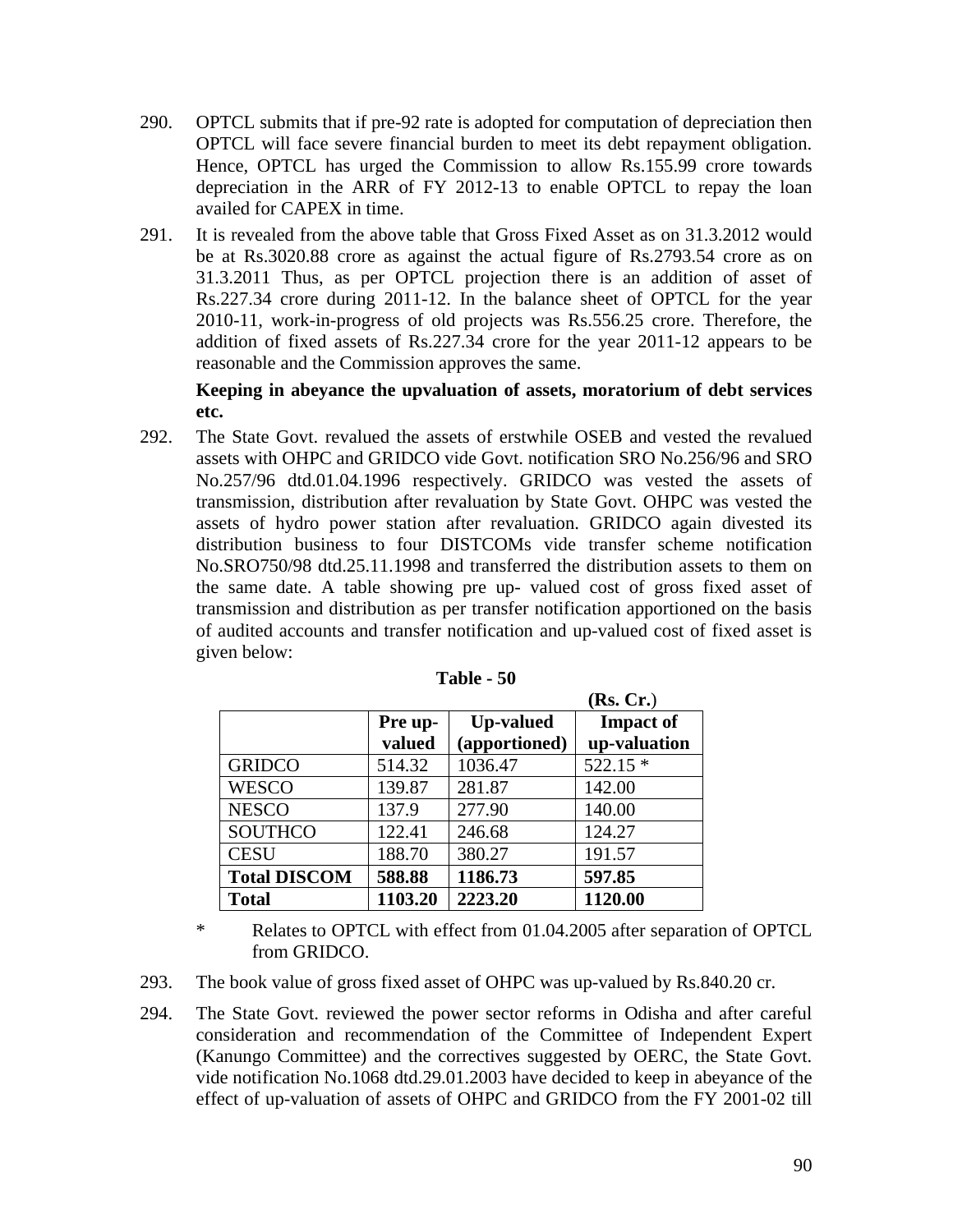2005-06 or the sector turns around whichever is earlier to avoid re-determination of tariff for past years and also redetermination of assets of various DISCOMs. For this purpose, depreciation would be calculated at pre-92 norms notified by Govt. of India. After the expiry of the FY 2005-06 the Commission have recommended to keep in abeyance the effect of up-valuation for a further period of five years.

- 295. Based on the recommendation of the Commission as suggested above, State Govt. in their notification No.R&R-I-15/2009/81, En, dt.06.01.2010 have extended the concession and stipulations as indicated below:-
	- (i) The bonds issued by GRIDCO and OHPC, to the State Govt. consequent upon revaluation of assets shall not carry any interest for a further period of five years from FY 2006-07 to FY 2010-11.
	- (ii) The additional equity share, allotted to the State Govt. based on revaluation of assets, should not earn any Return on Equity for a further period of five years from FY 2006-07 to FY 2010-11.
	- (iii) Both GRIDCO/OPTCL and OHPC would be entitled to depreciation on the revalued (pre-92) assets.
	- (iv) Both GRIDCO/OPTCL and OHPC shall repay the principal amount of the loan amount actually taken from the State Govt. along with the interest as per the terms and conditions of loan other than those attributable to the revaluation of assets.
	- (v) The State Govt. investment actually made in Upper Indravati Project, excluding the normative equity, should yield return to the State Govt. with effect from FY 2010-11 after clearance of loan liabilities of PFC. However, interest at the rate of 7% should be charged and paid on this investment from FY 2006-07 onwards.
	- (vi) Return on Equity on the old Hydro Power Plants may be allowed to OHPC, in respect of new projects commissioned after 01.04.1996.
- 296. Since there was some omissions and commission and addition of new stipulations in the notification dt.06.01.2010, in deviation of the notification dt.29.01.2003 read with notification dt.06.05.2003, the Commission in their letter No.3235 dt.27.01.2010 has suggested for amendment of the notification dt.06.01.2010 of the State Govt.
- 297. Since the Kanungo Committee had recommended keeping in abeyance the upvaluation of assets, moratorium on debt servicing etc. till the sector as a whole turns around and since the benefits of proposed investment by State Govt. and DISCOMs would be felt only after few years, the Commission have already advised the State Govt. to take the following steps vide their letter No. DIR(T)- 344 / 2008 (Vol-III) -4440 dated 19.7.2010.
	- (i) GRIDCO/OPTCL and OHPC would be entitled to depreciation on the assets prior to revaluation, calculated at pre-92 norms notified by Govt. of India, as per the direction of Hon'ble High Court of Orissa.
	- (ii) Moratorium on debt servicing by GRIDCO and OHPC to the State Govt. would be allowed till the power sector turns-around except the amount in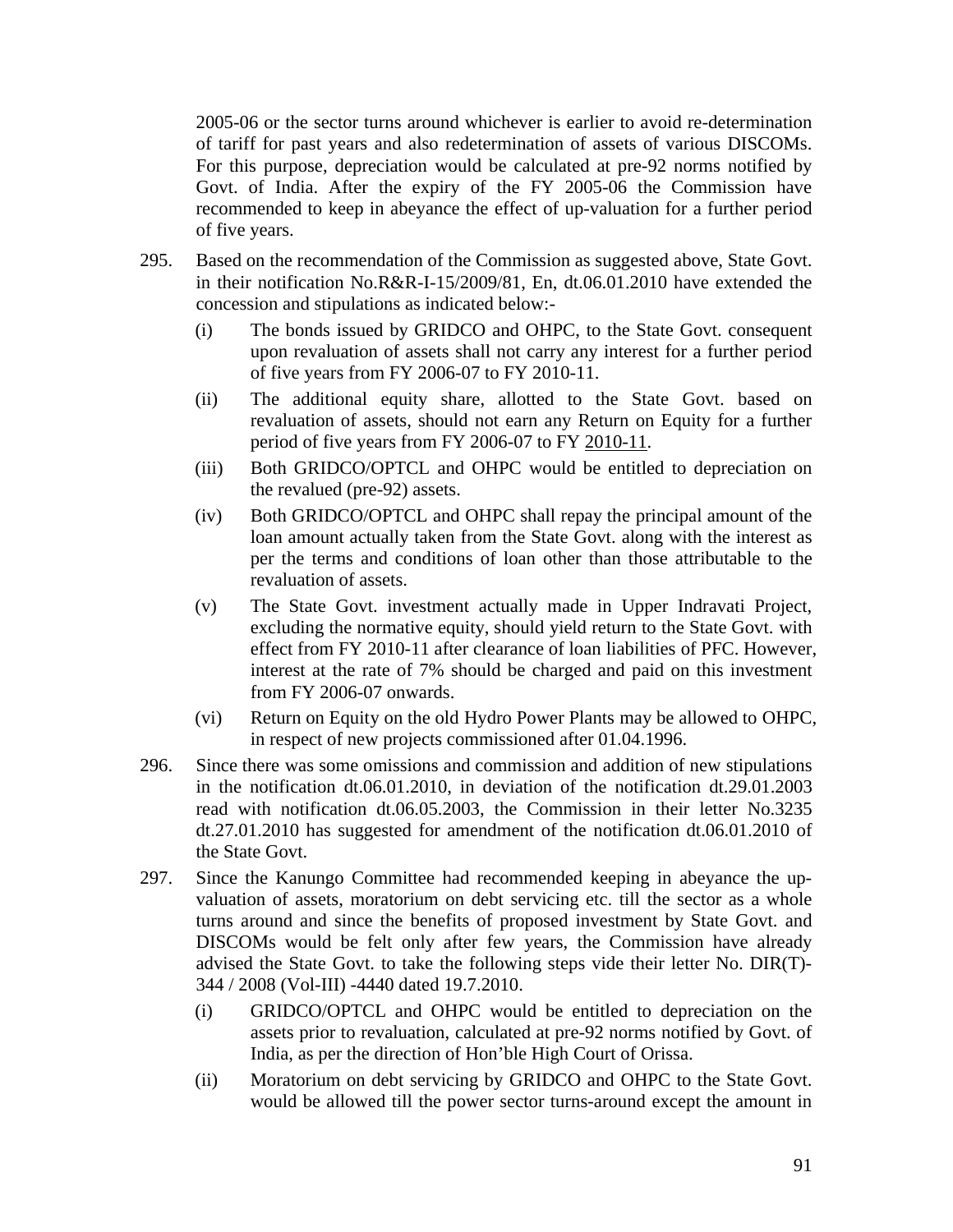respect of loan from the World Bank to the extent the State Govt. is required to pay to the Govt. of India.

- (iii) GRIDCO & OHPC shall not be entitled to any RoE till the sector becomes viable on cash basis. The State Govt. investment actually made in Upper Indravati Project, excluding the normative equity, should yield return to the State Govt. with effect from FY 2010-11 after clearance of loan liabilities of PFC. However, interest at the rate of 7% should be charged and paid on this investment from FY 2006-07 onwards. Return on Equity on the old Hydro Power Plants may be allowed to OHPC, in respect of new projects commissioned after 01.04.1996.
- 298. The above concessions/Govt. support, indicated above are subject to the following stipulations:
	- (i) The State owned utilities viz. OHPC, GRIDCO and OPTCL earning accounting/book profit are made to utilize the same for capital investment, servicing of Govt. loan and payment of dividend.
	- (ii) The Private Distribution Companies are to service the State Govt. loan relating to World Bank and APDRP assistance passed on to them through an enforceable mechanism approved by OERC.
- 299. The State Govt. in response to the letter of Commission vide No.4440 dtd.19.07.2010 have extended the following concession in their letter No.2404 dtd.21.03.2011. The extract of the letter is given below:
	- i) Moratorium on debt servicing by GRIDCO & OPTCL and OHPC to the State Government till the power sector turns around except the amount in respect of loan from the World Bank to the extent to the State Government is required to pay to Government of India.
	- ii) Keeping in abeyance the effect of up-valuation of assets of OHPC and GRIDCO/OPTCL till the sector turns around.
	- iii) The OHPC, GRIDCO & OPTCL shall not be entitled any RoE till the Sector becomes viable on cash basis.
- 300. Government in Finance Department, after careful examination of the issues, have observed that "an open ended commitment by the State Government to extend this supportive measures would be undesirable. At the first stage these supports may be continued till 2012-13 after which a review should be made by the State Government and on that basis a view could be taken on the need for further extension of these measures".
- 301. The Commission in his Lr. No. 2502 dtd. 06.01.2012 suggested the State Govt. to issue the amended notification as suggested by the Commission vide their letter No.4440 dtd.19.07.2010, so that this would appropriately be reflected while determining the annual revenue requirement of the distribution licensees for the year 2012-13. In absence of specific communication in this regard by 31.01.2012, the Commission would assume the extension of the benefit notified on 29.01.2003 & 06.05.2003 till the sector as a whole turns around. However, in the meantime the State Govt. in Energy Department vide letter No.LC-34/2012-2261 dtd.19.03.2012 has communicated as follows: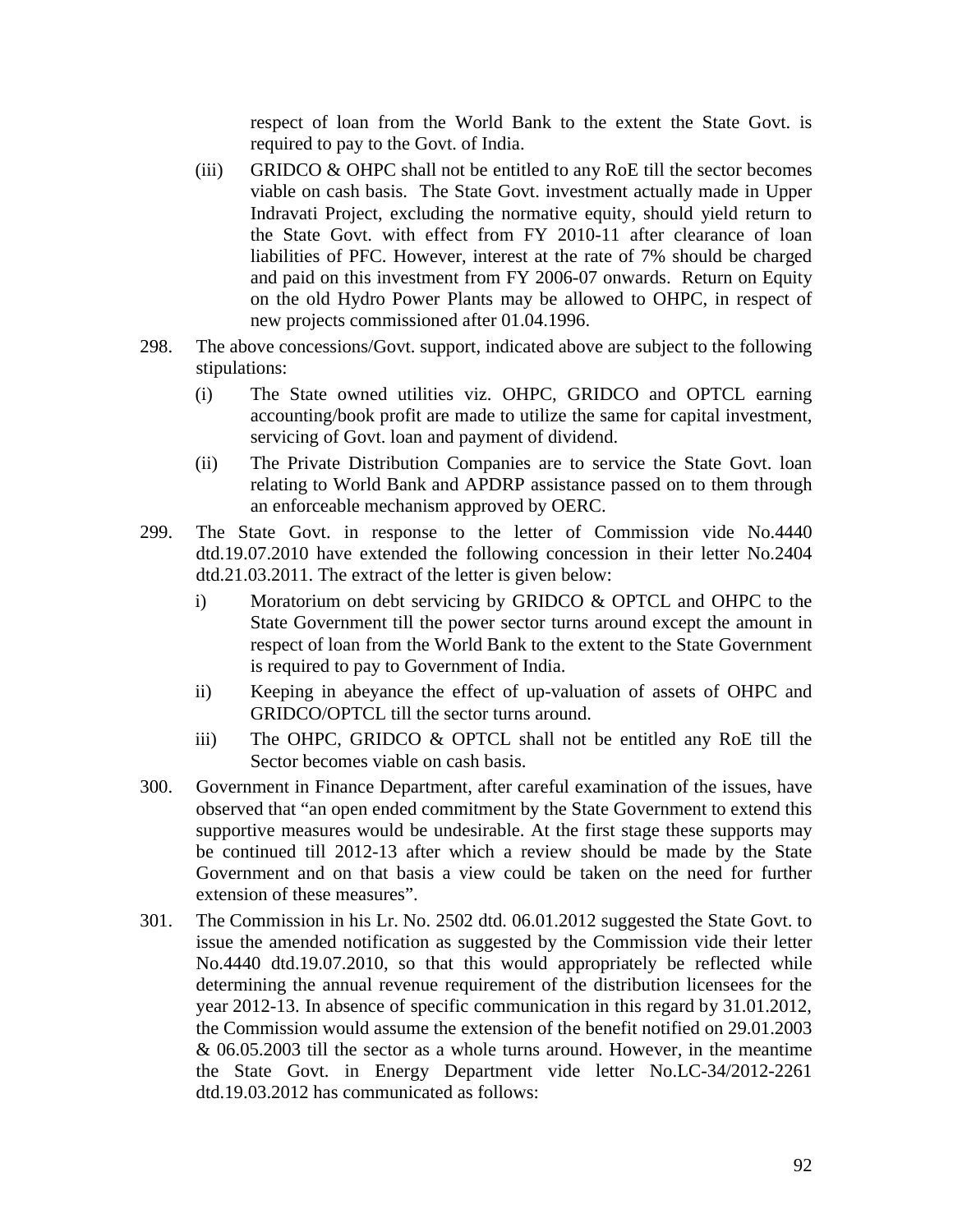*"The suggestions of the Hon'ble Commission to keep the support of Govt. in the matter of keeping the effect of upvaluation of assets of GRIDCO/OPTCL and OHPC, allowing the moratorium on debt services to the State Govt. till the sector turns around and not allowing ROE to GRIDCO/OPTCL and OHPC till the sector becomes viable on cash basis has not been agreed to by the Govt. in Finance Deptt. However steps have been taken in regard to other recommendations of the Hon'ble Commission in their letter No.4440 dt.19.07.2010 and the proposal will be placed before the cabinet for approval after which required notification will be issued."*

Since the State Govt. vide their letter No.2404 dtd.21.03.2011 have extended the benefits/concession as stipulated in the Notification No.1068 dtd.29.01.2003 read with Notification No.5302 dtd.06.05.2003 till 2012-13, the effect of up-valuation such as depreciation, return on equity and interest on State Govt. loan and Bond is not been taken into account for FY 2012-13. Accordingly, the Commission has approved calculation of depreciation based on historical cost of assets.

- 302. The Commission has extensively dealt with the valuation of assets and calculation of depreciation in Para 5.36.1 to 5.37.5 of tariff order dated 23.6.2003 and treated transmission asset base of undivided GRIDCO at Rs.514.32 crore as on 01.4.1996.
- 303. A Table showing gross fixed assets as on 01.4.96 and year-wise asset addition thereafter till 2011-12 is depicted below.

|                         | (Rs. cr.)      |
|-------------------------|----------------|
| Year                    | <b>OPTCL</b>   |
| GFA as on 1.4.1996      | 514.32         |
|                         | (Pre upvalued) |
| 1996-97                 | 49.46          |
| 1997-98                 | 39.94          |
| 1998-99                 | 62.50          |
| 1999-00                 | 111.79         |
| 2000-01                 | 134.10         |
| 2001-02                 | 86.44          |
| 2002-03                 | 132.17         |
| 2003-04                 | 69.46          |
| 2004-05                 | 71.72          |
| 2005-06                 | 158.91         |
| 2006-07                 | 144.23         |
| 2007-08                 | 206.10         |
| 2008-09                 | 142.72         |
| 2009-10                 | 188.49         |
| 2010-11                 | 189.80         |
| Approved during 2011-12 | 227.34         |
| Assets as on 01.4.2012  | 2529.49        |

**Table – 51**

304. The Commission has calculated depreciation on the approved asset base at Pre-92 rate. The classification of assets has been done proportionately based on the audited account for 2010-11 submitted by OPTCL. Accordingly, the Commission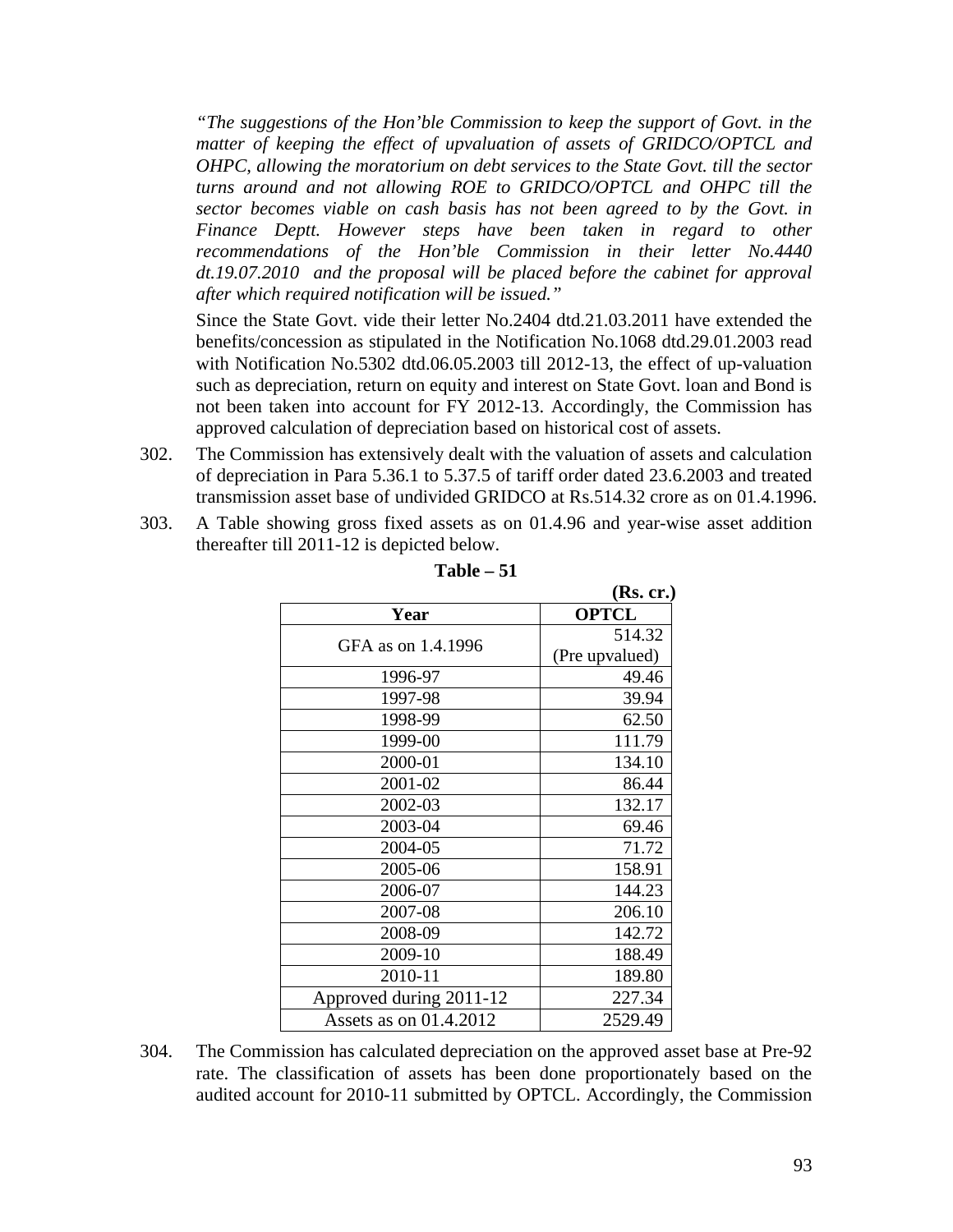approves an amount of Rs.78.57 crore towards depreciation for the FY 2012-13 as per the details shown in Table below:

|                                                          |                                                                                |                                                   |                                                      | (KS. CF.)                                      |
|----------------------------------------------------------|--------------------------------------------------------------------------------|---------------------------------------------------|------------------------------------------------------|------------------------------------------------|
| <b>Particulars</b>                                       | Pre-92 rate of<br>depreciation as<br>per GOI<br>notification<br>dated 31.01.92 | <b>Book Value</b><br>of asset as on<br>01.04.1996 | <b>Book Value</b><br>of asset as<br>on<br>01.04.2012 | <b>Depreciation</b><br>for the year<br>2012-13 |
| Land and Rights                                          |                                                                                | 8.07                                              | 31.56                                                | 0.00                                           |
| <b>Building</b>                                          | 1.80%                                                                          | 13.09                                             | 70.75                                                | 1.27                                           |
| Plant $\&$<br>Machinery<br>(other civil works)           | 1.80%                                                                          |                                                   | 3.88                                                 | 0.07                                           |
| Plant & Machinery                                        | 3.80%                                                                          |                                                   | 1156.33                                              | 43.94                                          |
| Plant & Machinery<br>cables<br>(line,<br>and<br>network) | 2.57%                                                                          | 492.71                                            | 1254.98                                              | 32.25                                          |
| Vehicles                                                 | 12.86%                                                                         | 0.02                                              | 1.36                                                 | 0.18                                           |
| Furniture, Fixture                                       | 4.55%                                                                          | 0.19                                              | 2.05                                                 | 0.09                                           |
| Office equipment                                         | 9.00%                                                                          | 0.25                                              | 8.58                                                 | 0.77                                           |
| <b>Grand Total</b>                                       |                                                                                | 514.32                                            | 2529.49                                              | 78.57                                          |

**Table – 52**

- 305. As per National Tariff Policy, the depreciation rates are to be notified by CERC. Under normal circumstances, these rates should ideally meet the debt service.
- 306. As regards depreciation and repayment of loan, the recent notification of CERC dt.20.01.2009 states the following:

**Chapter-3.17(1):** The value base for the purpose of depreciation shall be the capital cost admitted by the Commission.

**Chapter-3.17(2)** The salvage value of the asset shall be considered as 10% and depreciation shall be allowed upto a maximum of 90% of the capital cost of the asset.

**Chapter-3.17(4):** Depreciation shall be calculated annually based on Straight Line Method at rates specified in Appendix-III to these Regulations for the assets of generating station and transmission system.

**Chapter-3.17(31):** The repayment for the year of tariff period 2009-14 shall be deemed to be equal to the depreciation allowed for that year.

307. However, in view of the directives and orders of the High Court of Orissa, the Commission is bound to compute depreciation, for the purpose of determination of ARR and tariff, on the basis of pre-92 rates on the original book value of assets (i.e., after rolling back the effect of re-valuation of 1996 from the value of the assets). Depreciation computed on this basis falls short of the principal repayment obligations of the licensee which makes it necessary to allow advance against depreciation to ensure financial viability of the licensee and to ensure that the

 **(Rs. cr.)**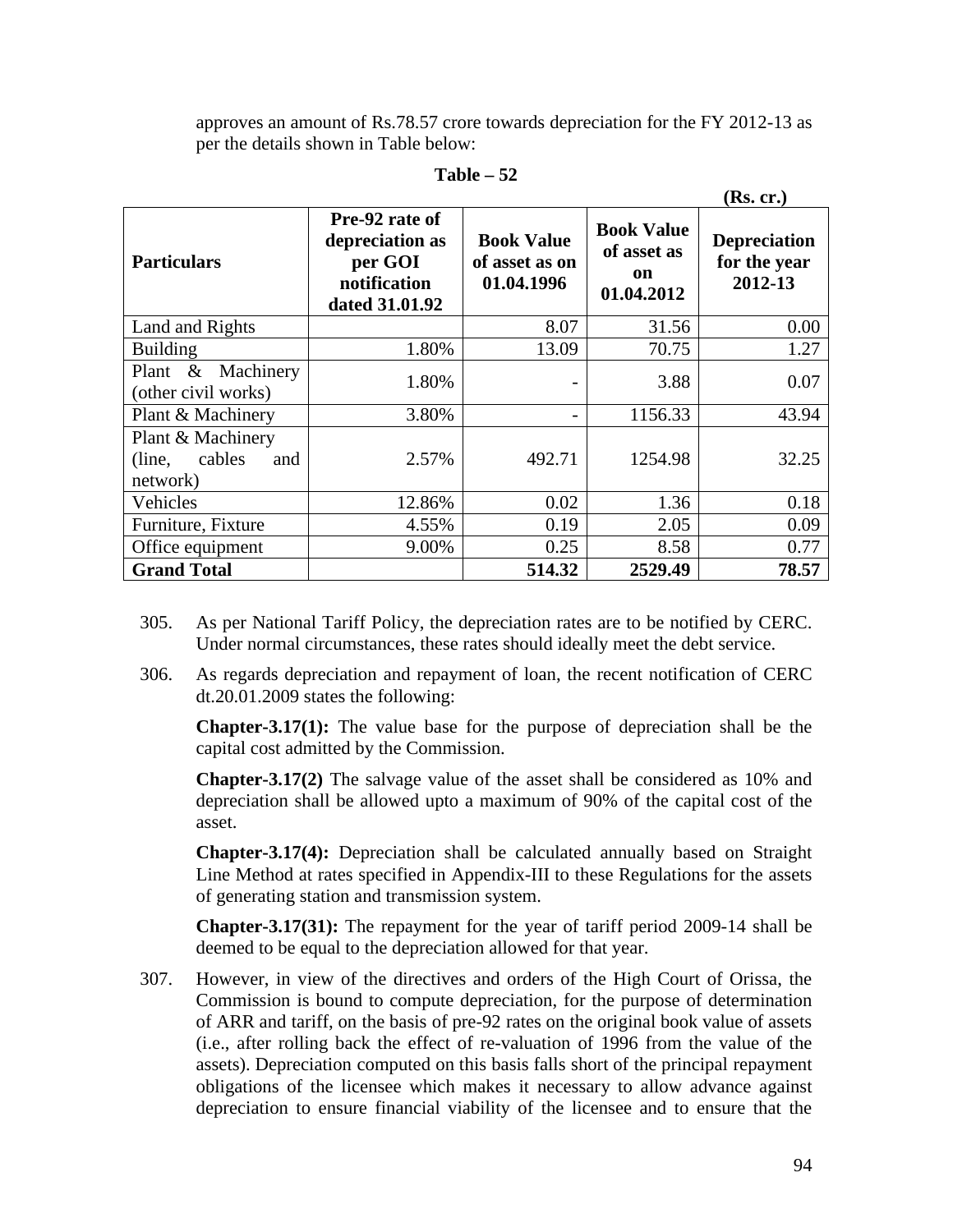licensee meets its principal repayment obligations, otherwise financial institutions would not like to sanction loan to OPTCL.

- 308. In the earlier years, as per the notification of the Govt. of India in 1994 specifying the rates of depreciation to be chargeable for various classes of assets in the electricity business, the rates of depreciation were adjusted so that investors were allowed to recover the cost of the asset (limited to 90%) over a relatively shorter period.
- 309. Even in case of depreciation rates notified in 1994 by the Govt. of India, it can be clearly demonstrated that for a particular asset financed by a 70:30 Debt Equity Ratio on a loan with a tenure of say, 11.5% payable over a 12-year period, there is a shortfall in the coverage of debt servicing from the 10th year onwards.

| $\sim$ only a tool of a function bet vieing obligations vis a visible predation available |                                                          |                                     |                 |  |  |  |
|-------------------------------------------------------------------------------------------|----------------------------------------------------------|-------------------------------------|-----------------|--|--|--|
| <b>Asset Value</b>                                                                        | <b>Financing on</b><br>Loan component at 11.5% interest, |                                     |                 |  |  |  |
| $Capitalized =$                                                                           | 70:30 D/E ratio                                          | repayable in equal monthly          |                 |  |  |  |
| Rs. 10 cr.                                                                                |                                                          | installments over a 12- year period |                 |  |  |  |
| <b>YEAR</b>                                                                               | Annual                                                   | Annual                              | Principal       |  |  |  |
|                                                                                           | Depreciation in                                          | Depreciation in                     | Component of    |  |  |  |
|                                                                                           | Rs. cr. (at Post-                                        | Rs. cr. (at Pre- $92$ )             | $EMI$ (Rs. cr.) |  |  |  |
|                                                                                           | '94 Rates of                                             | Rates of 3.80%)                     |                 |  |  |  |
|                                                                                           | $7.84\%$ )                                               |                                     |                 |  |  |  |
| Year $-$<br>$\mathbf{1}$                                                                  | 0.78                                                     | 0.38                                | 0.29            |  |  |  |
| 2<br>$Year -$                                                                             | 0.78                                                     | 0.38                                | 0.32            |  |  |  |
| $Year -$<br>3                                                                             | 0.78                                                     | 0.38                                | 0.36            |  |  |  |
| $Year -$<br>$\overline{4}$                                                                | 0.78                                                     | 0.38                                | 0.41            |  |  |  |
| 5<br>$Year -$                                                                             | 0.78                                                     | 0.38                                | 0.45            |  |  |  |
| $Year -$<br>6                                                                             | 0.78                                                     | 0.38                                | 0.51            |  |  |  |
| $Year -$<br>7                                                                             | 0.78                                                     | 0.38                                | 0.57            |  |  |  |
| 8<br>$Year -$                                                                             | 0.78                                                     | 0.38                                | 0.64            |  |  |  |
| Year $-9$                                                                                 | 0.78                                                     | 0.38                                | 0.72            |  |  |  |
| Year $-10$                                                                                | 0.78                                                     | 0.38                                | 0.81            |  |  |  |
| Year $-11$                                                                                | 0.78                                                     | 0.38                                | 0.90            |  |  |  |
| Year $-12$                                                                                | 0.78                                                     | 0.38                                | 1.01            |  |  |  |

#### **Table – 53**

# **Comparison of Principal Servicing obligations vis-a-vis Depreciation available**

- 310. As seen from the preceding table, the shortfall in depreciation coverage to meet principal repayment obligation is even more acute when depreciation is on a pre-92 basis. In this case, the shortfall starts from the fourth year itself.
- 311. For a utility like that of OPTCL inheriting massive ageing transmission assets, it is very clear that depreciation would fall short of the principal servicing obligation, as is evident from the table in the preceding paragraph.
- 312. Based on the above, the Commission feels that it is necessary to allow depreciation in line with the CERC Tariff Regulation of 20.01.2009 so as to enable OPTCL to meet its debt service obligations. This is more so because the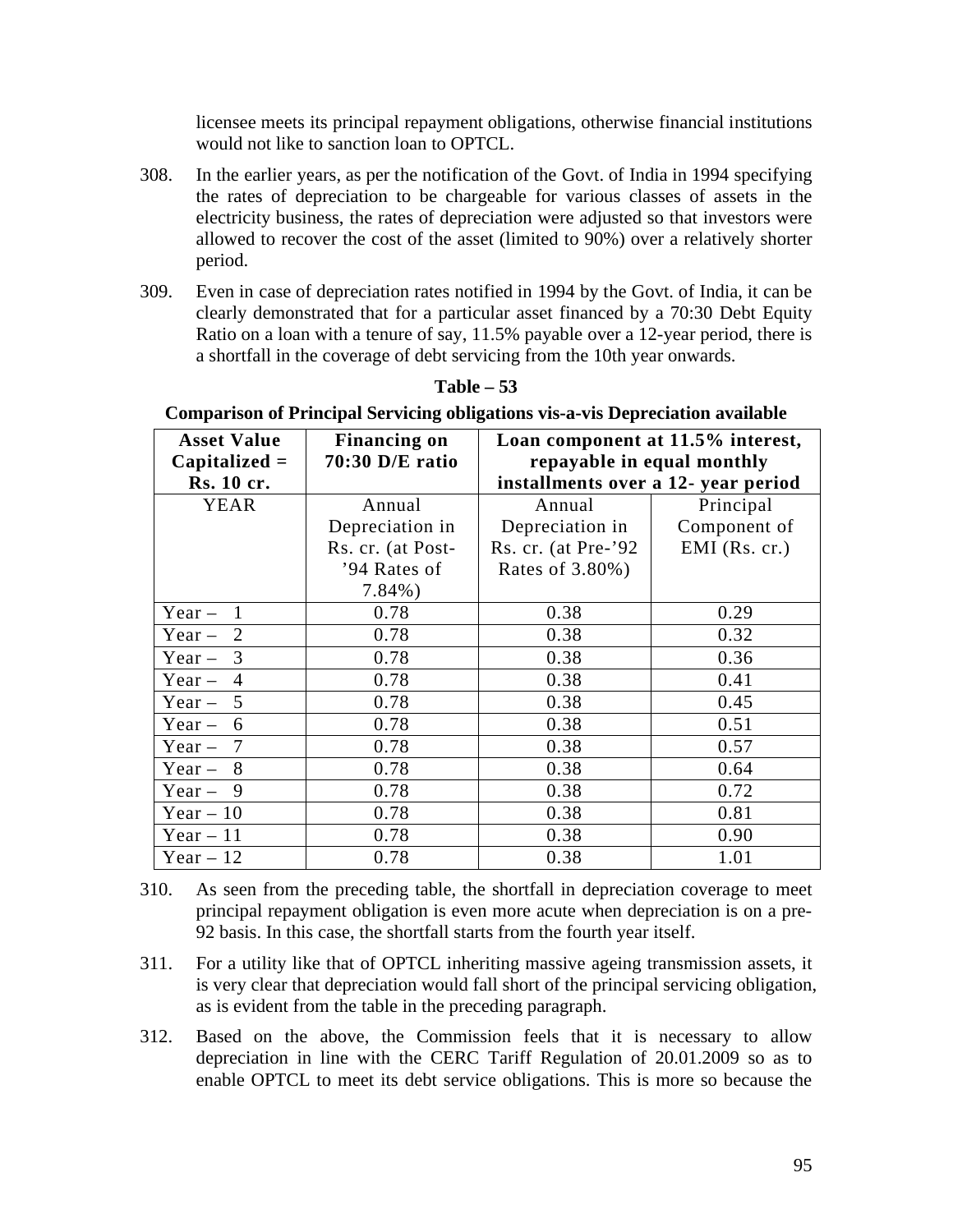new CERC tariff regulation has done away with the provision of Advance Against Depreciation.

- 313. The Commission, therefore, has calculated the depreciation in accordance with rates prescribed in Appendix-III of the CERC Tariff Regulations of 20.01.2009 as shown in table below and arrived at a figure of Rs.130.61 crore. In earlier paragraph, Commission had allowed Rs.78.57 crore towards depreciation based on Pre-92 rates. The balance amount of Rs.52.04 crore (Rs.130.61 cr. – Rs.78.57 cr.) is allowed by the Commission as a special appropriation for meeting debt obligation.
- 314. During FY 2011-12, the Commission had allowed depreciation to OPTCL on an asset base of Rs. 2566.09 crore as on 31.3.2011. After the actual figure for 2010- 11 is available, the asset base stands reduced to Rs.2302.15 crore. This has been worked out as under:

|                                               | (Rs. cr.) |
|-----------------------------------------------|-----------|
| Approval of Gross Fixed Asset as on 01.4.2011 | 2566.09   |
| $(2011-12$ Tariff Order)                      |           |
| Less allowed for 2010-11 (Projection)         | 453.74    |
| Add the audited figure of 2010-11             | 189.80    |
| Actual gross fixed assets as on 01.04.2011    | 2302.15   |

| Table |  |
|-------|--|
|-------|--|

315. Based on the actual figures available, the depreciation for the year 2011-12 is recomputed and the depreciation amount for 2011-12 works out to Rs.118.87 crore as against an amount of Rs.132.20 crore approved by the Commission for the year 2011-12. Hence, an excess amount of Rs.13.33 crore (Rs.132.20 cr. – Rs.118.87 cr) has to be adjusted against the approved depreciation for 2012-13. In line with the above discussion, a table showing the computation of depreciation at Pre-92 rate and as per CERC notification is exhibited below.

|                                                 |                                                                                      |                                                                   |                                                  |                                                                      | (Rs. cr.)                                                                         |
|-------------------------------------------------|--------------------------------------------------------------------------------------|-------------------------------------------------------------------|--------------------------------------------------|----------------------------------------------------------------------|-----------------------------------------------------------------------------------|
| <b>Particulars</b>                              | Pre-92 rate<br>of<br>depreciation<br>as per GOI<br>notification<br>dated<br>31.01.92 | <b>Depreciation</b><br>rate<br>prescribed by<br><b>CERC Regn.</b> | <b>Book Value</b><br>of asset as<br>on 01.4.2012 | <b>Depreciation</b><br>for the year<br>2012-13 as per<br>Pre-92 rate | <b>Depreciation</b><br>for the year<br>$2012 - 13$ as<br>per<br><b>CERC Regn.</b> |
| Land and Rights                                 |                                                                                      |                                                                   | 31.56                                            | 0.00                                                                 | 0.00                                                                              |
| <b>Building</b>                                 | 1.80%                                                                                | 3.34%                                                             | 70.75                                            | 1.27                                                                 | 2.36                                                                              |
| Plant & Machinery (other<br>civil works         | 1.80%                                                                                | 3.34%                                                             | 3.88                                             | 0.07                                                                 | 0.13                                                                              |
| Plant & Machinery                               | 3.80%                                                                                | 5.28%                                                             | 1156.33                                          | 43.94                                                                | 61.06                                                                             |
| Plant & Machinery (line,<br>cables and network) | 2.57%                                                                                | 5.28%                                                             | 1254.98                                          | 32.25                                                                | 66.26                                                                             |

**Table – 55**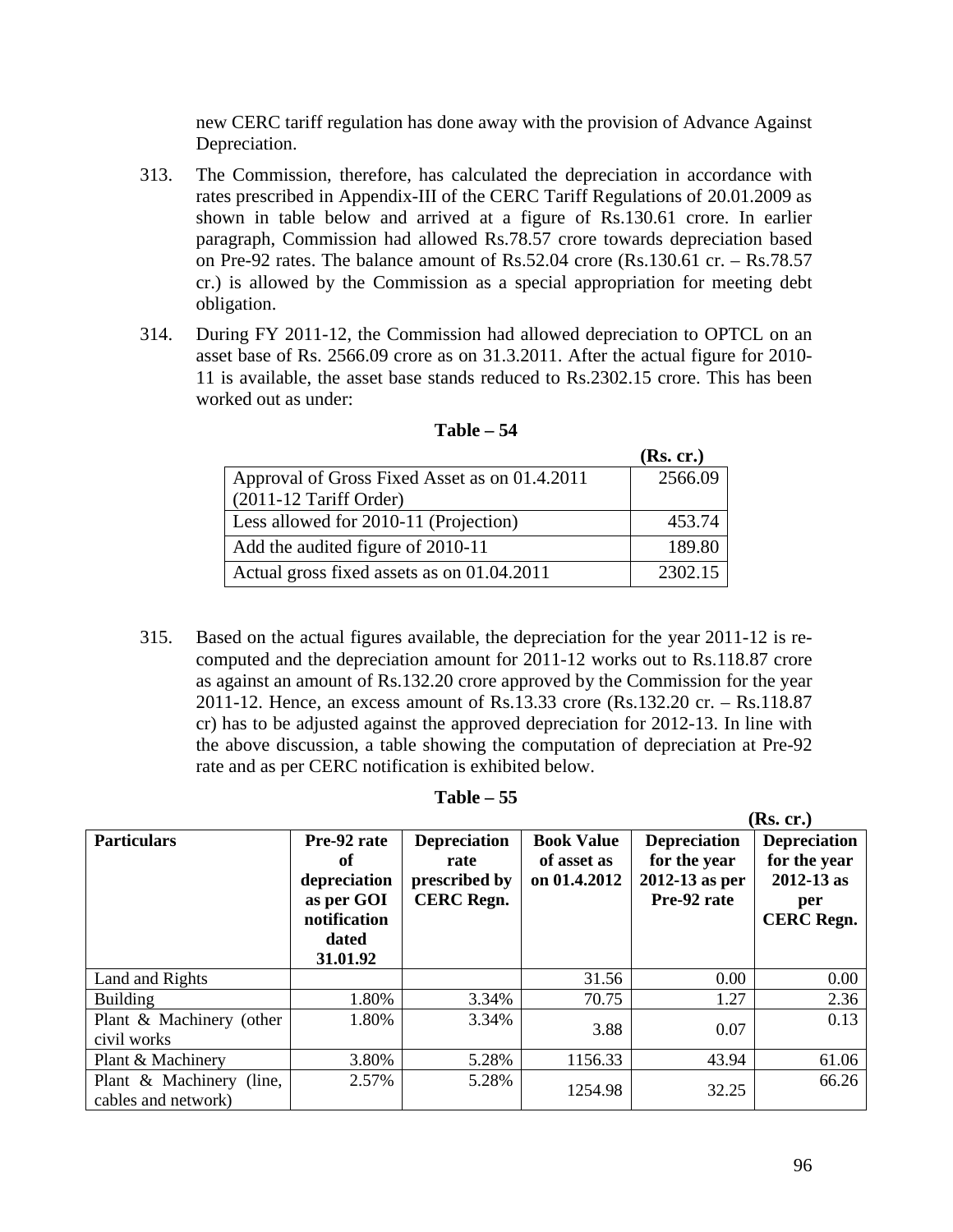| <b>Particulars</b> | Pre-92 rate<br>оf<br>depreciation<br>as per GOI<br>notification<br>dated<br>31.01.92 | <b>Depreciation</b><br>rate<br>prescribed by<br><b>CERC Regn.</b> | <b>Book Value</b><br>of asset as<br>on 01.4.2012 | <b>Depreciation</b><br>for the year<br>2012-13 as per<br>Pre-92 rate | <b>Depreciation</b><br>for the year<br>$2012 - 13$ as<br>per<br><b>CERC</b> Regn. |
|--------------------|--------------------------------------------------------------------------------------|-------------------------------------------------------------------|--------------------------------------------------|----------------------------------------------------------------------|-----------------------------------------------------------------------------------|
| Vehicles           | 12.86%                                                                               | 9.50%                                                             | 1.36                                             | 0.18                                                                 | 0.13                                                                              |
| Furniture, Fixture | 4.55%                                                                                | 6.33%                                                             | 2.05                                             | 0.09                                                                 | 0.13                                                                              |
| Office equipment   | 9.00%                                                                                | 6.33%                                                             | 8.58                                             | 0.77                                                                 | 0.54                                                                              |
| <b>Grand Total</b> |                                                                                      |                                                                   | 2529.49                                          | 78.57                                                                | 130.61                                                                            |

316. The Commission approves the following for FY 2012-13.

#### **Table – 56**

| Depreciation for FY 2012-13                        | Rs.78.57. crore         |
|----------------------------------------------------|-------------------------|
| Special appropriation for FY 2012-13               | $Rs.52.04$ crore        |
| <b>Total</b>                                       | <b>Rs. 130.61 crore</b> |
| Less excess allowed during FY 2011-12              | $Rs.13.33$ crore        |
| Balance to be considered in the ARR for FY 2012-13 | Rs.117.28 crore         |

**Accordingly, Commission allows an amount of Rs.78.57 cr. towards depreciation and Rs.38.71 cr. towards special appropriation (Rs.52.04 – Rs.13.33 cr.) totalling a sum of Rs.117.28 cr. for meeting repayment obligation as against an amount of Rs.184.67 cr. projected by OPTCL for FY 2012-13. The figure of Rs.184.67 cr. was presented by OPTCL at the time of hearing i.e. on 23.02.2012 for meeting debt service obligation.**

# **Return on Equity**

317. OPTCL has claimed an amount of Rs.24.81 crore towards return on equity on a share capital of Rs.160.07 crore. OPTCL in its filing had stated that at the time of de-merger of GRIDCO effective from 01.04.2005, the equity share capital of OPTCL was Rs.60.07 crore leaving the balance equity share capital with GRIDCO. In addition the State Govt. has agreed to part finance transmission projects being set up in remote areas to the extent of Rs.100 crore by way of equity contribution over a period of 3 years commencing from 2008-09. OPTCL in its additional submission dtd. 22.02.2012 mentioned that the Govt. of Odisha has recently sanctioned Rs.43 cr. additional equity in favour of OPTCL. In view of infusion of additional equity the present equity base as submitted earlier stands modified to Rs.203.07 cr. (Rs.160.07 cr  $+$  Rs.43 cr). Accordingly OPTCL revised its proposal in respect of return on equity to 31.48 cr. during FY 2012-13 as against the earlier proposal of Rs.24.81 cr. The details of sanctioned order of equity share capital from the Govt. of Odisha as mentioned by OPTCL is given below: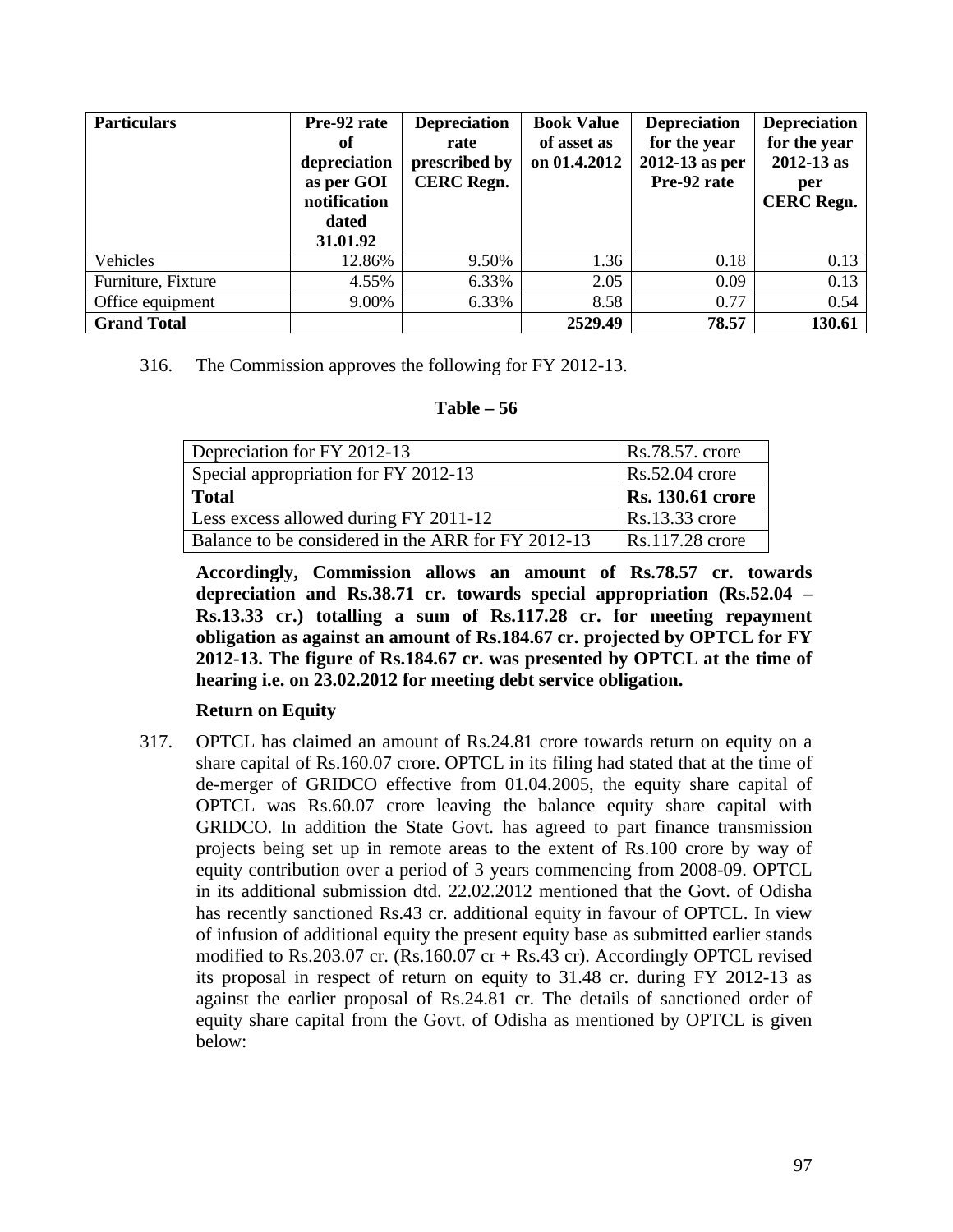| .                |                                    |               |  |  |  |
|------------------|------------------------------------|---------------|--|--|--|
| SI.              | <b>Sanction Order No. and Date</b> | <b>Amount</b> |  |  |  |
| No.              |                                    | (Rs. in cr.)  |  |  |  |
| 1.               | R&R-I-01/2009-3560 dt.25.03.09     | 23.04         |  |  |  |
| 2.               | R&R-I-01/2009-2003 dt.24.02.09     | 0.01          |  |  |  |
| 3.               | R&R-I-01/2009-9464 dt.11.09.09     | 5.0           |  |  |  |
| $\overline{4}$ . | R&R-I-01/2009-4826 dt.01.06.10     | 20.0          |  |  |  |
| 5.               | R&R-I/73/2010-2438 dt.23.03.2011   | 51.95         |  |  |  |
| 6.               | R&R-6/12-685 dt.31.01.2012         | 1.00          |  |  |  |
| 7.               | R&R-6/12-690 dt.31.01.2012         | 39.00         |  |  |  |
| 8.               | R&R-6/12-695 dt.31.01.2012         | 3.00          |  |  |  |
|                  | <b>Total</b>                       | 143.00        |  |  |  |

**Table – 57**

- 318. Commission feels that OPTCL is entitled to get return on equity value of Rs.143 cr. being infused by State Govt. to be utilized for the transmission project being set up in remote areas. This is in the nature of viability gap funding which is to be utilized for implementation of transmission projects in backward areas.
- 319. Regarding equity of Rs.60.07 cr. which is inherited by OPTCL at the time of demerger of GRIDCO into GRIDCO and OPTCL, Commission in their order vide Para 292 of the tariff order for FY 2009-10 disallowed Return on Equity on the above amount. In line with earlier order, the Commission also disallows Return on Equity on above amount of Rs.60.07 crore for the year 2012-13.
- 320. **The Commission, therefore, allows return @ 15.5% on the equity value of Rs.143 cr. as stated above. Thus, the Commission approves Return on Equity for an amount of Rs.22.17 cr. during FY 2012-13 as against OPTCL's claim of Rs.31.48 cr. For FY 2011-12 the Commission approved Rs.7.45 cr. as against claim of Rs.24.81 cr. by OPTCL.**

### **Interest on Working Capital**

321. OPTCL has proposed an amount of Rs.44.47 crore towards interest on working capital as per CERC Regulation, 2009. The table showing calculation of Interest on working capital proposed by OPTCL is given below:

| <b>Parameters</b>                                         | <b>Amount</b><br>(Rs.Cr.) |
|-----------------------------------------------------------|---------------------------|
| $(i)$ Receivables equivalent to two months of fixed cost. | 186.29                    |
| (ii) Maintenance Spares $@$ 15% of O&M expenses           | 118.49                    |
| $(iii)$ Operation & Maintenance expenses for one month    | 65.83                     |
| <b>Total Working Capital</b>                              | 370.61                    |
| Interest on Working Capital @ 12% per annum               | 44.47                     |

#### **Table – 58 Calculation of Interest on Working Capital**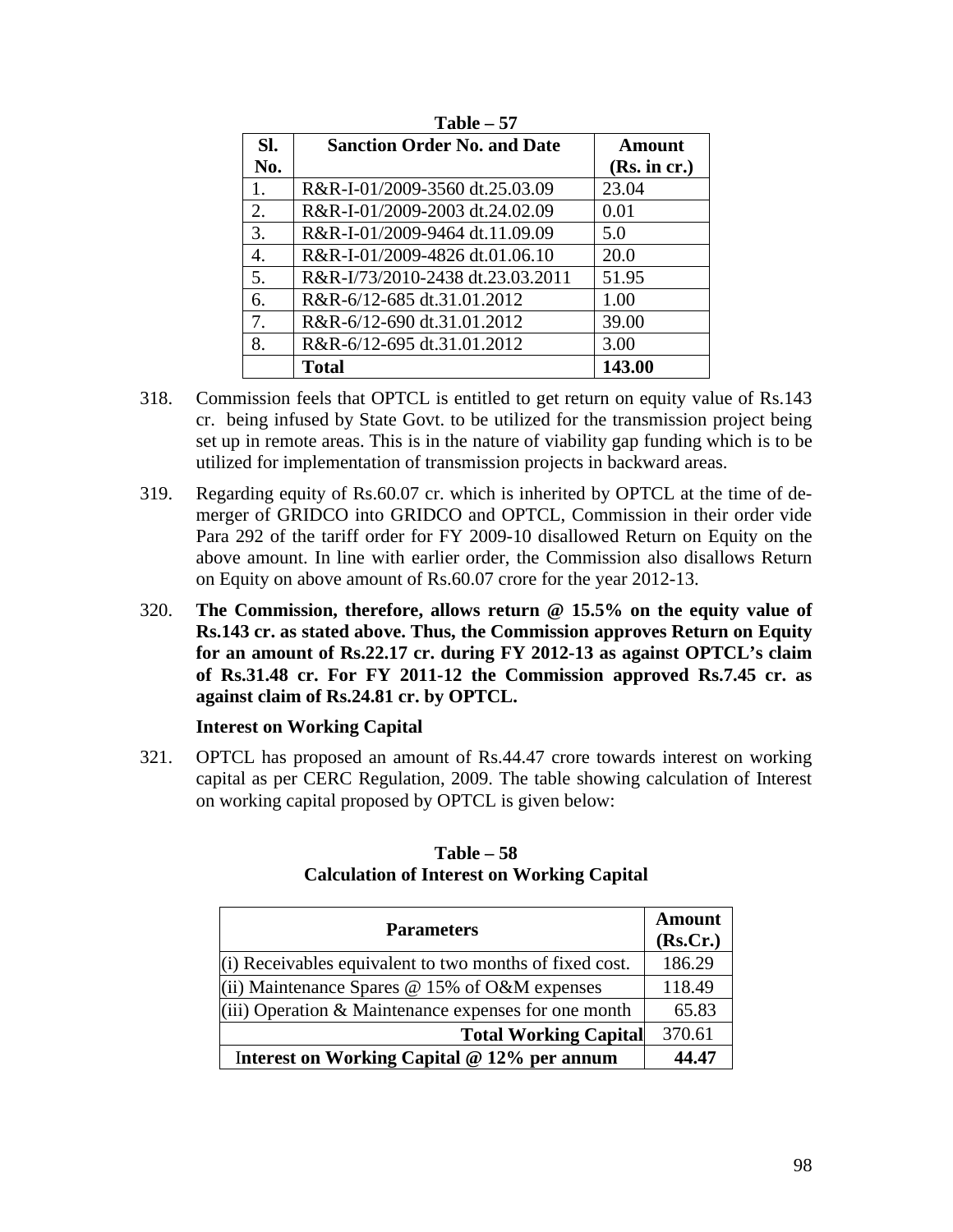The Commission does not feel it justified to allow the same in the revenue requirement, since the Transmission Charge is the first charge being recovered from monthly BSP bill of DISCOMs. There may not be any need for working capital in case of OPTCL as OPTCL has surplus fund available with it at any point of time to take up day to day repair and maintenance work as verified from the cash flow statement submitted by OPTCL in reply to the query of the Commission. **Hence, the interest on working capital as claimed by OPTCL amounting Rs.44.47 cr. is disallowed by the Commission.**

### **Contingency Reserve**

322. For the year 2012-13, OPTCL has proposed Rs.15.10 crore towards contribution to contingency reserve to be passed on to tariff. OPTCL has stated that requirement of contingency reserve in a natural calamity-prone state like Odisha needs no over emphasis. Investment towards contingency reserve relates to maintaining an emergency fund to meet expenses towards unforeseen calamities. Contingency reserve is being kept in a separate reserve fund and invested in specified securities. The Commission scrutinized the audited account of OPTCL for 2010-11. From Schedule-2 of the Balance-sheet, it is found that OPTCL has a balance of Rs.122.74 crore in Contingency Reserve. On a query regarding utilization of contingency reserve OPTCL has stated that as per audited accounts of 2010-11 an investment of Rs.27.055 cr. has been made by OPTCL towards securities of Govt. of Odisha against utilization of contingency reserve fund. The Commission in line with the orders of the last year does not allow the claim of OPTCL towards contingency reserve since OPTCL has not taken any step for investment of contingency reserves of the balance amount reflected in the Balance sheet.

### **Provision for Bad & Doubtful Debt**

323. OPTCL claimed an amount of Rs.0.10 crore towards bad and doubtful debt during 2012-13. The Commission does not allow the same on the ground that OPTCL is getting 100% of its revenue through Escrow from the DISCOMs on first charge basis.

#### **Grid Co-ordination Committee Expenses**

324. OPTCL claimed an amount of Rs.0.30 crore towards Grid Coordination Committee expenses for FY 2012-13. The Commission hereby approves the same in line with the tariff orders of previous years.

#### **Payment of SLDC Charges**

325. Based on CERC (Fees and Charges of Regional Load Despatch and Other related matters) Regulations, 2009 and OERC (Fees and Charges of SLDC and other Matters) Regulation, 2010, the Commission has approved the ARR for SLDC for FY 2012-13 wherein it has been computed that OPTCL has to Pay 10% of SOC to SLDC. Accordingly, OPTCL will pay an amount of Rs. 0.722 cr. per annum to SLDC towards System Operation Charges for FY 2012-13. The details of SOC are available in the ARR of SLDC approved in Case No.150/2010.The said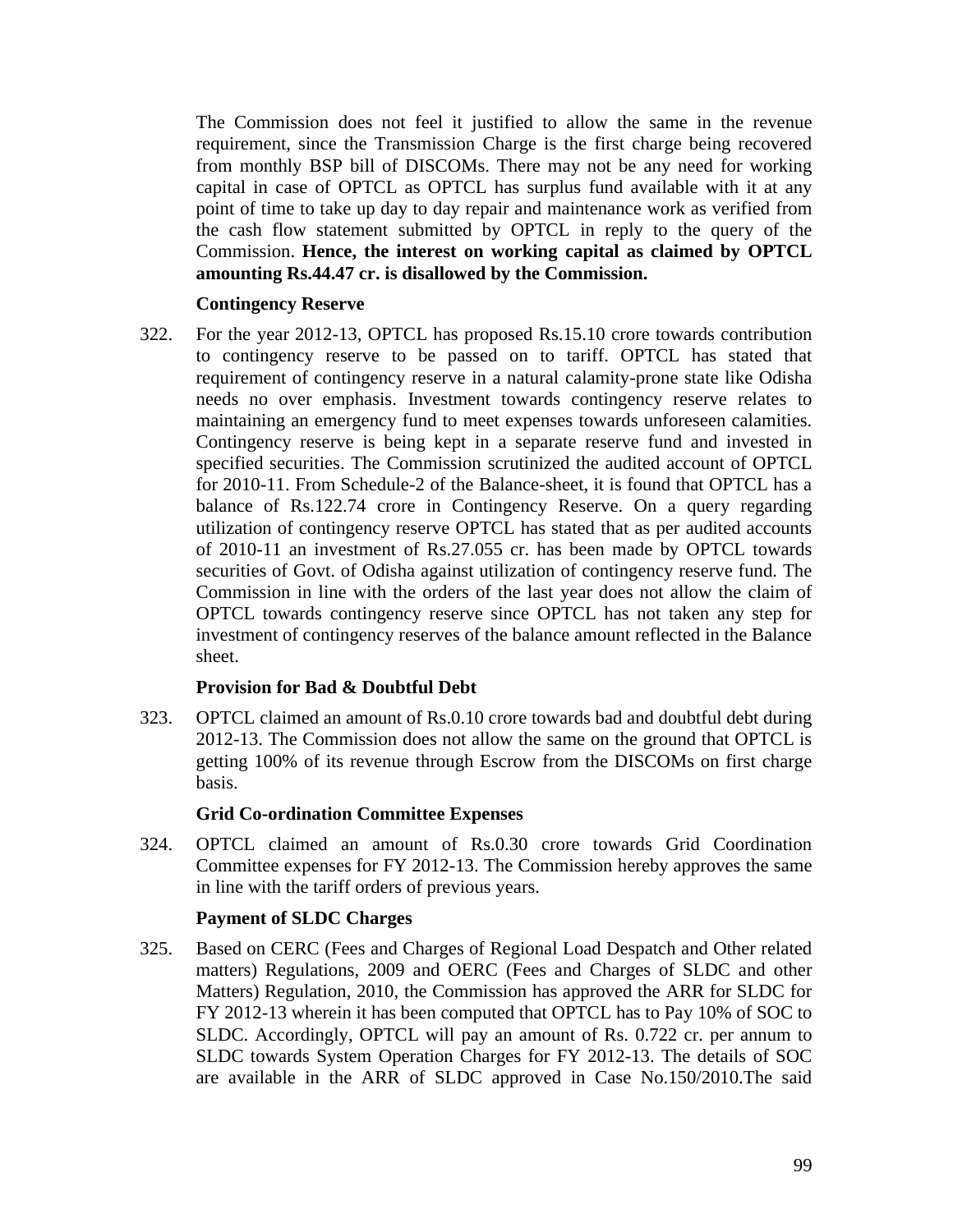amount of Rs. 0.722cr. is allowed in the ARR of OPTCL to be recovered through its Transmission Tariff.

### **Pass Through Expenses**

326. OPTCL for the FY 2012-13 claimed an amount of Rs.205.81 crore under this head as a pass through in Revenue Requirement on the basis of truing up exercise undertaken by OPTCL. The cumulative negative balance as on 31.03.2011 of OPTCL as per the provisional account of 2010-11 works out to Rs.205.81 crore which the licensee claims to recover through tariff. The Commission has undertaken the truing up exercise of OPTCL based on audited actuals from 2006- 07 to 2010-11 and passed order vide case No. 7/2012 dtd.19.03.2012 according to which OPTCL posted a positive gap of Rs.371.03Cr as on 31.03.2011. The Summary of the Truing up exercise is given in table below:

| FY      | Cost of<br>Trans.<br><b>Charges</b><br>approved<br>in the<br><b>ARR</b> | Cost of<br>Trans.<br><b>Charges</b><br>(audited)<br>considered<br>for true up | <b>Revenue</b><br>from<br><b>Wheeling</b><br><b>Charges</b><br>approved<br>in ARR | Revenue<br>from<br>Wheeling<br><b>Charges</b><br>(audited) | Revenu<br>e from<br>Wheelin<br>g<br><b>Charges</b><br>True)<br>up) | <b>Differen</b><br>ce in<br>Trans.<br><b>Charges</b><br>$(Col 2-$<br>3) | <b>Differen</b><br>ce in<br>Revenue<br>$(Col 6-4)$ | <b>Total</b><br><b>Difference</b><br><b>Considere</b><br>d for True<br>up | <b>Cumulati</b><br>ve True<br>up |
|---------|-------------------------------------------------------------------------|-------------------------------------------------------------------------------|-----------------------------------------------------------------------------------|------------------------------------------------------------|--------------------------------------------------------------------|-------------------------------------------------------------------------|----------------------------------------------------|---------------------------------------------------------------------------|----------------------------------|
|         | 2                                                                       | 3                                                                             | 4                                                                                 | 5                                                          | 6                                                                  | 7                                                                       | 8                                                  | 9                                                                         | 10                               |
| 2006-07 | 333.27                                                                  | 323.01                                                                        | 333.27                                                                            | 355.34                                                     | 355.34                                                             | 10.26                                                                   | 22.07                                              | 32.33                                                                     | 32.33                            |
| 2007-08 | 373.73                                                                  | 334.70                                                                        | 373.73                                                                            | 399.76                                                     | 399.76                                                             | 39.03                                                                   | 26.03                                              | 65.06                                                                     | 97.39                            |
| 2008-09 | 376.57                                                                  | 308.07                                                                        | 376.57                                                                            | 678.93                                                     | 413.15                                                             | 68.50                                                                   | 36.58                                              | 105.08                                                                    | 202.47                           |
| 2009-10 | 394.15                                                                  | 375.68                                                                        | 394.15                                                                            | 305.16                                                     | 438.06                                                             | 18.47                                                                   | 43.91                                              | 62.38                                                                     | 264.85                           |
| 2010-11 | 480.93                                                                  | 431.90                                                                        | 480.93                                                                            | 405.19                                                     | 538.08                                                             | 49.03                                                                   | 57.15                                              | 106.18                                                                    | 371.03                           |

| Table |  | 59 |
|-------|--|----|
|-------|--|----|

327. It is clear from the above table that OPTCL posted a cumulative surplus of Rs.371.03 cr. at the end of FY 2010-11. Hence, OPTCL does not require any amount towards special appropriation on past losses. The Commission hereby disallows the claim of Rs.205.81 crore towards pass through expenses.

# **Incentive to OPTCL for System Availability**

328. OPTCL in its submission has claimed for an incentive of Rs.9.41 Cr. to be passed on the ARR of FY 2012-13 as the system availability of OPTCL Transmission Network for FY 2010-11 was 99.84%, which is more than Normative Annual Transmission System Availability Factor (NATAF) of 98%. The OPTCL Incentive Claim of Rs.9.41 Cr. has been certified by SLDC and counter signed by Member Secretary, GCC. A calculation of incentive claimed by OPTCL is given below:

**(Rs. cr.)**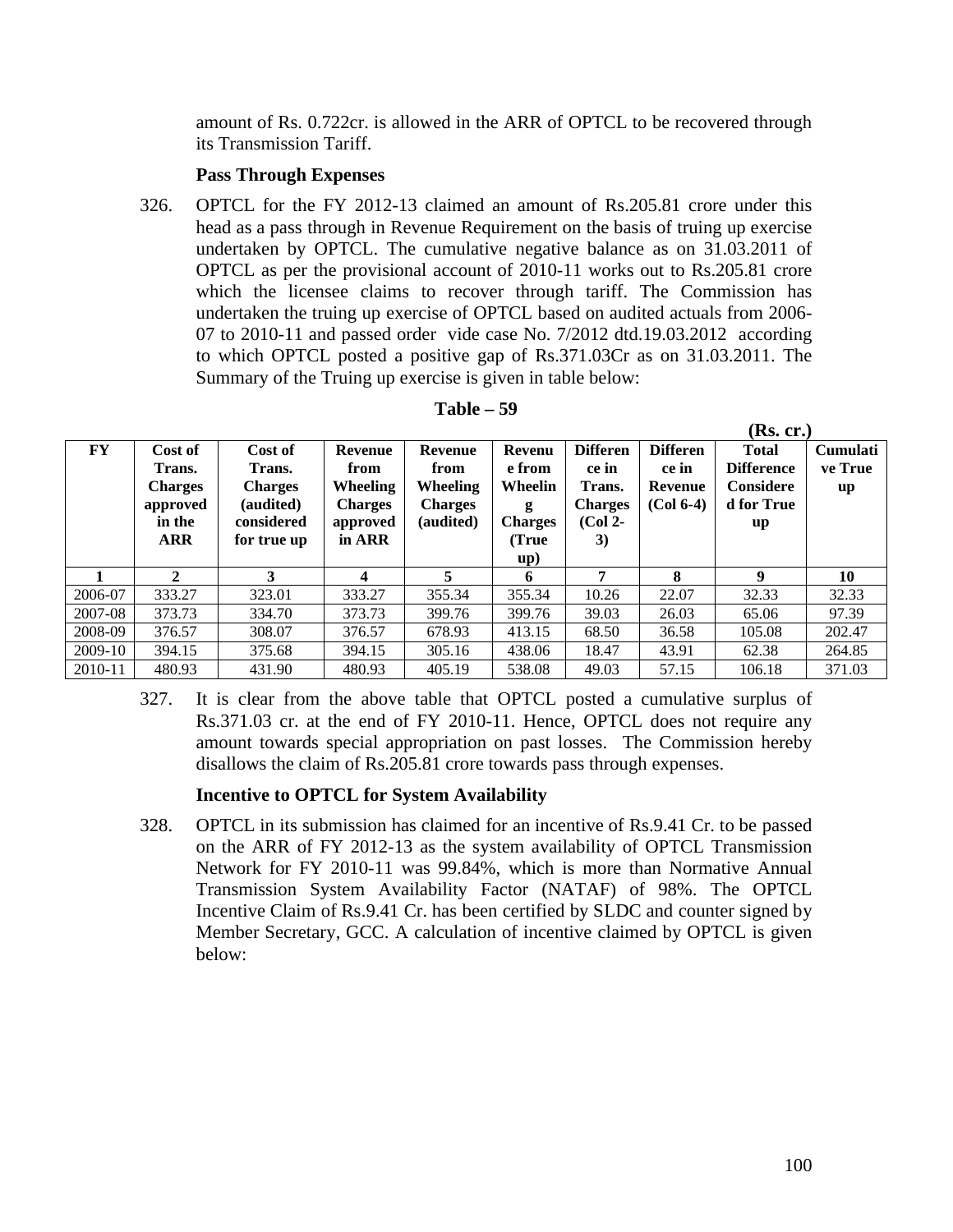| Name of the<br>long-term<br>customer                  | <b>Energy</b><br>Wheeled by<br><b>OPTCL</b><br><b>During 2010-</b><br>11 (MU) | <b>Transmission</b><br><b>Charge</b><br>@ 23.5 P/U<br>during<br>2010-11<br>(Rs. in Crore) | <b>Transmission</b><br><b>System</b><br><b>Availability</b><br>during 2010-11<br>for calculation<br>of incentive | <b>Transmission</b><br><b>System</b><br><b>Availability</b><br>above 98% | <b>Incentive</b><br>claimed by<br><b>OPTCL</b> for<br>2010-11<br>$(Rs.$ in<br>Crore) |  |
|-------------------------------------------------------|-------------------------------------------------------------------------------|-------------------------------------------------------------------------------------------|------------------------------------------------------------------------------------------------------------------|--------------------------------------------------------------------------|--------------------------------------------------------------------------------------|--|
| (1)                                                   | (2)                                                                           | (3)                                                                                       | (4)                                                                                                              | $(5)=(4)$ - 98%                                                          | $(6)=(3)$ x $(5)$                                                                    |  |
| <b>CESU</b>                                           | 7074.59                                                                       | 166.25                                                                                    | 99.84%                                                                                                           | 1.84%                                                                    | 3.06                                                                                 |  |
| <b>NESCO</b>                                          | 5103.42                                                                       | 119.93                                                                                    | 99.84%                                                                                                           | 1.84%                                                                    | 2.21                                                                                 |  |
| <b>WESCO</b>                                          | 6489.30                                                                       | 152.50                                                                                    | 99.84%                                                                                                           | 1.84%                                                                    | 2.81                                                                                 |  |
| <b>SOUTHCO</b>                                        | 2559.70                                                                       | 60.15                                                                                     | 99.84%                                                                                                           | 1.84%                                                                    | 1.11                                                                                 |  |
| <b>NALCO</b>                                          | 314.29                                                                        | 7.39                                                                                      | 99.84%                                                                                                           | 1.84%                                                                    | 0.14                                                                                 |  |
| <b>IMFA</b>                                           | 216.94                                                                        | 5.10                                                                                      | 99.84%                                                                                                           | 1.84%                                                                    | 0.09                                                                                 |  |
| 9.41<br><b>Total Incentive Claimed (Rs. in Crore)</b> |                                                                               |                                                                                           |                                                                                                                  |                                                                          |                                                                                      |  |

**Table - 60 Calculation of Incentive Claimed by OPTCL** 

329. The Commission examined the provision of Section-61 of the Act where it is mentioned that the appropriate Commission shall be guided by the following:

**Regulation 61 (a).** The principles and methodologies specified by the Central Commission for determination of the Tariff applicable to generating companies and transmission licensees.

**Regulation 61 (e).** The principle rewarding efficiency in performance.

330. The Regulation 25 (1) & Regulation 28 of CERC (Terms and Conditions of Tariff ) Regulations 2009 stipulate as under:

**Regulation 25 (1).** Recovery of capacity charge, energy charge, transmission charge and incentive by the generating company and the transmission licensee shall be based on the achievement of the operational norms specified in this Chapter.

**Regulation 28.** Normative Annual Transmission System Availability Factor (NATAF) as under:

- (1) AC System; 98%
- 331. As OPTCL has attained the System Availability of 99.84% during FY 2010-11 and is expected to maintain NATAF more than 98% during FY 2011-12, pending the verification, the Commission approves an amount of Rs.2.00 Cr. as an incentive in the ARR of OPTCL for FY 2012-13 (Rs.2.0 cr. approved for FY 2011-12) with a rider that this incentive amount approved by the Commission should be spent in the Grid sub-stations where the EHT voltage is not within (- )12.5% of the normative voltage level at 220 KV /132 KV and continuously suffer from low voltage . The Commission desires that this incentive amount of Rs.2.00Cr. should be spent in such a way that its secondary side 33 KV supply to DISCOMs should be at (+) 33 KV.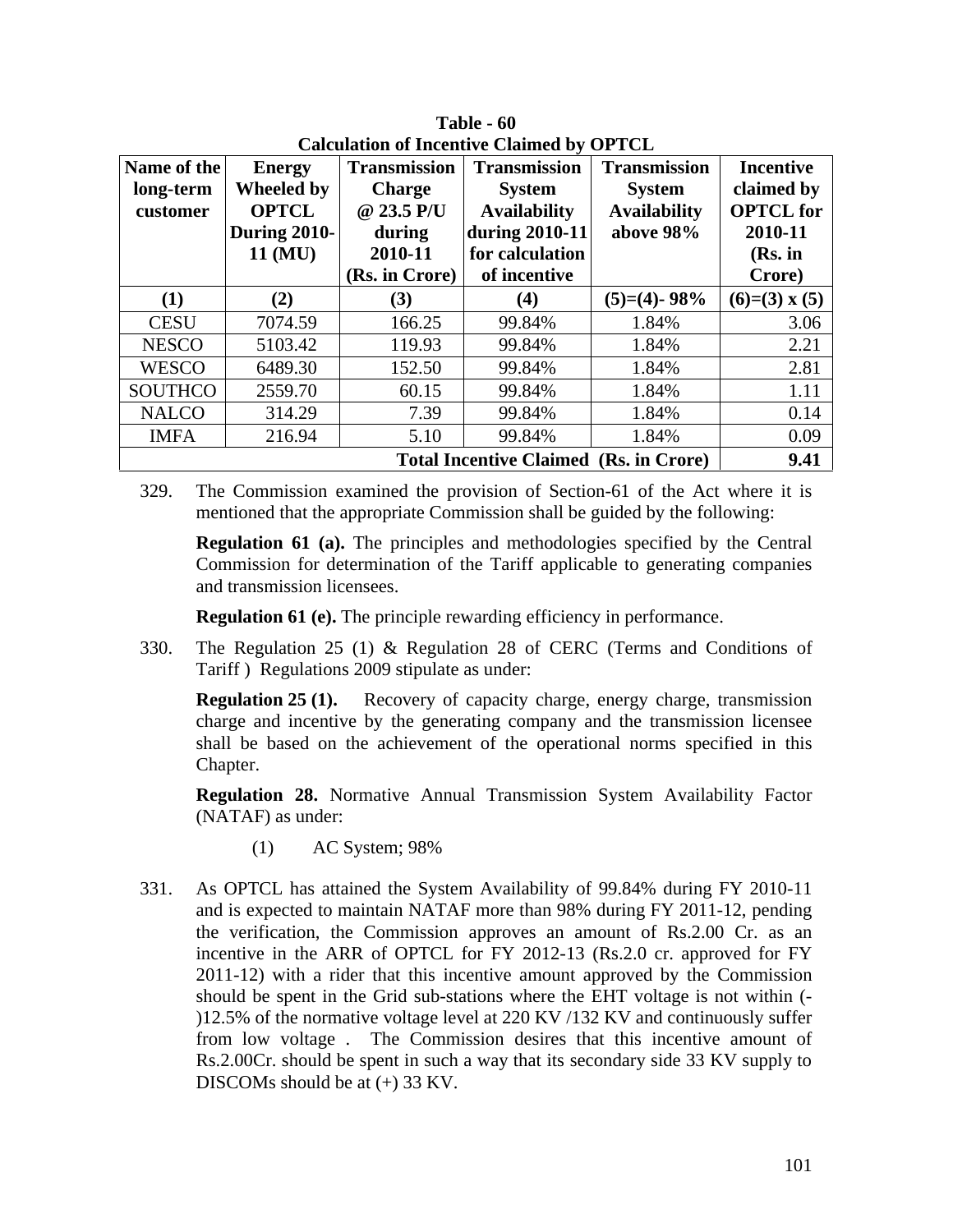### **Miscellaneous Receipts**

332. OPTCL has proposed Rs.18 crore towards miscellaneous receipt from inter-state wheeling, Intra-State short term Open Access, Inter-State short term Open Access STU charges received from Energy Exchange and supervision charges. OPTCL in its submission stated the following:

*"The beneficiaries such as Gujurat UVNL (GUVNL) and Madhyapradesh PTCL (MPPTCL) using OPTCL's network are not paying inter-state wheeling charges since long due to dispute raised by MPPTCL and the matter is subjudice now at Hon'ble Suprement Court of India. Other Utilities such as Chhatisgarh SPDCL, MSEDCL, Daman, Diu & DNH are paying at the rate of around 10 paise per unit against our billing rate of 17.5 paise per unit. The order in force as of now as per ATE is around 3.5 paise per unit. As there is a gap of about 14 paise per unit between the rate of billing and the rate in force, the income from inter-state wheeling cannot be assessed correctly for FY 2012-13.*

*In view of reducing revenue trend from Supervision Charge and uncertainty involved in revenue generation from other sources as well, OPTCL expects the Miscellaneous Receipt of Rs.18.00 Crore during FY 2012-13."*

333. The Commission examined the audited accounts of 2010-11 submitted by OPTCL. It is revealed that OPTCL had earned Rs.25.51 crore from supervision charges and other receipts which excludes revenue from Inter-State wheeling, Intra-State short term Open Access. The Commission approved the Misc. receipts of Rs.25.51 cr. to be adjusted from the total revenue requirement.

### **Transmission Cost**

334. The total energy to be transmitted in the OPTCL system is estimated at 23485 MU for FY 2012-13, the details of which are mentioned in the Table below:

| Table – 61                                |                    |                    |  |  |  |
|-------------------------------------------|--------------------|--------------------|--|--|--|
| <b>Details of Energy for Transmission</b> | <b>Proposed by</b> | <b>Approved by</b> |  |  |  |
|                                           | <b>OPTCL (MU)</b>  | <b>OERC</b> (MU)   |  |  |  |
| Sale to DISCOMs                           | 24,022.00          | 23,085.00          |  |  |  |
| Wheeling to industries from CGPs          | 300.00             | 300.00             |  |  |  |
| Sale to CGPs by GRIDCO                    | 10.00              | 100.00             |  |  |  |
| <b>Total</b>                              | 24,332.00          | 23,485.00          |  |  |  |

**Table – 61** 

335. The details of expenses proposed by OPTCL and approved by the Commission for FY 2012-13 towards transmission charges are depicted in the Table below:

| ARR Proposed and Approved for OPTCL for FY 2012-13 (Rs. in cr.) |                                                   |         |         |  |
|-----------------------------------------------------------------|---------------------------------------------------|---------|---------|--|
| <b>ITEMS</b>                                                    | Approved for Proposed for Approved for<br>2011-12 | 2012-13 | 2012-13 |  |
| <b>Employees Cost including Terminal Benefits</b>               | 338.14                                            | 655.36  | 318.48  |  |
| R&M Cost                                                        | 75.00                                             | 95.46   | 95.00   |  |
| A&G Cost                                                        | 18.00                                             | 39.11   | 21.25   |  |
| Interest on Loan Capital                                        | 61.33                                             | 102.54  | 35.33   |  |

**Table – 62**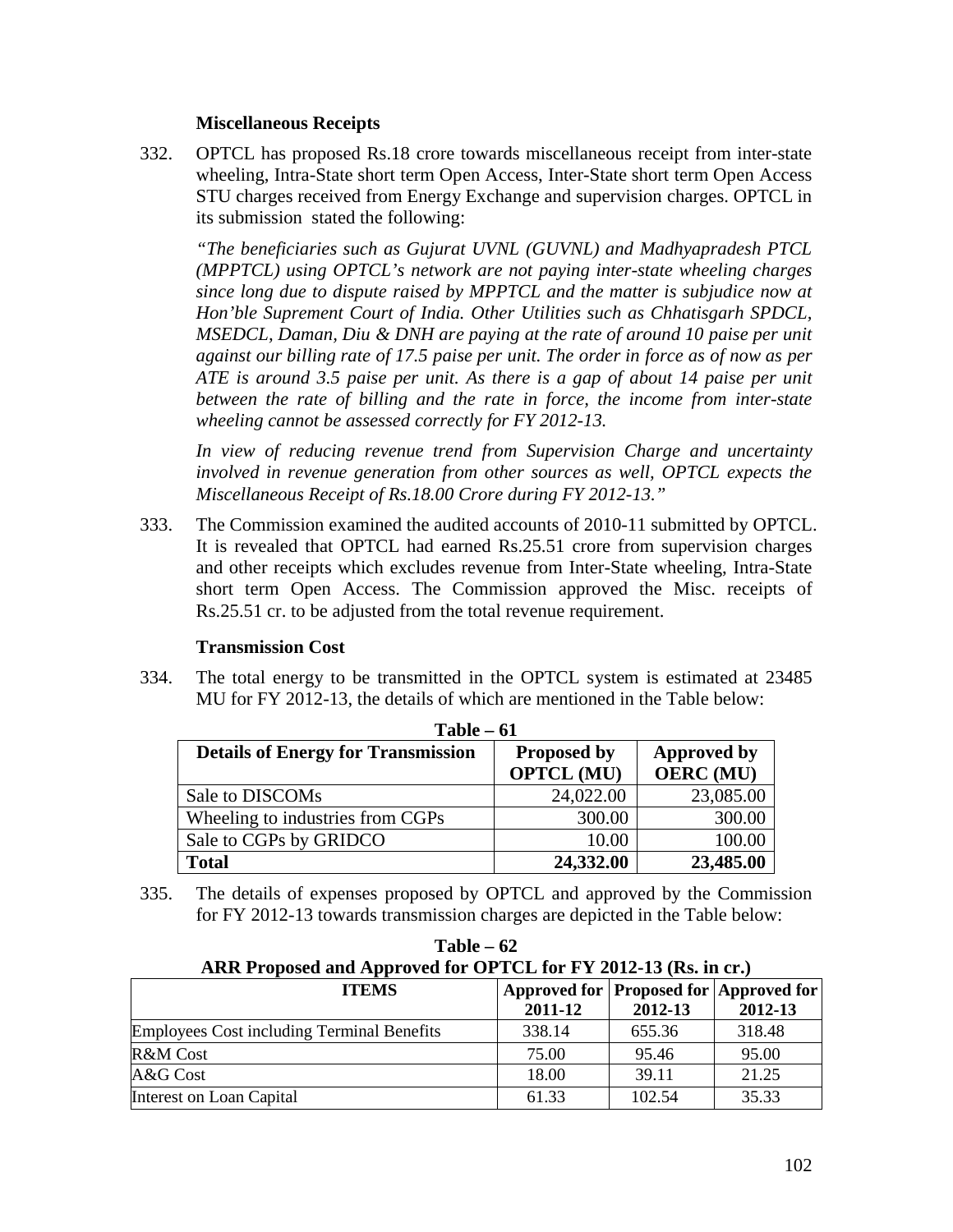| <b>ITEMS</b>                                       | 2011-12           | 2012-13 | Approved for Proposed for Approved for<br>2012-13 |
|----------------------------------------------------|-------------------|---------|---------------------------------------------------|
| Depreciation                                       | 79.42             | 155.99  | 78.57                                             |
| Return on Equity                                   | 7.45              | 24.81   | 22.17                                             |
| Interest on Working Capital                        |                   | 44.47   |                                                   |
| <b>Sub-Total</b>                                   | 579.34            | 1117.74 | 570.80                                            |
| Special Appropriation                              | 33.93             | 0.00    | 38.71                                             |
| <b>Pass Through Expenses</b>                       |                   | 205.81  |                                                   |
| Contingency Reserve                                |                   | 15.10   |                                                   |
| Bad & doubtful debt Debts                          |                   | 0.10    |                                                   |
| GCC Expense including SLDC charges                 | 1.00              | 0.30    | 1.02                                              |
| Incentive for system availability                  | 2.00              | 9.41    | 2.00                                              |
| <b>Total</b>                                       | 616.27            | 1348.46 | 612.53                                            |
| <b>Less Misc. Receipts</b>                         | 43.77             | 18.00   | 25.51                                             |
| <b>Annual Revenue Requirement to be recovered</b>  | 572.50            | 1330.46 | 587.02                                            |
| from LTOA Consumers (i.e. DISCOMs & CGPs)          |                   |         |                                                   |
| <b>Transmission Charges (Paise/Unit) (Rounded)</b> | 25.02             | 54.68   | $25.00$ paise                                     |
|                                                    | <b>Rounded to</b> |         |                                                   |
|                                                    | 25 paise          |         |                                                   |

## **TARIFF DESIGN (Para-336 to 351)**

### **Transmission Charges**

- 336. OPTCL in its ARR Application for FY 2012-13 has proposed Transmission Charges @ 54.68 P/Kwh for transmission of power at 400/220/132 KV only over OPTCL's EHT transmission system. The Commission has followed the same principle of Postage Stamp Method as in earlier years for determination of Transmission Charges of OPTCL system. Accordingly, the Transmission Charges have been worked out **at 25.00 paise per unit** which shall be applicable for transmission of power at 400 KV/220 KV/132 KV over OPTCL's EHT Transmission Lines and Sub-stations and shall be payable by the DISCOMs. It will also be applicable for the purpose of transmission of energy from a CGP to its industries located at a separate place(s) within the State.
- 337. The Commission has notified the Intra-state Open Access Regulations, 2005 under Section 42 (2) of the Electricity Act, 2003.Consumers availing both long term & short term open access shall be required to pay the transmission charges for use of the Transmission Lines and Substations of OPTCL. The estimated energy for transmission in OPTCL's system is **23485** MU with an average demand of **2680.94** MW. The net transmission cost as indicated in the table above is Rs. **587.02** crore. **With 25 Paise per Unit the LTOA charges, works out to a sum of Rs.6000.00/MW/day or Rs.250/MWh. The long term open access customer availing Open Access under relevant Regulations of OERC shall pay Rs.6000.00/MW/Day or Rs.250.00/MWh towards transmission charges. In accordance with OERC Regulation, 2005, the short term open access customers shall pay at the rate of 25% of the long-term open access charges. Accordingly the Commission approves the rate of Rs.1500.00/MW/day or**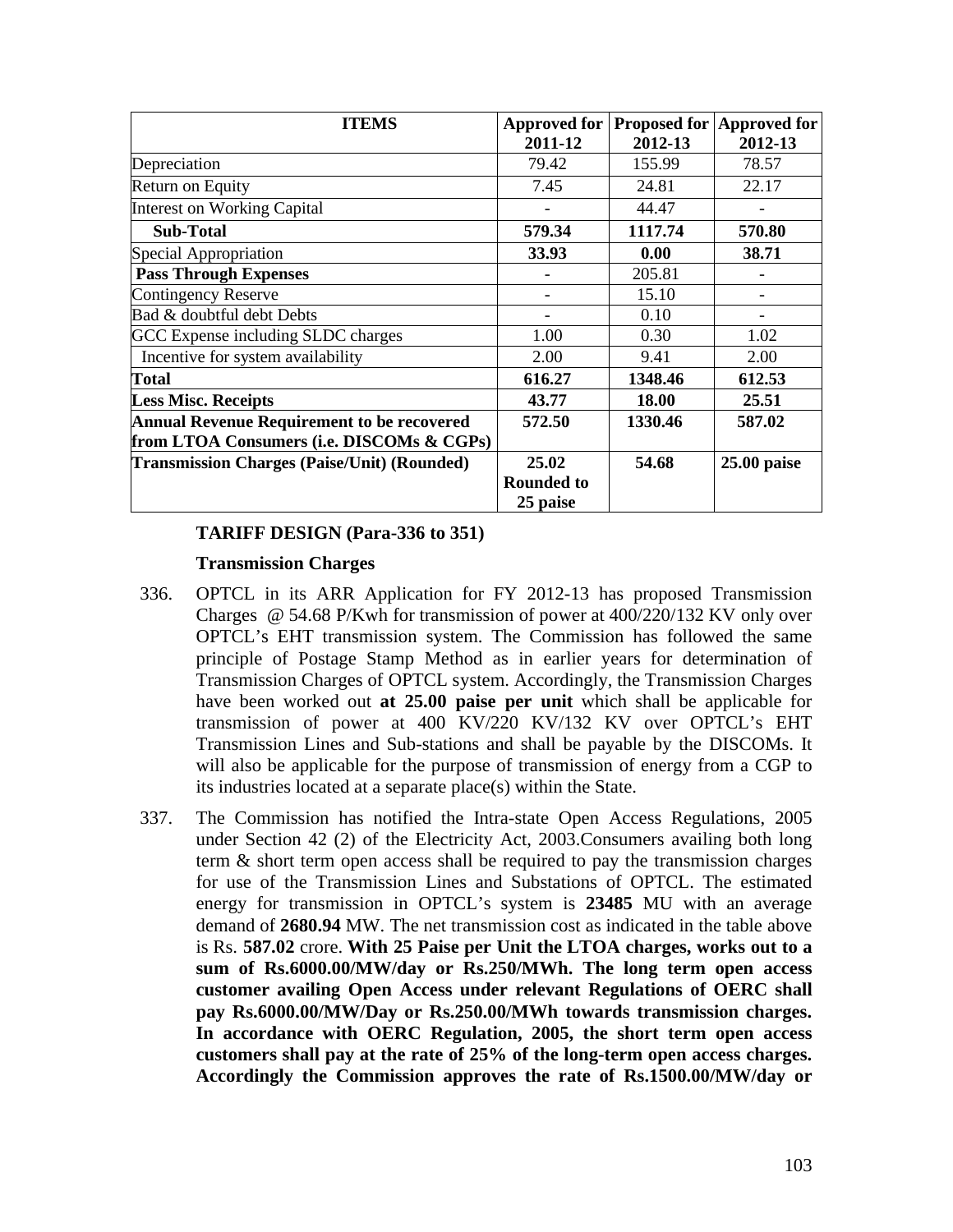**Rs.62.5 / MWh for STOA customers.** This will be in addition to other charges in accordance with OERC Open Access Regulations, 2005 & 2006.

## **Transmission Loss for Wheeling**

338. OPTCL had proposed that out of the energy supplied to transmission licensee, 3.80% shall be deducted towards transmission loss and balance is liable to be delivered at delivery point at 400KV/220KV/132KV. The Commission has approved the transmission loss of 3.80% for wheeling for FY 2012-13

## **Reactive Energy Charges:**

- 339. OPTCL in its ARR application for FY 2012-13 has submitted that the Reactive Energy Charges shall be separately determined by the Commission as per Regulation 4 (5) of OERC (Determination of Open Access Charges) Regulations, 2006 and the Open Access Customers shall pay the same.
- 340. The Commission in order dated 06.04.2009 in Case No. 22/2009 had approved for preparation and billing of weekly Reactive Energy Charges (both provisional and final) for FY 2009-10 @ 5.75 paise/KVArh by SLDC as per Clause 1.7 of OGC during the interim period till the Commission finally approves an appropriate Reactive Energy Charges. Further, the Commission in order dated.20.03.2011 had approved Reactive energy charges provisionally @ 6.25 Paise /KVArh as per Clause 1.7 of OGC for FY 2011-12 and directs OPTCL to file the calculation of Reactive Energy Charges afresh with full justification thereof at earliest vide para 23.1/2/3 of the said order. OPTCL has not yet responded to the order of the Commission. In the mean time OPTCL has filed the calculation for Reactive Energy Charges for FY 2010-11 which was registered as case no 126/2010 is pending with the commission. The Commission hereby directs OPTCL to comply the directives vide para 23.1/2/3 of the order dated 06.04.2009 for further hearing and disposal of both the case on the issue of Reactive Energy Charges.
- 341. Further the Commission vide Order dtd. 06.4.2009 had directed OPTCL to install 150 MVAR compensation in 10 nos. of grid substations viz Bolangir, Patnagarh, Sonepur, Kendrapara, Patamundai, Rairangpur, Jajpur Town, Kesinga, Khariar and Saintala in FY 2009-10 and balance 125 MVAR in 13 nos. of Grid substation viz. Sambalpur, Dhenkanal, Puri, Ransinghpur, Bidanasi, Chandikhol, Choudwar, Cuttack, Nuapatna, Paradeep, Bhadrak, Jaleswar and Sunabeda during 2011-12 subject to system study report after installation of 1st phase 150 MVAR compensation.
- 342. The Commission had directed OPTCL to install 275 MVAR capacitors with the twin objectives i.e. to improve the voltage in the command areas of 23 nos. of Grid Substations as well as to save a considerable quantity of energy lost in the system in absence of requisite reactive compensation.
- 343. Commission has already approved the Investment proposal of OPTCL for Rs.18.594 cr. towards installation of Capacitor Banks (total 275MVAR) at 23 nos. existing grid sub-stations vide order dated 20.5.2010 in Case No. 23/2010. During the Performance Review of licensees held in the month of December 2011 OPTCL submitted that it has placed order for installation of 33 KV capacitor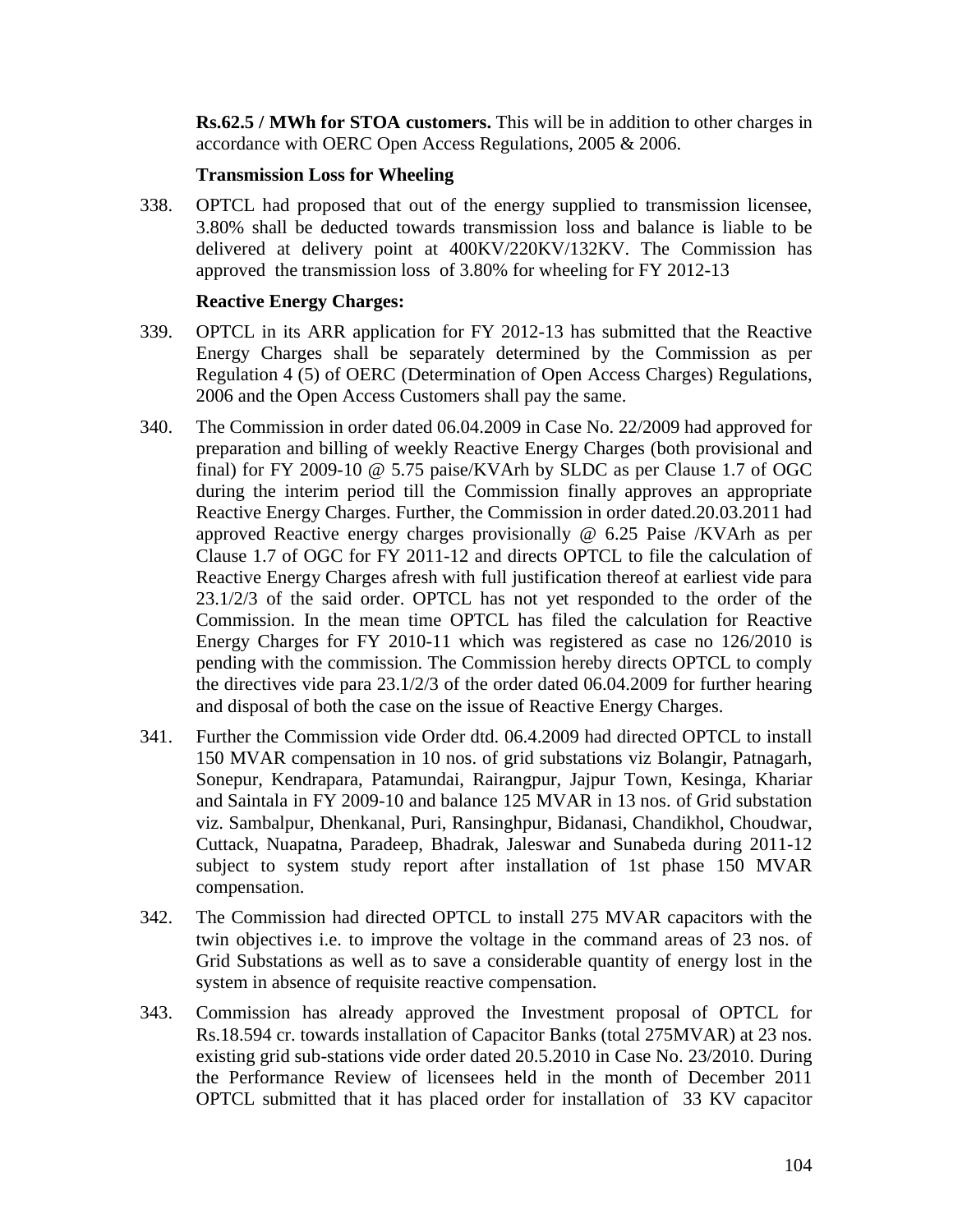bank with an aggregate capacity of 275 MVAR at 20 numbers of sub stations with maintenance contract for 10 years. Out of the 20 grid sub stations OPTCL has proposed to install 10 nos in CESU area, 5 nos in NESO area, 4 nos in WESCO area and 1 in SOUTHCO area.

- 344. OPTCl submitted during hearing that the installation of shunt capacitor will be completed in 132/33 KV Grid Sub-stations at Mancheswar, Bhubaneswar by March, 2012 and at other 19 nos. of Grid Sub-stations during FY 2012-13. The Commission hereby directs OPTCL to install shunt capacitors in balance 19 nos of Grid Sub-stations by December, 2012.
- 345. In view of above orders and observations on Reactive Energy Charges, the Commission approves such charges @ 6.50 paise / KVArh for FY 2012-13 provisionally in line with the provision of Clause 1.7 of OGC which states that the rate for charge/payment of Reactive Energy Charges shall be escalated at 0.25 paise / KVArh per year and directs the licensee to file the calculation of Reactive Energy Charges afresh with full justification thereof at the earliest.

### **Implementation of Intra-State ABT**

- 346. OERC (Intra-State ABT) Regulation, 2007 was published in Orissa Gazette on 14.02.2008. As per Regulation 1 (III), OERC (Intra-State ABT) Regulation, 2007 is in force from 14.02.2008 i.e. the date of publication in the Official Gazette.
- 347. The Commission vide its order dated 07.02.2012 in Case No. 2/2012 has fixed the date of implementation of Intra-State ABT (Phase-I) in real time mode with commercial implication in the State of Odisha w.e.f 01.04.2012. The Commission reiterates its direction that any lapses in implementation of Intra-State ABT (Phase-I) with commercial implication beyond 01.04.2012 will not be entertained & action under Section 142 will be initiated against the Licensee, SLDC & the Officers responsible for derailing such implementation beyond 01.04.2012.

# **Transmission Charge Payment Mechanism**

- 348. Commission in Transmission Tariff order 2010-11 have stated the following:
	- *" 372. As per clause 11 of the Orissa Electricity Reforms (Transfer of Transmission and Related Activities) Scheme, 2005, the transmission charge of OPTCL shall be duly secured by a first charge over the receivables of GRIDCO from DISCOMs and other Open Access Customers in favour of OPTCL. Receivables of DISCOMs are escrowed in favour of GRIDCO. As on today there is no escrow arrangement between DISCOMs and OPTCL. According to the Transfer Scheme, the charge of OPTCL shall be duly secured by a first charge over the receivable of GRIDCO in favour of OPTCL. DISCOMs are customers of OPTCL. OPTCL will bill the Distribution Companies for the use of transmission services on the basis of meter reading at the delivery point of DISCOMs with a copy to GRIDCO.*
	- *373. In the transmission tariff orders for FY 2008-09 and 2009-10, OPTCL would bill the Transmission Charges to the DISCOMs for the use of transmission services on the basis of meter reading at the delivery point*